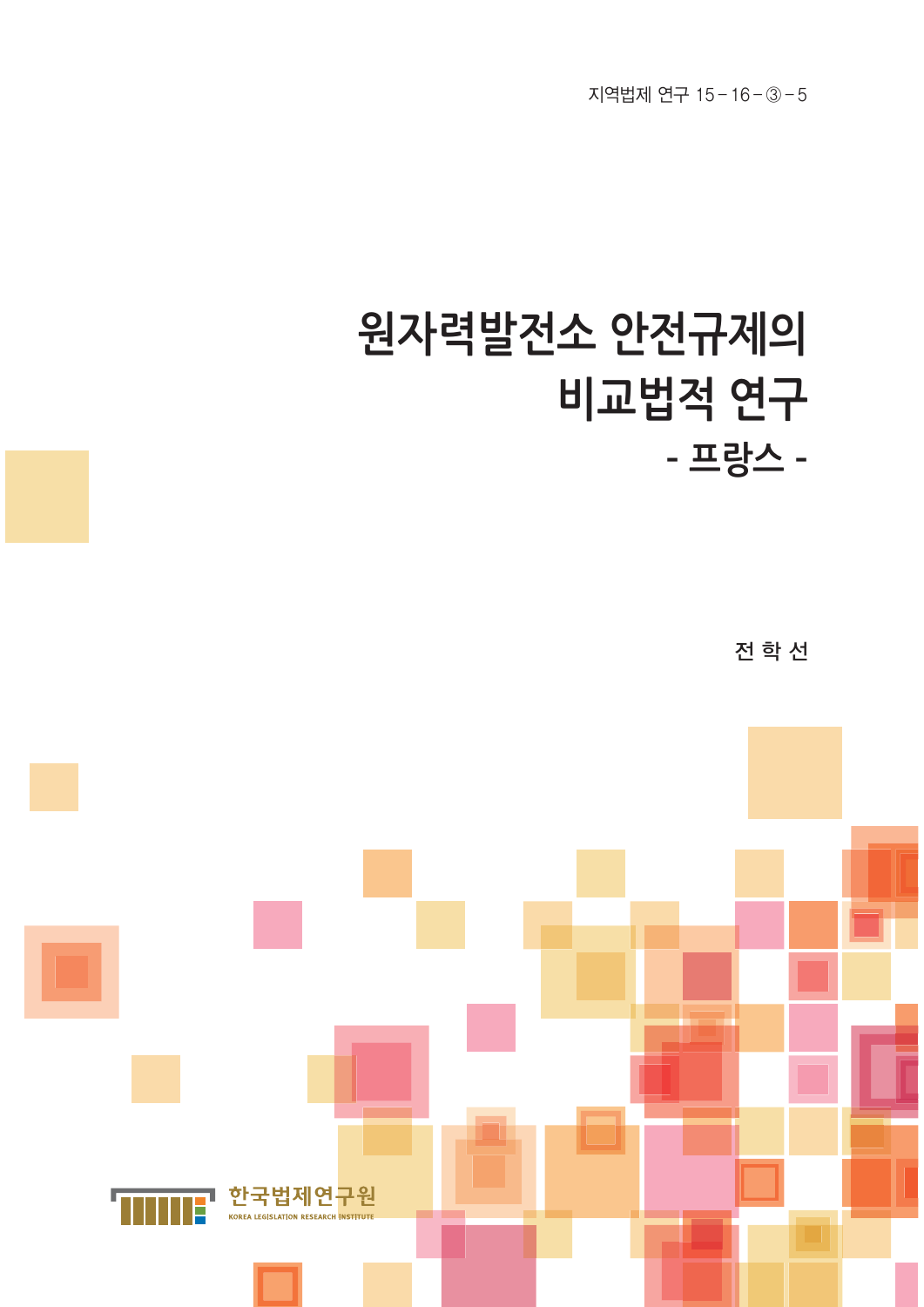지역법제 연구 15-16-3-5

# 원자력발전소 안전규제의 비교법적 연구 -프랑스-

전 학 선

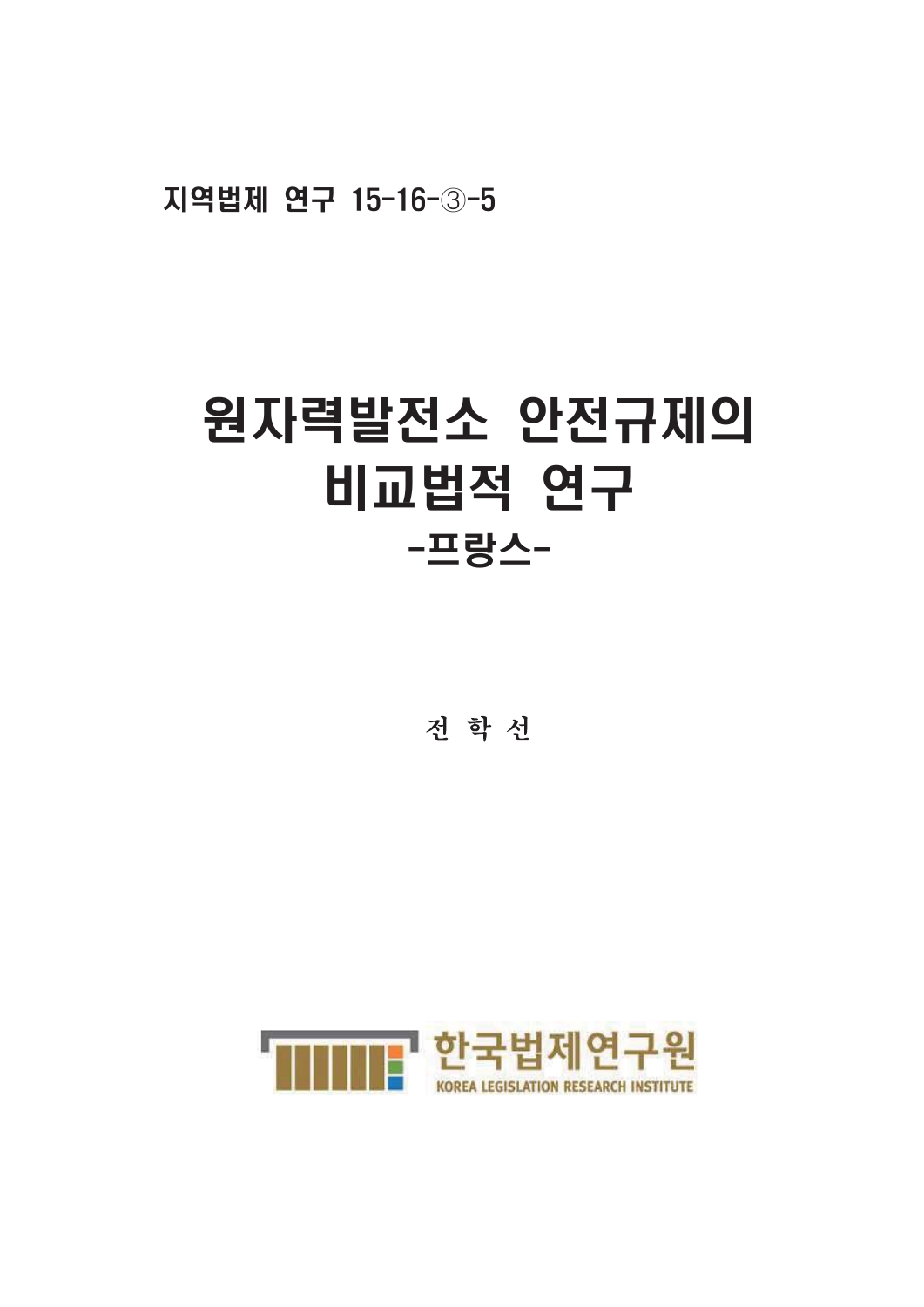# 원자력발전소 안전규제의 비교법적 연구

# -프랑스-

# **Comparative Legal Study on Safety Regulations of Nuclear Power Station**  $-France-$

연구자 : 전학선(한국외대 법전원 교수) Jeon, Hak-Seon

2015. 10. 31.

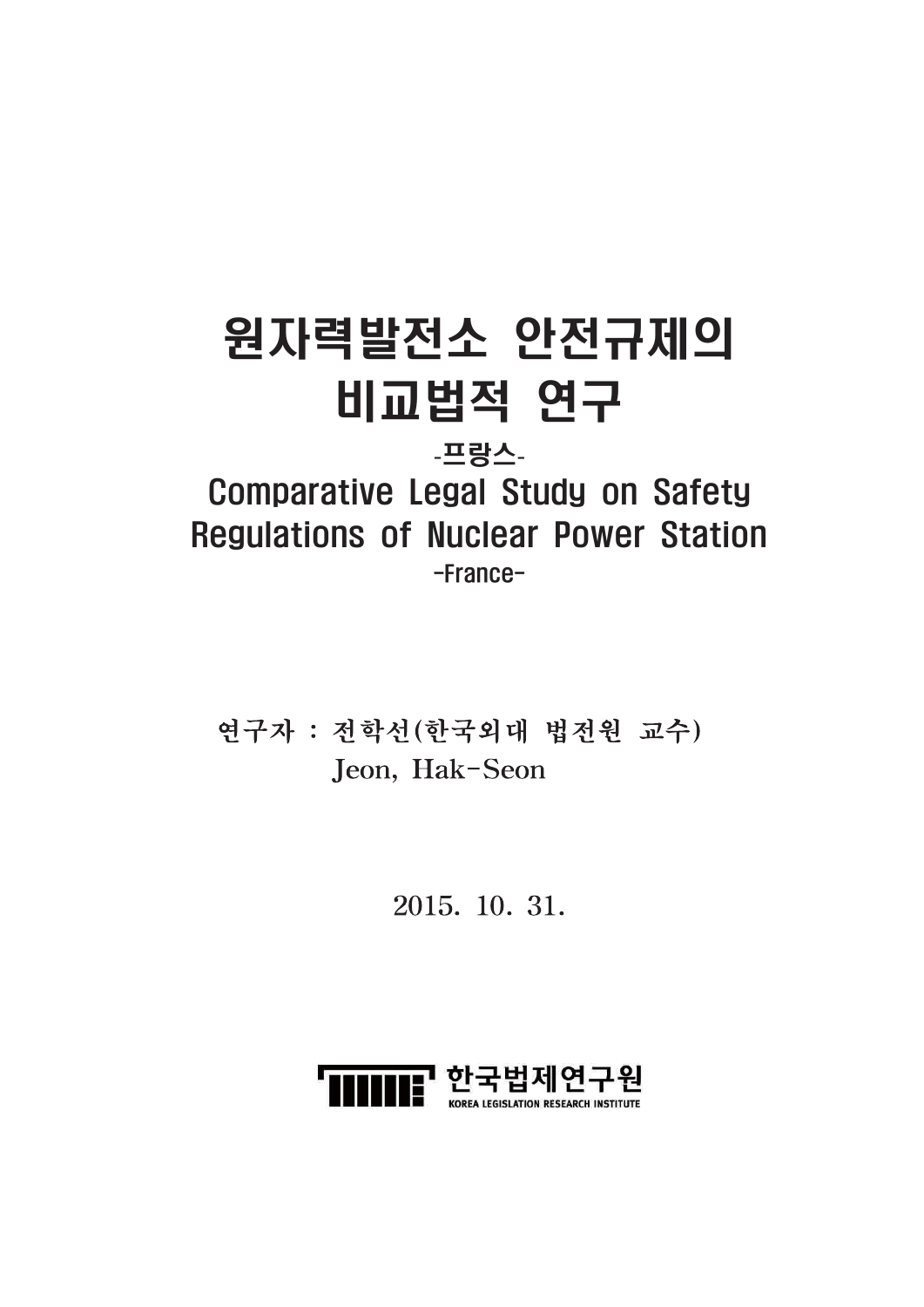

# I. 배경 및 목적

- □ 워자력 안전에 대한 이해
	- 2011년 후쿠시마 워자력 사고는 우리에게 커다란 충격을 주었음.
	- 이에 따라 워자력 안전에 대한 관심과 필요가 증대되고 이에 대한 법제정비가 필요함
- □ 프랑스 워자력 법제의 이해
	- 프랑스는 원자력 발전 의존이 높은 국가임
	- 프랑스의 원자력 안전법제를 고찰하고자 함
- □ 워자력 아저기관과 내용
	- 프랑스 원자력 안전 관련 기관을 고찰함
	- 원자력 안전을 위한 각종 절차와 내용을 고찰함

# Ⅱ. 주요 내용

□ 프랑스 워자력 안전규제기관

○ 워자력 안전과 관련하여 독립행정청으로 워자력 안전청(ASN)이 있음. 워자력 안전과 관련하여 정부로부터 독립성이 보장되는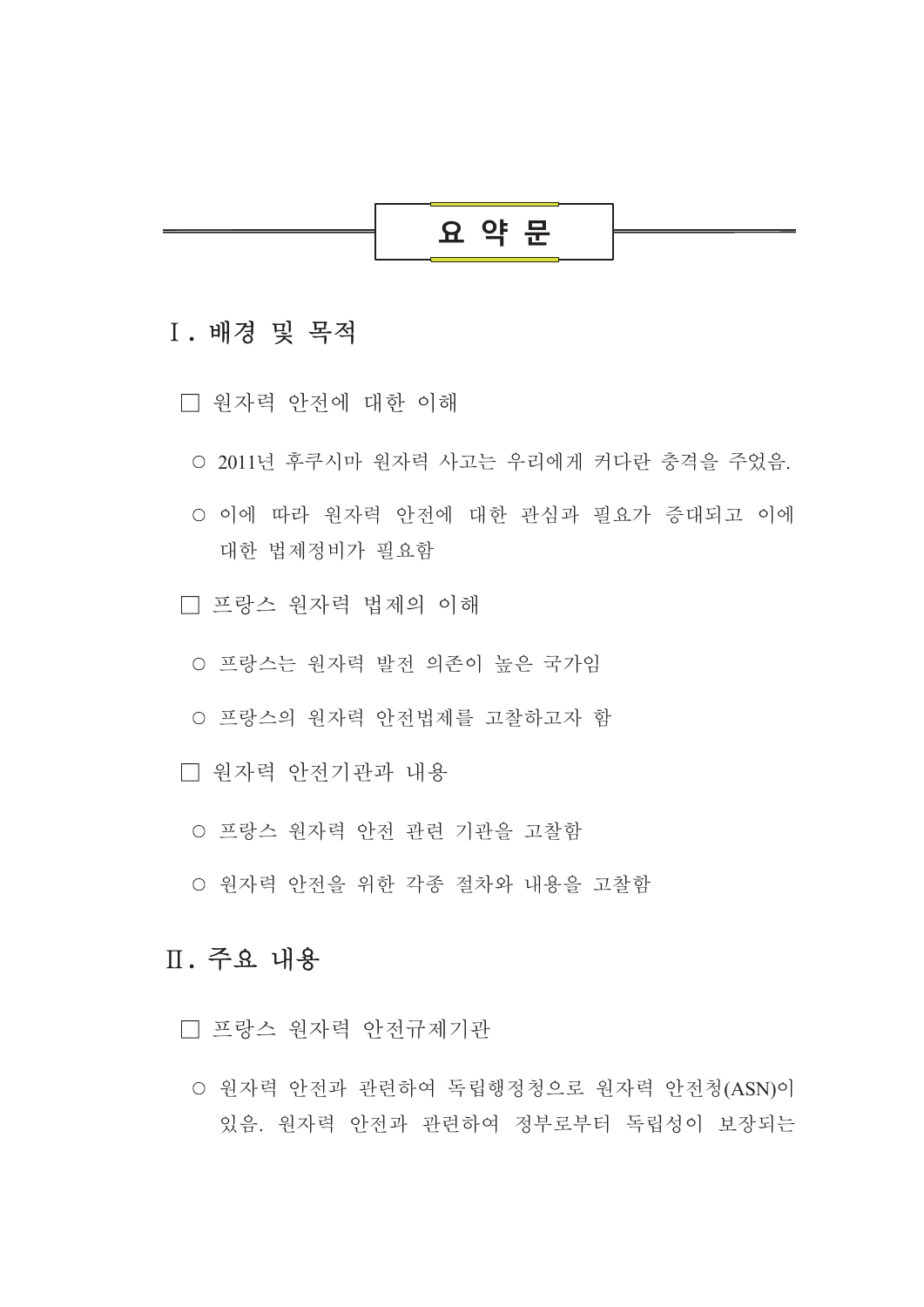기관임 워자력 안전과 관련하여 가장 중요한 기능을 하는 기관임

- 방사성 폐기물의 관리를 담당하는 방사성폐기물관리청(ANDRA)이 있음. 방사성 폐기물 관련 업무를 총체적으로 하는 기관임
- 원자력청(CEA)는 프랑스의 에너지 · 국방, 정보통신, 보건 등을 연구하는 국책연구소임
- 원자력 관련 정책을 수립하는 정부기구로 원자력정책위원회 (CPN)이 있음
- 원자력 관련 연구기관으로 원자력방사선방호연구소(IRSN)가 있음
- 원자력 분야에서 국가 정책의 투명성과 안전을 확보하기 위한 기구로 워자력안전의 투명성과 정보에 관한 고등위원회(HCTISN)이 있음
- 원자력 시설과 관련되는 활동이 인간과 환경보존에 미치는 영향과 방사선방호에 관한 조사와 정보수립 및 협력 등을 하는 기구로 지역정보위원회(CLI)가 있음
- □ 워자력 아저법제
	- 원자력법의 기본원칙으로 안전의 원칙(le principe de sûreté), 보안의 원칙(le principe de sécurité), 책임의 원칙(le principe de responsabilité), 허가의 원칙(le principe de permission), 상설통제의 원칙(le principe du contrôle permanent), 보상의 원칙(le principe d'indemnisation), 지속발전의 원칙(le principe du développement durable), 정합성의 원칙(le principe de la conformité), 독립성의 원칙(le principe d'indépendance), 투명성의 원칙(le principe de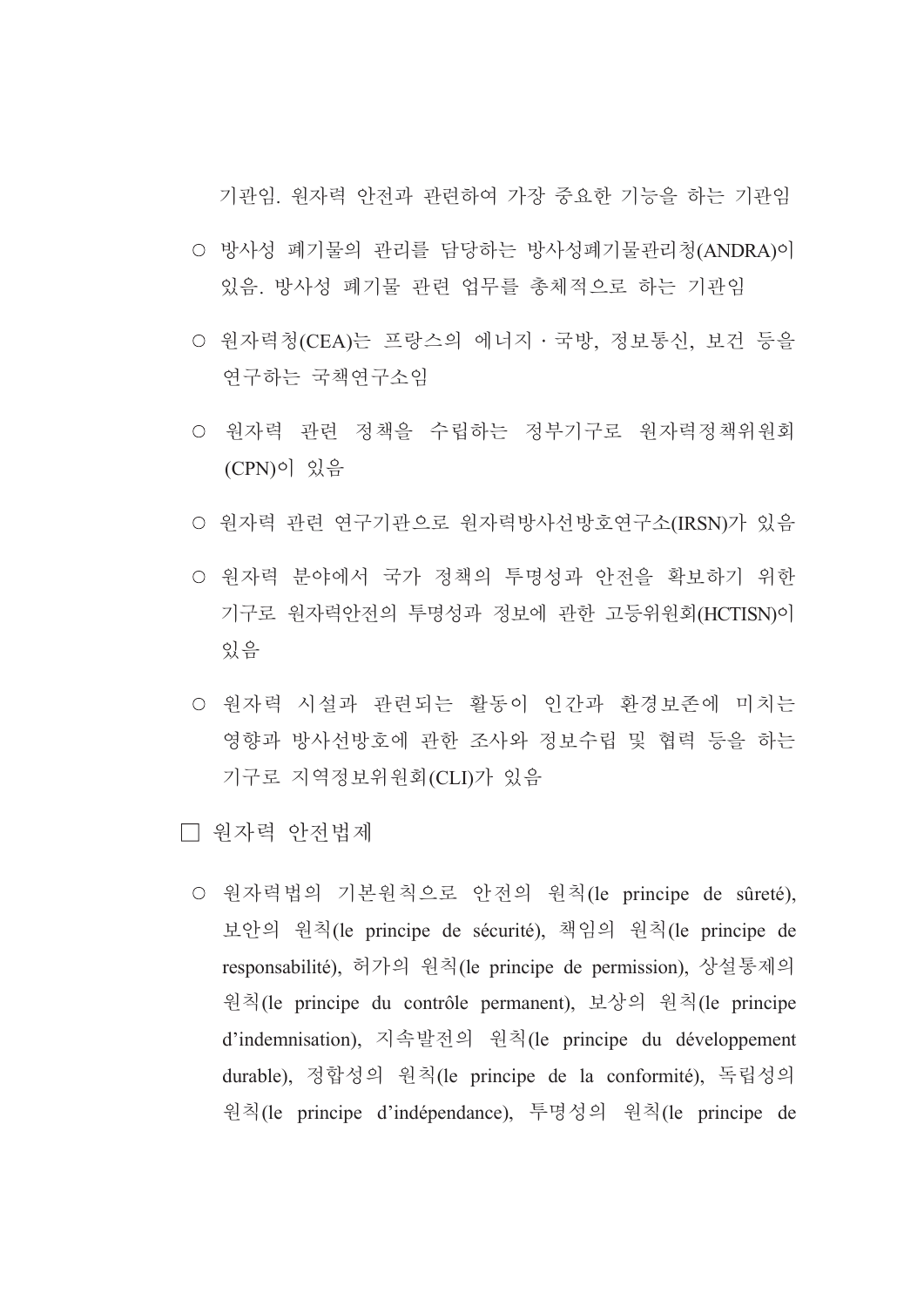transparence), 국제협력의 원칙(le principe de coopération internationale) 이 요구됨

- 프랑스법상 워자력안전 워칙으로 시설운영자 책임의 워칙(Le Principe de responsabilité de l'exploitant), 오염자 부담의 원칙(Le Principe du pollueur-payeur), 사전배려의 원칙(Le Principe de précaution), 참여의 원칙(Le Principe de participation), 정당성의 원칙(Le Principe de justification), 최적화의 원칙(Le Principe d'optimisation), 제한의 원칙(Le Principe de limitation), 사전예방의 원칙(Le Principe de prévention)이 있음
- 프랑스 안전은 헌법을 비롯하여 환경법전(Code de l'environnement), 공중보건법전(Cede de la santé publique)과 다양한 법률에 의하여 법제화 되어 있음
- □ 워자력 안전규제절차
	- 원자력 기본시설의 건설은 허가를 받아야 하고, 허가를 할 때에는 총체적으로 고려하여 함
	- 워자력 시설을 운영함에 있어서 정기적인 재검사를 실시하여 안전을 준수함
	- 일정한 조건을 충족하지 못하면 워자력시설을 정지 내지 해체함
	- 원자력 안전의 투명성을 위해 대부분의 정보를 공개하고 지역 주민들의 의견을 수렴할 수 있는 절차와 제도를 마련하고 있음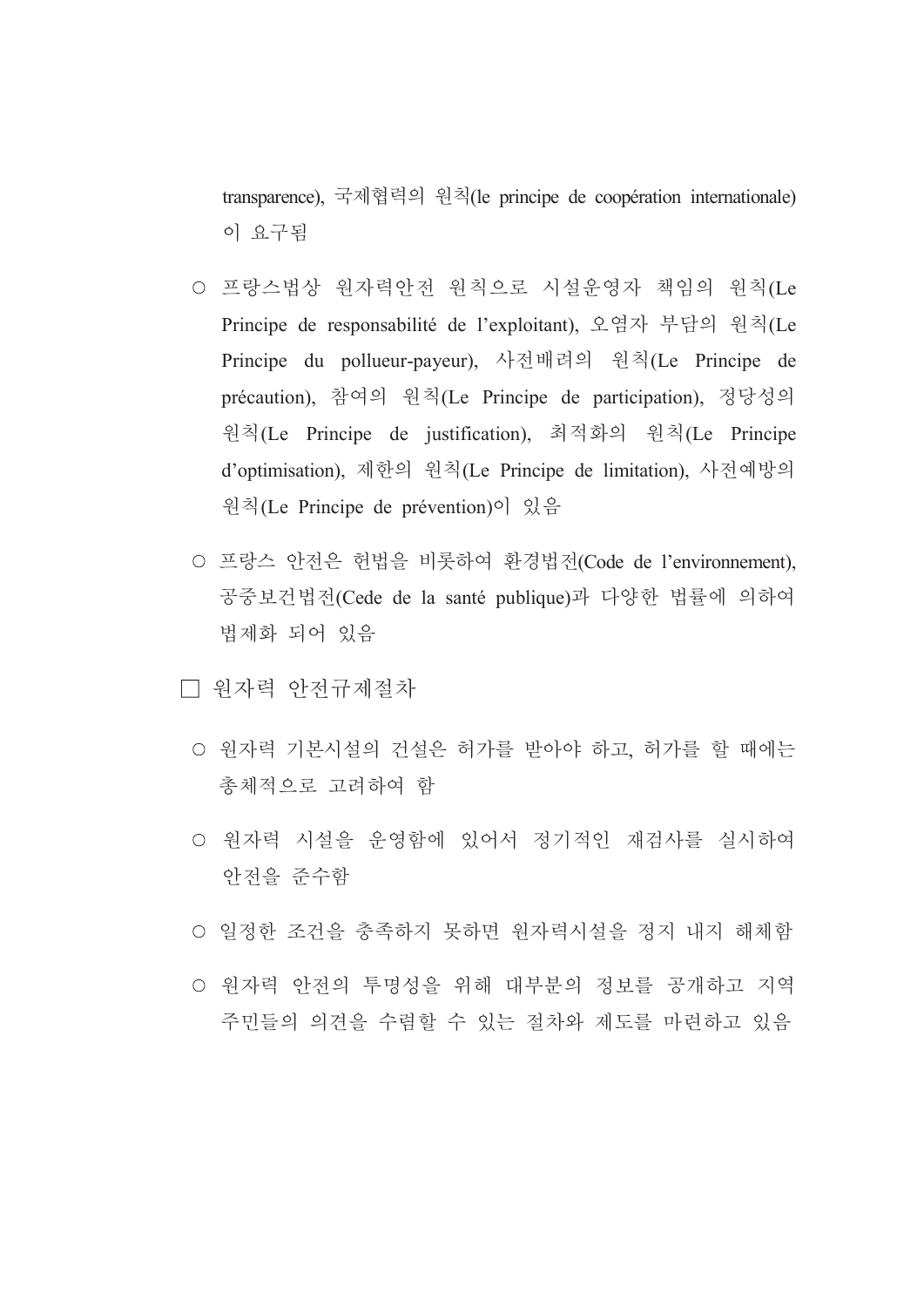# Ⅲ. 기대효과

□ 우리나라도 원자력 발전을 계속 증가시키면서 이에 대한 안전 법제를 강화하여야 하는데, 프랑스의 법제를 고찰하여 우리나라 원자력 안전 법제를 보완 내지 강화할 수 있음

▶ 주제어 : 원자력법, 원자력안전청, 원자력 안전, 원자력 관련 입법, 프랑스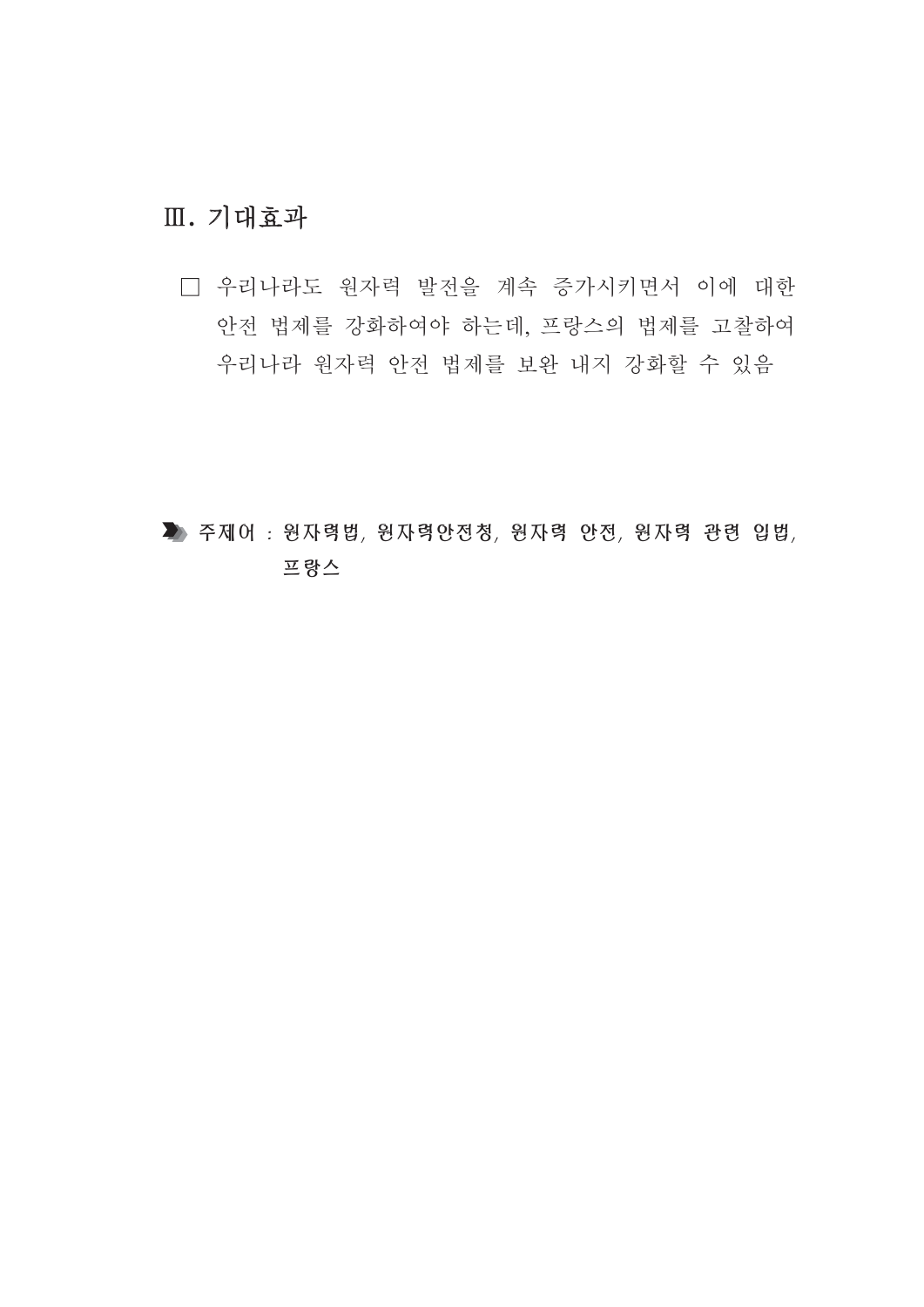# **Abstract**

## I. Background and purpose

- $\Box$  Les accidents nucléaires
	- O L'accident nucléaire de Fukushima est très grave.
	- O Il faut législation de la sécurité nucléaire.
- $\Box$  Comprendre législation française de la sécurité nucléaire
	- O Il faut étudier sur le Code de l'environnement et le Code de la santé publique.
	- O Il faut comprendre législation française de la sécurité nucléaire
- $\Box$  Les acteurs de la sécurité nucléaire
	- O Autorité de sûreté nucléaire
	- O Haut Comité pour la transparence et l'information sur la sécurité nucléaire

# **II. Main Contents**

- □ La sûreté nucleaire
	- O La sûreté nucleaire est définie dans le code de l'environnement comme "l'ensemble des dispositions techniques et des mesures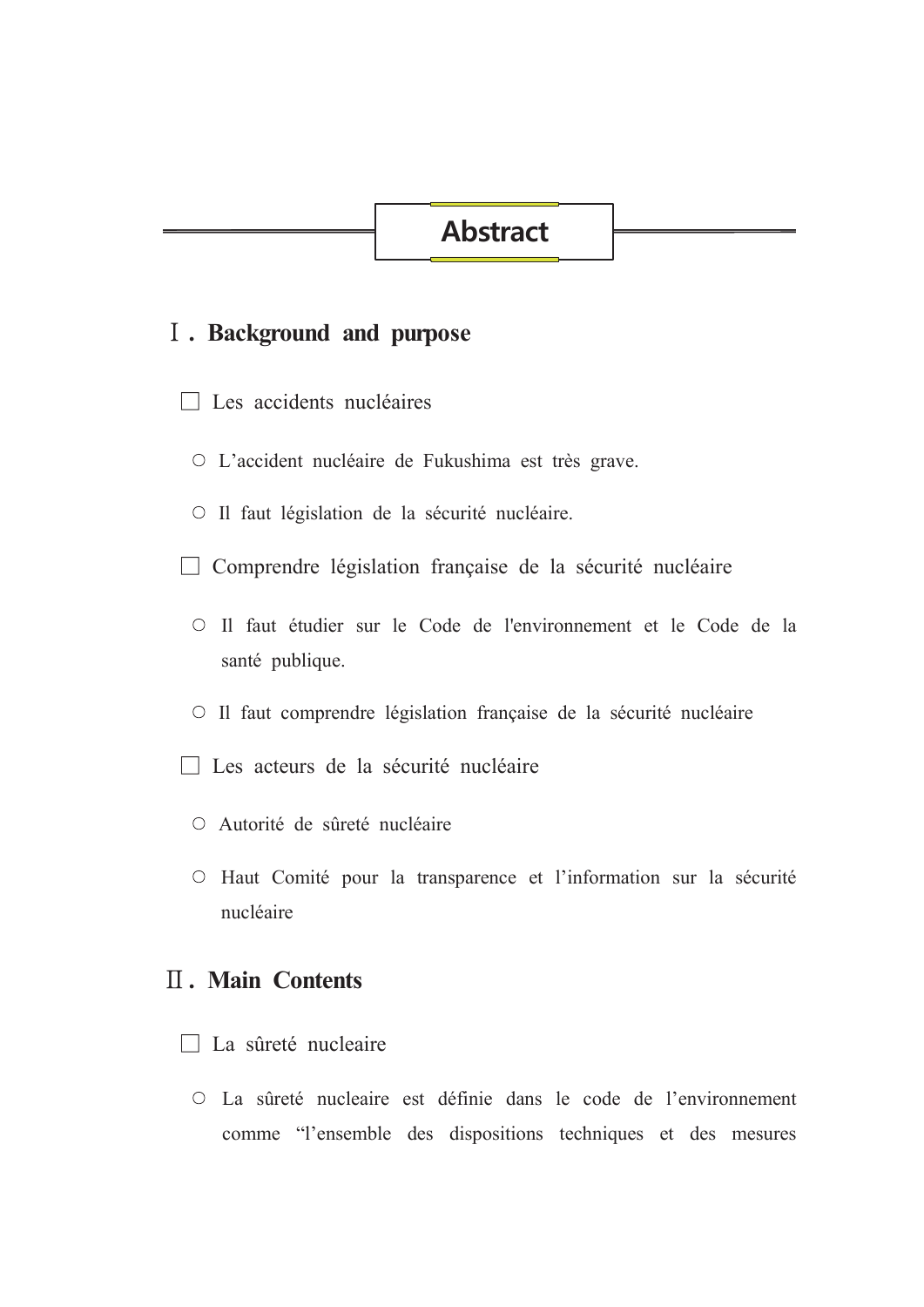d'organisation relatives à la conception, à la construction, au fonctionnement, à l'arret et au demantelement des installations nucléaires de base ainsi qu'au transport des substances radioactives, prises en vue de prévenir les accidents ou d'en limiter les effets."

- La sûreté nucléaire et la radioprotection obéissent à des principes et démarches mis en place progressivement et enrichis continuellement du retour d'expérience
- $\Box$  Les Acteurs de la sûreté nucléaire
	- La loi TSN à créé une autorité administrative indépendante, l'Autorité de sûreté nucléaire (ASN), chargée du contrôle de la sûreté nucléaire et de la radioprotection. Ses missions consistent à réglementer, autoriser, contrôler, appuyer les pouvoirs publics dans la gestion des situations d'urgence et contribuer à l'information des publics.
	- O La loi TSN a institué un Haut Comité pour la transparence et l'information sur la sécurité nucléaire (HCTISN), instance d'information, de concertation et de débat sur les risques liés aux activités nucléaires et l'impact de ces activités sur la santé des personnes, sur l'environnement et sur la sécurité nucléaire.
	- O Les commissions locales d'information auprès des installations nucléaires de base (CLI) ont une mission générale de suivi, d'information et de concertation en matière de sûreté nucléaire, de radioprotection et d'impact des activités nucléaires sur les personnes et l'environnement pour ce qui concerne les installations du site ou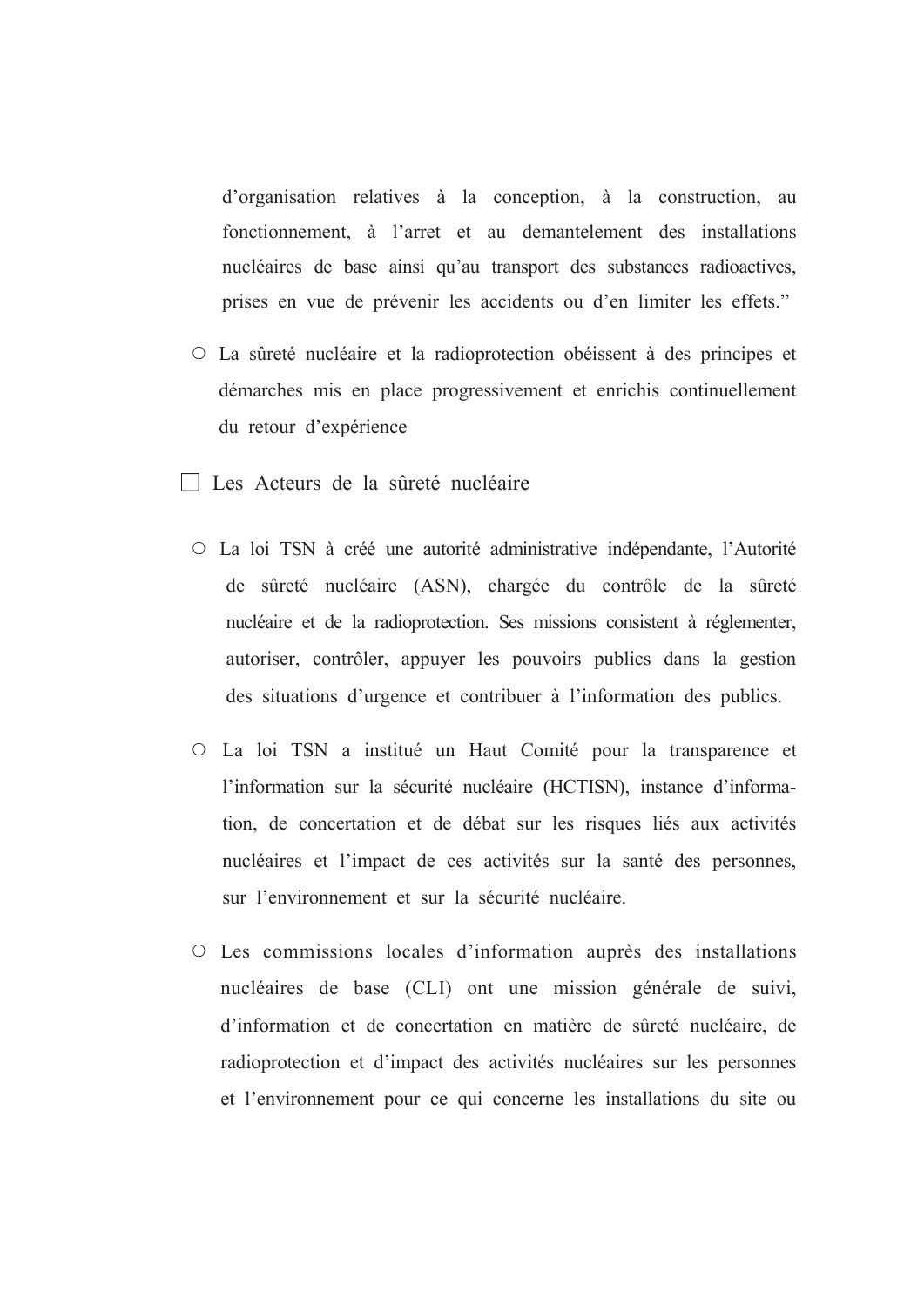des sites qui les concernent. Elles peuvent faire réaliser des expertises ou faire procéder à des mesures relatives aux rejets de l'installation dans l'environnement.

- $\Box$  Les installation nucléaire de base
	- Les installations nucléaires de base sont les réacteurs nucléaires, les installations, répondant à des caractéristiques définies par décret en Conseil d'Etat, de préparation, d'enrichissement, de fabrication, de traitement ou d'entreposage de combustibles nucléaires ou de traitement, d'entreposage ou de stockage de déchets radioactifs, les installations contenant des substances radioactives ou fissiles et répondant à des caractéristiques définies par décret en Conseil d'Etat et les accélérateurs de particules répondant à des caractéristiques définies par décret en Conseil d'Etat
	- La création d'une installation nucléaire de base est soumise à une autorisation
- $\Box$  la sécurité nucléaire et Transparence
	- O La sécurité nucléaire comprend la sûreté nucléaire, la radioprotection, la prévention et la lutte contre les actes de malveillance ainsi que les actions de sécurité civile en cas d'accident.
	- O L'Etat définit la réglementation en matière de sécurité nucléaire et met en œuvre les contrôles nécessaires à son application.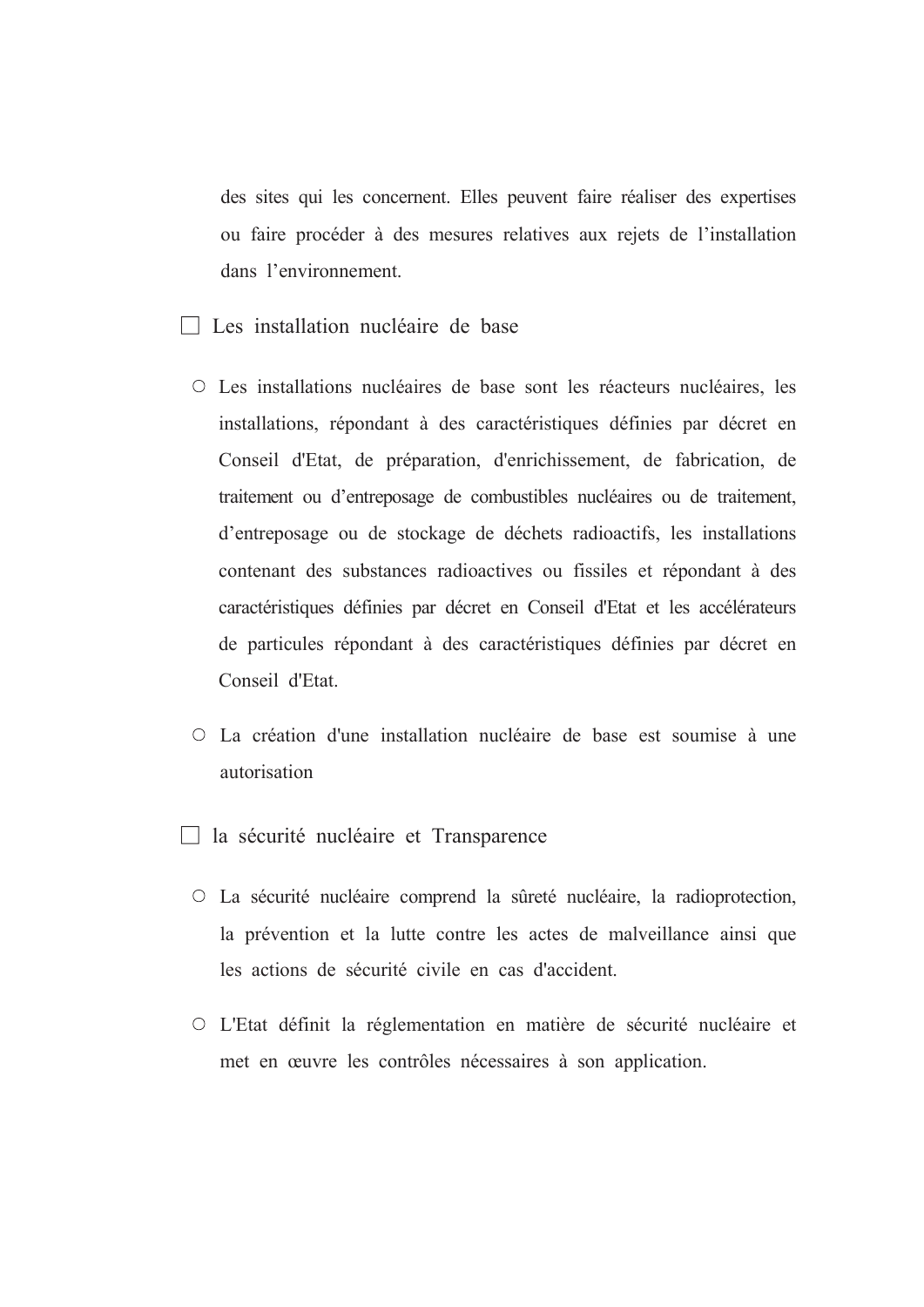- O La transparence en matière nucléaire est constituée par l'ensemble des dispositions prises pour garantir le droit du public à une information fiable et accessible en matière de sécurité nucléaire:
- Key Words : Droit nucléaire, Autorité de sûreté nucléaire, Sécurité nucléaire, Législation relatif à la nucléaire, France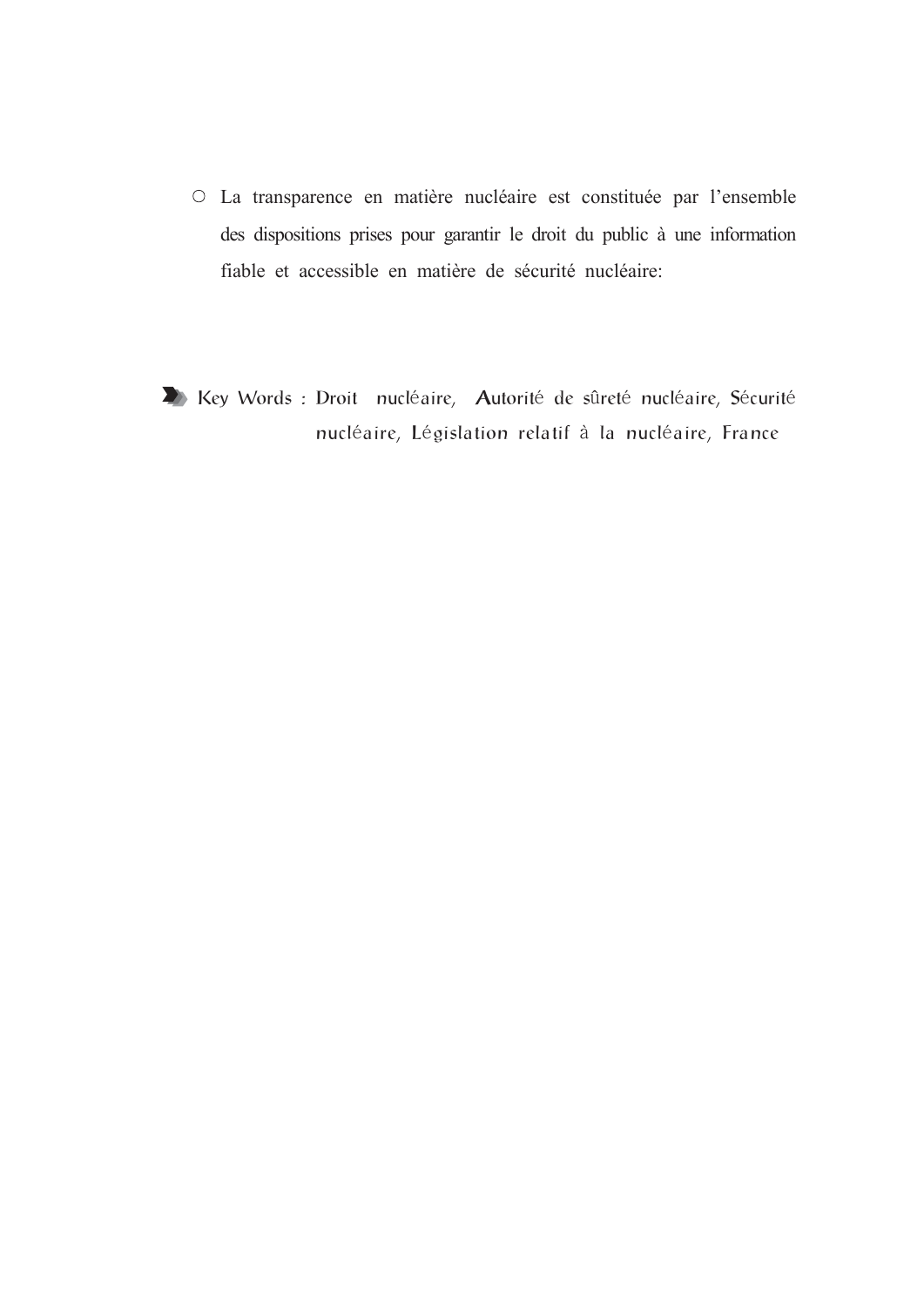| Abstract 37                                                    |  |
|----------------------------------------------------------------|--|
|                                                                |  |
| 제 1 장 서 론 ………………………………………………………………………………… 15                   |  |
| 제 2 장 원자력 안전규제기관 …………………………………………………… 19                       |  |
|                                                                |  |
| 제 1 절 원자력 안전청(Autorité de sûreté nucléaire, ASN) …… 19         |  |
|                                                                |  |
| Ⅱ. 성 격 - 독립행정청(Autorité administrative indépendante, AAI) … 20 |  |
|                                                                |  |
| 제 2 절 방사성폐기물관리청(Agence nationale pour la                       |  |
|                                                                |  |
|                                                                |  |
|                                                                |  |
|                                                                |  |
|                                                                |  |
| 제 3 절 원자력청(Commissariat à l'énergie atomique et aux            |  |
|                                                                |  |
|                                                                |  |
|                                                                |  |
|                                                                |  |
|                                                                |  |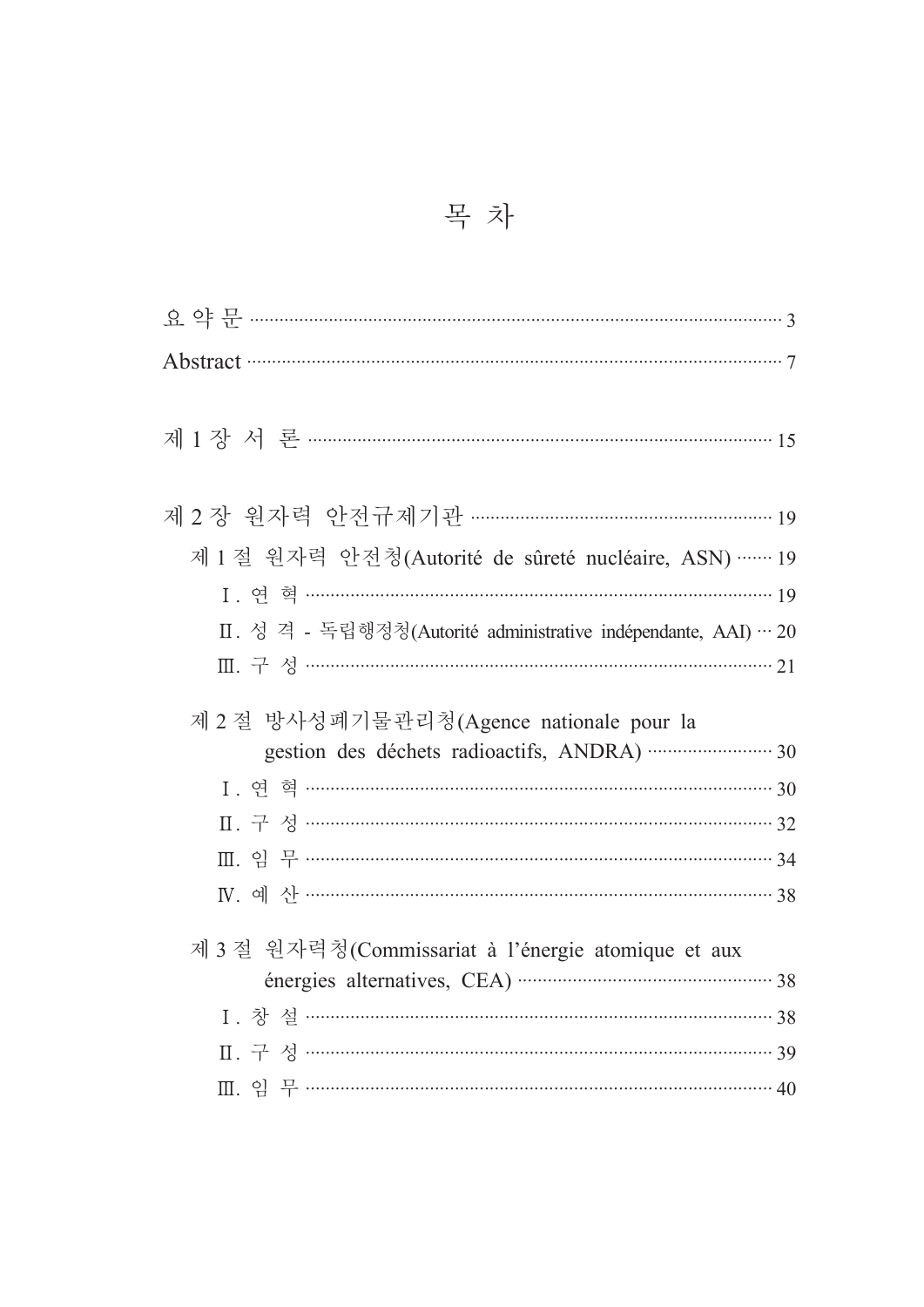| 제 4 절 원자력정책위원회(Conseil de politique nucléaire, CPN)… 41                              |
|--------------------------------------------------------------------------------------|
|                                                                                      |
|                                                                                      |
|                                                                                      |
| 제 5 절 원자력방사선방호연구소(Institut de radioprotection et                                     |
|                                                                                      |
| 1. 연 혁 …………………………………………………………………………………43                                             |
|                                                                                      |
|                                                                                      |
| N. 예산과 인력 ……………………………………………………………… 47                                                |
| 제 6 절 원자력안전의 투명성과 정보에 관한 고등위원회<br>(Haut Comité pour la transparence et l'information |
|                                                                                      |
|                                                                                      |
|                                                                                      |
|                                                                                      |
| 제 7 절 지역정보위원회(Commissions locales d'information,                                     |
|                                                                                      |
|                                                                                      |
| Ⅱ. 지역정보위원회의 설립 …………………………………………………… 52                                               |
|                                                                                      |
|                                                                                      |
|                                                                                      |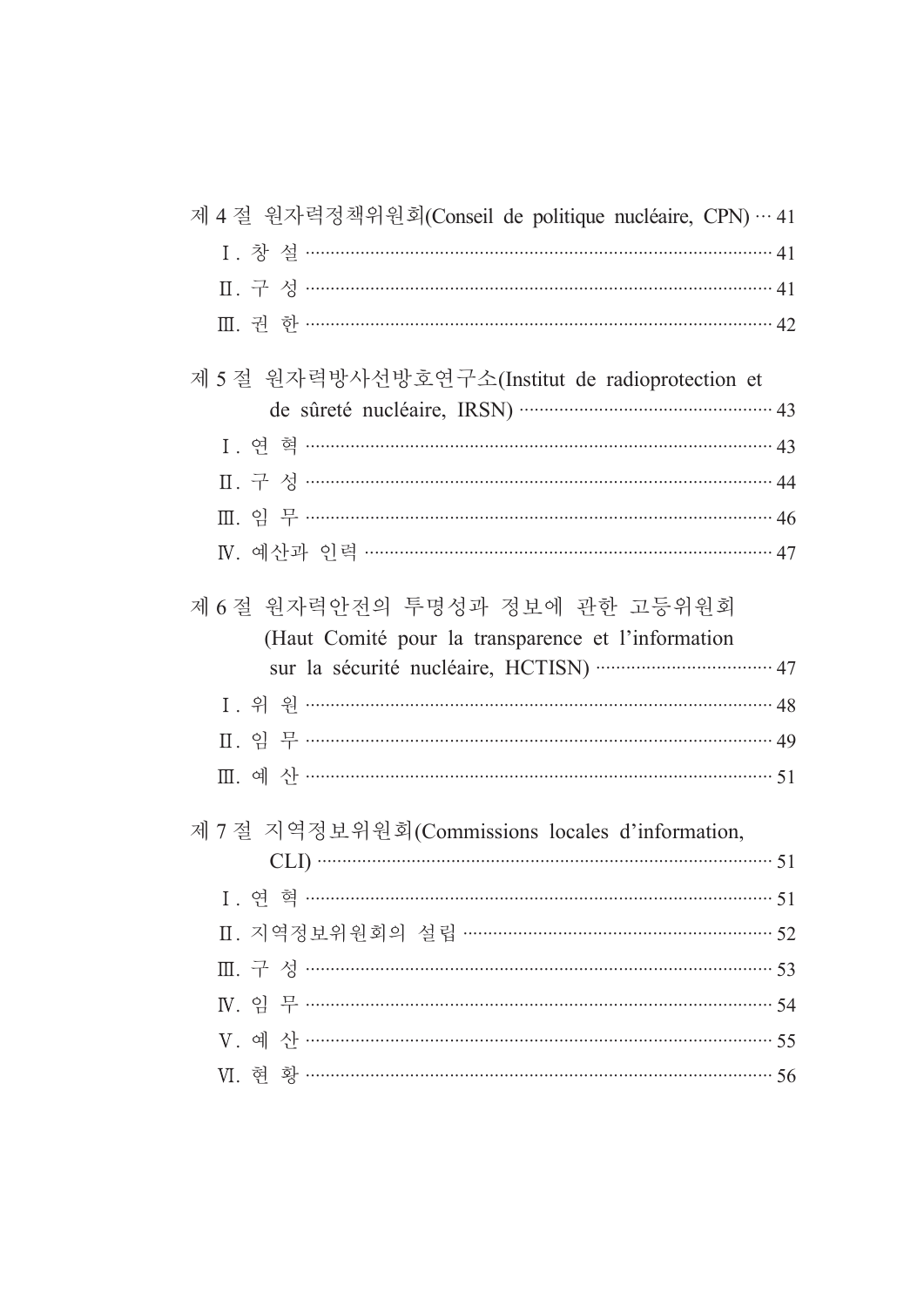| 제 3 장 원자력 안전관련 법제 ………………………………………………… 57 |  |
|------------------------------------------|--|
| 제 1 절 원자력법의 기본 원칙 ……………………………………………… 57  |  |
| I. 원자력법의 일반원칙 …………………………………………………… 57    |  |
| Ⅱ. 프랑스법상 원자력안전 원칙 ………………………………………… 62    |  |
| 제 2 절 프랑스의 원자력 안전 법제 ……………………………………… 66  |  |
| I. 헌법 ……………………………………………………………………………… 66  |  |
|                                          |  |
|                                          |  |
|                                          |  |
| 제 4 장 원자력 안전규제절차 ………………………………………………… 79  |  |
|                                          |  |
| I. 원자력 시설의 허가 ……………………………………………………… 79   |  |
|                                          |  |
| 제 2 절 원자력 시설의 정지 및 해체 …………………………………… 84  |  |
| I. 원자력 시설의 정지 및 해체 관련 규정 ………………………… 84   |  |
| Ⅱ. 방사성 폐기물 관리 ……………………………………………………… 87   |  |
| 제 3 절 투명성 확보를 법제 ………………………………………………… 93  |  |
| 1. 정보공개 ……………………………………………………………………… 93   |  |
| Ⅱ. 주민의견수렴 및 홍보 ………………………………………………… 95    |  |
|                                          |  |
|                                          |  |
|                                          |  |
|                                          |  |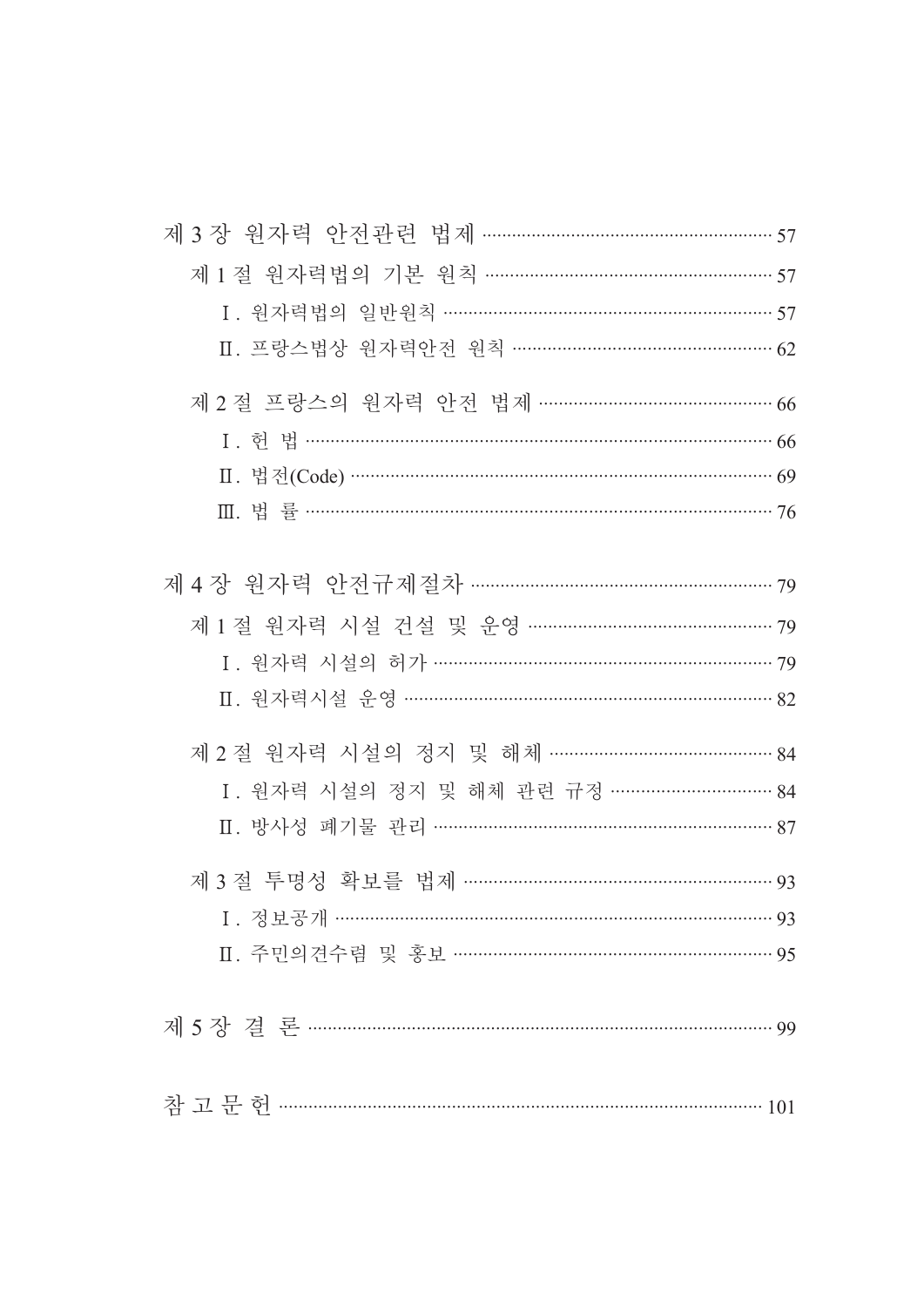# 제1장서론

2011년 일본 후쿠시마 워자력 발전소 사고는 우리에게 커다란 충격을 주었다. 후쿠시만 워자력 발전소 사고는 그 동안 우리가 위험하다는 인식 속에서 워자력 발전을 해오던 것을 실제로 경험하게 한 사고였다. 워자력 발전소 사고는 우리가 예상했던 것 이상으로 큰 위험을 불러 일으켰고, 이에 따라 세계 각국은 워자력 에너지 발전 정책에 변화를 가져오고 있다.

화석연료를 통한 에너지 개발은 대기를 심각하게 오염시키고 많은 비용이 들기 때문에 그 동안 워자력 발전이 그 대체수단으로 인식되어 오고 있던 상황에서 원자력 발전이 한번 사고가 나면 인류에게 커다란 재앙을 불러올 수 있고, 이를 복구하는데 기하급수적인 비용이 든다는 것을 실제로 경험하게 된 것이다. 그 동안 원자력 발전은 대기오염을 줄일 수 있는 친 화경적인 에너지워으로 인식되어 왔고, 저비용으로 발전을 할 수 있으며, 화석연료의 소진으로 인한 문제점을 해결해 줄 수 있는 에너지워으로 여겨져 왔던 것이다.

원자력발전에 대한 국민들의 생각은 찬성과 반대로 팽팽하게 나뉘어 있다고도 할 수 있는데, 원자력 발전을 계속 추진하자는 의견과 원자력 발전을 제한하여야 한다는 의견은 모두 나름대로의 일리가 있는 주장 이라 할 수 있다.

우리나라는 1978년 4월 고리1호 원자력발전소가 상업운전을 시작한 이래로 2015년 10월 현재 고리(제1호~제4호), 신고리(제1호, 제2호), 원설(제1호~제4호), 신월성(제1호, 제2호), 한빛(제1호~제6호), 한울(제1호~ 제6호)가 상업운전 중이며, 신고리 원전 제3호기 제4호기와 신한울 제1호기와 제2호기가 건설중이다.1)

<sup>1)</sup> http://cms.khnp.co.kr/knowledge/원전운영개요/ (2015. 9. 25. 검색)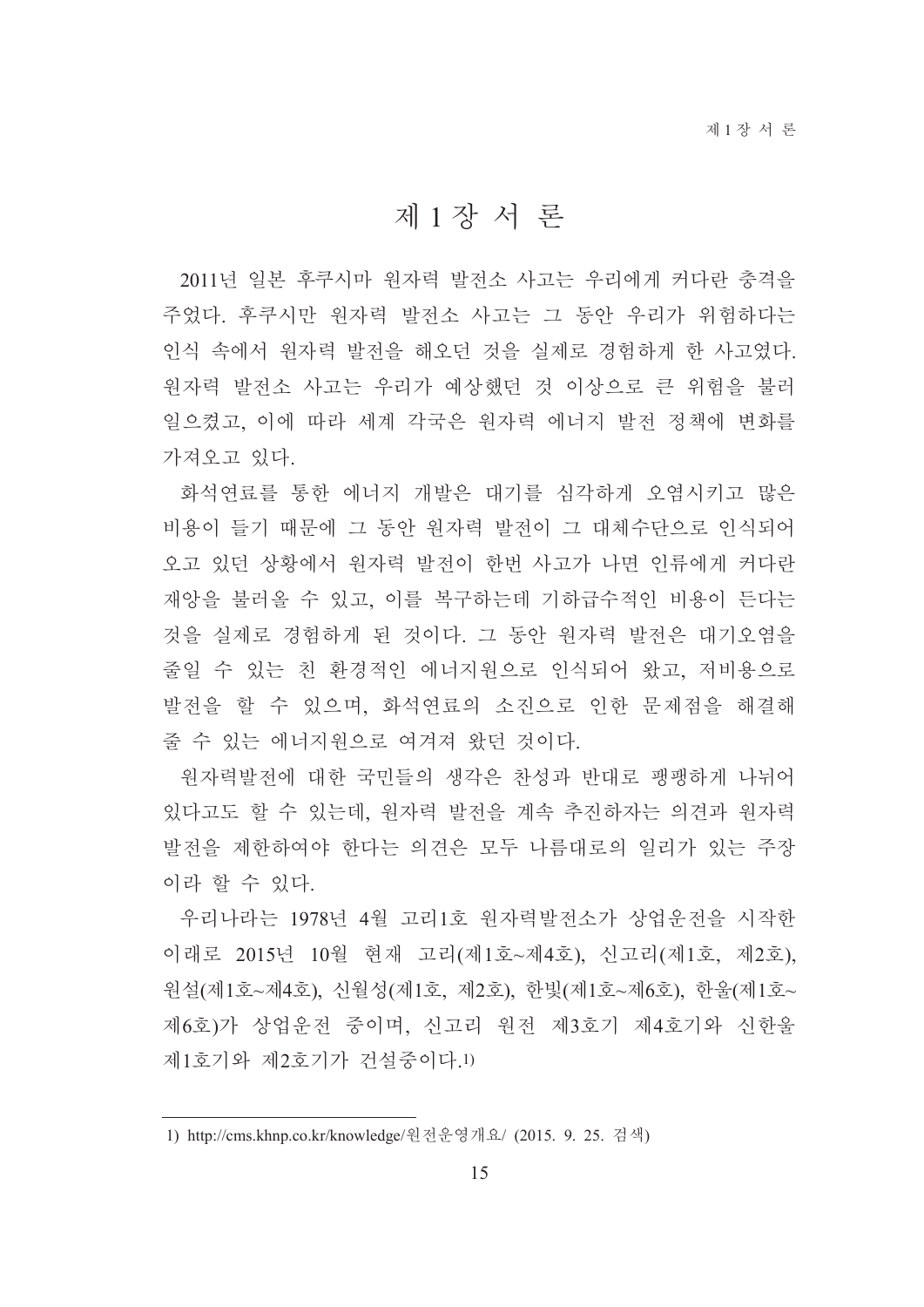우리나라에서 워자력 발전은 2014년을 기준으로 가스와 석탄 다음으로 큰 비중을 차지하는 것으로 전체 93,216MWe 가운데 20,716MWe를 차지하고 있다. 2015년 7월 24일 신월성 제2호기가 상업운전을 시작하여 2015년 10월 현재 원자력발전은 총 21,716MWe에 이르고 있다.

프랑스는 전체 전기 생산의 80% 정도를 워자력 발전에 의존할 정도로 원자력발전을 많이 하는 나라이다. 2015년 현재 19개 지역에서 58개의 원자력발전소가 가동 중이며, 59번째 원자력발전소가 건설 중에 있다.



프랑스 워자력발전소 현황

출처 : http://www.asn.fr/Informer/Dossiers/La-surete-des-centrales-nucleaires/Le-parcfrancais-des-centrales-nucleaires (2015. 9. 20. 검색)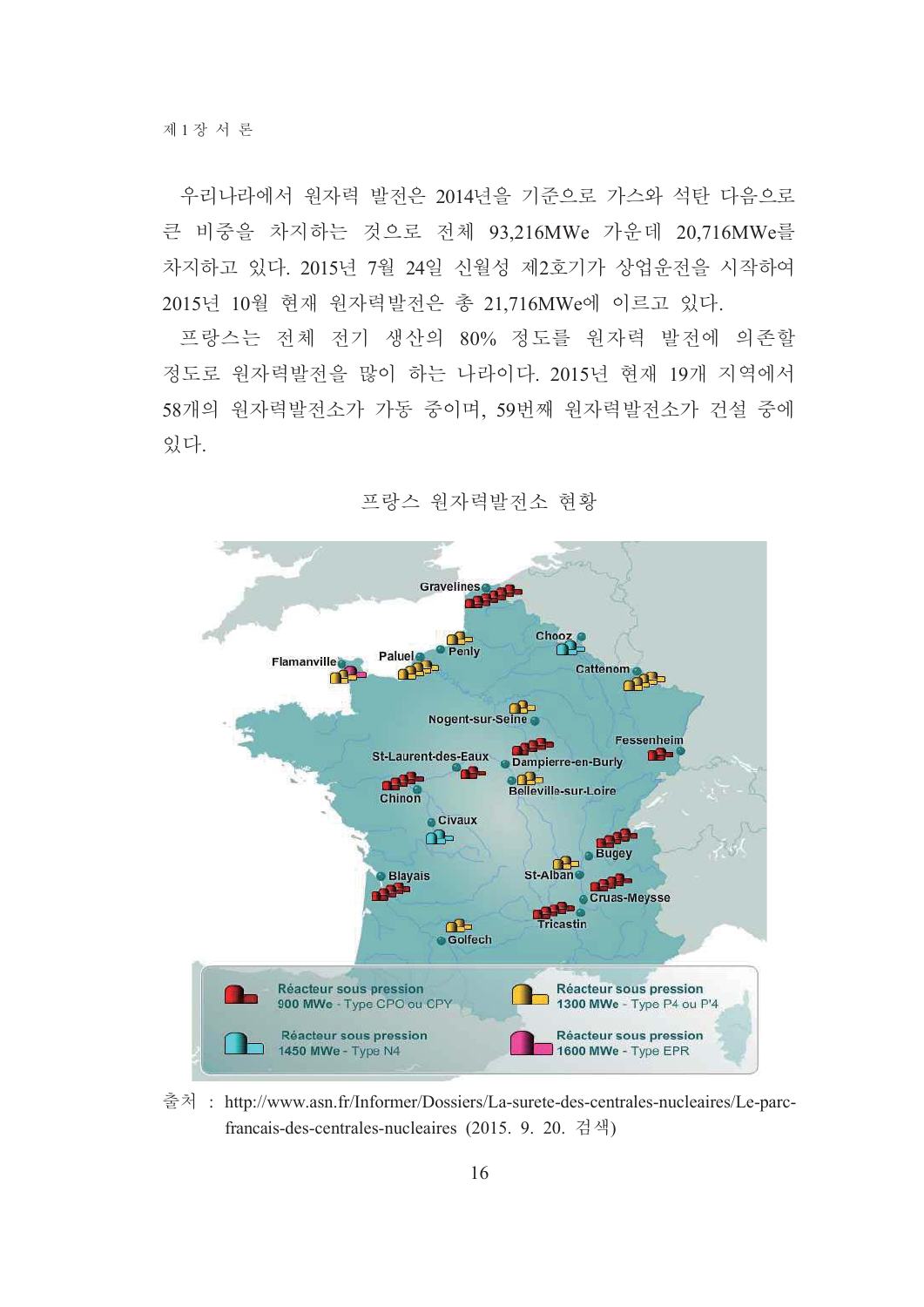전력생산에 있어서 워자력의존도가 80%에 이르러 세계에서 워자력 발전 의존도가 가장 높은 국가에 해당하는 프랑스는 오래 전부터 워자력발전과 관련된 안전규제를 법제화하였다고 할 수 있다.

프랑스도 처음에는 원자력에 대한 불신이 컸다고 할 수 있다. 상업적 워자력 이용이 활성화되기 전에는 반전 운동의 일환으로 반핵운동이 있었으며, 원자력 발전이 본격화 된 1970년대 이후에는 님비(NYMBY) 현상으로 원전 설치 반대 운동이 심하게 일었었다.2) 그러나 그 이후 프랑스 정부가 다양한 방법으로 국민들에게 정보를 제공하는 등의 원자력에 대하여 국민들의 불신을 끌어내렸다.

그러나 아직까지도 원자력 위험에 대한 논의는 프랑스 정치권에서도 끊임없이 계속되고 있는데 3) 안전을 강화회기 위한 노력은 계속되고 있다

프랑스는 워자력안전과 관련하여 다른 국가들과 비교하여 체계화된 법제를 가지고 있으며, 국민들의 원자력에 대한 불신과 불안감을 없 애기 위한 법제를 가지고 있다. 따라서 본 연구에서는 프랑스의 원자 력 안전규제기관을 살펴보고(제2장). 워자력 안관관련 법제는 어떻게 되어 있는가를 살펴보며(제3장). 워자력 안전규제절차를 살펴보고자 한다(제4장).

<sup>2)</sup> 오승규, 프랑스 원전 거버넌스와 그 시사점, 환경법과 정책 제14권, 2015. 2, 62면.

<sup>3)</sup> 홍기워, 워자력의 위험관리에 관한 최근 프랑스 정치계의 쟁점, 경제규제와 법 제4권 제2호, 2011. 11. 91면 이하 참조.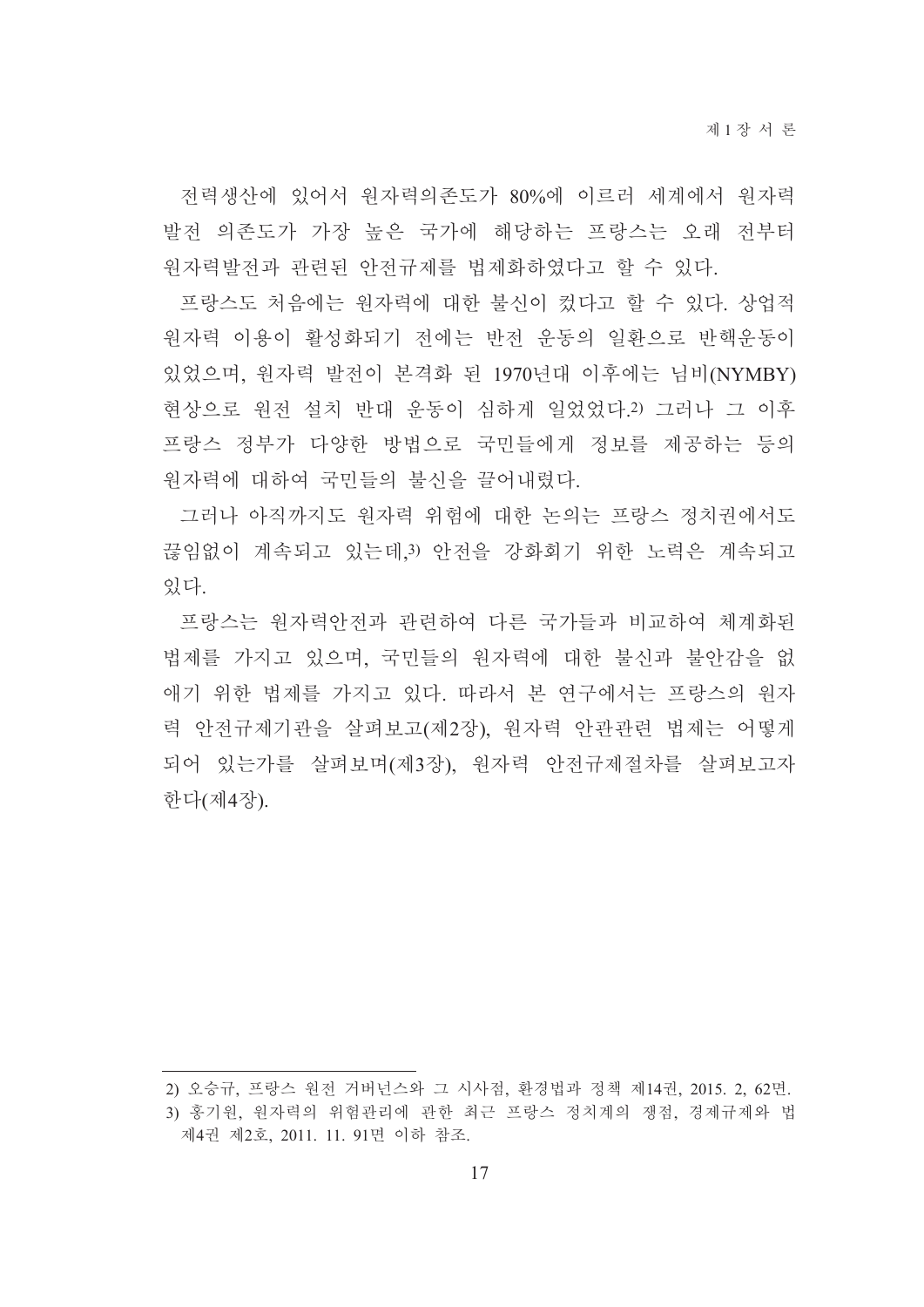제 1 절 워자력 안전청(Autorité de sûreté nucléaire, ASN)

# 제 2 장 원자력 안전규제기관

## 제 1절 원자력 안전청

(Autorité de sûreté nucléaire, ASN)

워자력 안전청은 워자력부야의 투명성과 안전성에 관한 2006년 6월 13일 법률(loi n°2006-686 du 13 juin 2006 relative à la transparence et à la sécurité en matière nucléaire)에 따라 설치된 기관으로, 워자력 안전 통제와 방사능보호 및 워자력 관련 정보를 국민들에게 제공하기 위한 기관이다. 현재 환경법전(Code de l'environnement)에서 원자력 안전청에 관하여 규정하고 있다.

### Ⅰ 여 혁

원자력 안전청은 2006년 6월 13일 법률에 의하여 오늘 날의 모습을 가진 기관으로 설립되었는데, 그 이전에 있던 기관을 통합하면서 권한을 확장한 기관이다. 프랑스에는 1973년 설립된 중앙원자력시설 안전부(Service central de sûreté des installations nucléaires, SCSIN)가 있었는데, 이 기관이 1991년에 원자력시설안전국(Direction de la sûreté des installations nucléaires, DSIN)으로 변경되었고, 원자력시설안전국은 다시 2002년에 원자력안전 및 방사선방호총국(Direction générale de la sûreté nucléaire et de la radioprotection, DGSNR)으로 변경되었는데, 원자력 안전청은 원자력안전 및 방사선방호총국을 승계하면서 더 많은 권한을 부여받은 기관이라 할 수 있다.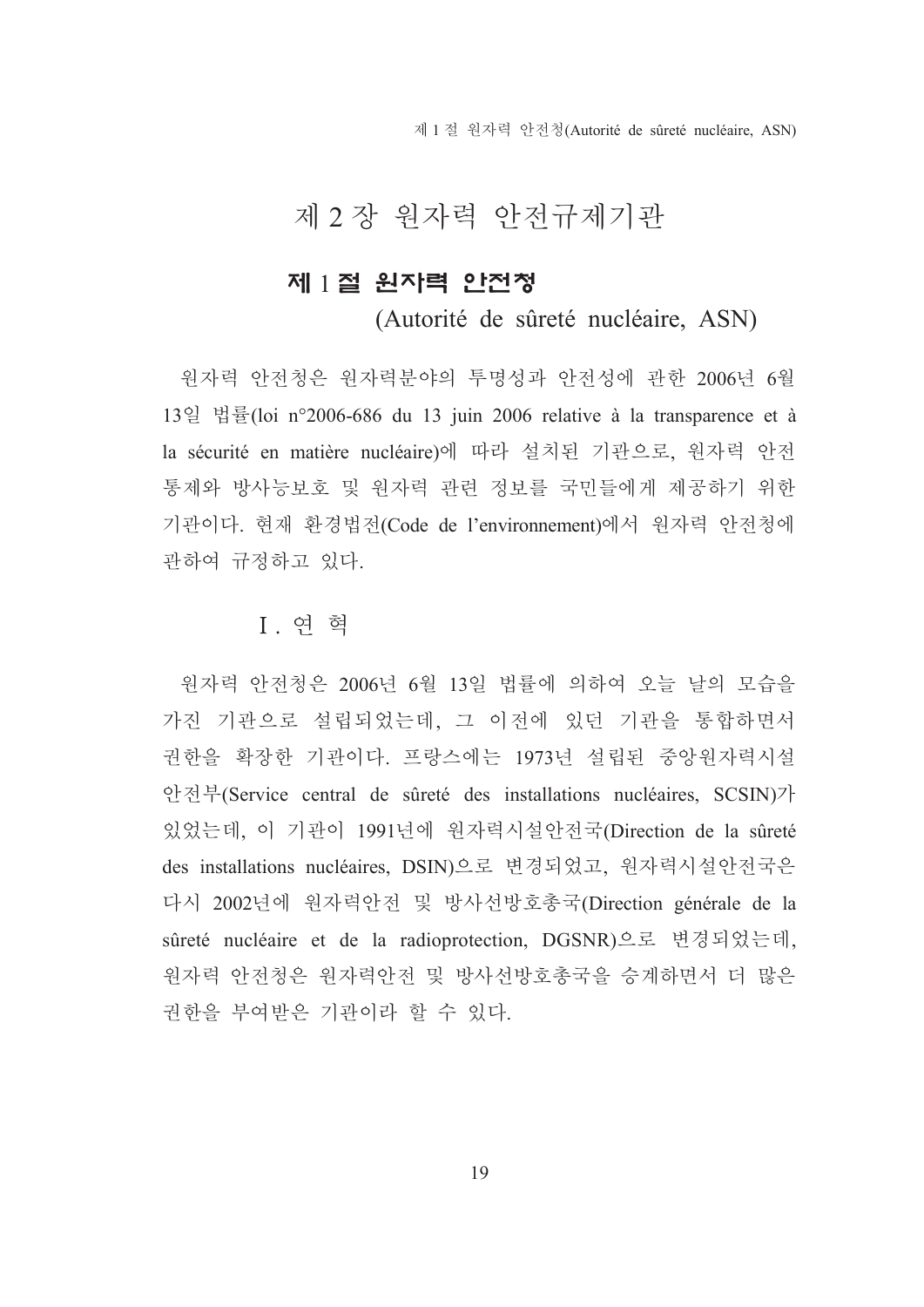#### Ⅱ. 성격 - 독립행정청

#### (Autorité administrative indépendante, AAI)

워자력 안전청은 독립행정청의 지위를 가진다. 환경법전 제L592-1조는 원자력 안전청이 독립행정청임을 명시적으로 규정하고 있다. 프랑스 에서 독립행정청은 행정의 계층적 통제를 받지 않는 국가 행정기관이다. 독립행정청이란 용어는 1978년 1월 6일의 정보 · 파일 및 자유에 관한 법률(loi n°78-17 du 6 janvier 1978 relative à l'informatique, aux fichiers et aux libertés) 제8조에서 국가정보자유위원회(Commission Nationale de l'informatique et des Libertés)4)에 처음으로 그 지위가 부여되면서 등장 하였다. 프랑스의 독립행정청은 ① 공공기관(organismes publics)이고 ② 독립적인 기본적 성격을 가지며, 1970년대 말에 다양한 유형의 유사한 기관들이 등장하였다. 공공기관이지만 반드시 법률에 의해서만 그 법인 격을 부여하는 것은 아니며, 시민들의 보호나 행정상 사인과 행정청간의 관계개선, 방송이나 경쟁, 선거운동의 재정, 공공조사 등과 같은 일상 생활의 민감한 분야에서의 규제와 감시와 같은 임무의 최적수행을 위해 활동한다. 독립행정청은 행정기관이기 때문에 비록 법률에 일정한 제재권 (pouvoir de sanction)을 부여하였다고 하더라도(방송위원회 · Conseil supérieur de l'audiovisuel, 증권위원회 · Commissions des opérations de bourse, 경쟁 위원회 Conseil de la concurrence) 사법기관(non juridictionnel)은 아니다. 그리고 독립행정청은 단순히 특정한 문제해결을 위해 소집된 전문가 모임이 아니라 일정한 상시성(permanence)을 가진 독립적(indépenadante) 성격을 가진다.5)

<sup>4)</sup> 국가정보자유위원회에 관해서는 전학선, 프랑스의 개인정보보호와 언론법제, 세계의 언론법제, 개인정보보호와 언론, 한국언론재단, 2008. 하권, 225면 이하 참조.

<sup>5)</sup> 한국법제연구원, 프랑스 법령용어집, 2008, 111면.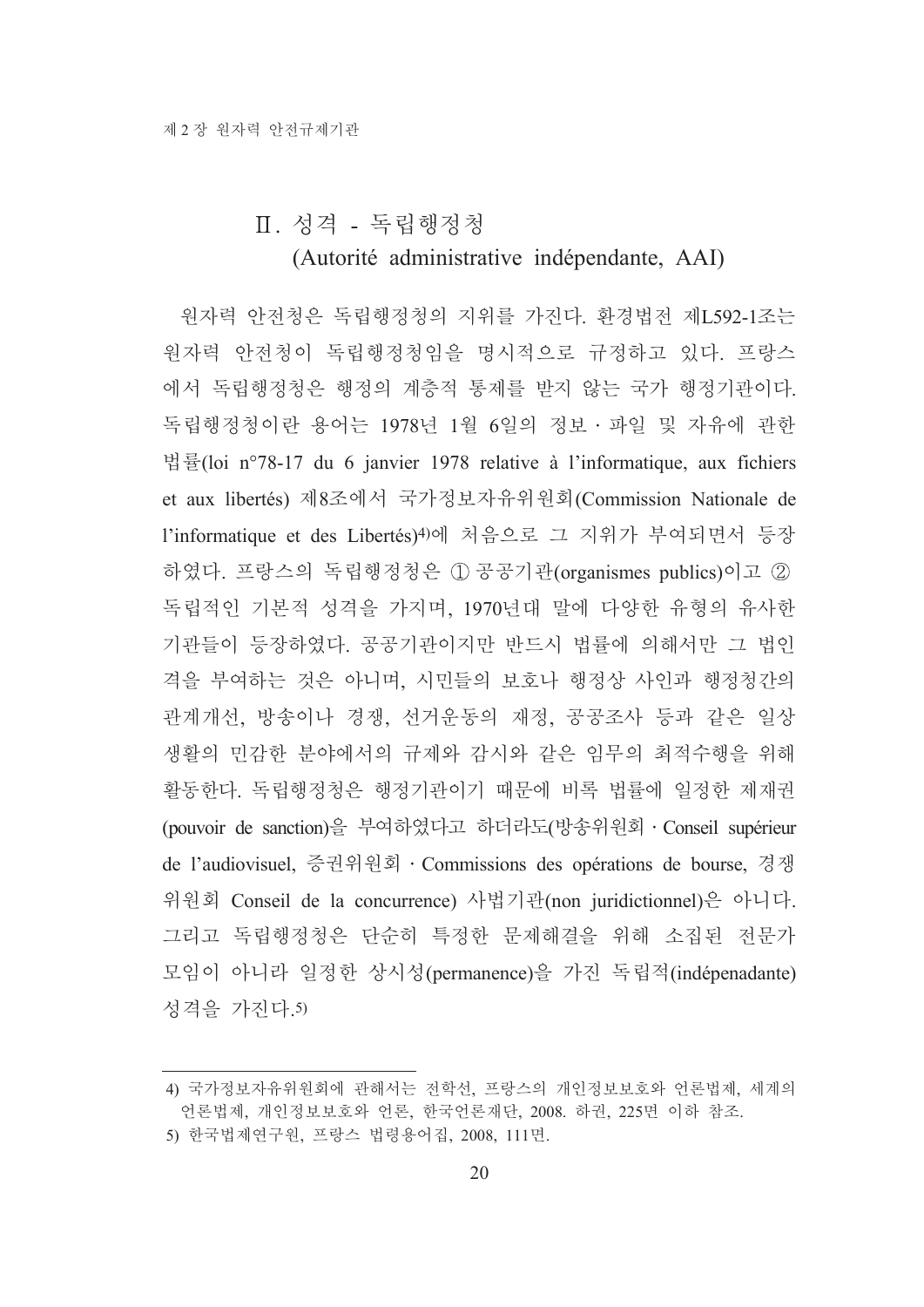프랑스 정부의 공식 웹싸이트인 Legifrance이에 의하면 2014년 12월 19일 현재 40개의 독립행정청이 있는데, 워자력 안전청을 경제활동 규제기관으로서의 독립행정청으로 보는 견해가 있다.7)

프랑스에서 독립행정청은 합의체라는 점과 독립행정청의 구성원 임명은 대통령이나 수상(Premier Ministre)의 데크레(décret)나 각부 장관의 아레테(Arrêté)의 형식으로 이루어 진다는 점, 구성원의 신분보장, 행정부의 계서적 감독(le contrôle hiérarchique)이나 행정상 후견에 의한 통제가 없다는 점을 그 특징으로 들기도 한다.8)

Ⅲ. 구성

1. 위워과 위원회

워자력 안전청은 워자력 안전과 방사선방호 분야의 전문가 5인으로 구성된다. 5명의 위원 가운데 3인의 위원은 대통령이 임명하며 국민 의회(Assemblée nationale) 의장이 1인의 위원을 임명하고 상원(Sénat) 의장이 1인을 임명한다. 위원장은 대통령이 임명한 위원 가운데 대통령에 의하여 임명된다. 대통령에 의하여 임명되는 위원은 남녀 위원 수의 차이가 1인을 초과할 수 없다고 하고 있는데, 이는 결국 대통령이 임명하는 위원 3인을 모두 남성 또는 여성으로 임명할 수 없다는 것이다. 또한 국민의회 의장과 상원의장이 임명하는 위원의 교체에서는 남성 위원의 후임은 여성을 임명하도록 하고 있고, 여성 위원의 후임은 남성을 임명하도록 하고 있다. 이것은 프랑스가 여성들의 사회참여를 높이기 위한 방안으로 채택하고 있는 것이라 할 수 있다.10)

<sup>6)</sup> http://www.legifrance.gouv.fr

<sup>7)</sup> 김소연, 독립행정기관에 관한 헌법학적 연구 - 프랑스의 독립행정청을 중심으로 -서울대학교 박사학위논문, 2013, 2, 58면,

<sup>8)</sup> 전훈, 독립행정청에 관한 소고 - 프랑스 독립행정청(AAI)이론을 중심으로 -, 토지 공법연구 제49집, 2010. 5, 424면.

<sup>9)</sup> Art. L592-2 du Code de l'environnement.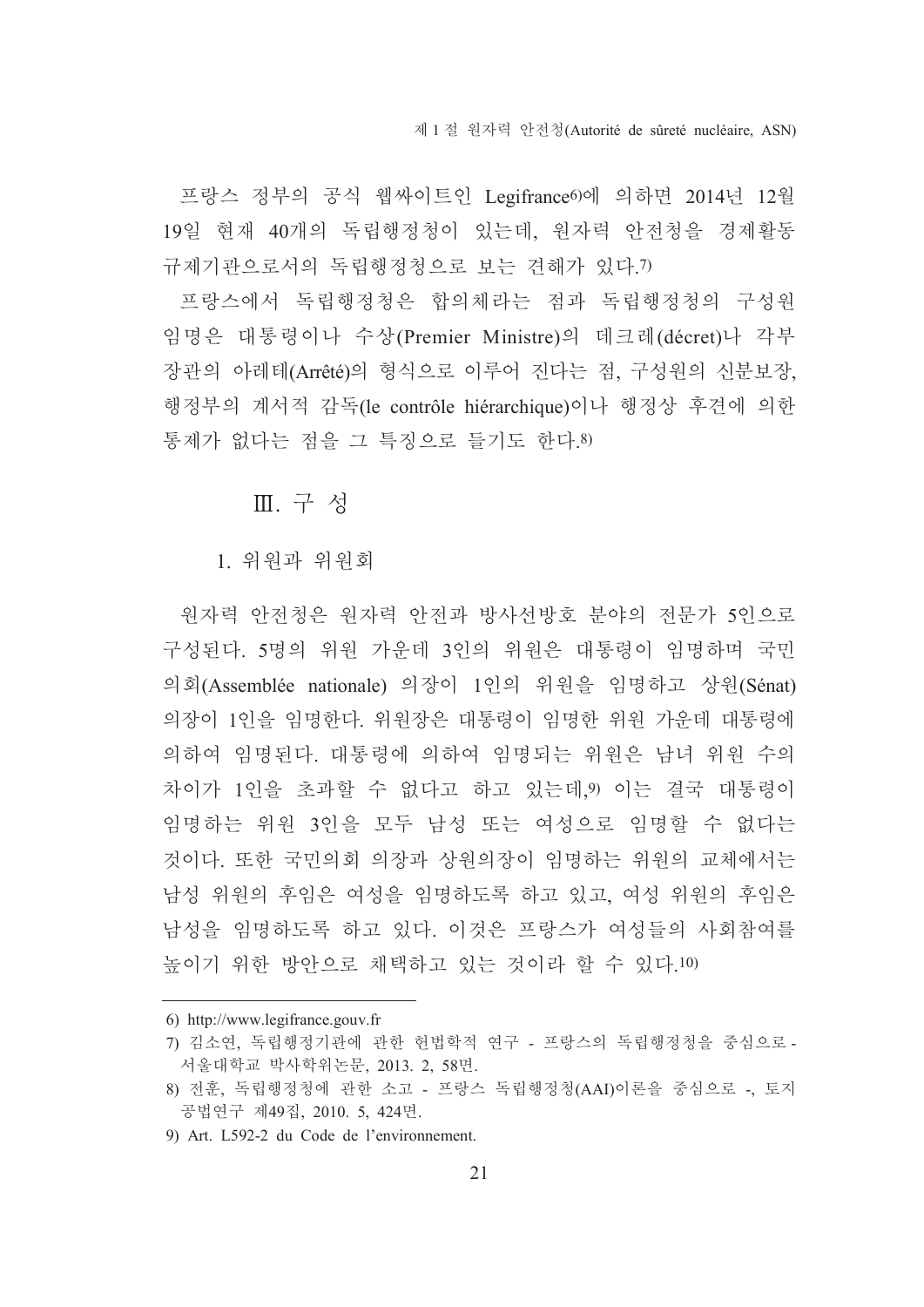위워의 임기는 6년으로 중임이 불가능하다. 만약에 위워이 임기를 채우지 못하게 되는 경우에는 후임자는 반드시 같은 성(姓)으로 임명 하여야 하며 전임자의 잔여임기동안 위원이 된다. 그러나 잔여 임기가 2년을 초과하지 않은 경우에는 새롭게 위원으로 임명될 수 있다.

위원은 65세가 넘으면 위워으로 임명될 수 없다. 따라서 65세까지는 위원으로 새롭게 임명되어 6년을 위원으로 활동할 수 있는 것이다.11)

위원은 다른 직업활동과 겸직할 수 없으며, 모든 선출직과 겸직 할 수도 없고 다른 공직도 겸할 수가 없다. 위원회는 위원들의 과반수 로 겸직금지로 이한 위워직 사임을 확인한다.12)

위원의 의무위반이 심각하게 발생한 경우, 위원 과반수의 찬성으로 위원직의 종료를 결정할 수 있다. 또한 대통령이 의무의 심각한 위반을 이유로 위원직을 종료하게 할 수 있다.13)

위워의 활동은 국가 비밀이나 국익에 영향을 미칠 수 있으므로. 위원에게는 비밀 준수 의무가 부과되는데, 위원은 임기 동안 개인적 으로 워자력 안전청의 권한과 관계된 주제에 관하여 어떠한 의견도 낼 수 없으며, 임기 동안은 물론이고 임기 종료 후에도 위원의 권한과 관련된, 특히 심의와 투표에 관한 사항에 대하여 비밀을 준수하여야 하는 의무가 부과된다.14)

- 11) Art. L592-2 du Code de l'environnement.
- 12) Art. L592-3 du Code de l'environnement.
- 13) Art. L592-4 du Code de l'environnement.
- 14) Art. L592-5 du Code de l'environnement.

<sup>10)</sup> 프랑스는 정치적 영역에서 여성참여를 높이기 위하여 1999년 7월 8일 헌법을 개정하였고(이에 대해 자세한 것은 전학선, 프랑스 정치영역에서 남녀평등을 위한 남녀동수법과 헌법개정, 헌법학연구 제14권 제4호, 2008. 12, 199면 이하 참조), 최근인 2015년 도 의회 의원선거에서는 남녀가 한조가 되어 선거를 치르도록 하는 선거제도를 실시하였다. 따라서 당선자가 남녀 동수가 되도록 한 것이다(전학선, 프랑스 지방분권개혁의 최근 동향과 한국에의 시사점, 공법학연구 제16권 제3호, 2015. 8, 25면).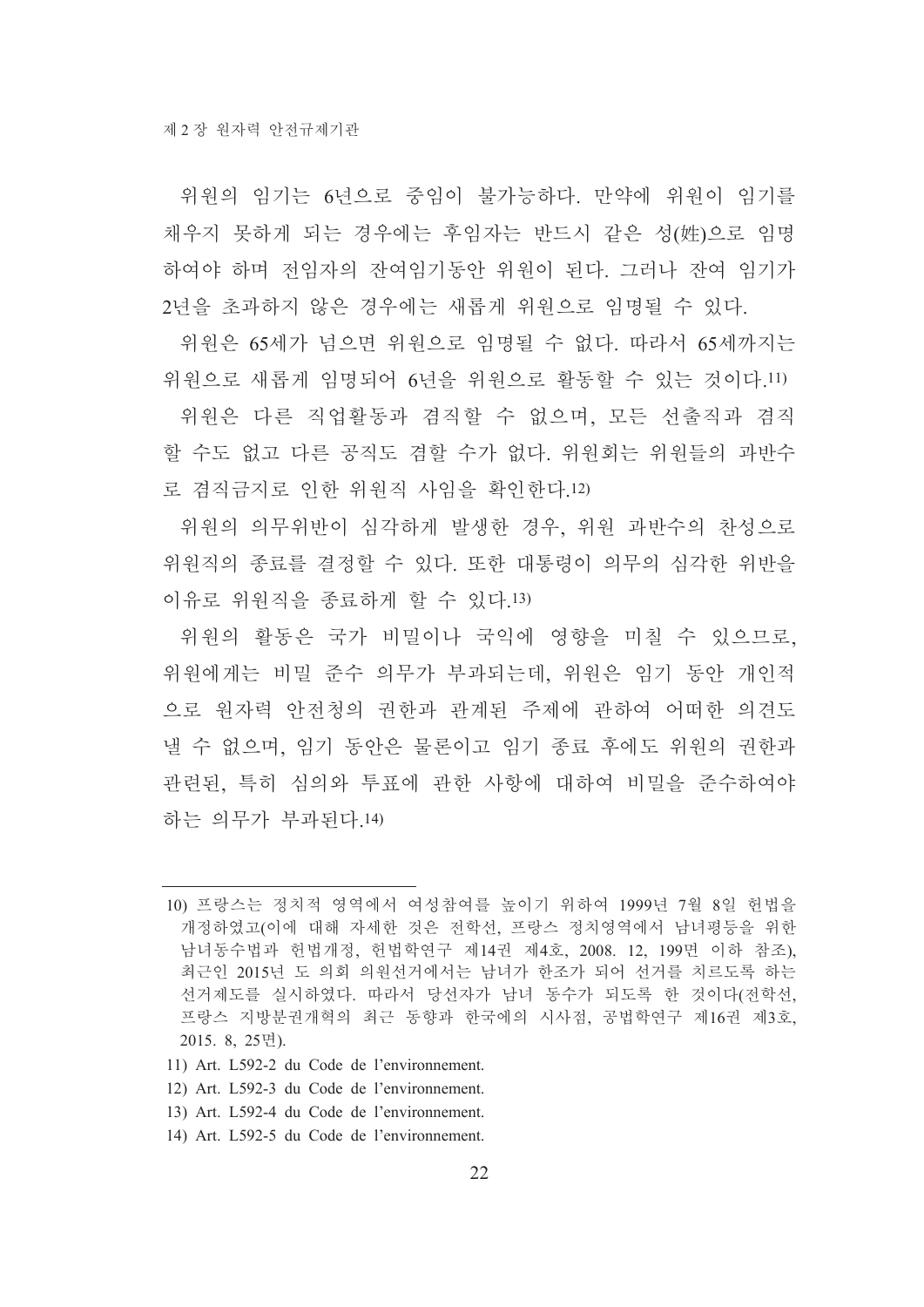공정하고 독립적인 위원 활동을 위하여 위원은 임명될 때, 원자력 안전청의 권한과 관련된 영역에서 임명 전 5년 동안 보유했거나 보유 중인 이권이 있으면 선언을 하여야 한다. 또한 모든 위원은 임기 동안 위원의 독립성과 공정성을 해하는 성질의 이권을 행사할 수 없다.15) 위원의 독립성을 보장하기 위하여 위원은 정부나 개인 또는 어떠한 기관의 지시도 받지 않도록 하고 있다.16)

위원은 상임으로 위원활동을 하도록 되어 있다. 이에 따라 보수가 지급되는데, 위원장과 위원은 외부 고위 국가직 2급의 1e과 2e의 대우를 받는다.17)

원자력 안전청 위원회는 최소 3인 이상의 위원의 참석으로 심의가 이루어진다. 의결은 출석위워 과반수로 한다. 가부 동수일 때에는 위 워장이 결정권을 가진다 18)

기급을 요하는 경우에는 원자력 안전청 위원장이나 혹은 위원장이 부재일 때에는 위워장이 지명한 위원이 위원의 권한에 관한 사항에 대하여 사태에 필요한 조치를 취한다. 이러한 조치를 취하기 위하여 가장 적절한 기간 안에 회의가 소집된다.19)

위원으로 구성되는 위원회가 원자력 안전청의 가장 중요한 결정을 하게 되는데, 워자력 안전과 방사선 방호를 위한 워자력 안전청의 전략과 원칙을 세운다. 위원회는 원자력 안전청의 권한에 관한 중요한 주제에 관하여 공개적인 의견을 제시하고 이것은 의회에 통지된다.

2014년에 위원회는 71번의 회의를 소집하였으며, 27번의 의견을 냈고, 85번의 결정을 하였다.20)

<sup>15)</sup> Art. L592-6 du Code de l'environnement.

<sup>16)</sup> Art. L592-7 du Code de l'environnement.

<sup>17)</sup> Art. L592-8 du Code de l'environnement.

<sup>18)</sup> Art. L592-10 du Code de l'environnement.

<sup>19)</sup> Art. L592-11 du Code de l'environnement.

<sup>20)</sup> Rapport de l'ASN 2014, p.13.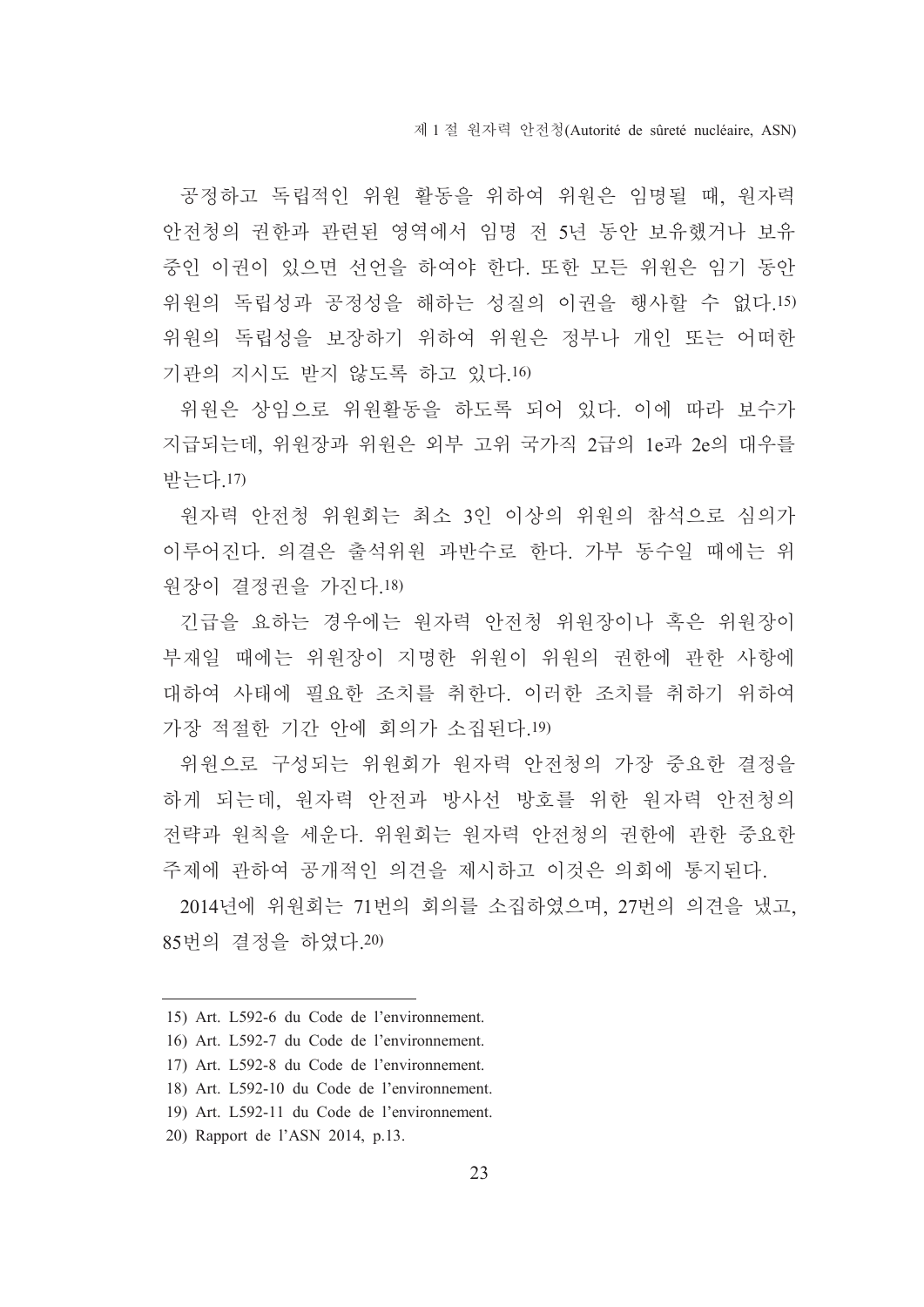| 성명                            | 성별 | 임명날짜         | 임명자        | 출생<br>년도 | 경력          |
|-------------------------------|----|--------------|------------|----------|-------------|
| Pierre-Franck Chrvet<br>(위원장) | 남  | 2012. 11. 9. | 대통령        | 1961     | ASN출신       |
| Philippe<br>Chaumet-Riffaud   | 남  | 2014. 12. 10 | 대통령        | 1955     | 의학박사,<br>교수 |
| Jean-Jacques Dumont           | 남  | 2010. 12. 15 | 대통령        | 1946     | 공무원         |
| Philippe Jamet                | 남  | 2010. 12. 15 | 상원의장       | 1949     | 공무원         |
| Margot Tirmarche              | 여  | 2012. 11. 9  | 국민의회<br>의장 | 1949     | 연구원         |

2015년 10월 5일 현재의 위원은 다음과 같다.21)

2. 조 직

1) 사무국장

원자력 안전청에는 1인의 사무국장(directeur général)을 두고 있다. 사무국장은 원자력 안전청의 행정을 책임지는 자로서 3인의 부국장 (directeurs généraux adjoints)과 1인의 비서실장(directeur de cabinet) 그리고 1인의 보좌관(directeur d'un conseiller)의 보좌를 받는다. 사무 국장과 3인의 부국장 그리고 비서실장과 보좌관이 원자력 안전청의 집행위원회(comité exécutif)를 구성하게 된다.

2) 8개의 국(Direction)

원자력 안전청에는 8개의 국을 두고 있다. 3개의 국은 기능(fonctionnel)과 관 련된 국이고 5개의 국은 작업(opérationnel)과 관련된 국이라 할 수 있다.22)

<sup>21)</sup> http://www.asn.fr/L-ASN/Presentation-de-l-ASN/L-organisation/Le-college (2015, 10, 10, 검색)

<sup>22)</sup> http://www.asn.fr/L-ASN/Presentation-de-l-ASN/L-organisation/Les-directions (2015. 10. 12. 검색)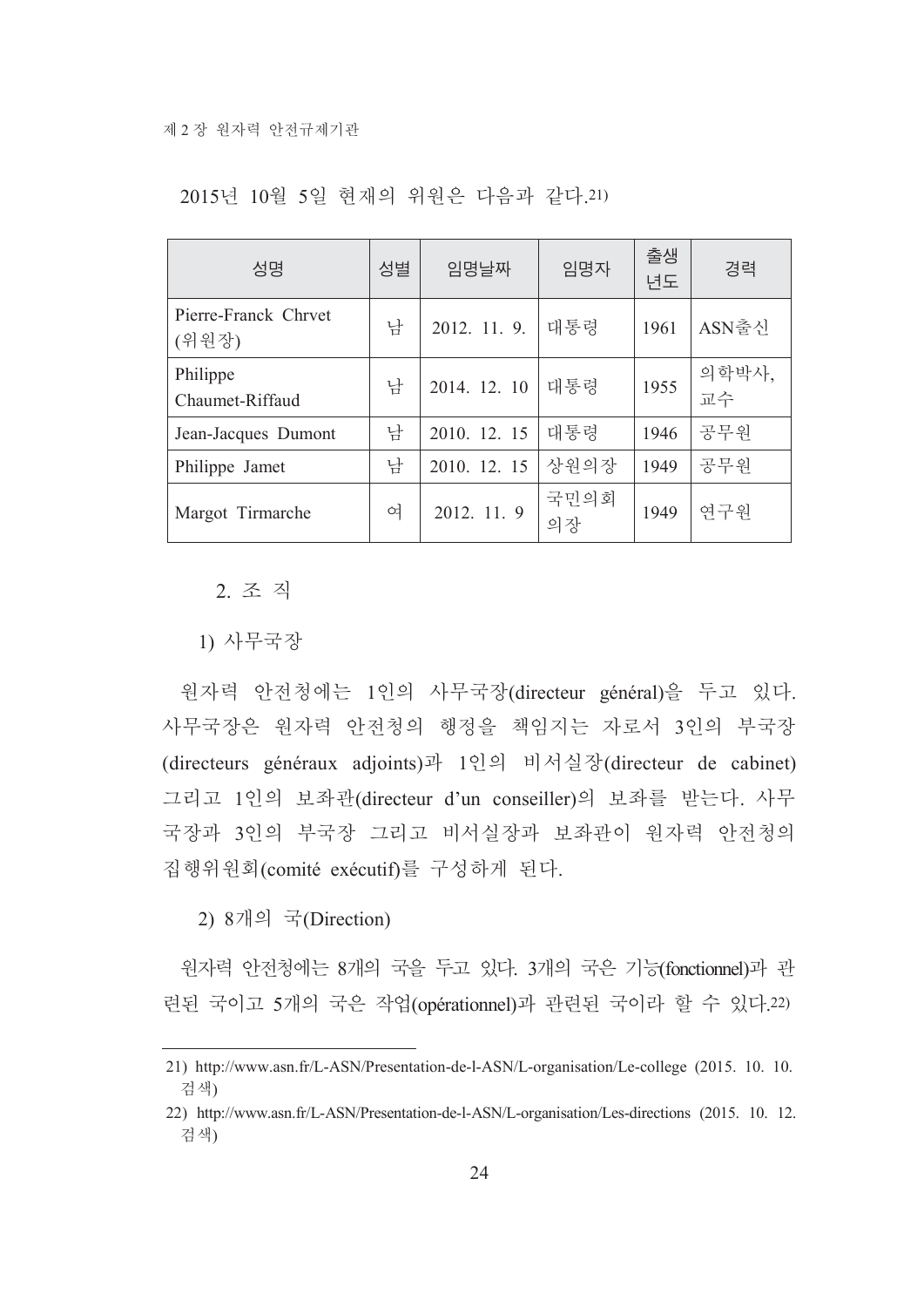기능과 관련된 국은 통신공공정보국(Direction de la communication et de l'information des publics, DCI)과 환경긴급상황국(Direction de l'environnement et des situations d'urgence, DEU) 그리고 국제관계국(Direction des relations internationales, DRI)다.

통신공공정보국은 원자력 안전청의 정보정책과 통신을 담당한다. 통신 공공정보국은 일반 대중과의 교류와 언론, 전문가 혹은 다른 기관들 과의 교류를 담당한다.

환경긴급상황국은 통제와 환경 그리고 긴급상황에 관한 문제를 담당하는 부서로 원자력 안전청의 규제가 효율적인가 하는 점과 일관성 있는 규제인가 하는 문제 등을 담당하고, 원자력 관련 지역의 안전 문제를 담당하며, 긴급상황이 발생하였을 때 상황해결 등을 담당한다. 국제관계국은 외국과의 관계에서 원자력 안전청의 국제관계를 담당한다. 외국과의 관계에서 대응책을 마련한다든가 원자력 안전과 방사선 방호 분야에서의 프랑스의 상황을 담당하고, 국경 근처의 원자력 시설의 안전과 관련하여 유용한 정보를 외국에 제공하는 업무를 담당한다.

작업과 관련된 국은 중앙원자력국(Direction des centrales nucléaires, DCN)과 수송자원국(Direction du transport et des sources, DTS), 폐기물 · 연구시설 · 연료사이클국(Direction des déchets, des installations de recherche et du cycle, DRC), 전리방사선 · 보건국(Direction des rayonnements ionisants et de la santé, DIS), 원자력압력기기국(Direction des équipements sous pression nucléaires. DEP $\rho$  $\circ$   $\beta$ ,  $\forall$ .

중앙원자력국은 중앙 원자력안전 규제와 미래의 전력생산계획을 담당하는 국으로 안전조직이라든가 내부 조직, 환경 보호 등의 폭 넓은 업무를 담당한다.

수송자원국은 방사선 분야의 수송과 자원에 관한 업무를 담당하는 국으로 의료 · 연구 · 산업 분야의 전리방사선(ravonnement ionisant) 자원 분배 라든가 산업적 이용과 소유 · 방사선 분야의 수송 등의 업무를 담당한다.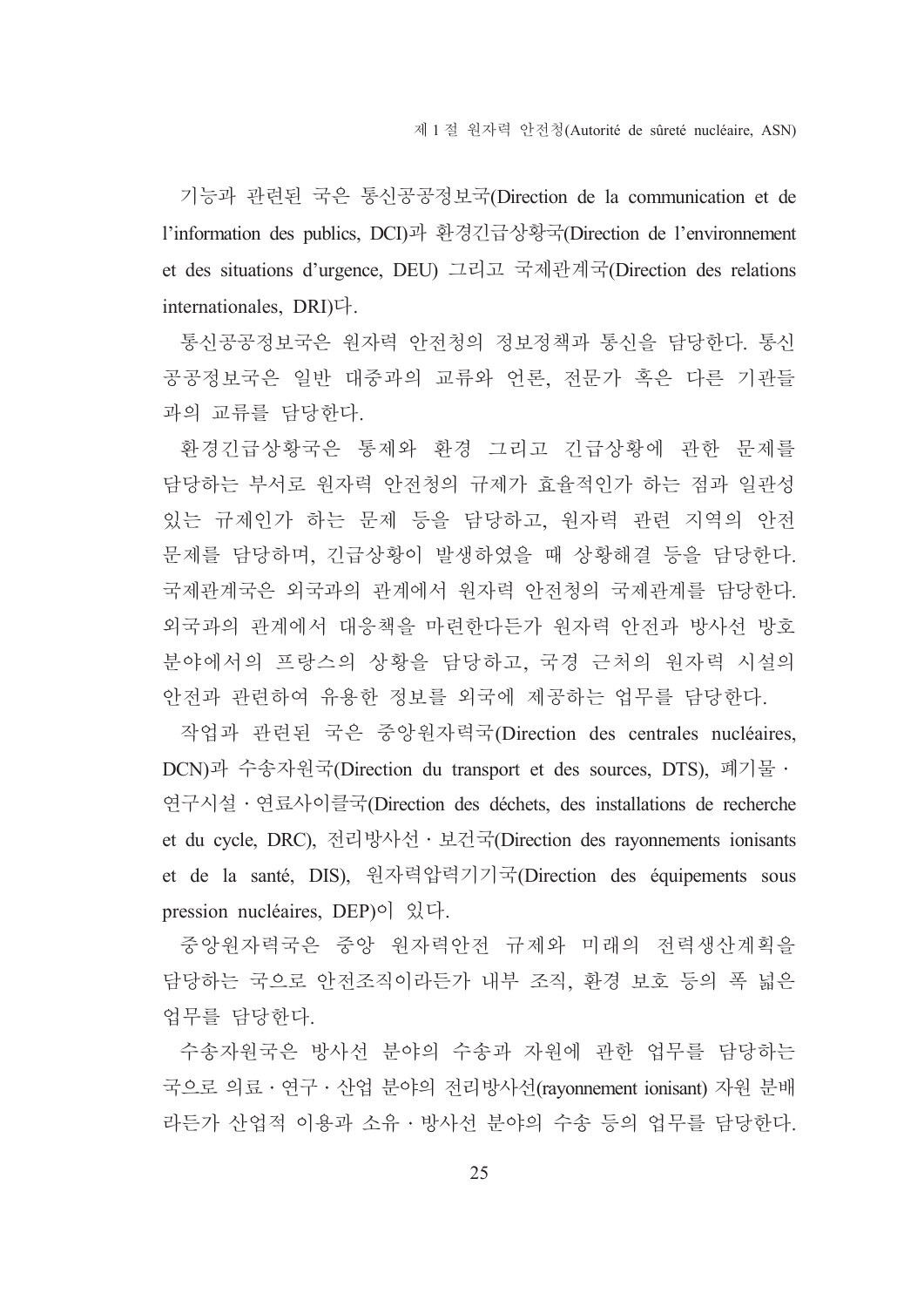폐기물 · 연구시설 · 연료사이클국은 방사성 폐기물과 원자력 연구 시설 · 오염물질과 시설 해체 등과 관련된 업무를 담당한다.

전리방사선 • 보건국은 보건 분야의 전리방사선 이용에 관한 업무를 담당한다. 전리방사선 · 보건국은 원자력안전방사선방호연구소(Institut de radioprotection et de sûreté nucléaire. IRSN)나 다른 위생관련 기관과 공 동으로 보건과 관련된 전리방사선의 효과와 관련된 과학적 · 위생적 또는 의학적 감시를 담당하고 국내외의 일반 공중이나 근로자23) 또는 환자의 방사선 보호 영역의 법규범을 제정한다든가, 방사선 사고처리 • 방사선 방호에 관한 국내외 교류업무를 담당한다.

원자력압력기기국은 원자력기본시설(installations nucléaires de base, INS)의 원자력 압력 장비의 방사선 방호와 안정에 관한 업무를 담당 한다.

3) 사무총장(Secrétariat général)

원자력 안전청은 1인의 사무총장을 두고 있다. 원자력 안전청의 사무를 총괄하는 업무를 담당하는데, 원자력 안전청의 예산 수립과 집행 · 직원 채용 등의 총괄적 업무를 담당한다.

4) 11개의 지방 지국(divisions territoriales)

원자력 안전청은 11개의 지방 지국을 두고 있다. 지방 지국은 Bordeaux. Caen, Châlons-en-Champagne, Dijon, Lille, Lyon, Marseille, Nantes, Orléans, Paris, Strasbourg에 있는데, 원자력 안전청의 장에 의하여 임명되는 지국장의 감독을 받는다. 지방 지국이 원자력 기본시설(les installations nucléaires de base)을 실질적으로 통제하는 기능을 담당한다. 긴급상황 에서는 지방 지국이 도지사(préfet de département)를 보좌하여 주민 보호를 하고 시설 안전을 담당한다.

<sup>23)</sup> 프랑스에서 전리방사선에 대한 근로자 보호에 관해서는 김대원 · 최환용, 원자력 안전법의 비교법적 검토 분석 - 프랑스 원자력안전법제의 시사점을 중심으로, 한국 법제연구원, 2013. 참조.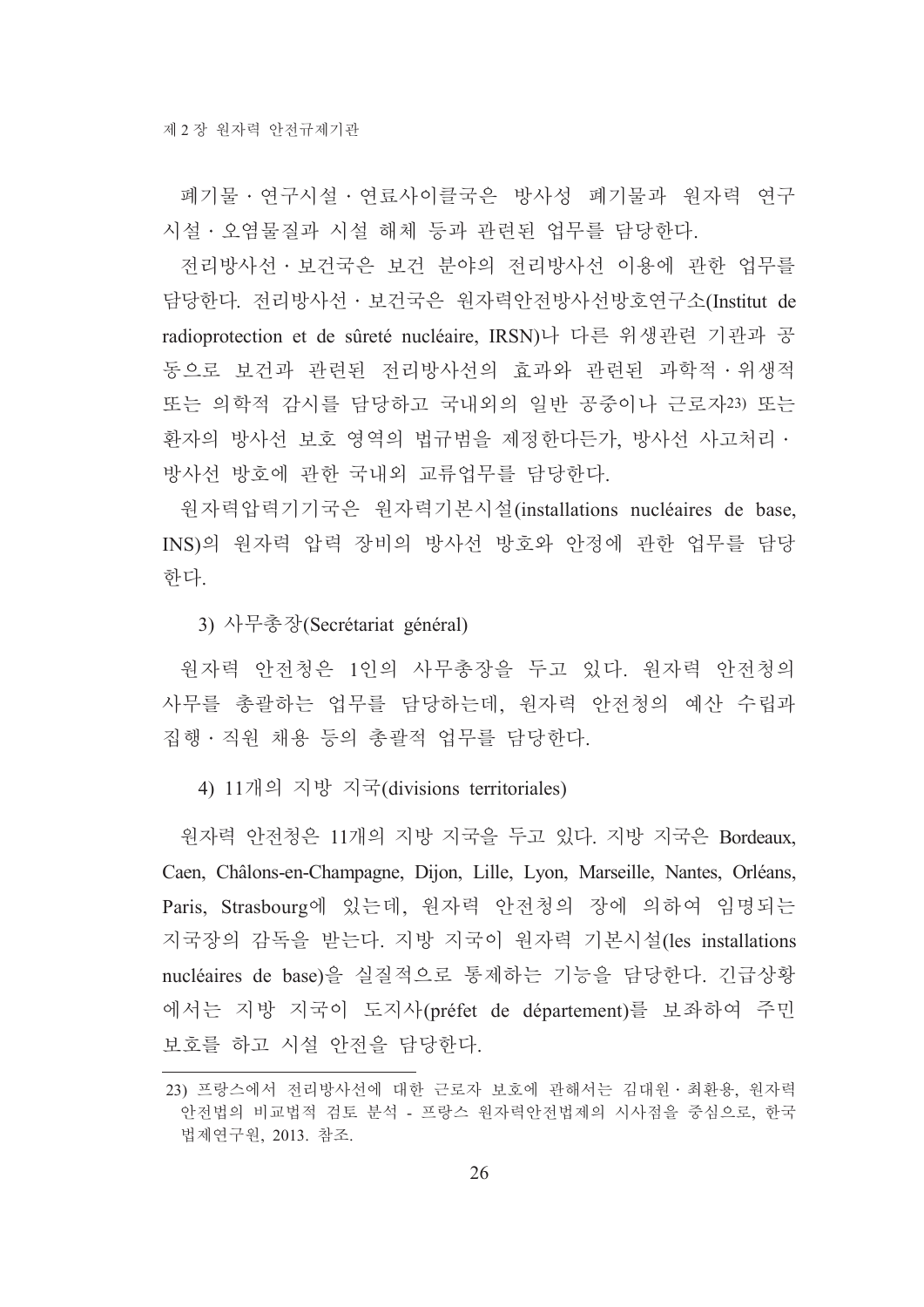제 1 절 워자력 안전청(Autorité de sûreté nucléaire, ASN)

워자력 안전청 조직도



출처: http://www.asn.fr/L-ASN/Presentation-de-l-ASN/L-organisation (2015. 10. 23. 검색)

2014년 12월 31일 현재 474명의 직원이 있다.24)

#### 3. 임무

원자력 안전청은 크게 3가지의 임무를 담당한다. 원자력 관련 명령을 제정하는데 필요한 업무를 담당하며, 제반 규정을 준수하는지 여부와

<sup>24)</sup> Rapport de l'ASN 2014, p.15.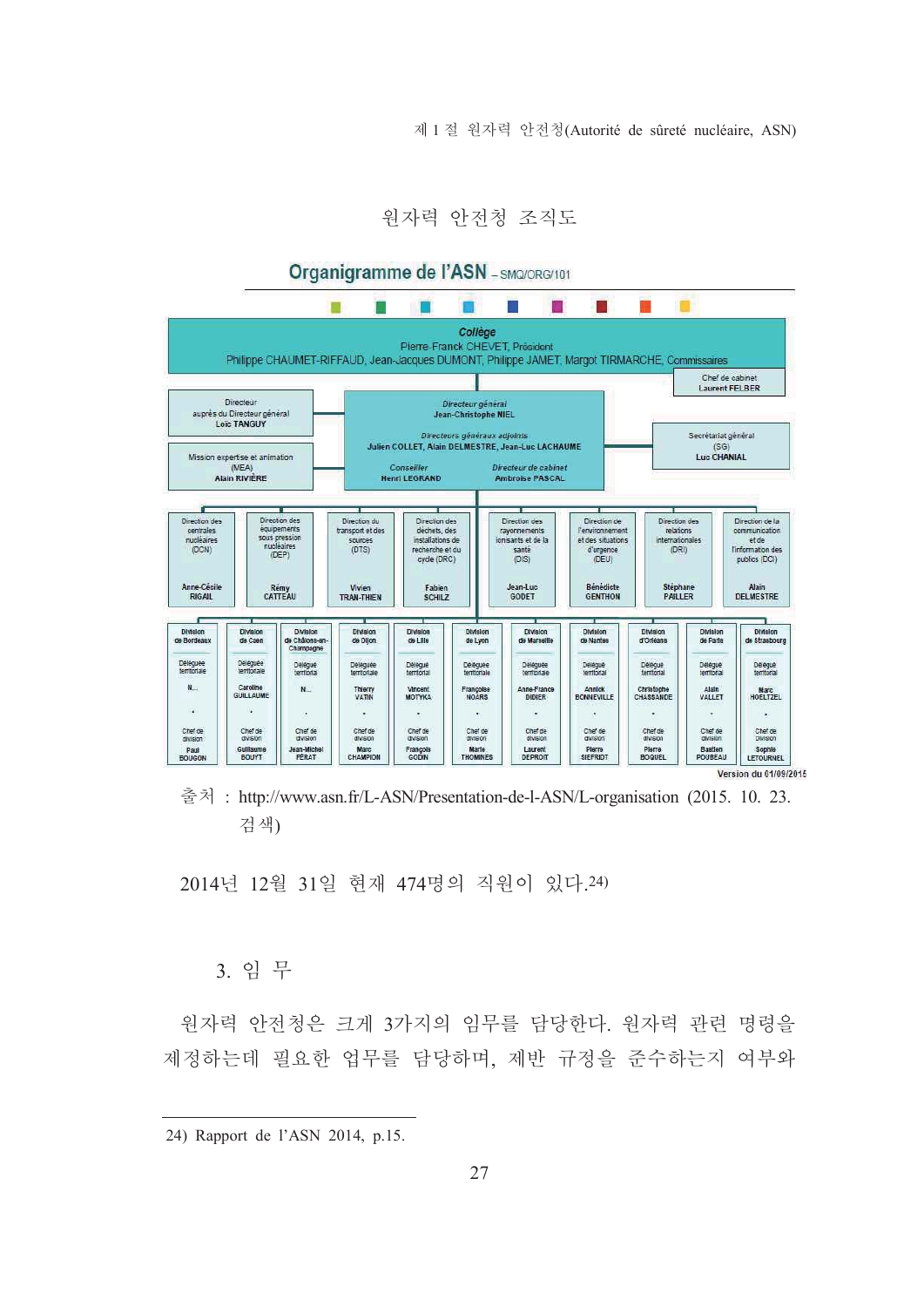제반 시설에 대한 감독을 하며, 긴급 상황을 포함한 일반 대중과의 소통을 담당한다.

1) 명령 제 · 개정 업무

워자력 안전청은 데크레(décret)나 장관 아레테(arrêté)를 제정·개정 하는데 있어서 정부에 의견을 제시할 수 있는데,25) 원자력 관련 명령에 관하여 관련 부처로써 의견을 제시하는 것이다.

원자력 안전청은 원자력 기본시설 건설과 해체와 관련된 명령 제정에 관여하게 된다. 원자력 기본시설의 건설이나 해체는 일반 공중의 안전이나 위생에 심각한 문제를 야기할 수 있고 환경에도 큰 영향을 줄 수 있으므로 이에 관여하게 된다. 또한 원자력 기본시설의 감독에 관한 의견이나 건설 허가에 의견을 제시한다.

워자력 안전청은 방사선 물질의 수송에 관해서도 명령제정에 관여 하고 의료 분야에서도 전리방사선 이용에 관한 명령 제정에 관여하게 되다.

2) 감 독

워자력 안전청은 각종 법규를 준수하는지 여부를 감독한다.26) 워자력 안전청은 모든 전리방사선 이용자들이 방사선 방호와 워자력 안전 분야에서 각종 의무와 책임을 다하는지 여부를 감독할 임무를 가지고 있다. 책임의 원칙(le principe de responsabilité)이라 하여 모든 위험에 관한 첫 번째 책임은 위험을 행하는 자가 부담한다는 것인데, 예를 들어 프랑스전력공사(Electrocité de France, EDF)가 원자력 발전시설을 이용하여 전기를 생산하므로 프랑스 전력공사가 첫 번째 위험책임자가 되는 것이며, 방사선 물질을 수송하는 경우에는 수송자가 첫 번째

<sup>25)</sup> Art. L592-25 du Code de l'environnement.

<sup>26)</sup> Art. L592-21 du Code de l'environnement.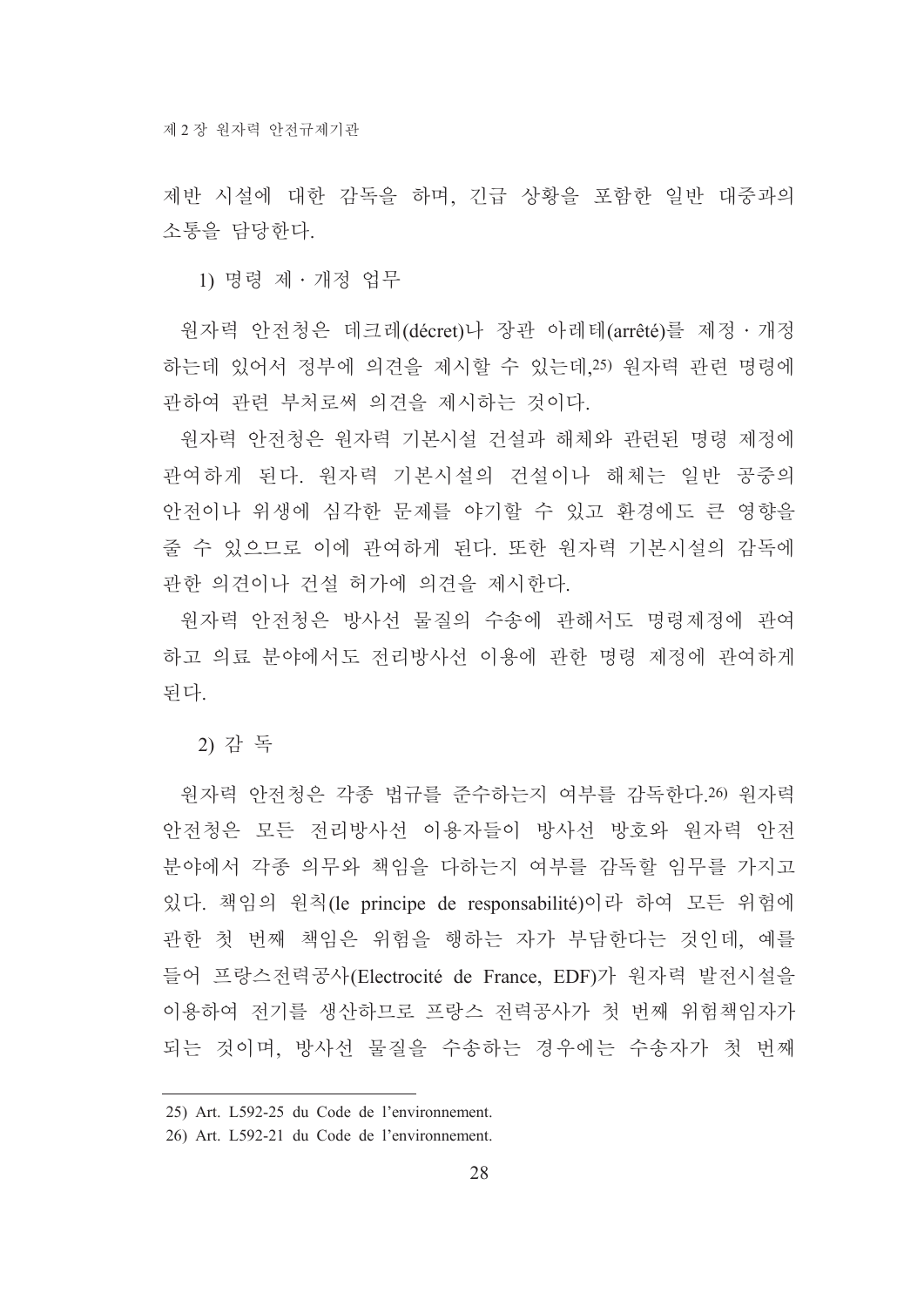제 1 절 워자력 안전청(Autorité de sûreté nucléaire, ASN)

위험책임자가 된다는 것이다. 이러한 책임의 워칙에 의하여 첫 번째 책임자가 그 책임을 다하고 있는가를 감독하게 되는 것이다.

워자력 시설과 관련하여서는 워자력 시설의 거설에서부터 설비 가동 및 해체에 이르기까지지 모든 단계에서 감독을 하게 된다.

원자력 안전청은 명령(injonction)권과 제재(sanction)권을 가지고 있어 필요한 경우에는 원자력 시설 관리자에게 명령과 제재를 할 수 있다.

3) 홍 보

원자력 안전청은 일반 대중에게 홍보를 하는 업무를 담당한다. 일반 국민들로 하여금 워자력 통제가 국제법규를 포함하여 각종 법규를 준수하면서 행해지고 있다는 것을 알리고 국민들의 신뢰를 얻을 수 있도록 하는 것이다.

투명성 확보를 통하여 국민들이 원자력에 대한 신뢰를 가지고 믿을 수 있도록 하는 것인데, 매년 700여개 항목의 점검 결과를 발표한다.

또한 원자력 안전청은 대중에게 인터넷을 비롯하여 각종 정보지를 통하여 활동을 알리고 있다. 특히 워자력과 방사선 방호에 관한 연간 보고서(Rapport annuel sur la sûreté nucléaire et la radioprotection en France)를 통하여 원자력 안전청의 활동이라든가 임무, 원자력 안전 상황, 방사선 방호 등에 관하여 알리고 있는데, 이 보고서는 매년 의회에 통보되다.

4) 긴급상황 관리27)

원자력을 이용한 설비에서 위험은 항시 존재하고 그 위험은 치명적 이기 때문에 예방이 필요하다. 그러나 사고의 위험은 항시 존재하므로 이에 대한 대비 또한 필요하다. 따라서 사고에 대한 대비는 워자력 과려 모든 시설에 필요한 것이다. 방사능 사고는 워자력 설비 이외에도 병워

<sup>27)</sup> Art. L592-11 à L592-11 du Code de l'environnement.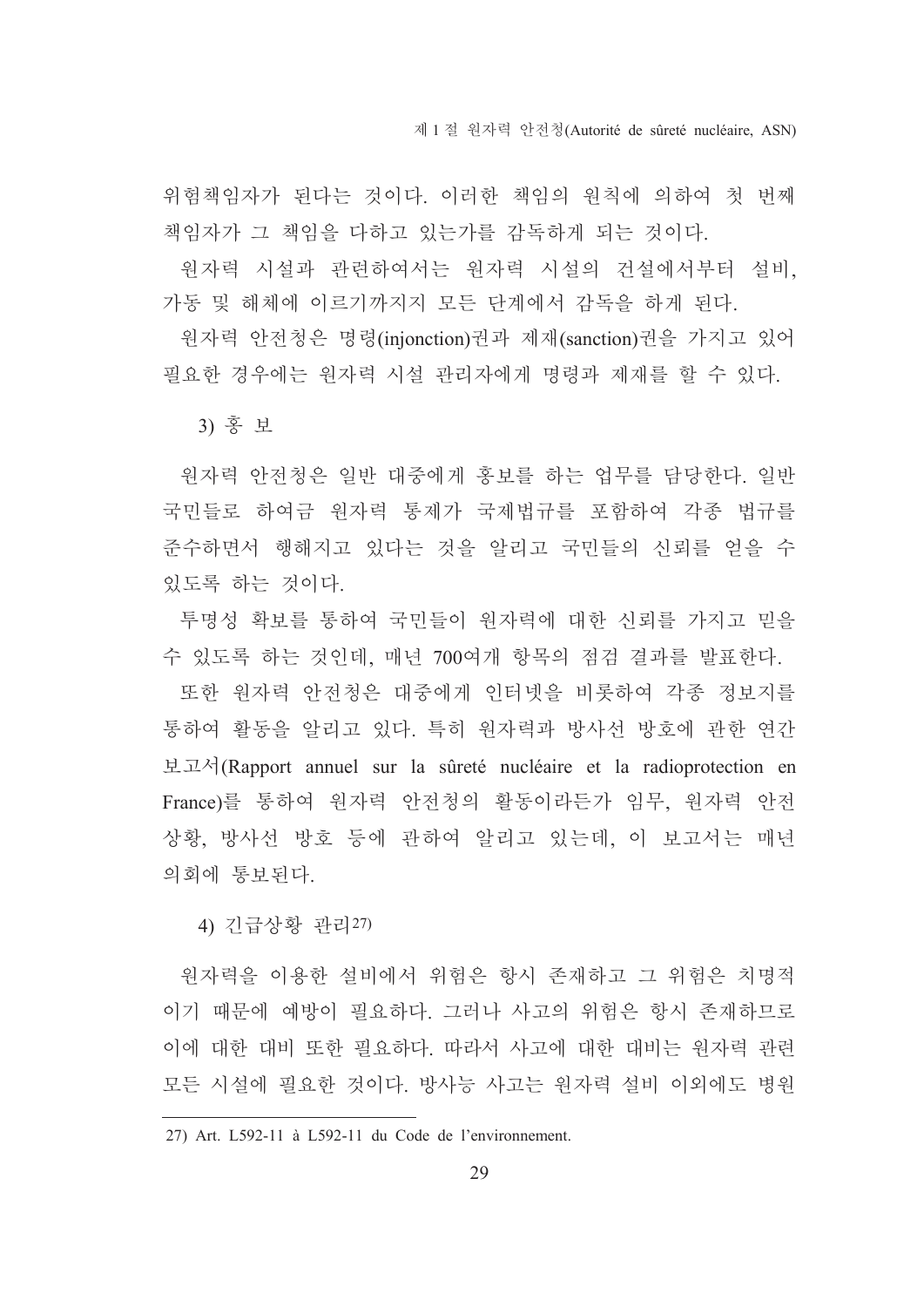이라든가 여구 실험실 등에서도 발생할 수 있고 방사능 물질의 분실 이나 화경 부야에서도 발생할 수 있다. 따라서 워자력 안전청은 방사선 방호와 관련된 문제를 해결하기 위하여 일정한 업무를 담당하고 있다.

원자력 안전청은 4가지 중요한 기본 임무를 맡고 있는데, 첫째는 원자력 개발에 대한 준비의 기본 토대 조성이고, 둘째는 정부에 조언을 하는 것이며, 셋째는 필요한 정보의 배포이며, 넷째는 국제협약에 의한 관할 관청의 기능을 보장하는 것이다.

4 예 사

원자력 안전청은 국가의 일반 예산을 통하여 재정적 지원을 받는데. 2014년 예산은 7.995만 유로이다. 이 가운데 4.068만 유로는 인건비이고 3 927만 유로는 중앙과 지방 지국의 운영 경비이다 28)

# 제 2절 방사성폐기물관리청(Agence nationale pour la gestion des déchets radioactifs, ANDRA)

#### Ⅰ 여 혁

방사성폐기물관리청은 1979년 설립된 기관으로 방사성 폐기물의 장기적인 관리를 담당하는 기관이다. 방사성폐기물의 위험으로부터 현재 세대는 물론 미래의 세대를 보호하기 위하여, 방사성폐기물의 총체적 관리를 담당하는 국가기관이라 할 수 있다.

<sup>28)</sup> http://www.asn.fr/L-ASN/Presentation-de-l-ASN/Les-moyens/Les-moyens-financiers (2015. 9. 21. 검색)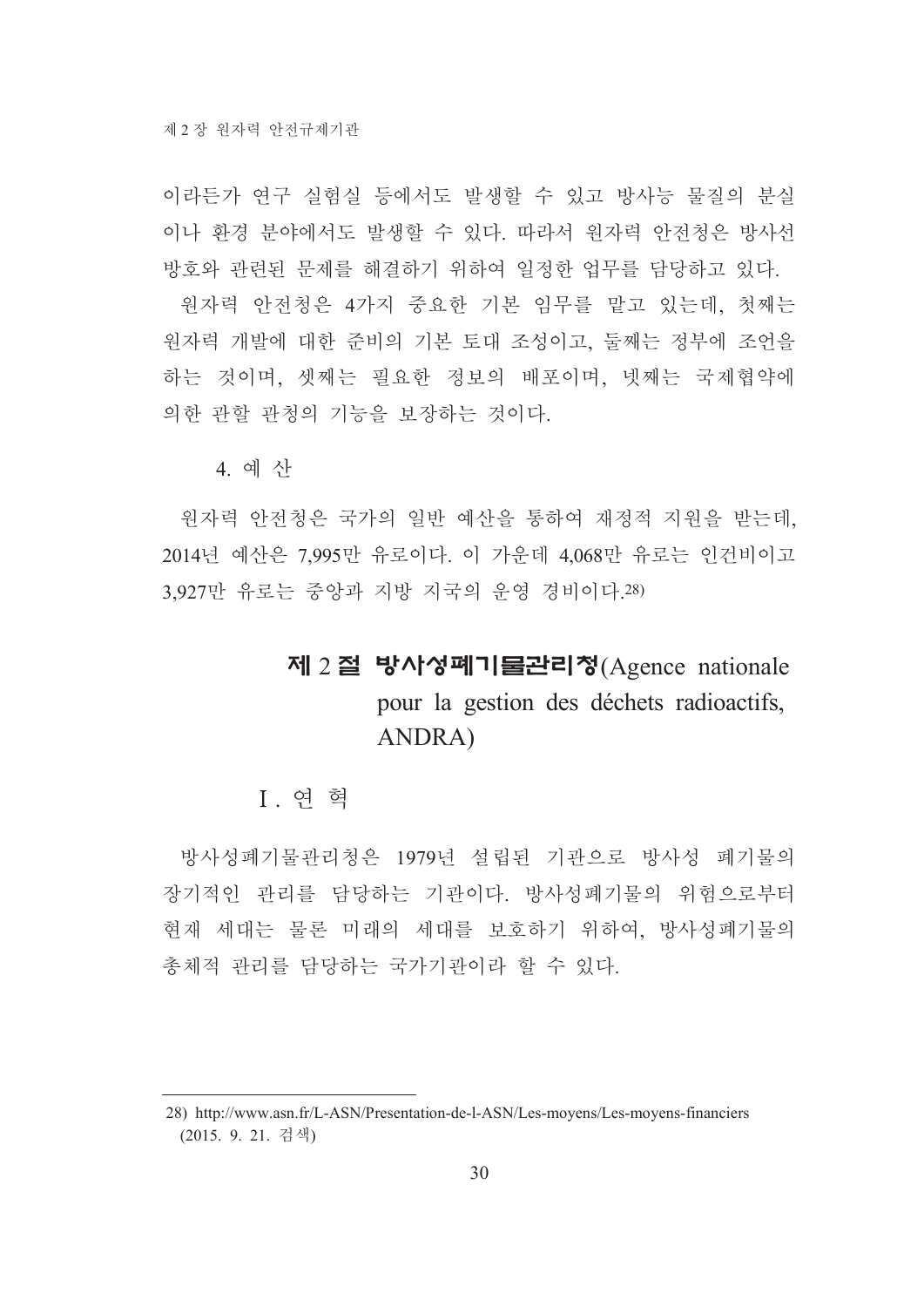제 2 절 방사성폐기물관리청(Agence nationale pour la gestion des déchets radioactifs, ANDRA)

방사성폐기물관리청은 1991년 12월 30일 방사성 폐기물 관리조사에 관한 법률(loi n°91-1381 du 30 déecembre 1991 relative aux recherches sur la gestion des déchets radioactifs)에 의하여 상공업적 영조물법인 (établissement public industriel et commercial)<sup>29)</sup>의 지위를 획득하였다. 그 후 방사성폐기물질과 폐기물의 지속적 관리 프로그램에 관한 2006년 6월 28일 법률(loi n°2006-739 du 28 juin 2006 de programme relative à la gestion durable des matières et déchets radioactifs)에 의하여 그 임무가 보완되었다. 현재에는 환경법전 입법편 제L542-12가 방사성폐기물관리 청이 상공업적 영조물법인이라고 천명하고 있다.

연혁적으로 보면, 1974년 석유파동으로 프랑스 정부는 워자력 산업을 육성하기로 하고, 이에 따라 10여기의 원자로를 건립하게 된다. 프랑스

<sup>29)</sup> 프랑스에서 영조물법인은 기능적 분권(la décentralisation fonctionnelle ou par services)의 내용으로써 공법상 법인으로 국가와 지방자치단체와는 구별되며, 하나 혹은 여러 가지의 공공서비스 업무를 특별하게 전담한다. 기능적인 관점에서 그 서비스를 창설한 일반 공법인과 구별되는 법인격이 부여된 공공서비스로 표현하기도 한다. 영조물법인은 ①법인격과 자치, ②통제, ③전문성의 3가지 특징을 가진다. 첫 번째 요건과 관련해서 법률규정에서 "법인격과 재정적으로 독립된"이라고 나타나는데, 영조물법인은 고유한 기관인 이사회(cosneil d'administration), 대표이사(président) 등 으로 구성된다. 그 밖에도 고유한 재산과 독립적인 예산을 가진다. 영조물법인의 이사회는 소속된 공공단체, 이용자의 대표자와 영조물법인의 운영에 이해를 가진 모든 사람들의 참여를 유리하게 하는 인물들로 구성된다. 두 번째로 전술한 자치 (autonomie)는 (영조물법인이 속한) 공공단체가 하는 영조물법인의 행위나 법인에 대해 후견(dit "de tutelle")적 통제를 받는다. 이러한 후견적 통제는 지방분권에서 보는 지방자치단체의 행위에 대한 일반적인 적법성의 통제와는 다르다. "규정 없으면 후견 없다(pas de tutelle sans texte)"는 원칙에 따라 행정적 혹은 재정적 통제는 법률이나 하위법령규정의 명시적 근거가 있어야 한다. 세 번째로 영조물법인의 권한은 지방자치단체와 같이 일반적 권한이 아니라 제한적으로 열거된 사항의 전속적인 권한에 속한다. 법관은 권한의 전문성에 반하는 모든 월권에 대하여 제재를 가할 수 있다. 예를 들면 코뮌의 신용기금(caisse de crédit municipale)은 상인 (commercant)에 대한 대출이 제한된다. 그러나 판례에 의하면 이러한 원칙은 완화 되고 있다. 영조물법인은 전통적으로 행정적(EPA: Etablissements publics administratifs) 인 경우와 상공업적(EPIC: Etablessemtns publics industriels et commerciaux) 영조물법인 으로 대별된다. 구별기준은 명문규정(공공회계에 관한 1962년 12월 29일 데크레)에 의한 경우도 있지만 실제는 법원의 판결을 통해 나타나기도 한다. EPA는 공법의 영향을 받지만 EPIC은 반대로 사법의 규율을 받게 된다.(한국법제연구원, 프랑스법령 용어집, 2008, 383면)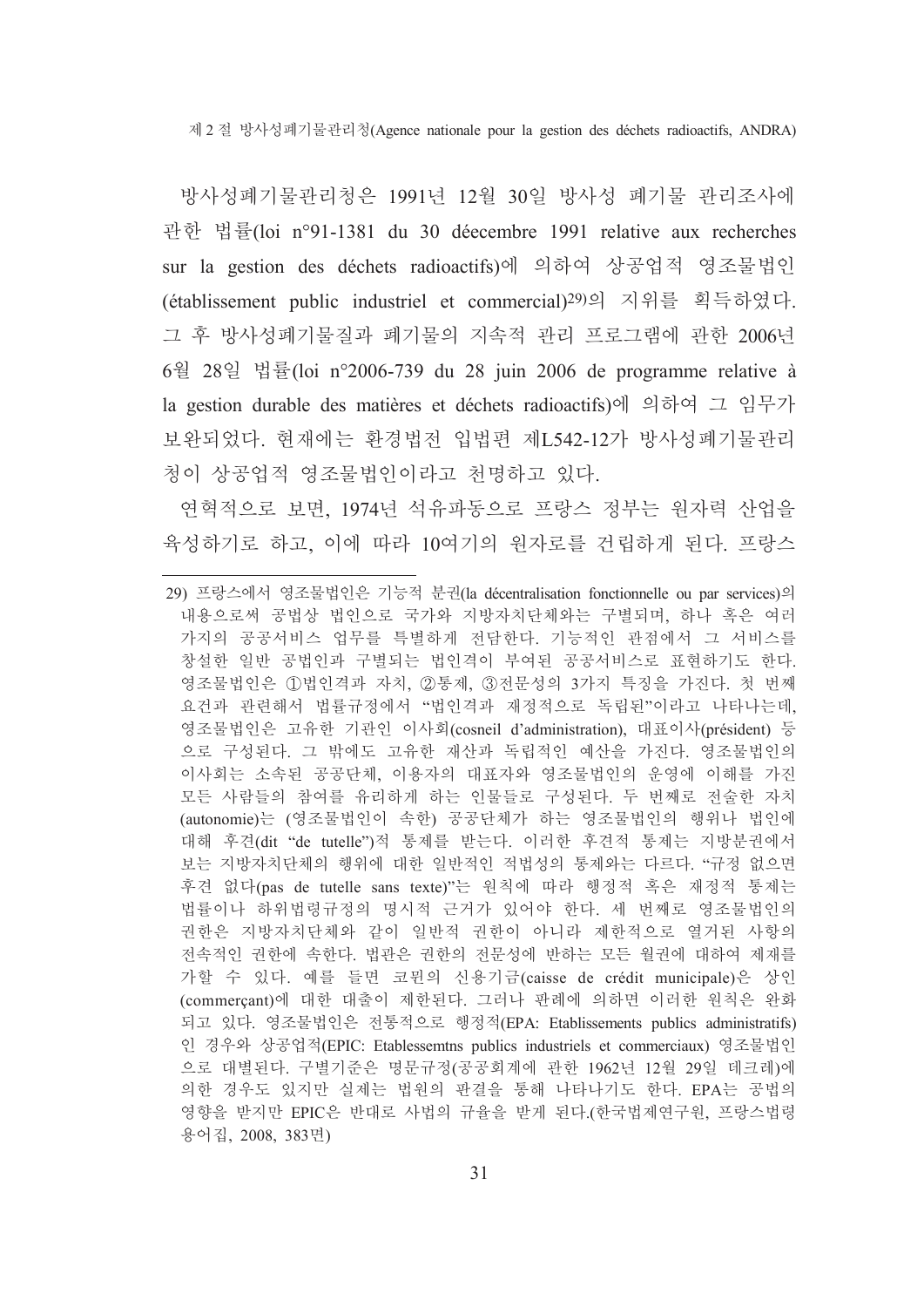정부의 원자력친화정책의 결과로 모든 종류의 방사성폐기물의 양도 증대되게 된다. 양적으로 팽창된 방사성 폐기물을 관리하기 위하여 프랑스 정부는 원자력감독위원회(Commissariat à l'Énergie Atomique) 내에 방사성 폐기물을 담당하는 조직의 창설을 의회에게 요구하게 되고, 그 결과 1979년 방사성폐기물관리청이 조직되었다.30)

방사성폐기물관리청은 에너지 · 연구 · 환경을 담당하는 장관31)의 감독 하에 있다 32)

### Ⅱ. 구성

1. 이사회(Conseil d'Administration)

이사회는 방사성폐기물관리청의 일반 업무를 심의하는 기구이다. 이사회는 일반적으로 기관의 조직과 기능, 활동 계획, 직원 모집 등을 심의한다. 이사회의 심의는 정부가 반대하지 않은 경우에는 자동으로 집행된다.

이사회는 모두 23인으로 구성된다. 이사회의 구성을 보면 다음과 같다. 첫째. 의회의 과학기술평가 사무국(Office parlementaire d'évaluation des choix scientifiques et technologiques)에 의하여 임명되는 1인의 국민의회 의원(député)과 1인의 상원 의원(sénateur)이 이사가 된다. 둘째, 6인의 국가를 대표하는 자들이 이사가 되는데, 이들은 각각 에너지·연구· 화경 · 예산 · 국방 · 보건을 담당하는 장관이 임명하다. 셋째는 일정한

32) Art. R542-1. Code de l'environnement.

<sup>30)</sup> 김지영, 프랑스 워자안전법제의 현황과 과제 : 우리나라 워자력안전법제로의 시사점 도출을 중심으로, 환경법연구 제35권 제3호, 2013. 11, 195-196면.

<sup>31)</sup> 프랑스에서 정부조직은 데크레로 정하도록 되어 있다. 따라서 법률개정이 아닌 데크레로 정부조직이 변경될 수 있는 것이다(이에 관해 자세한 것은 전학선 프랑스의 헌법 및 법률적 기반, 프랑스의 행정과 공공정책, 법문사, 2008, 72면 이하 참조). 2015년 현재 올랑드 정부에서는 16명의 장관(Le ministre)과 17명의 차관(Le secrétaire d'état)를 두고 있다(전학선, 프랑스 이원정부제의 실체와 현황, 헌법학연구 제21권 제3호, 2015. 9, 30면).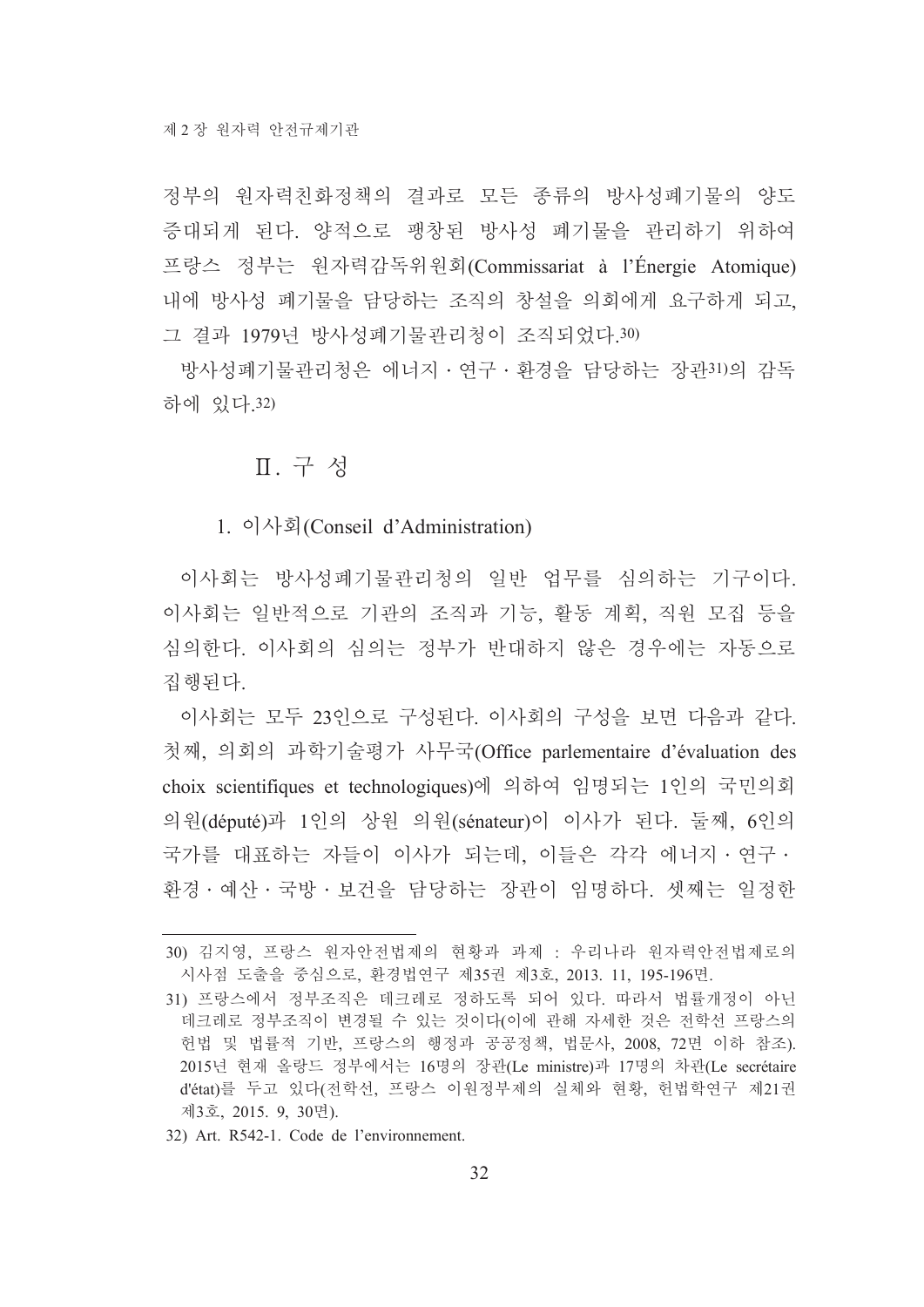제2절 방사성폐기물관리청(Agence nationale pour la gestion des déchets radioactifs. ANDRA)

자격을 갖춘 자 7인이 이사로 임명되는데, 2인은 지역 선거로 선출된 자이고, 2인은 원자력 분야의 경험을 갖진 자이며, 2인은 환경부장관에 의하여 추천되는 2인이고, 나머지 1인은 연구 부야에 자격을 갖춘 자이다. 나머지 8인의 이사는 방사성폐기물관리청의 직원 대표 8명 이다. 즉 8인의 직원대표가 이사로 임명되는 것이다. 따라서 총 23인의 이사로 이사회가 구성된다.33)

이사장은 이사회의 추천으로 임명되는데, 위 첫 번째 부류와 세 번째 부류 가운데 이사장을 추천하게 되어 있다. 이사회의 추천이 있게 되면 감독기관인 부처 장관의 보고서와 함께 데크레로 임명한다.34)

이사의 임기는 5년이다.35) 이사는 임기동안 취득한 비밀을 누설해서는 안되는 의무를 부담하게 된다.36)

이사회는 적어도 1년에 3번을 개최하여야 하며 긴급을 요하는 경우를 제외하고는 적어도 이사회 2주 전에 이사에게 통지되어야 한다.37)

2. 과학위원회(Conseil scientifique)

과학위원회는 1991년 12월 30일 방사성 폐기물 관리조사에 관한 법률 (loi nº91-1381 du 30 déecembre 1991 relative aux recherches sur la gestion des déchets radioactifs)에 의하여 창설된 기구로 방사성폐기물 관리청의 연구전략이라든가 계획 또는 과학적 결과와 관련하여 모두 의견을 제시할 수 있는 기구이다.

과학위원회는 12인 이상으로 구성되는데, 임기는 5년이고 담당 장관의 아레테로 임명된다.38) 위워장은 호선으로 선출되어 장관의 아레테로 임명된다.

<sup>33)</sup> Art. R542-2 du Code de l'environnement.

<sup>34)</sup> Art. R542-3 du Code de l'environnement.

<sup>35)</sup> Art. R542-5 du Code de l'environnement.

<sup>36)</sup> Art. R542-6 du Code de l'environnement.

<sup>37)</sup> Art. R542-8 du Code de l'environnement.

<sup>38)</sup> Art. R542-14 du Code de l'environnement.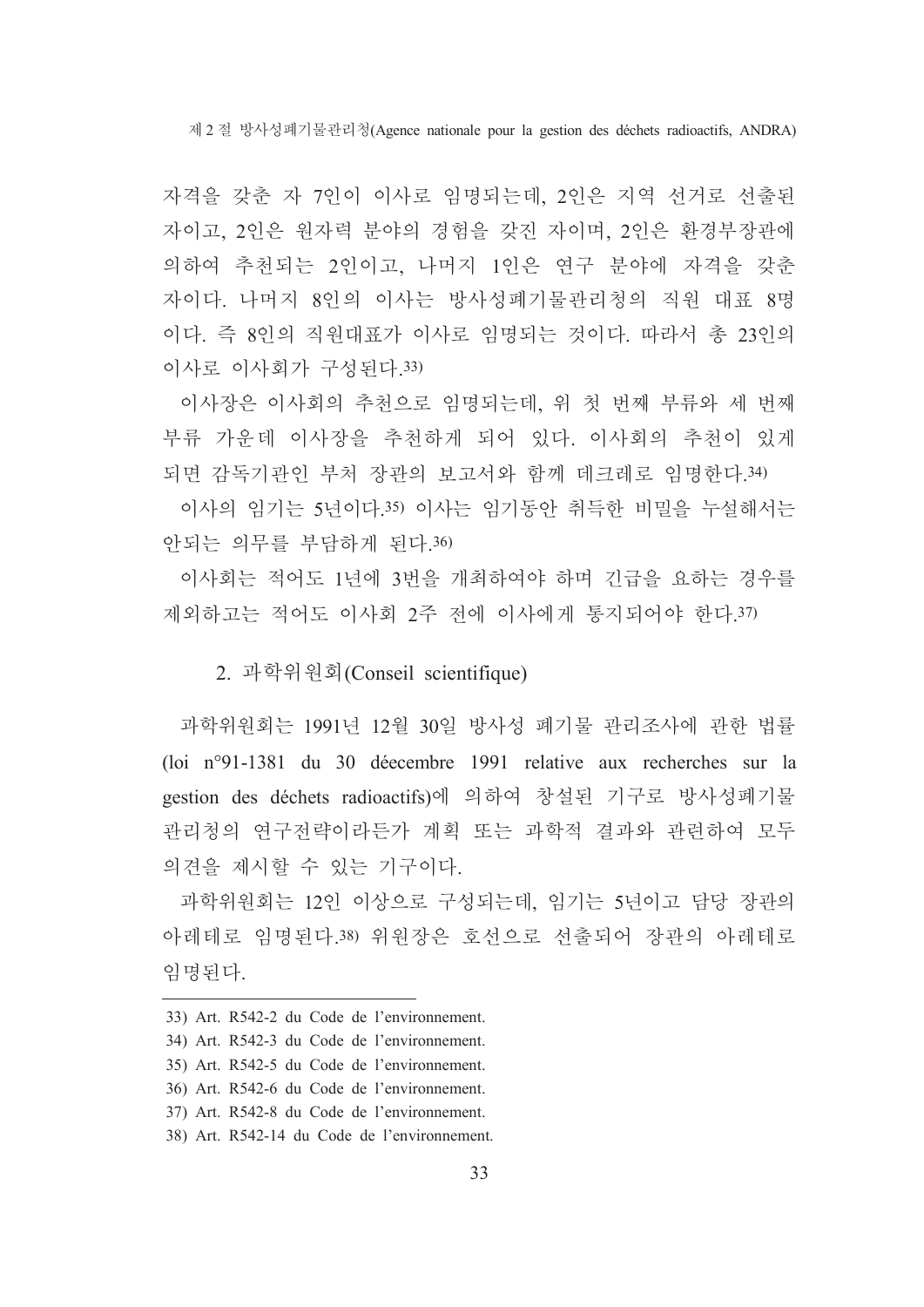#### 3. 산업위원회(Comité industriel)

산업위워회는 방사성폐기물관리청의 산업계획이나 활동에 관하여 이사회가 산업위원회에 회부한 문제에 관하여 의견이나 제안을 하는 기구이다. 산업위워회는 최고 12인 이상39)의 위워으로 구성되는데. 이 사회에 의하여 임명되는데, 방사성폐기물관리청과 관련된 산업 영역 에서 권한과 경험이 있는 지들로 임명된다.

#### Ⅲ. 임무

방사성폐기물관리청의 임무는 방사성 폐기물의 장기적 관리와 경영 인데 이와 관련하여 임무는 크게 8가지로 구분할 수 있다. 방사성폐기물 관리청의 임무는 ① 프랑스의 방사성 물질과 폐기물 목록 작성, ② 개인과 지방자치단체의 방사성물질의 수집, ③ 원자력발전산업·병원·실험실 및 대학의 방사성폐기물 관리, 40 모든 최종적 방사성폐기물의 저장문제 연구, ⑤ 인간과 환경을 위한 저장 시설의 개발과 감독, ⑥ 방사성에 의한 오염지역 복구, 7 방사성폐기물관리청의 임무와 역할에 관한 홍보와 과학문화 전파. ⑧ 국제적 수주의 전파이다. 40)

1. 프랑스의 방사성 물질과 폐기물 목록 작성

방사성 물질과 방사성 폐기물은 인간과 환경에 큰 피해를 주기 때문에 이에 대한 관리가 필요하다. 관리의 첫 번째는 방사성 물질과 방사성 폐기물에 대한 정확한 파악일 것이다. 따라서 방사성폐기물 관리청은 방사성 폐기물의 투명하고 통일적이며 확실한 관리를 위하여 매년 프랑스 내에서 존재하는 방사성 물질과 방사성 폐기물을 조사할 임무를 가지고 있다. 공익적 임무인 이 임무를 위하여 방사성폐기물

<sup>39)</sup> http://www.andra.fr/pages/fr/menu1/l-andra/qui-sommes-nous-r/comite-industriel-6901.html (2015. 9. 25. 검색)

<sup>40)</sup> Art. L542-12 du Code de l'environnement.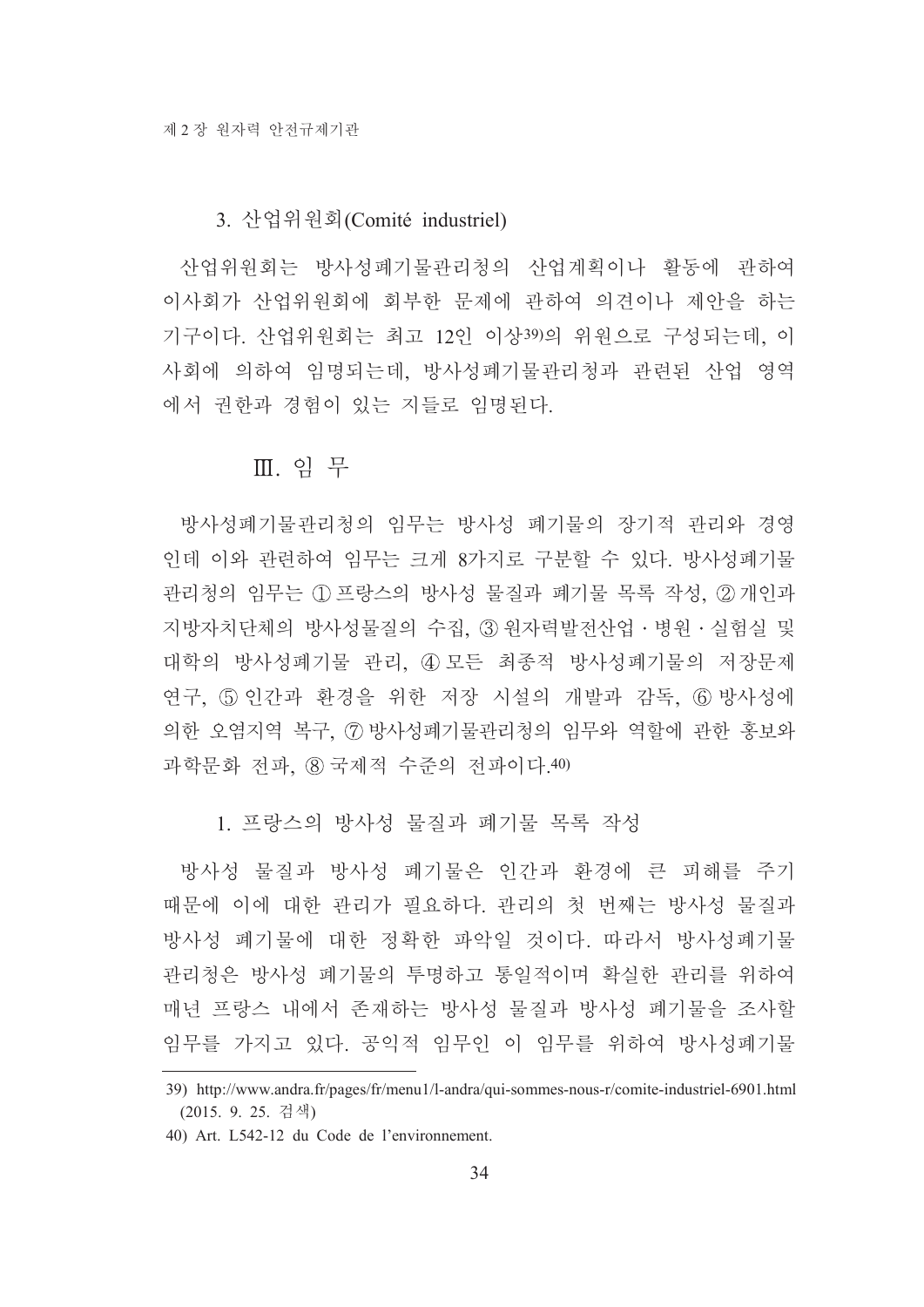제2절 방사성폐기물관리청(Agence nationale pour la gestion des déchets radioactifs. ANDRA)

관리청은 국가 목록을 장성하여 매 3년마다 정보를 일반에게 공개 하도록 하고 있다. 41)

2. 개인과 지방자치단체의 방사성물질의 수집

방사성 물질은 공공기관 뿐만이 아니라 개인도 일반 가정에서 방사성 물질을 사용할 수 있으므로 일반 가정이나 개인이 사용하는 물품 가운데 방사성 물질이 포함된 것을 수집하는 임무를 가지고 있다.

3. 워자력발전산업 · 병워 · 실험실 및 대학의 방사성폐기물 관리

방사성 물질을 생산하는 최대 기관은 발전(發電)산업이다. 그러나 전력 발전 이외에도 실험실이나 병원, 대학 등에서도 여구나 의료 목적 으로 행하여진 후 방사성 물질이 발생하기 때문에 이에 대한 관리가 필요하여 이를 관리할 임무를 가지고 있다.

아래 그림에 의하면 전력생산을 통하여 60%의 방사성 폐기물이 생성 되고, 그 다음이 연구로 27&를 차지하며, 국방 9%, 전력발전 이외의 산업 3%. 의료 1%로 나타나고 있다.



출처 : http://www.andra.fr/pages/fr/menu1/l-andra/nos-missions/prendre-en-charge-lesdechets-radioactifs-de-l-industrie-electronucleaire-des-hopitaux-des-laboratoireset-des-universites-1109.html (2015. 10. 2. 검색)

<sup>41) 2006</sup>년 법률에서 이를 조사사여 3녀마다 공개하도록 하여 2006년, 2009년, 2012년, 2015년도에 공개를 하고 있다. 이에 대해서는 http://www.inventaire.andra.fr 에서 열람할 수 있다.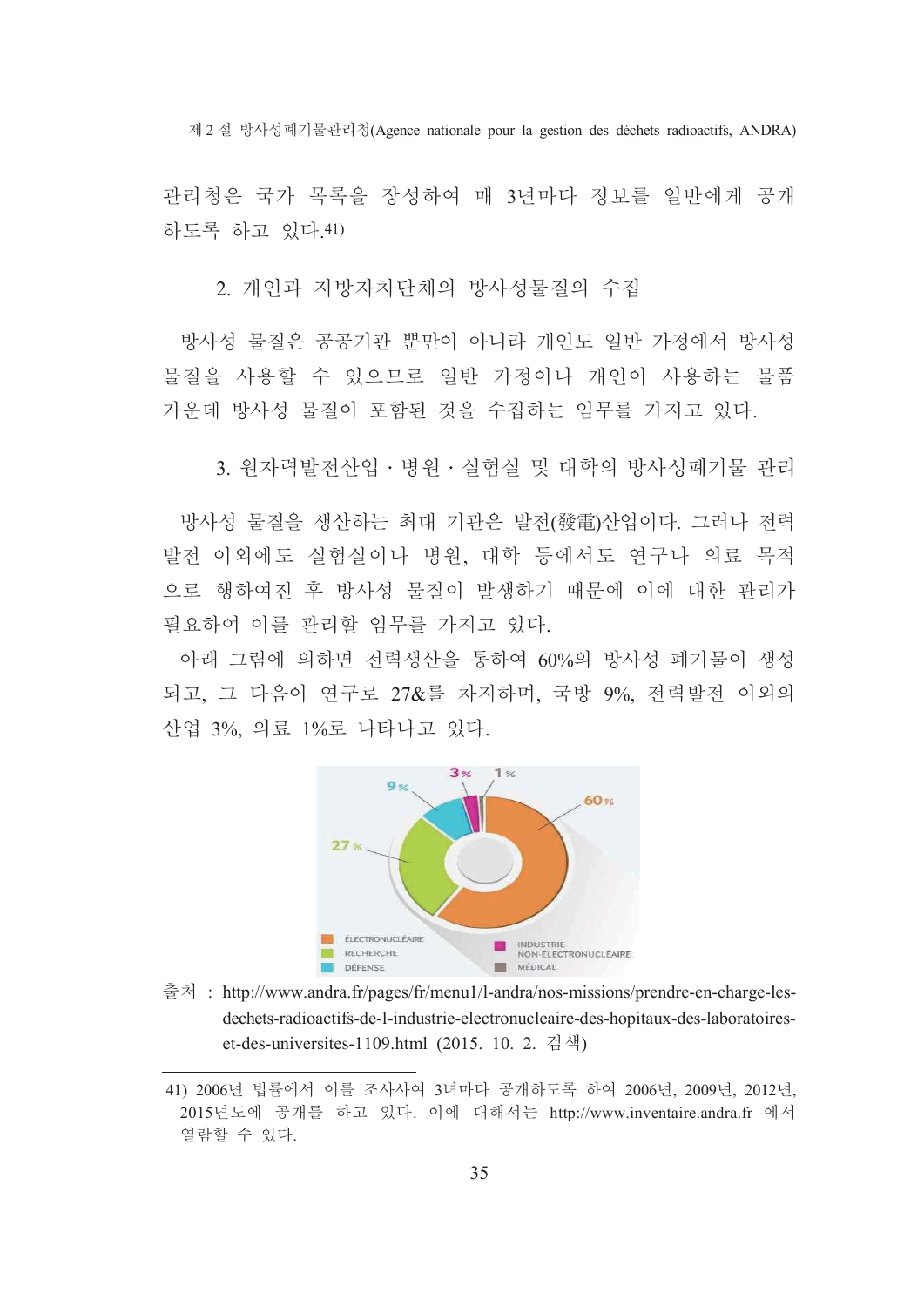4. 모든 최종적 방사성폐기물문제 연구

방사성 물질을 그 성질에 따라 처리하는 과정과 방법이 달라지므로 이에 대한 연구를 방사성폐기물관리청이 담당하게 된다.

5. 인간과 화경을 위한 저장 시설의 개발과 감독

방사성폐기물과리청은 인간을 위하고 환경보존을 위하여 방사성 폐기물을 저장할 수 있는 시설을 개발하고 이를 관리하는 임무를 가지고 있다.

2015년 현재 프랑스에는 Aube 지역에 두 개의 저장소(CSA, Cires)와 Manche에 한 개의 저장소(CSM)를 운영하고 있다.

프랑스에서 처음으로 방사성폐기물처리장으로 건설된 것은 Manche 저장소(Le Centre de stockage de la Manche, CSM)로 1969년부터 시작 하여 1994년도에 포화상태가 되어 폐쇄하였다. 두 번째로 건설된 방사성 폐기물 저장소는 CSA(Le Centre de stockage de l'Aube)로 1992년 저장을 시작하였다. 세 번째는 Cires(Le Centre industriel de regroupement, d'entreposage et de stockage)로 2003년에 저장을 시작하였다.

6. 방사성에 의한 오염지역 복구

방사성폐기물관리청은 개인의 요청으로 혹은 공권력에 의하여 방사성에 오염된 지역의 복구 관한 임무를 맡고 있다. 오염된 지역의 대부분은 제1차 세계대전과 제2차 세계대전 사이에 오염된 것으로 워자력에 의한 오염이 아니라 의료나 약학 등을 위한 라듐 채굴에서 발생한 것이었다. 세계대전 이후 오염지역은 명성을 잃었고 주택이나 공공건물로 개조되었으며, 일부는 황무지로 남았다. 1990년대 이후 국가가 오염이 확인된 지역에 우선적으로 오염제거를 하였거나 하고 있다. 2007년부터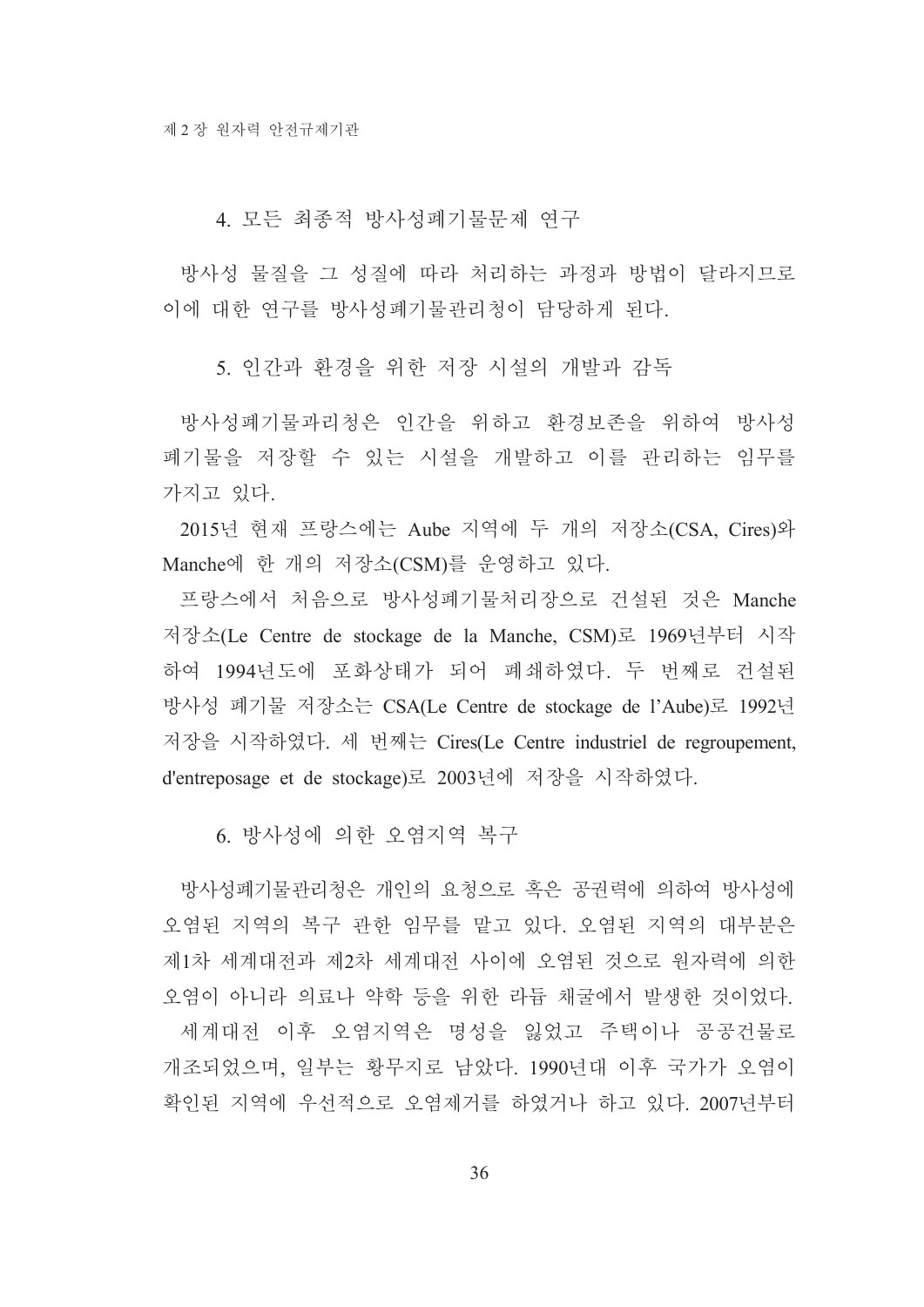제2절 방사성폐기물관리청(Agence nationale pour la gestion des déchets radioactifs. ANDRA)

방사성폐기물관리청 이사회의 결정으로 창설된 방사성오염지역부조위 원회(la Commission Nationale des Aides dans le domaine Radioactif, CNAR)와 함께 적극적으로 오염제거작업을 하고 있다.



프랑스 방사능오염지역

출처 : Edition 2012 de l'inventaire national ANDRA

7 방사성폐기물관리청의 임무와 역할에 관한 홍보와 과학무화 전파

방사성 폐기물의 처리와 관련하여 투명하고 진실한 사실을 알리고 홍보를 하는 임무를 맡고 있다.

8. 국제적 수주의 전파

방사성폐기물관리청은 외국의 방사성폐기물 처리 기구와 협력관계를 유지하고 있다. 또한 각종 원자력 관련 국제기구, 예를 들어 경제협력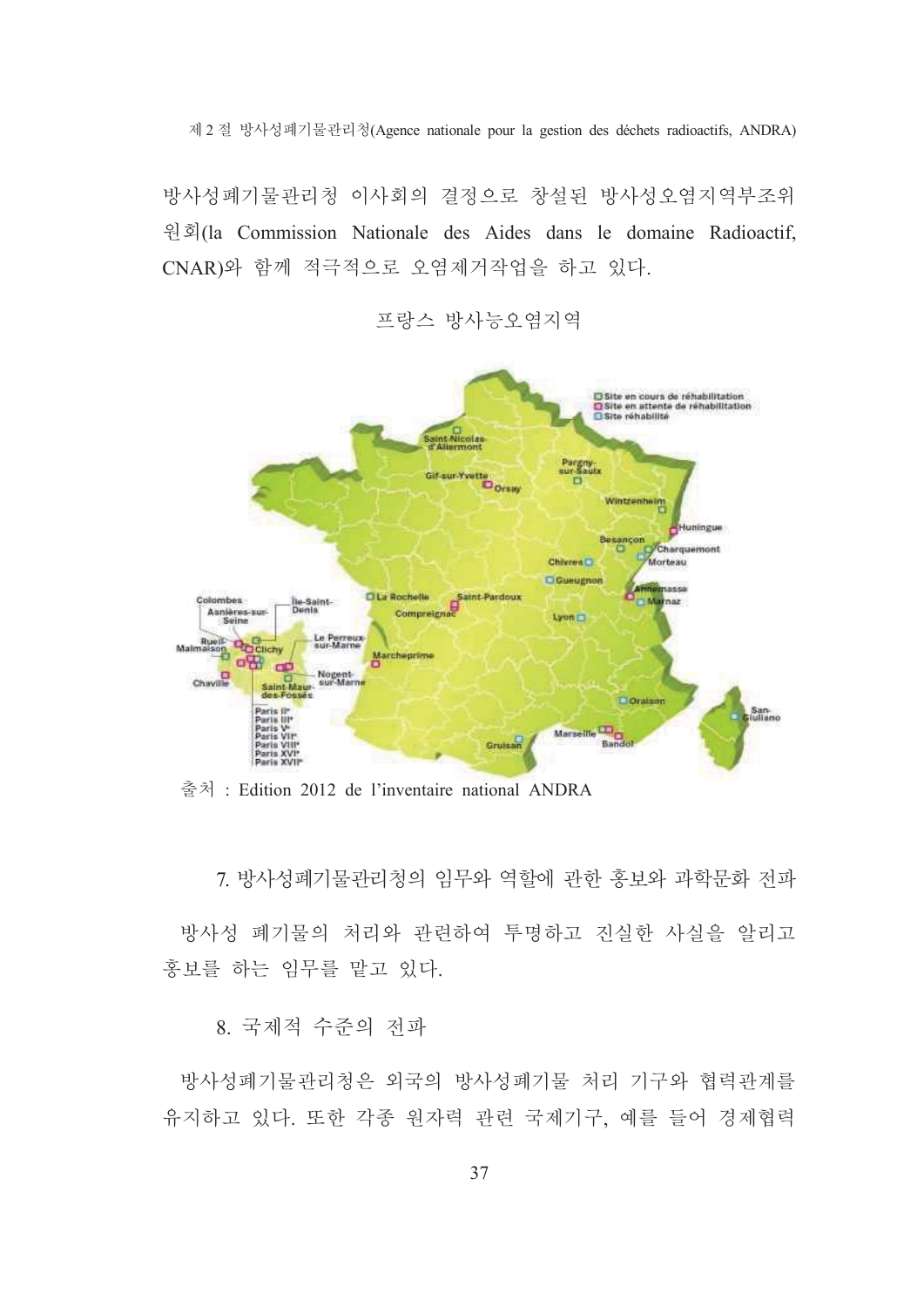개발기구(Organisation de coopération et de développement économique, OCDE)의 원자력기구(Agence pour l'énergie nucléaire, AEN)나 국제원 자력기구(Agence internationale de l'énergie atomique, AIEA) 등과 국제 적인 차원에서 협력 작업을 하고 있다.

# $N$  예산

방사성폐기물관리청의 예산은 대부분이 방사성 폐기물 생산자가 부담하고 있다. 전체 예산의 97%를 방사성 폐기물 생산자인 프랑스 전력공사(EDF), 아레바(Areva), 원자력청(CEA), 병원, 연구단체 등이 부 담한다. 나머지 3%는 국가로부터 지원을 받는다.42)

# 제 3 절 원자력청(Commissariat à l'énergie atomique et aux énergies alternatives, CEA)

## I 창설

워자력청은 프랑스의 에너지 · 국방, 정보통신, 보건 등을 연구하는 국책연구소이다.

1945년 8월 일본에 워자폭탄이 투하된 직후, 당시 드골(Charles de Gaulle)이 프랑스 국립과학연구소(Centre national de la recherche scientifique, CNRS)의 장인 Frédéric Joliot-Curie과 당시 재건 · 도시부장관(ministre de la Reconstruction et de l'Urbanisme)인 Raoul Dautry에게 원자력 에너지 관련 연구기관을 설립할 것을 요청하여 1945년 10월 18일 원자력청이 만들어졌다.

<sup>42)</sup> http://www.andra.fr/pages/fr/menu1/l-andra/qui-sommes-nous-r/financement-38.html (2015. 9. 15. 검색)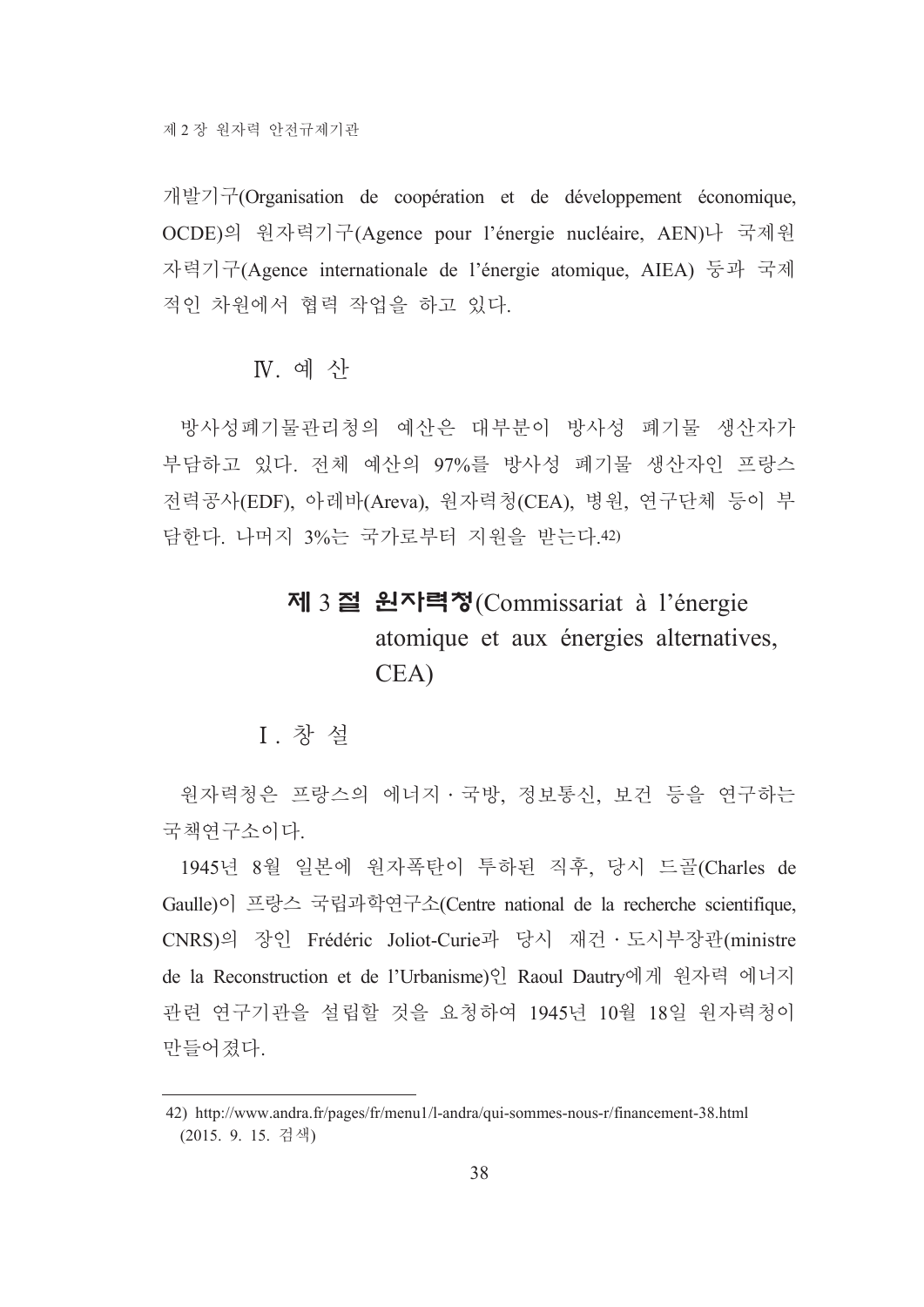제 3 절 원자력청(Commissariat à l'énergie atomique et aux énergies alternatives, CEA)

# Ⅱ. 구성

## 1. 연구소

원자력청은 현재 파리에 본부를 두고 있고 전국에 10개의 연구소를 운영하고 있다.



출처 : http://portail.cea.fr/Pages/le-cea/les-centres-cea.aspx (2015. 10. 15. 검색)

5개의 연구소는 군사 분야 연구소이고 5개의 연구소는 민간분야 연구소이다. 43)

| 군사분야 연구소                        | 민간분야 연구소                                |
|---------------------------------|-----------------------------------------|
| CEA/DAM Ile de France (Essonne) | CEA/Fontenay-aux-Roses (Hauts-de-Seine) |
| CEA/Cesta (Gironde)             | CEA/Saclay (Essonne)                    |
| CEA/Gramat (Lot)                | CEA/Grenoble (Isère)                    |
| CEA/Valduc (Côte d'or)          | CEA/Cadarache (Bouches-du-Rhône)        |
| CEA/Le Ripault (Indre-et-Loire) | CEA/Marcoule (Gard)                     |

<sup>43)</sup> http://portail.cea.fr/Pages/le-cea/les-centres-cea.aspx (2015. 10. 15. 검색)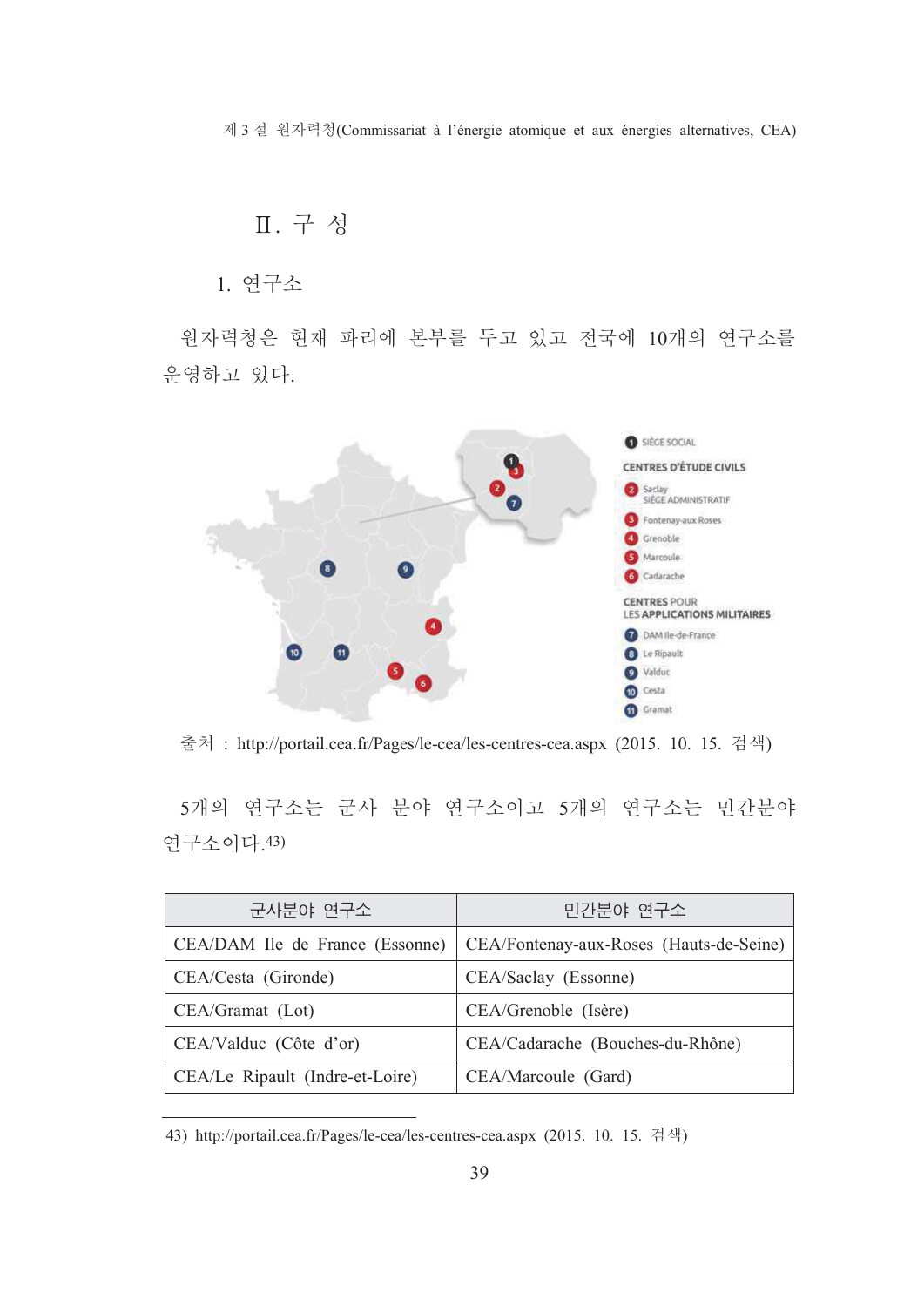#### 2.  $\vec{\tau}$ (Direction)

워자력청은 5개의 국으로 되어 있다.44)

- 생명과학국(Direction des sciences du vivant)
- 재료과학국(Direction des sciences de la matière)
- 기술연구국(Direction de la recherche technologique)
- 군사응용국(Direction des applications militaires)
- 원자력에너지국(Direction de l'énergie nucléaire)

#### 3. 현황

2014년을 기준으로 원자력청은 16,110여명으로 구성되어 있으며, 27개의 연구 팀과 33개의 연구실을 운영하고 있으며 44억 유로의 예산으로 운영된다. 45)

### Ⅲ. 임무

원자력청은 원자력과 관련하여 원자력 산업의 개발과 성장, 미래의 워자력 에너지의 개발과 발전 및 핵 폐기물 관련 여구를 담당하고 있다. 원자력청은 바이오기술, 마이크로 전자공학, 나노기술 등 기초연구를 하지만 가장 중요한 임무는 워자력 과련 임무이다.

오늘날 원자력청은 국방과 안보, 원자력 에너지, 산업기술연구, 재료 · 생명분야의 기초여구 영역을 여구분야로 하고 있다.

<sup>44)</sup> http://portail.cea.fr/Pages/le-cea/acteur-clef-de-la-recherche-technologique.aspx#/scene lmj 1/ (2015. 9. 28. 검색)

<sup>45)</sup> http://portail.cea.fr/Pages/le-cea/acteur-clef-de-la-recherche-technologique.aspx (2015. 9. 24. 검색)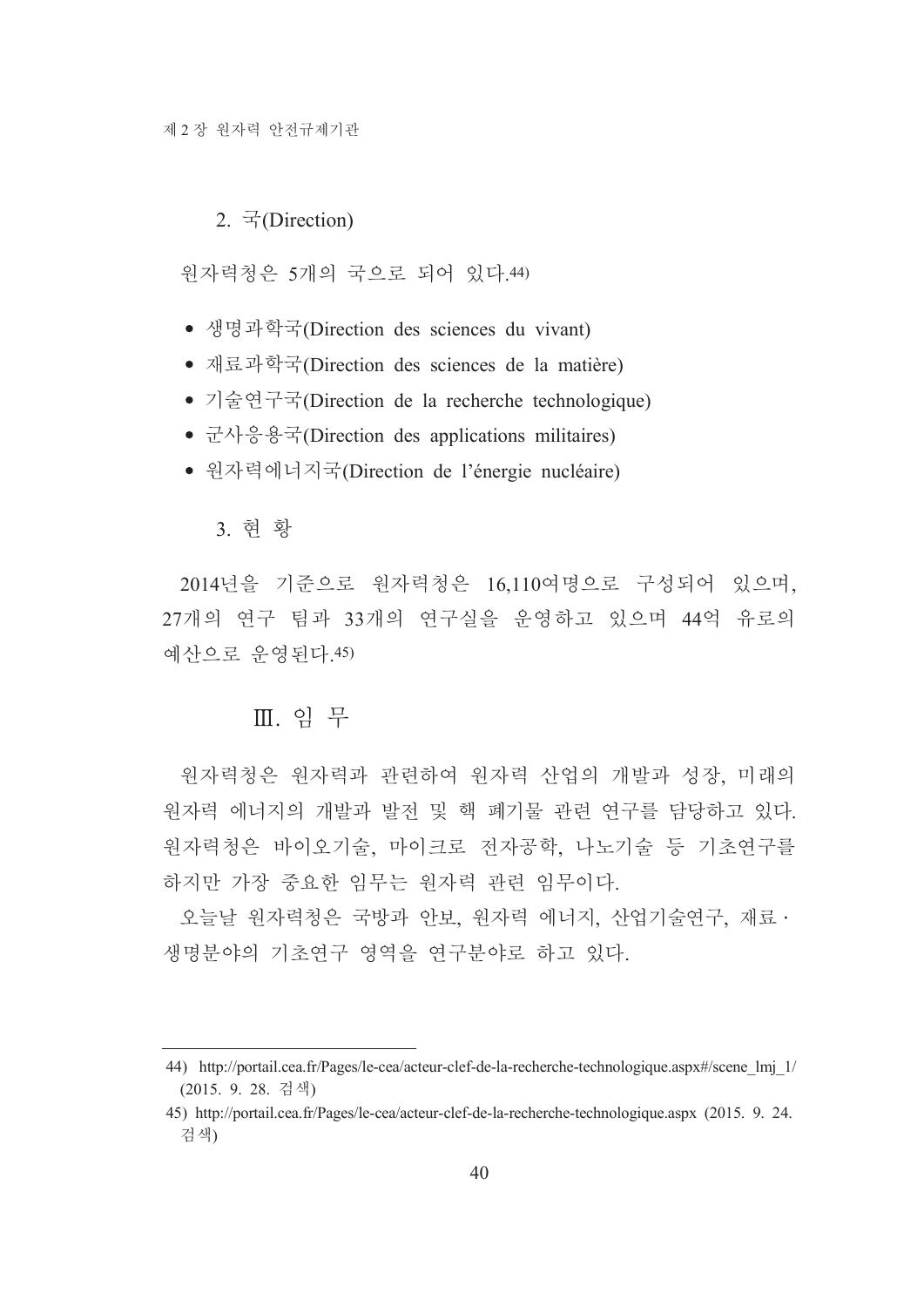제 4 절 워자력정책위워회(Conseil de politique nucléaire, CPN)

# 제 4절 원자력정책위원회

(Conseil de politique nucléaire, CPN)

원자력 정책위원회는 프랑스의 정부기구로 원자력 관련 정책을 수립하는 기구이다.

## I. 창설

원자력정책위원회는 2008년 당시 사르코지(Nicolas Sarkozy) 대통령에 의하여 설치되었다. 설치 근거는 워자력정책위원회 설치에 관한 데크레 (Décret n° 2008-378 du 21 avril 2008 instituant un conseil de politique nucléaire)로, 동 데크레에서 원자력정책위원회의 구성이라든가 권한에 관하여 규정하고 있다.

# Ⅱ. 구성

워자력 정책위워회는 대통령이 주재하도록 되어 있다. 따라서 워자력 정책위워회는 대통령을 비롯한 12명의 위워으로 구성되는데 그 위워은 다음과 같다. 46)

- $\hat{\div}\hat{\div}$ (Le Premier ministre)
- 에너지장관(Le ministre chargé de l'énergie)
- 외무부장관(Le ministre des affaires étrangères)
- 경제부장관(Le ministre chargé de l'économie)
- 산업부장관(Le ministre chargé de l'industrie)
- 통상부장관(Le ministre chargé du commerce extérieur)
- 연구부장관(Le ministre chargé de la recherche)

<sup>46)</sup> Art. 2. Décret n°2008-378 du 21 avril 2008 instituant un conseil de politique nucléaire.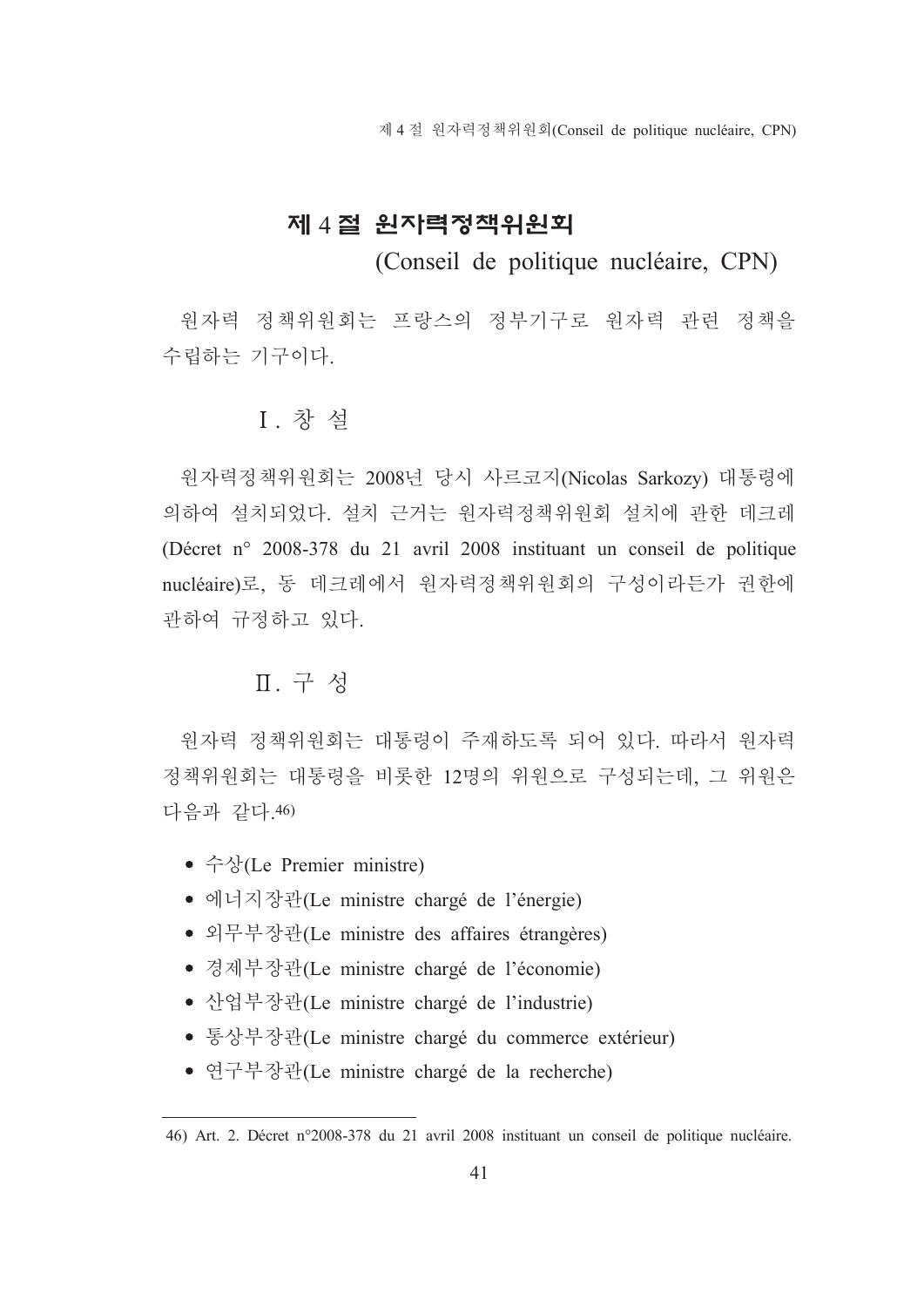- 국방부장관(Le ministre de la défense)
- 예산부장관(Le ministre chargé du budget)
- 합참의장(Le chef d'état-major des armées)
- 국가안전보장 사무총장(Le secrétaire général de la défense et de la sécurité nationale)
- 워자력청 총지배인(L'administrateur général du Commissariat à l'énergie atomique)

위의 위원들 외에도 공위공직자 고위 군인, 원자력안전청의 장, 워자력청의 고위자 등이 자신의 업무와 관련하여 워자력정책위워회에 참석할 수 있다 47)

원자력위원회는 자신의 권한과 관련된 특정 주제를 다루기 위해 위워장의 결정으로 제한된 위원만이 모일 수도 있다.48)

# Ⅲ. 권 한

원자력정책위원회는 원자력 정책의 큰 계획을 수립하고 워자력 이용을 감시하며, 원자력 수출과 국제협력을 감시하고, 에너지 정책, 연구, 안전, 안보 환경 보호 등을 감시한다.49)

워자력정책위원회는 2012년 10월 원자력에너지정책을 발표하였는데, 이에 따르면 2025년까지 프랑스 전력생산에서 원자력발전이 차지하는 비율을 50%까지 낮출 것이라고 하였다. 이에 따라 2016년 12월 31일 까지 페세나임워자력발전소(la Centrale nucléaire de Fessenheim)의 2개의 발전소의 발전을 중단할 것이라고 하였다.50)

<sup>47)</sup> Art. 3. Décret n°2008-378 du 21 avril 2008 instituant un conseil de politique nucléaire.

<sup>48)</sup> Art. 5. Décret n°2008-378 du 21 avril 2008 instituant un conseil de politique nucléaire.

<sup>49)</sup> Art. 1. Décret n°2008-378 du 21 avril 2008 instituant un conseil de politique nucléaire.

<sup>50)</sup> http://www.elysee.fr/communiques-de-presse/article/conseil-de-politique-nucleaire/ (2015. 10. 1. 검색)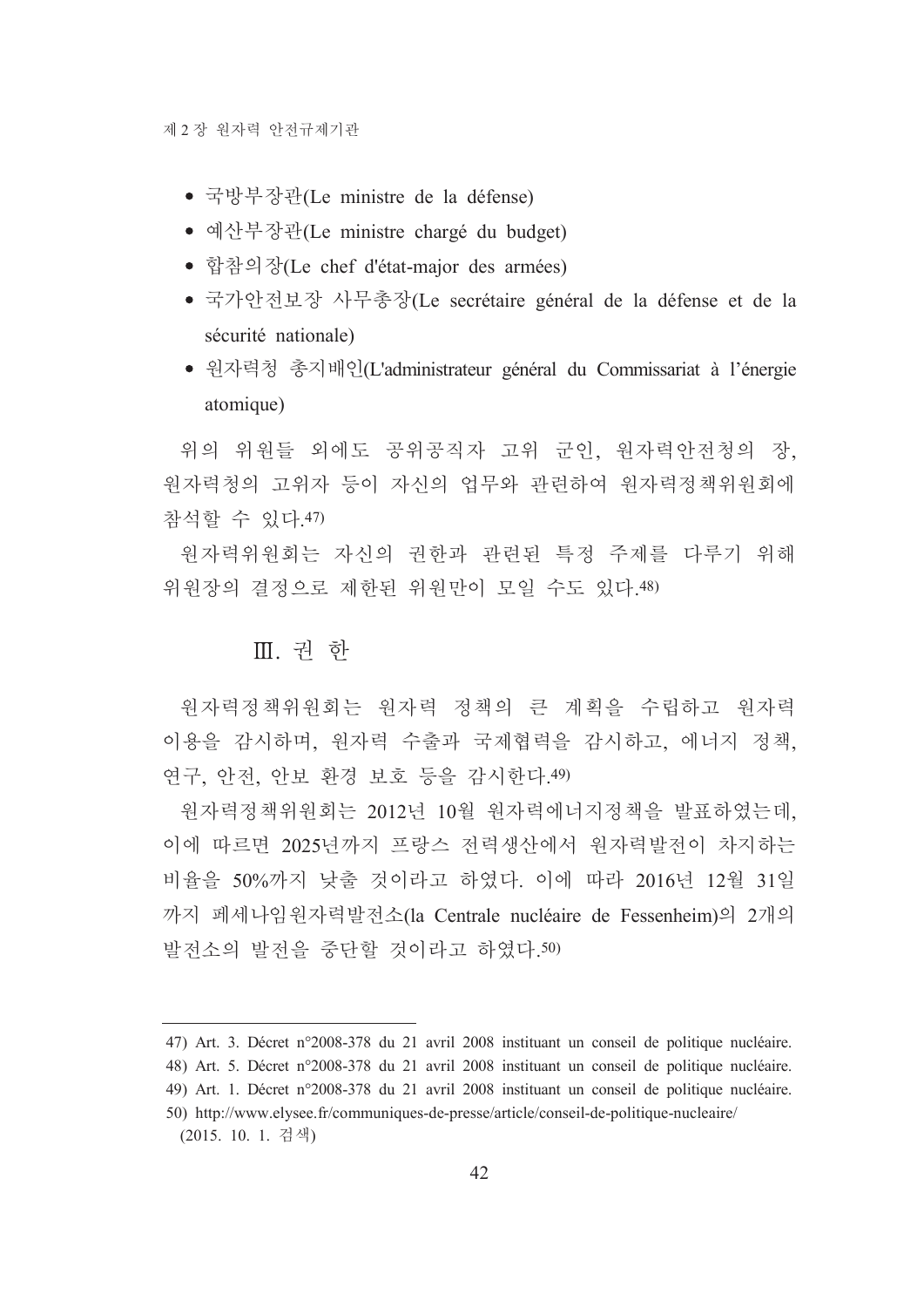제 5 절 워자력방사선방호연구소(Institut de radioprotection et de sûreté nucléaire, IRSN)

# 제 5절 원자력방사선방호연구소(Institut de radioprotection et de sûreté nucléaire, IRSN)

원자력안전방사선방호연구소는 원자력 전문가로 구성된 프랑스의 공공 연구소이다.

### Ⅰ 연 혁

원자력안전방사선방호연구소는 프랑스환경위생안전청 설립에 관한 2001년 5월 9일 법률(loi n°2001-398 du 9 mai 2001 créant une Agence française de sécurité sanitaire environnementale)에 의하여 설립되었다.

1998년 2월 당시 수상이던 리오넬 죠스펭(Lionel Jospin)은 체르노빌 사건이 아직 국민들의 머리 속에 남아 있으므로 원자력위험과 방사능 위험을 개선하고자 국민의회 의원(député)인 Jean-Yves Le Déaut에게 제안을 하게 하였다. 이에 따라 같은 해 7월 '독립성과 투명성을 향한 긴 여정(la longue marche vers l'indépendance et la transparence)'이라는 제목의 의회 보고서가 나왔는데, 이 보고서에 따르면 국가 기구에서 원자력 안전과 방사성 안전을 위한 조직의 통합을 필요로 하였고, 이러한 통합 조직은 영조물 법인으로 하며 원자력청(Commissariat à l'énergie atomique, CEA)로부터 독립된 기관을 만들 것을 주장하였다.

이에 따라 정부는 당시 원자력청 산하의 원자력안전보호연구소(Institut de protection et de sûreté nucléaire, IPSN)와 전리방사선보호사무소 (Office de protection contre les rayonnements ionisants, OPRI)를 통합하여 새로운 영조물 법인으로 원자력안전방사선방호연구소를 설립할 것을 결정하였다.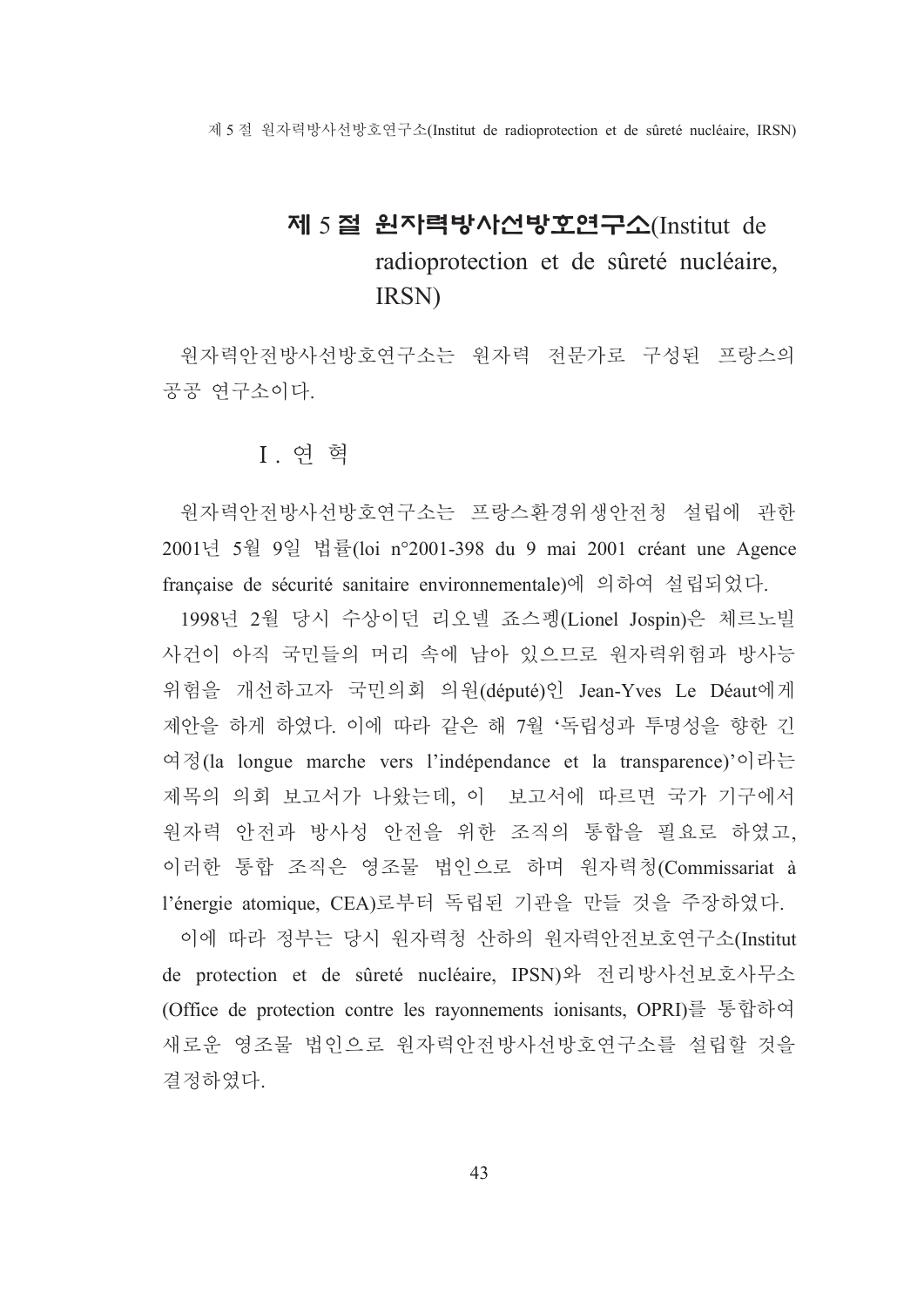따라서 프랑스환경위생안전청 설립에 관한 2001년 5월 9일 법률에 의하여 원자력안전방사선방호연구소가 규정되었고, 원자력안전방사선 방호연구소에 관한 2002년 2월 22일 데크레(décret n° 2002-254 du 22 février 2002 relatif à l'Institut de radioprotection et de sûreté nucléaire) el 의하여 원자력안전방사선방호연구소의 권한과 관리가 자세하게 규정 되게 되었다.

그 후 원자력분야의 투명성과 안전성에 관한 2006년 6월 13일 법률 (loi n°2006-686 du 13 juin 2006 relative à la transparence et à la sécurité en matière nucléaire)이 독립행정청으로 원자력안전청(ASN)을 신설하면서 원자력안전방사선방호연구소와 원자력안전청 사이의 협약설립을 규정 하였다.

# Ⅱ. 구성

1) 이사회(Le Conseil d'administration)

워자력안전방사선방호연구소 이사회는 24인으로 구성되다.

이사회의 이사 가운데 10인은 국가를 대표하는 자들로 국방부장관 (ministre de la défense), 환경담당장관(ministre chargé de l'environnement), 보건담당장관(ministre chargé de la santé), 산업담당장관(ministre chargé de l'industrie), 연구담당장관(ministre chargé de la recherche), 시민안전 담당장관(ministre chargé de la sécurité civile51)), 노동담당장관(ministre chargé du travail), 예산담당장관(ministre chargé du budget)이 각각 1인을

<sup>51)</sup> 프랑스에서는 사회 위험에 대한 법제를 크게 세 가지로 구분할 수 있다. 첫째는 국가안전(sécurité nationale)으로 이는 국가의 존립이 위태로운 전쟁이라든가 반란 등에 대하여 국가를 수호하기 위한 것이라 할 수 있다. 둘째는 공공안전(sécurité publique)에 해당하는 것으로 치안유지라 할 수 있다. 이는 주로 경찰병력으로 치안 을 유지하는 것을 말한다. 셋째는 시민안전(sécurité civile)이라 할 수 있는 것으로 이는 우리나라의 재난안전에 대한 것이라 할 수 있다(전학선, 재난관리법제의 문제 점 및 개선방안, 외법논집 제38권 제4호, 2014. 11, 79-80면).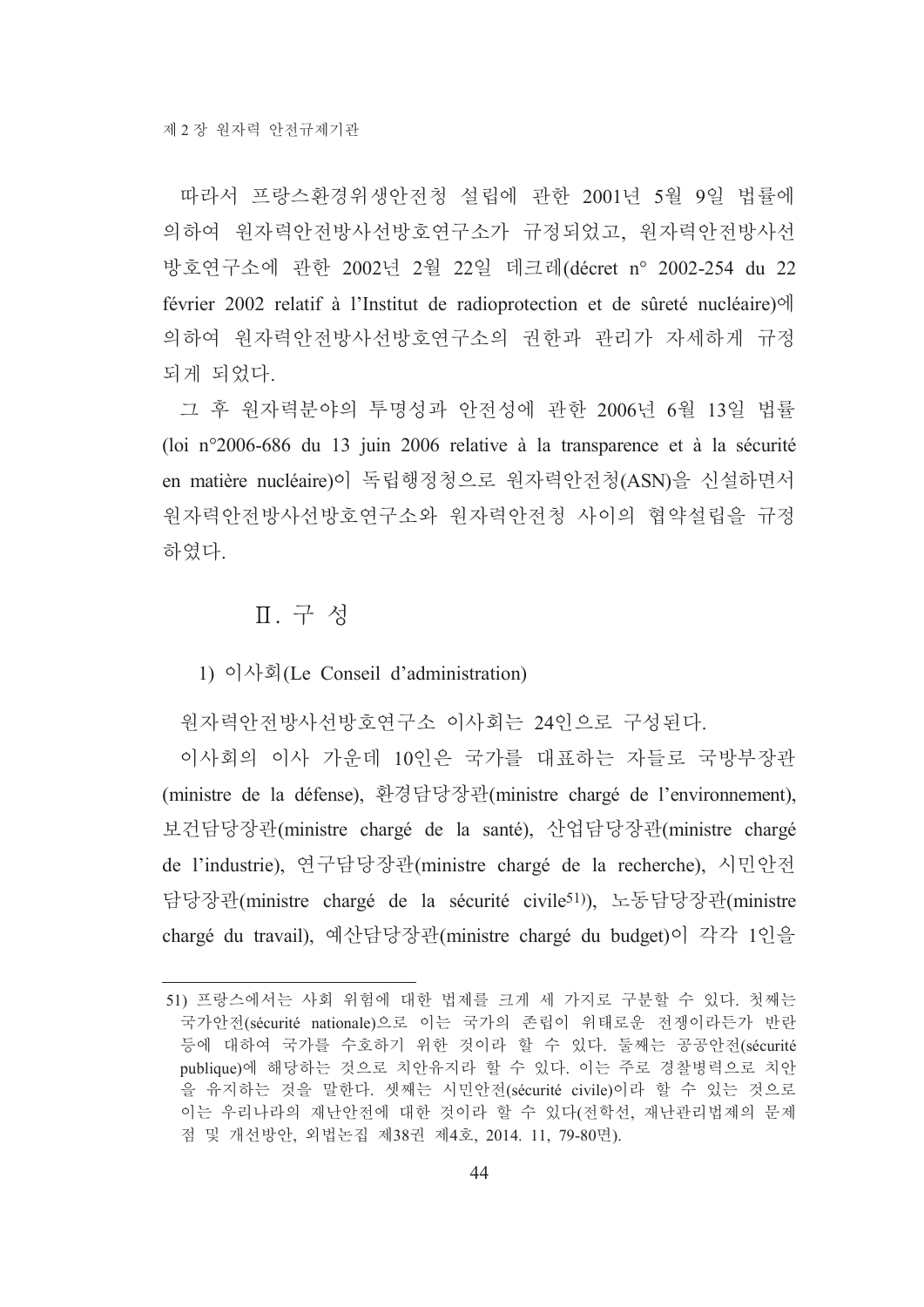제 5 절 워자력방사선방호연구소(Institut de radioprotection et de sûreté nucléaire, IRSN)

추천하는 자와 국방관련 시설과 활동을 위한 워자력안전과 방사선방호 분야 대표 1인 그리고 워자력안전과 방사선방호 임무의 장 1인이다.

6인의 이사는 의회의 과학기술평가 사무국(Office parlementaire d'évaluation des choix scientifiques et technologiques)에 의하여 추천되는 관련 전문 가이다

8인의 이사는 기관의 직원 대표이다. 52)

이사회는 심의를 통하여 워자력아저방사선방호여구소의 아거을 결정하며 연구소의 전략과 조직, 기능, 예산 등을 심의한다.53)

이사회의 장은 이사회의 제안으로 이사들 가운데 임명된다.54)

이사의 임기는 5년이며 연임이 불가능 한데, 관련전문가 6인에 한해서 1회에 한하여 연임이 허용된다.

이사회는 이사회의 장에 의하여 적어도 1년에 4회 소집되며 이사 3분의1 이상의 요구로 소집될 수 있다. 긴급한 경우를 제외하고는 이사회를 소집할 때에는 적어도 2주 전에 장소 날짜 일정이 통지 되어야 하다 55)

2) 사무국장(Direction générale)

워자력안전방사선방호연구소에는 1인의 사무국장을 두다. 사무국장은 이사회의 장에 의하여 임명되는데 연구소의 계획 실행과 결정의 집행, 등을 담당한다.56)

<sup>52)</sup> Art. 4. Décret n°2002-254 du 22 février 2002 relatif à l'Institut de radioprotection et de sûreté nucléaire.

<sup>53)</sup> Art. 5. Décret n°2002-254 du 22 février 2002 relatif à l'Institut de radioprotection et de sûreté nucléaire.

<sup>54)</sup> Art. 6. Décret n°2002-254 du 22 février 2002 relatif à l'Institut de radioprotection et de sûreté nucléaire.

<sup>55)</sup> Art. 8. Décret n°2002-254 du 22 février 2002 relatif à l'Institut de radioprotection et de sûreté nucléaire.

<sup>56)</sup> Art. 14. Décret n°2002-254 du 22 février 2002 relatif à l'Institut de radioprotection et de sûreté nucléaire.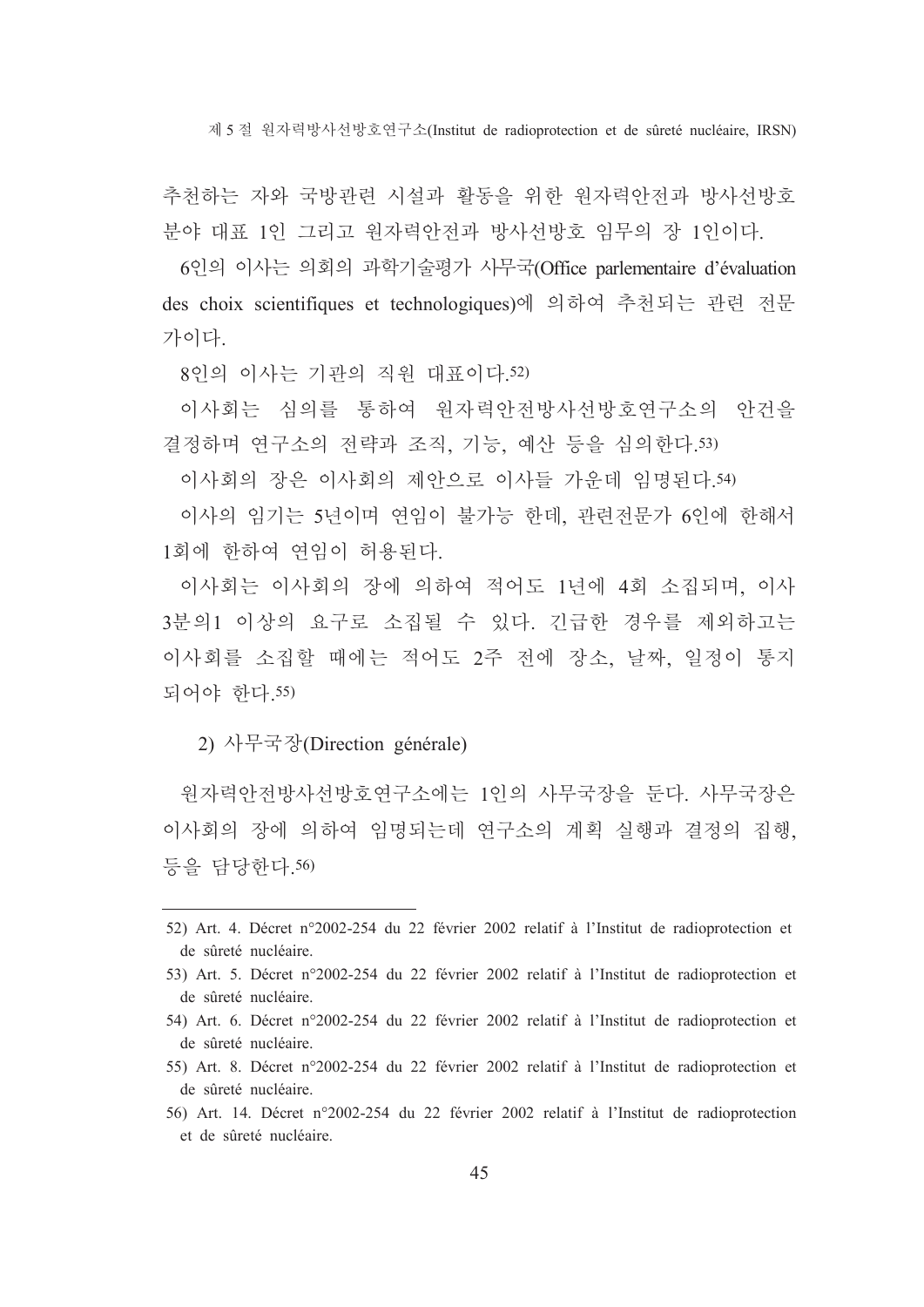3) 연구동향위원회(Comité d'orientation de la recherche)

원자력안전방사선방호연구소에는 연구동향위원회를 두도록 하고 있다. 연구동향위원회는 이사회를 자문하는 기구로 원자력 안전과 방사선방호 부야에 자문을 하다.

4) 과학위원회(Conseil scientifique)

원자력안전방사선방호연구소에는 과학위원회를 두도록 하고 있는데, 워자력안전방사선방호연구소의 계획에 관하여 의견을 제시한다. 과학 위원회는 12인의 위원으로 구성되는데, 국방부장관(ministre de la défense), 환경담당장관(ministre chargé de l'environnement), 보건담당장관 (ministre chargé de la santé), 산업담당장관(ministre chargé de l'industrie), 연구담당장관(ministre chargé de la recherche), 노동담당장관(ministre chargé du travail)이 각각 2인씩 추천하도록 되어 있다.57)

### Ⅲ. 임무

워자력안전방사선방호연구소에 관한 2002년 2월 22일 데크레 제1조가 원자력안전방사선방호연구소가 상공업적 영조물법인라고 규정하고 있는데, 임무는 크게 세 가지로 나눌 수 있다.

1) 연구와 공공서비스

워자력안전방사선방호연구소는 연구소이므로 기본적으로 국내외의 연구계획을 수립하고 원자력 안전에 관한 교육을 실시한다. 또한 방사선방호 분야의 상시 감시를 임무로 하며, 일반 대중에게 정보를 제공하는 임무도 맡고 있다.

<sup>57)</sup> Art. 16. Décret n°2002-254 du 22 février 2002 relatif à l'Institut de radioprotection et de sûreté nucléaire.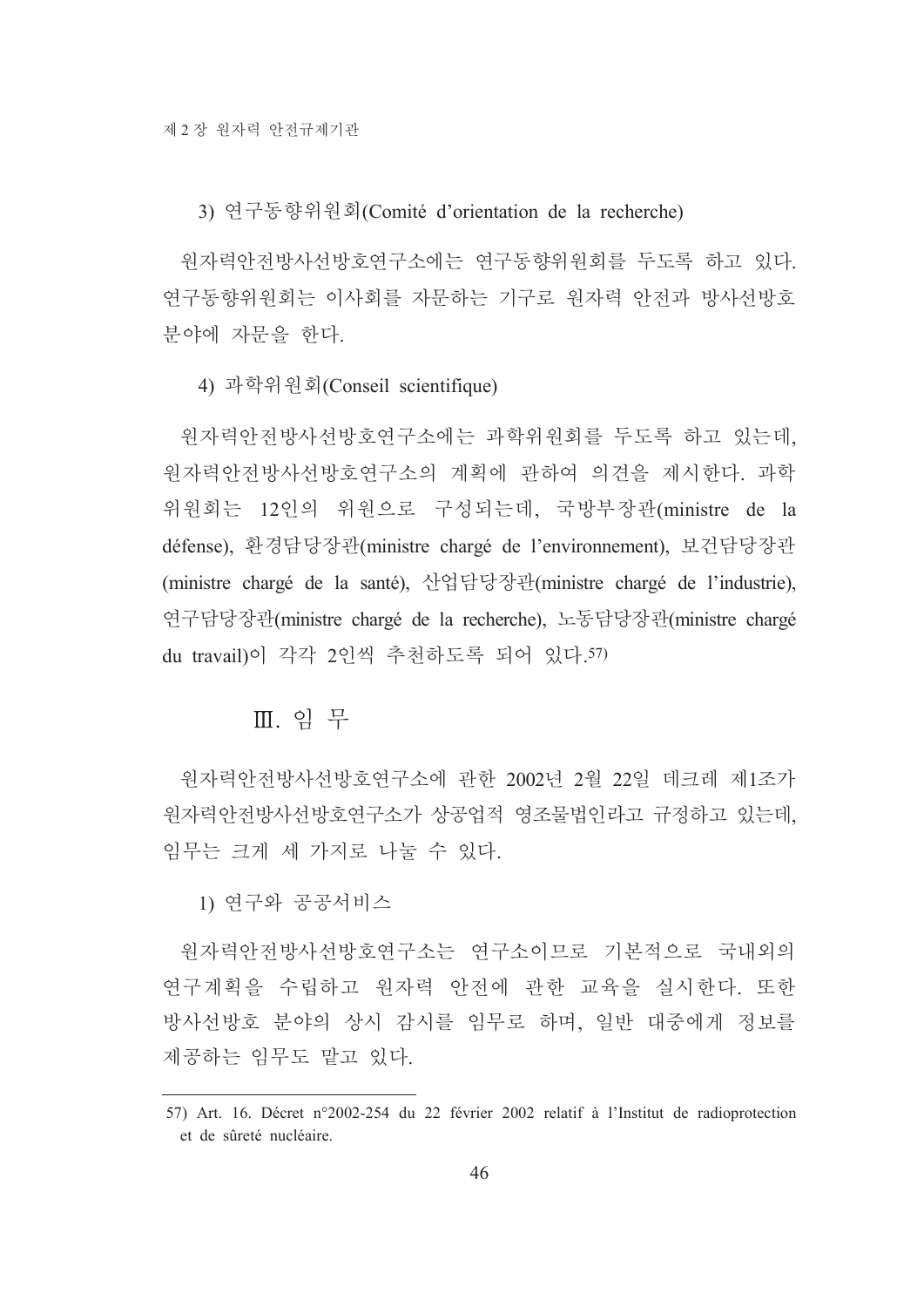제 6 절 워자력안전의 투명성과 정보에 관한 고등위워회 (Haut Comité pour la transparence et l'information sur la sécurité nucléaire, HCTISN)

2) 공공기관이나 관청에 기술적 · 기능적 지워

워자력안전방사선방호연구소는 워자력위험과 방사능위험에 대한 기술적 지원을 하며 방사능의 긴급상황에서는 기능적 지원도 한다.

3) 연구용역계약

워자력안전방사선방호연구소는 공적 기관이나 사적 기관 혹은 국제 기구와 연구계약을 체결한다.

N 예사과 이력

2014년을 기준으로 워자력안전방사선방호연구소에는 모두 1.748명의 구성워이 있으며, 예산은 2억7천8백만 유로이다.58)

# 제 6절 워지력안전의 투명성과 정보에 관한 고등위원획(Haut Comité pour la transparence et l'information sur la sécurité nucléaire, HCTISN)

원자력안전의 투명성과 정보에 관한 고등위원회는 원자력분야의 투명성과 안전성에 관한 2006년 6월 13일 법률(loi n°2006-686 du 13 juin 2006 relative à la transparence et à la sécurité en matière nucléaire) el 따라 설치된 기구로 원자력 분야에서 국가 정책의 투명성과 안전을 확보하기 위한 기구이다. 현재에는 환경법전과 원자력안전의 투명성과 정보에 관한 고등위원회에 관한 2010년 3월 16일 데크레(Décret n°2010-277 du 16 mars 2010 relatif au Haut Comité pour la transparence et l'information sur la sécurité nucléaire)에서 규정하고 있다.

<sup>58)</sup> Chiffres Clés 2014.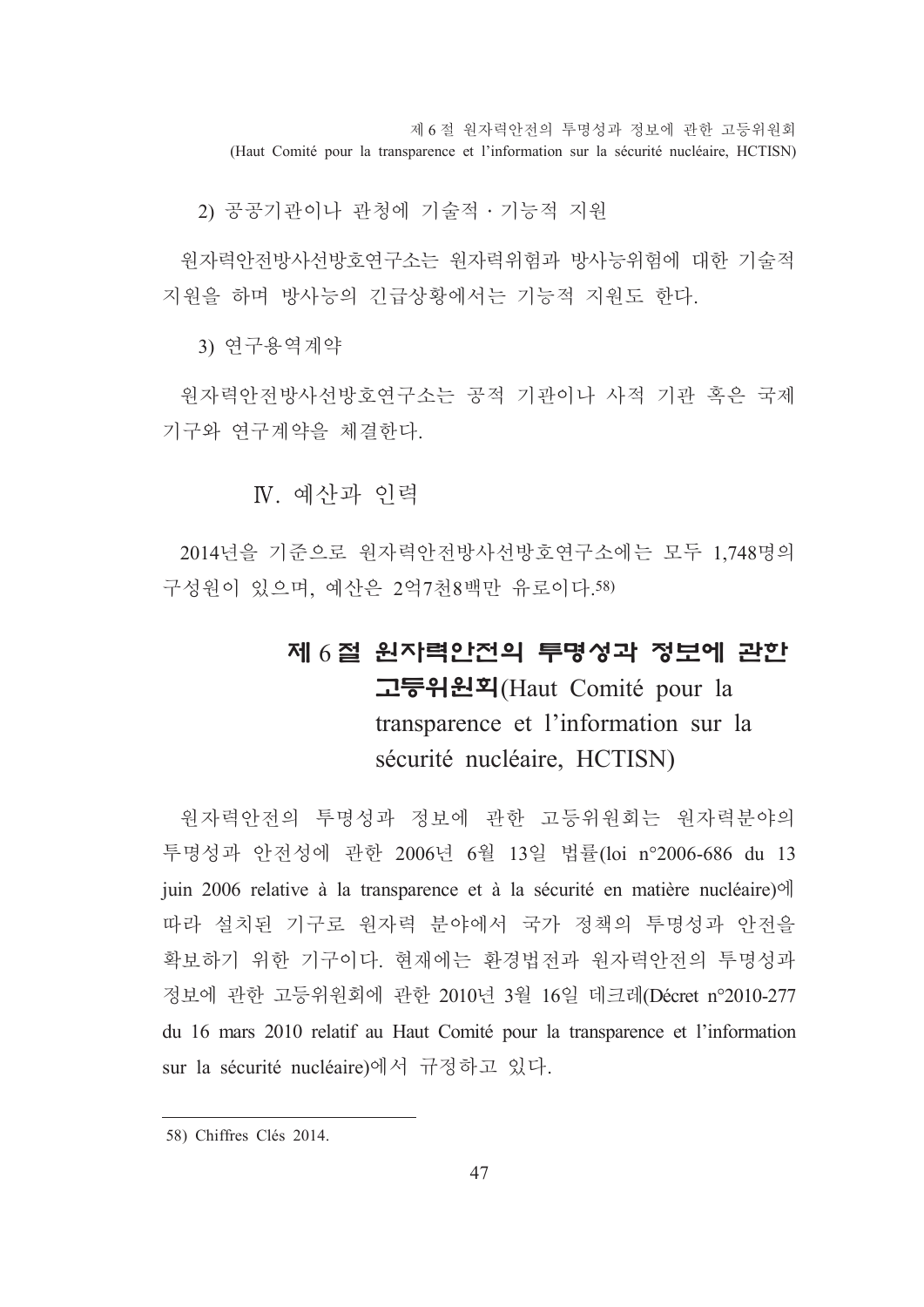## I. 위 원

워자력안전의 투명성과 정보에 관한 고등위워회는 국민의회(Assemblée nationale) 의하여 임명되는 국민의회 의원(député) 2인, 상원(Sénat)에 의하여 임명되는 상원 의원(sénateur) 2인, 지역정보위원회(Commissions locales d'information) 위원 약간 명, 환경보호단체와 공중보건법전(Code de la santé publique) 제L1114-1조에 규정된 단체 대표 약간 명, 원자력 활동 책임자 약간 명, 대표적 근로자 노동조합 조직 대표 약간 명, 과학 · 기술 · 경제 · 사회적 능력을 이유로 또는 정보통신 분야에서 선 발된 약간 명(이 가운데 3인은 의회의 과학기술평가 사무국(Office parlementaire d'évaluation des choix scientifiques et technologiques)에 의하여 임명되고, 1인은 과학아카데미(Académie des sciences)에 의하여 임명되며, 1인은 윤리 · 정치학 아카데미(Académie des sciences morales et politiques)에 의하여 임명된다), 원자력 안전청과 관계 정부부처 또는 원자력안전 방사선방호연구소를 대표하는 약간 명으로 구성된다.

원자력안전의 투명성과 정보에 관한 고등위원회 위원의 임기는 6년 이고, 위원장은 위원 가운데 임명되는데, 국회의원인 위원이나 지역정보 위원회 소속 위원 또는 전문가로 임명된 위원 가운데 위원장을 맡는다.59) 2015년 10월 현재 국민의회 의원 2인, 상원 의원 2인, 지역정보위원 회대표 6인, 환경보호단체와 공중보건법전 제L1114-1조에 규정된 단체 대표 약간 명, 원자력 활동 책임자 6인, 원자력 활동 책임자 6인, 대표적 근로자 노동조합 조직 대표 6인, 과학·기술·경제·사회적 능력을 이유로 또는 정보통신 분야에서 선택된 6인, 원자력 안전청과 관계 정부부처 또는 워자력안전방사선방호연구소 대표하는 자 6인 등 위원장을 포함하여 총 40명으로 구성되어 있다. 위원장은 Marie-Pierre

<sup>59)</sup> Art. L125-37 du Code de l'environnement.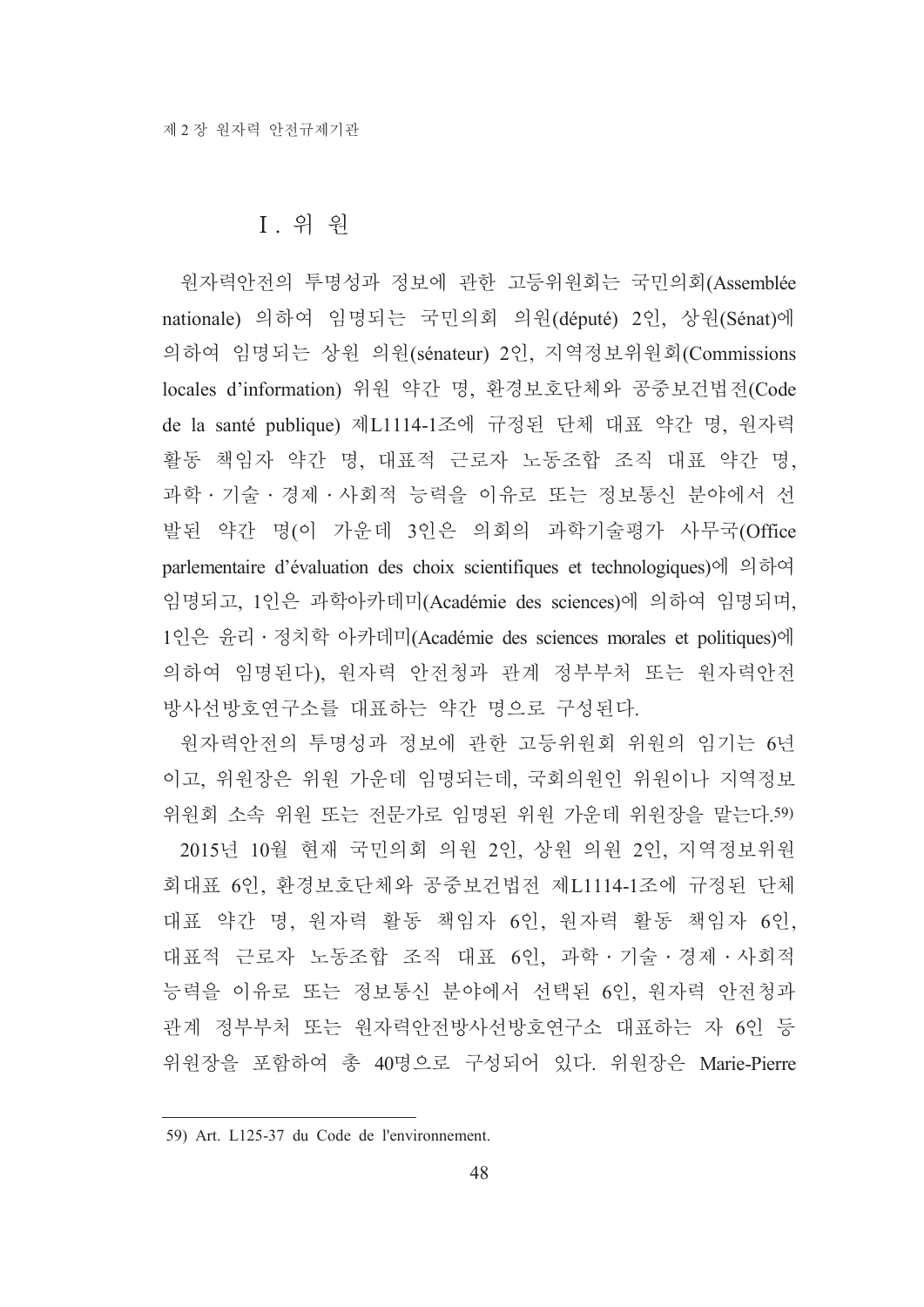제 6 절 워자력안전의 투명성과 정보에 관한 고등위워회 (Haut Comité pour la transparence et l'information sur la sécurité nucléaire, HCTISN)

Comets로 과학 · 기술 · 경제 · 사회적 능력을 이유로 또는 정보통신 분야 전문가 그룹에 속하는 자이다. 60)

위원은 임기가 시작하는 날에 활동이 워자력안전의 투명성과 정보에 관한 고등위원회의 영역에 속하는 기업이나 조직과의 직 · 간접적인 관계 를 서어하여야 하다 61)

# Ⅱ. 읶 무

워자력 안전의 투명성을 확보하기 위하여 워자력안전의 투명성과 정보에 과한 고등위워회는 의견을 제시하고 투명성 확보를 위한 요청을 받아 이에 대한 조치를 하기도 한다.

워자력안전의 투명성과 정보에 관한 고등위원회는 워자력 관련 모든 영역에서 의견을 발표할 수 있다. 또한 원자력 안전 관련 정보에 대 하여 정보접근권을 보장하기 위하여 워자력안전의 투명성과 정보에 관한 고등위원회는 관련된 청구를 받으며, 투명성 확보를 위한 모든 조치를 제아할 수 있다.

따라서 워자력안전의 투명성과 정보에 관한 고등위워회에는 워자력 안전 관련 장관, 국민의회와 상원의 관련 상임위원회 위원장, 의회의 과학기술평가 사무국(Office parlementaire d'évaluation des choix scientifiques et technologiques)의 장, 지역정보위원회 위원장, 원자력 안전과 통제와 관련된 정보에 관한 모든 문제와 관련하여 원자력기본시설(Installations nucléaires de base)의 개발자가 청구할 수 있다.62)

워자력안전의 투명성과 정보에 관한 고등위원회는 2008년부터 2013년 까지 모두 7번 청구되었다.

<sup>60)</sup> http://www.hctisn.fr/rubrique.php3?id rubrique=3 (2015. 9. 21. 검색)

<sup>61)</sup> Art. L125-38 du Code de l'environnement.

<sup>62)</sup> Art. L125-3 du Code de l'environnement.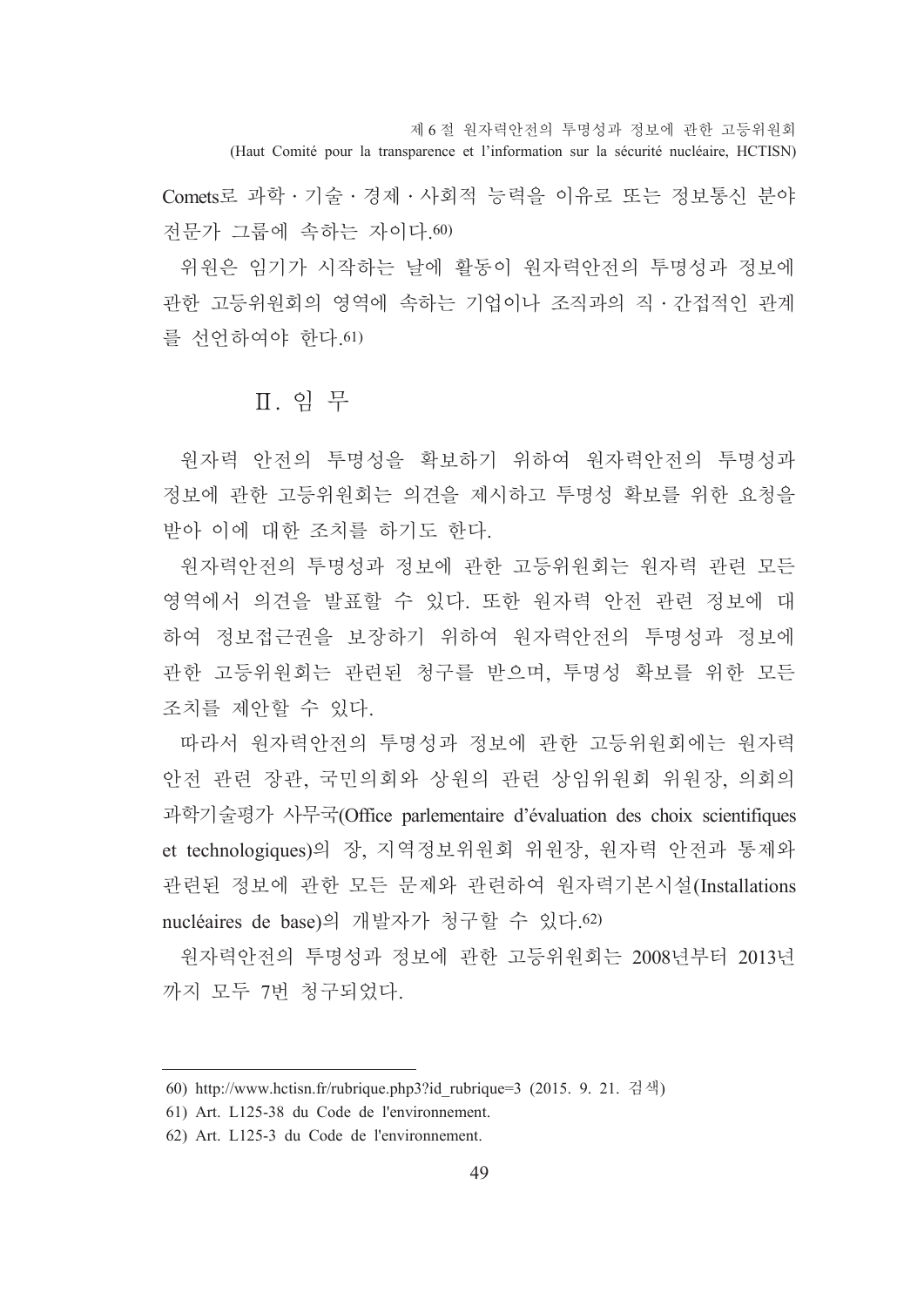|  | 청구인과 청구사유63) |
|--|--------------|
|--|--------------|

| 날짜          | 청구인                                           | 청구인 직위                                             | 사유                                                      |
|-------------|-----------------------------------------------|----------------------------------------------------|---------------------------------------------------------|
| 2008.7.22.  | Jean-Louis Borloo                             | 환경 · 에너지 · 지속<br>발전장관                              | 2008.7.7. SOCATRI<br>사고64)                              |
| 2009.10.16. | Jean-Louis Borloo                             | 환경 · 에너지 · 지속<br>발전장관                              | 다른 가연성단계에서<br>발생되는 원자력물질과<br>폐기물 관리의 투명성                |
| 2009.11.4.  | Claude Birraux,<br>Jean-Claude<br>Estienne    | 의회의 과학기술평가<br>사무국 의장과 수석<br>부의장                    | 우라늄재처리와 관련<br>된 국제협력문제                                  |
| 2011.3.25   | Nathalie<br>Kosciusko-Morizet,<br>Eric Besson | 환경 · 지속발전 ·<br>교통 · 주거장관,<br>사업 · 에너지 ·<br>디지털경제장관 | 후쿠시마 사태에 따른<br>원자력안전청의 대응                               |
| 2012.12.3   | Delphine Batho                                | 환경 · 지속발전 ·<br>에너지장관                               | 저장시설계획결정<br>절차의 투명성                                     |
| 2013.3.18   | Bruno Sido,<br>Jean-Yves Le<br>Déaut          | 의회의 과학기술평가<br>사무국 의장과 수석<br>부의장                    | 원자력안전방사선방호<br>연구소에 의한 원자력<br>사고 비용평가에 관한<br>시용산출절차의 투명성 |
| 2013.3.21   | Delphine Batho                                | 환경 · 지속발전 ·<br>에너지장관                               | 원자력폐기물저장시설<br>관련 연구절차 투명성과<br>정보                        |

<sup>63)</sup> HCTISN, Bilan du mandat 2008-2014, p.5.

<sup>64)</sup> 프랑스 원자력 기업인 아레바(Areva)의 자회사인 소카트리(Socatri)사가 저장탱크를 청소하는 과정에서 농축되지 않은 우라늄이 유출된 사고.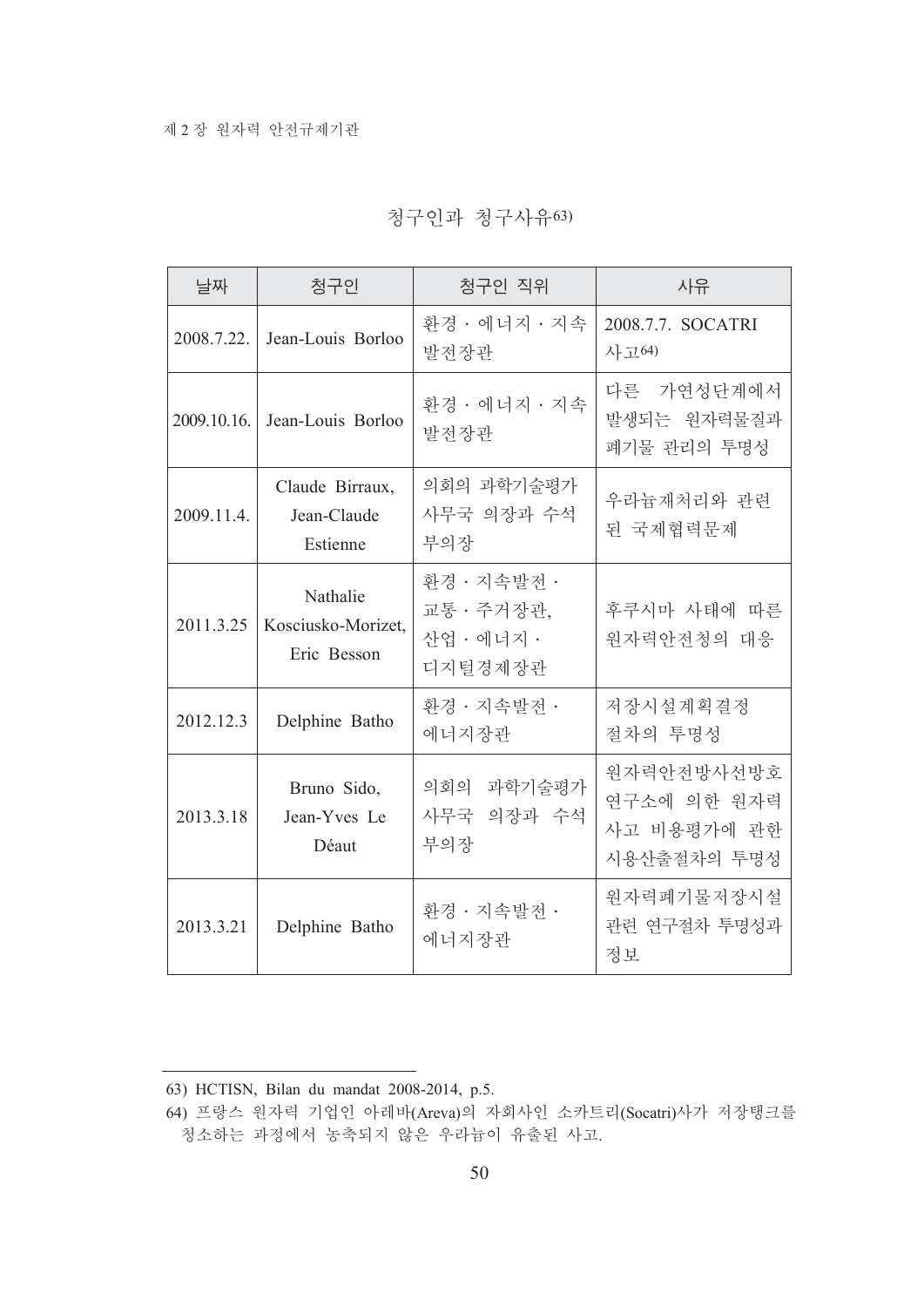제 7 절 지역정보위원회(Commissions locales d'information, CLI)

# Ⅲ. 예 산

원자력안전의 투명성과 정보에 관한 고등위워회는 국가기과이므로 국가예산으로 기관을 운영한다.

# 제 7절 지역정보위원회(Commissions locales d'information, CLI)

지역정보위원회는 원자력 시설과 관련되는 활동이 인간과 환경보존에 미치는 영향과 방사선방호에 관한 조사와 정보수립 및 협력 등을 하는 기구이다.

# **I** 여 혁

지역정보위원회는 1981년 12월 15일 수상(Premier Ministre)의 훈령 (Circulaire)으로 워자력 시설 주변에 설치된 기구로 워자력안전을 감시 하는 기구이다.

프랑스에서 지역정보위원회의 시초는 1977년 Fessenheim지역에 설립된 지역정보위워회가 시초이다. 그 후 1981년 12월 15일 수상의 훈령 (일명 Mauroy circulaire)을 통하여 원자력 시설 주변에 설립되게 되었다. 그 후 워자력분야의 투명성과 안전성에 관한 2006년 6월 13일 법률 (loi n°2006-686 du 13 juin 2006 relative à la transparence et à la sécurité en matière nucléaire)에 의하여 법적 지위를 강화하였으며 동 법률에서 지역정보위원회의 연합체인 국립지역정보위원회협회(Association nationale des comités et commissions locales d'information, ANCCLI)의 설립 근거도 규정을 두었다. 지역정보위원회에 관한 자세한 사항은 원자력 기반시설 주변의 지역정보위원회에 관한 2008년 3월 12일 데크레(Décret n°2008-251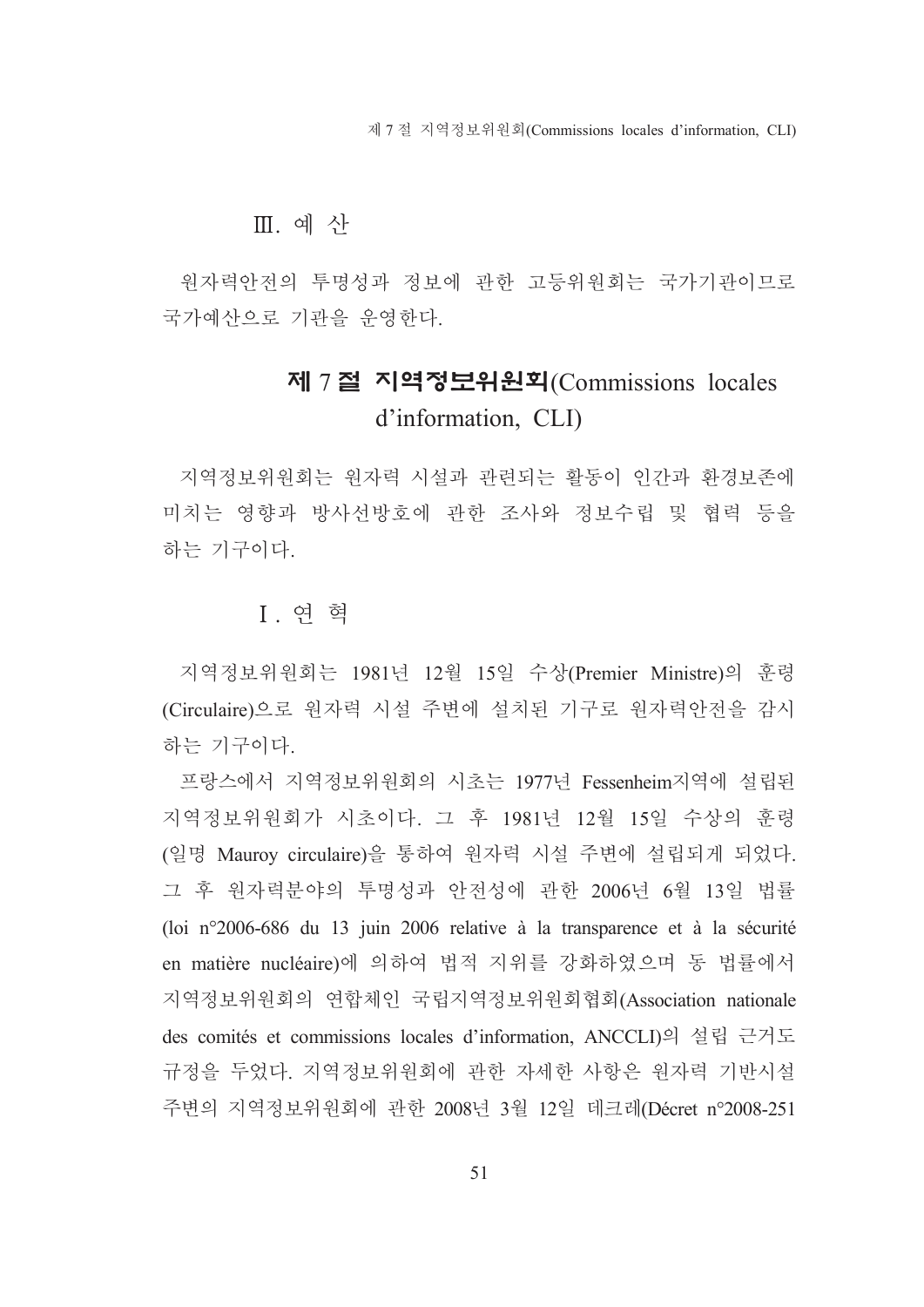du 12 mars 2008 relatif aux commissions locales d'information auprès des installations nucléaires de base)에서 규정하고 있다.

# Ⅱ. 지역정보위워회의 설립

지역정보위원회는 환경법전 제L593-2조에 규정된 원자력기본시설 주변에 설립된다.65) 환경법전 제L593-2조는 원자력기본시설(Les installations nucléaires de base)에 대하여 규정하고 있는데, 원자력기본시설이란 원 자로(les réacteurs nucléaires), 행정최고재판소(Conseil d'Etat)의 데크레 에서 정한 특징을 가지고 있는 것으로서 핵연료의 준비, 농축, 제조, 처리 및 보관시설과 방사성폐기물의 처리와 보관 및 저장 시설, 방사 성과 핵분열 물질을 포함하고 행정최고재판소의 데크레로 정하는 특 징에 부합하는 시설. 행정최고재판소의 데크레로 정하는 특징에 부합 하는 분자가속기(les accélérateurs de particules)를 말한다.

이러한 시설 주변에 지역정보위워회가 설립되는 것이다.

지역정보위워회는 여러 개의 워자력기본시설 주변에 하나만 설치해도 되고 인근 지역의 원자력기본시설에 하나만 설치해도 되다.66)

지역정보위원회는 원자력기본시설 허가신청이 있는 때부터 설립할 수 있다 67)

지역정보위원회는 해당 도 의회(conseil départemental) 의장의 결정으로 설립되는데, 만약에 시설이 여러 개의 도에 걸쳐 있을 때에는 해당 도 의회 의장의 공동 결정으로 설립된다. 68)

지역정보위워회는 법인격(personnalité juridique)이 주어진다.69)

- 65) Art. L125-17 du Code de l'environnement.
- 66) Art. L125-18 du Code de l'environnement.
- 67) Art. L125-19 du Code de l'environnement.
- 68) Art. L125-21 du Code de l'environnement.
- 69) Art. L125-23 du Code de l'environnement.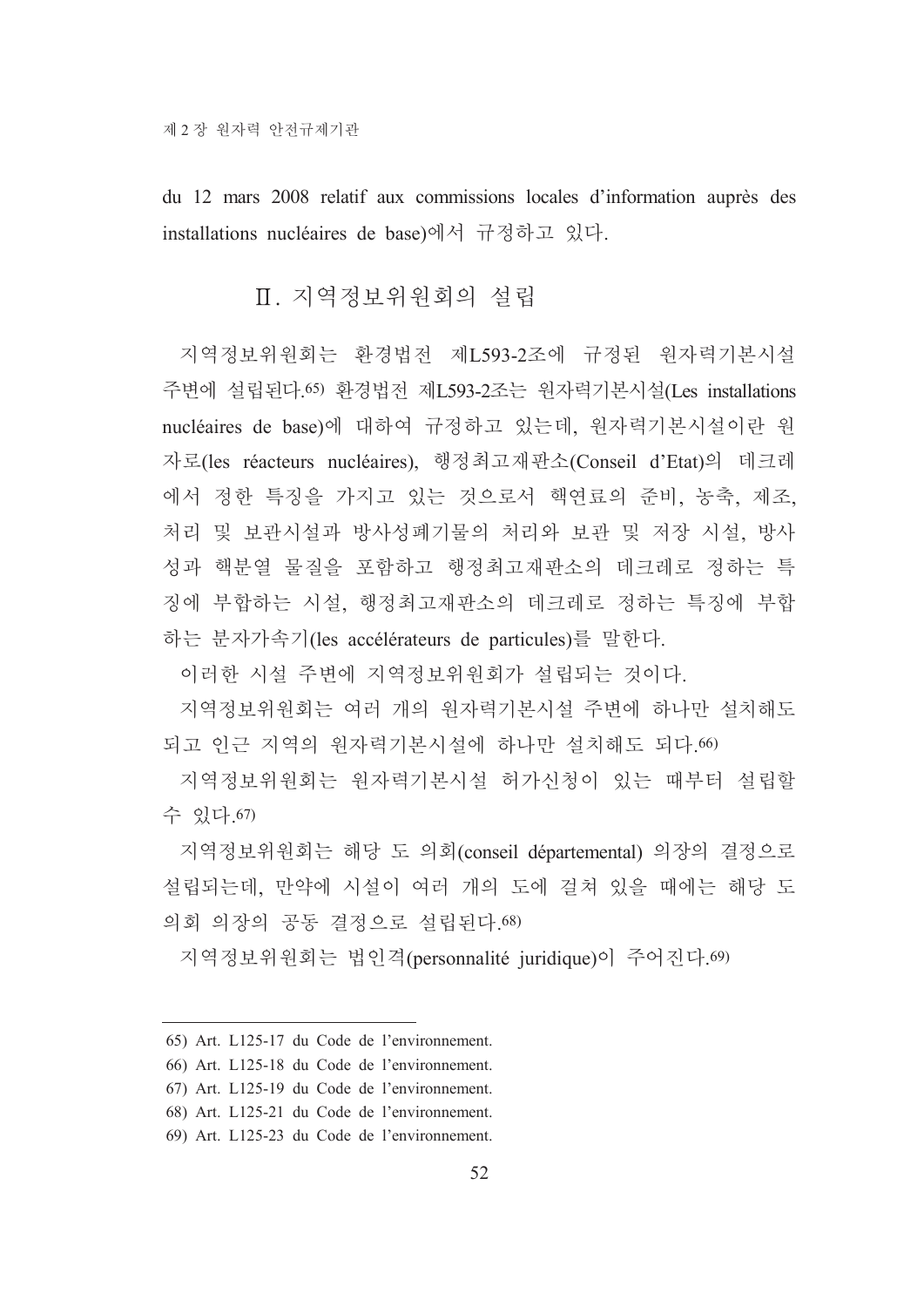제 7 절 지역정보위워회(Commissions locales d'information, CLI)

### Ⅲ. 구성

지역정보위워회는 네 가지 그룹으로 구성된다.

첫 번째 그룹은 선출직으로 도 의회(conseils départementaux) 의원. 시 의회conseils municipaux) 의원 또는 시 조합 의원과 관련 레지옹 (région) 의회 의원들이다.

두 번째 그룹은 도에서 선출된 국회(국민의회와 상원) 의원이다.

세 번째 그룹은 화경보호단체대표와 경제단체 대표 그리고 대표적인 노동조합 대표 및 의료직역 대표이다.

네 번째 그룹은 관련분야 전문가이다. 70)

각 지역마다 지역정보위원회 위원의 숫자가 다른데, 예를 들어 Fessenheim 지역정보위원회는 선출직(첫 번째 그룹) 20명과 환경보호 그룹(두 번째 그룹) 7명, 노동조합대표(세 번째 그룹) 6명, 전문가 그룹(네 번째 그룹) 7명으로 총 40명으로 구성되어 있다.71) 그러나 Cadarache 지역정보위원회는 선출직(첫 번째 그룹) 31명과 환경보호그룹 (두 번째 그룹) 7명, 노동조합대표(세 번째 그룹) 7명, 전문가 그룹 (네 번째 그룹) 8명으로 구성되어 총 53명으로 구성되어 있다.72)

원자력 안전청 대표와 관련 국가기관 대표 및 레지옹의 보건 관련 기관과 개발자 대표는 위원회 회의에 참석할 수 있으며 발언권만을 가진다. 만약에 지역이 국경에 위치해 있는 경우에는 해당 외국인도 구성원이 될 수 있다. 이에 따라 Fessenheim 지역정보위원회의 전문가 집단에는 2명의 독일인이 포함되어 있으며, 상시 참석자로 하여 인근 독일 도시의 시장 4명과 스위스 Bâle 대표 1명이 참석하고 있다.73)

<sup>70)</sup> Art. L125-20 du Code de l'environnement.

<sup>71)</sup> http://cli-flamanville.fr/ (2015년 9월 20일)

<sup>72)</sup> http://cli-cadarache.org/la-cli/sa-composition.html (2015년 9월 20일 검색)

<sup>73)</sup> http://www.haut-rhin.fr/clis (2015년 9월 25일 검색)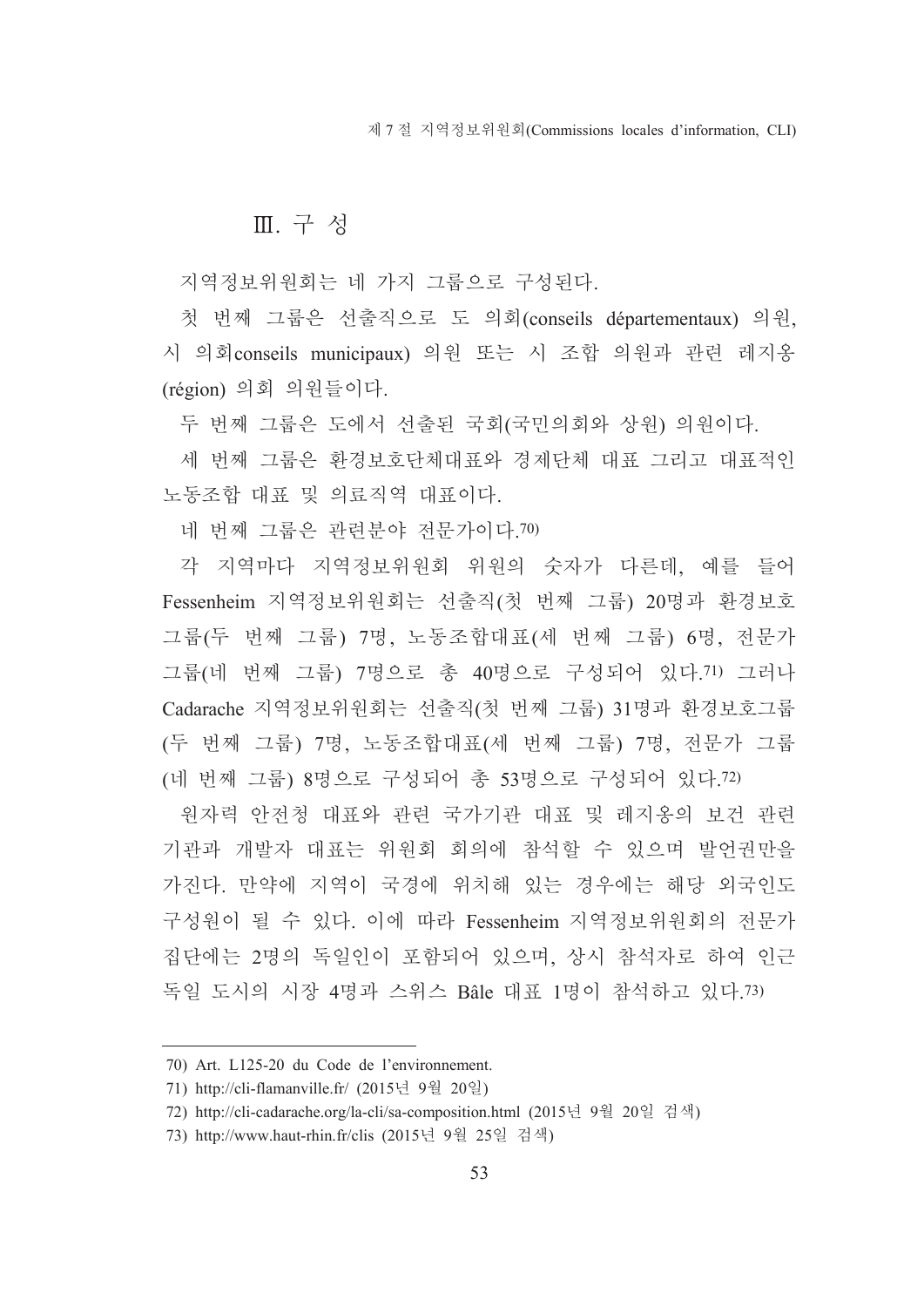위워은 도의회 의장이 임명하고 위워회는 도 의회 의장이 주재하거나 아니면 위워들 가운데 도 의회 의장에 의하여 임명된 도의 선출직 위워이 주재하다 74)

# **N**. 읶 무

지역정보위원회는 원자력 안전이나 방사선방호 또는 원자력으로 인한 인간과 환경 관련 분야에서 정보와 협력의 임무를 지고 있다. 또한 지역정보위워회는 가장 많은 사람이 접근할 수 있는 형태로 작업의 결과를 알리는 임무도 가지고 있다. 이를 위하여 위원회는 적어도 1년에 한번 모든 사람에게 공개된 공개회의를 개최한다. 지역 정보위워회는 워자력 안전이나 방사선방호 또는 워자력으로 인한 인간과 환경 관련 분야에 관한 모든 주제에 대하여 요청을 받는다.75)

지역정보위원회는 역학조사를 포함한 전문적인 조사를 할 수 있으며, 해당 지역의 워자력 시설의 방출이나 해체에 따른 화경조사와 모든 조치를 취할 수 있다. 이를 위하여 시설우영자와 워자력 안전청 그리고 관련 국가기관은 지역정보위워회에게 필요한 모든 무서와 정보를 제 공한다.76)

시설이용자는 지역정보위원회로부터 원자력기본시설 시설이용자와 방사성물질의 운송에 관한 정보를 요청받으면 요청받은 날로부터 일주일 안에77) 지역정보위원회에 통지하여야 한다. 또한 시설이용자는 모든 사건과 사고를 지체없이 지역정보위워회에 통지하여야 한다.78)

<sup>74)</sup> Art. L125-21 du Code de l'environnement.

<sup>75)</sup> Art. L125-17 du Code de l'environnement.

<sup>76)</sup> Art. L125-24 du Code de l'environnement.

<sup>77)</sup> 환경법전 제L125-25조에는 huit jours로 하고 있으나, 이것은 우리 법제상 기간 계산 에는 일주일에 해당한다.

<sup>78)</sup> Art. L125-25 du Code de l'environnement.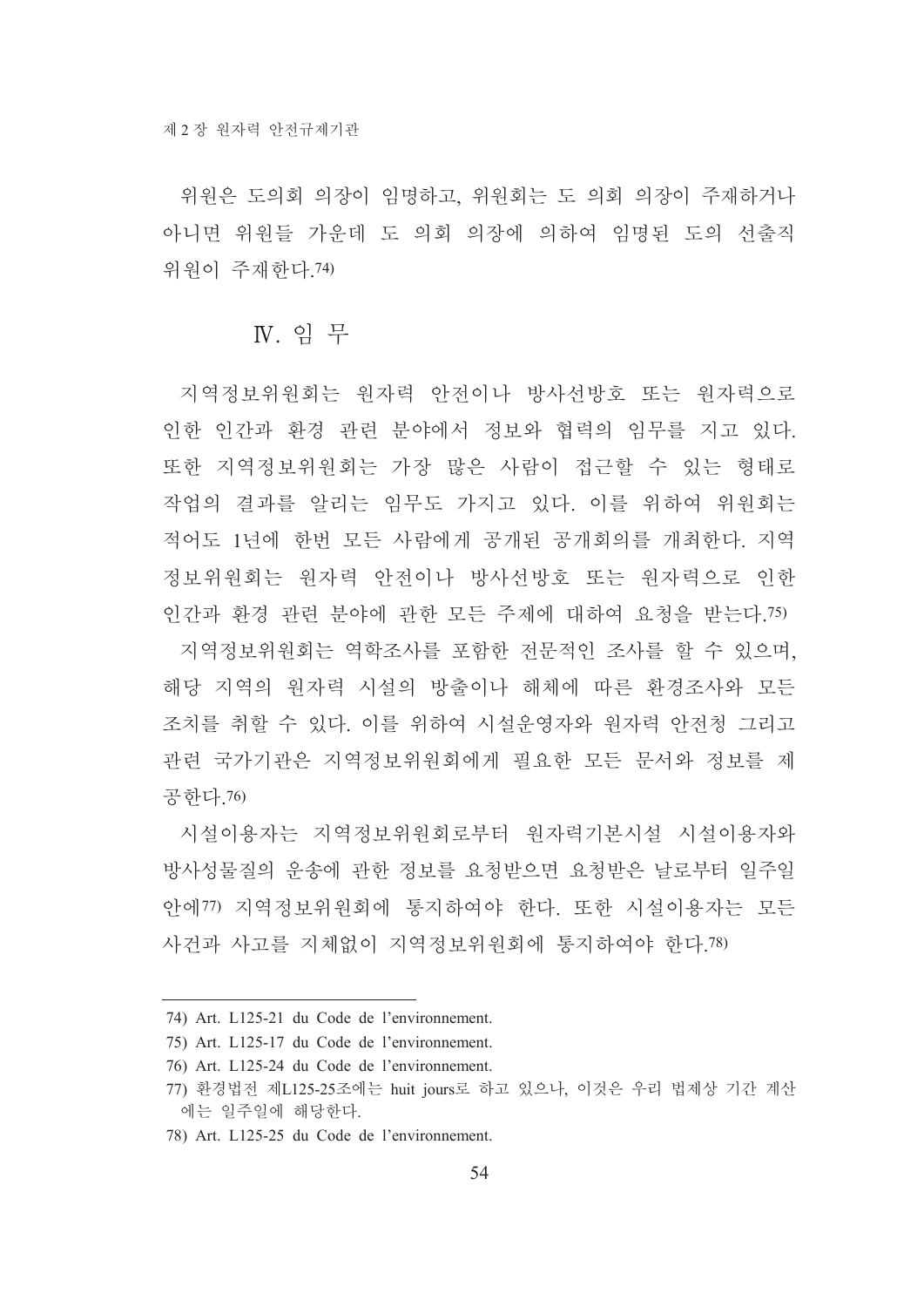지역정보위워회 위워장의 요청이 있으면 개발사업자는 위워들이 시설을 방문하게 하여야 한다. 79)

지역정보위원회는 원자력 안전청과 원자력 안전 담당 장관에게 원자력 기본시설 지역과 관련된 모든 계획에 관하여 논의를 할 수 있다. 지역 정보위워회가 설립된 이후 공공조사의 대상이 되는 계획에 대한 지역 정보위원회와의 논의는 의무적으로 행해져야 한다.80)

지역정보위워회는 워자력 아저청과 워자력 아저 담당 장관에게 워자력 기본시설이 설치되는 지역의 워자력 안전과 방사선 방호와 관련된 모든 문제에 대하여 청구할 수 있다.81)

지역정보위원회는 환경, 위생, 기술 등의 문제에 관하여 의견을 제시할 수 있으며, 지역정보위원회는 원자력안전의 투명성과 정보에 관한 고등위워회 모든 유용한 정보를 공유한다.82)

### V. 예 사

지역정보위원회의 예산은 국가와 지방자치단체 그리고 지방자치 단체 조합에 의하여 지원을 받고, 지역 회계원(la chambre régionale des comptes)의 통제를 받는다.83) 예산이 보장되고 이에 따라 활동도 안정적으로 할 수 있어 지역정보위워회의 위상이 높아졌다는 평가도 있다.84)

<sup>79)</sup> Art. L125-25-1 du Code de l'environnement.

<sup>80)</sup> Art. L125-26 du Code de l'environnement.

<sup>81)</sup> Art. L125-27 du Code de l'environnement.

<sup>82)</sup> Art. L125-29 du Code de l'environnement.

<sup>83)</sup> Art. L125-31 du Code de l'environnement.

<sup>84)</sup> 전홍찬, 원전 소재지 안전협의체 비교 연구, 사회과학연구 제30집 제4호, 경성대 학교 사회과학연구소, 2014, 9면.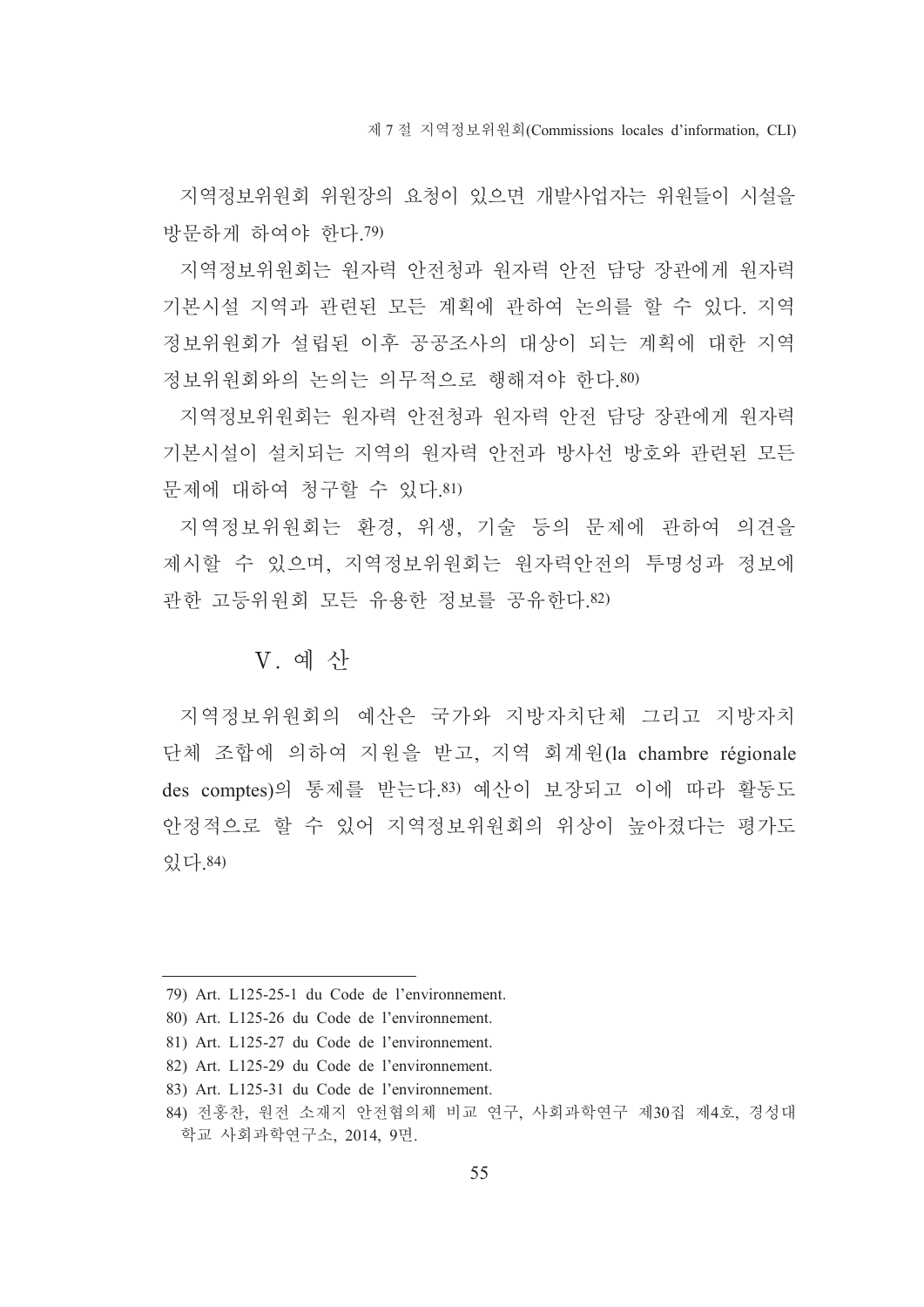### VI. 현 황

2015년 10월 현재 프랑스에는 36개의 지역정보위원회가 있다. 기존 에는 37개의 지역정보위원회가 있었으나 2014년 12월 ITER 지역정보 위원회가 폐지되고 이 임무가 Cadarache 지역정보위원회로 이관되면서 연재는 36개의 지역정보위원회가 있다.

지역정보위원회 현황



\* 25번 Iter가 6번 Cadarache 로 통합되었음. 출처 : http://www.anccli.org/nos-implantations (2015. 10. 4. 검색)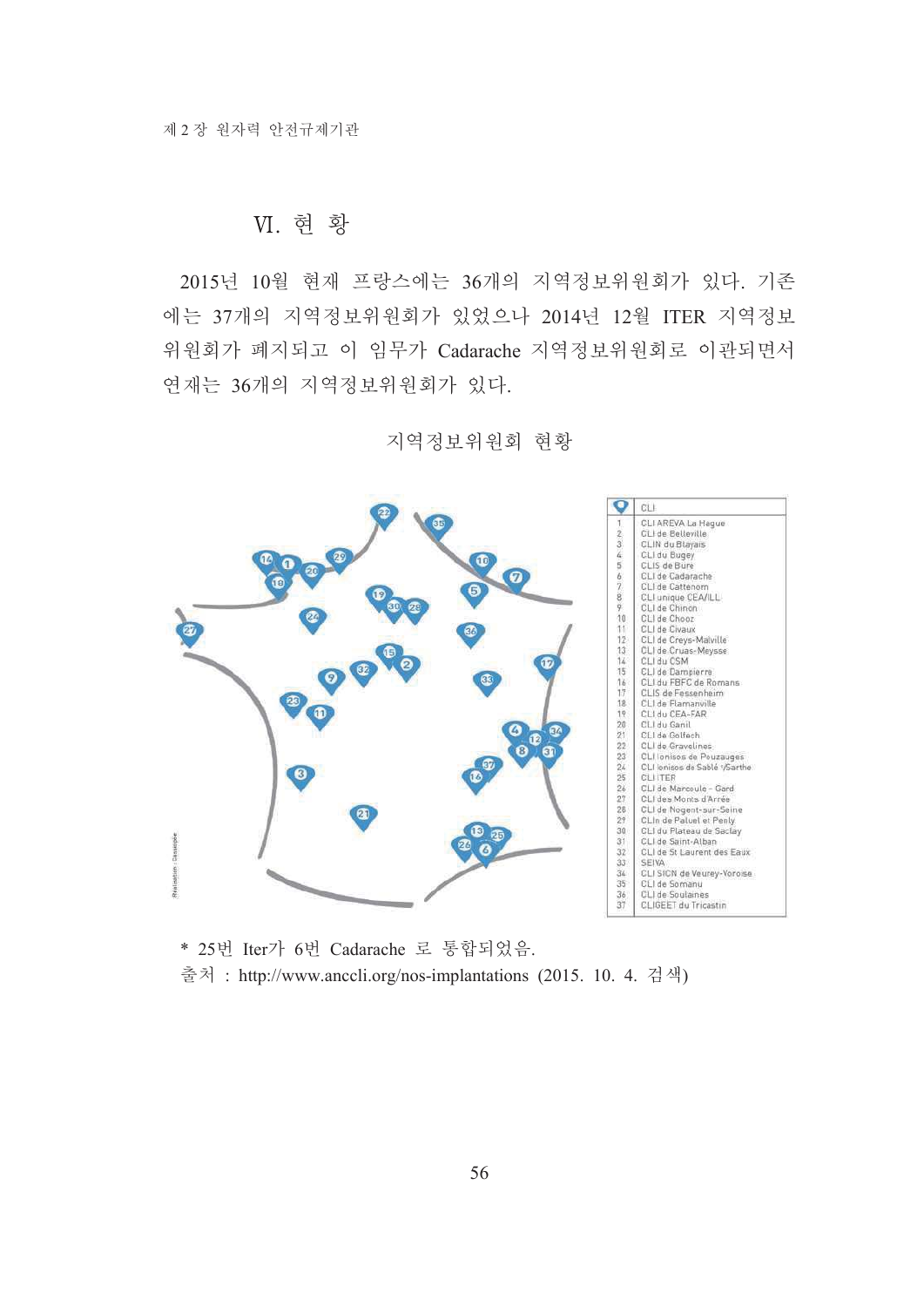# 제 3 장 원자력 안전관련 법제

# 제 1절 원자력법의 기본 원칙85)

## I. 원자력법의 일반원칙

1. 안전의 원칙(le principe de sûreté)

워자력의 피해는 체르노빌 사고나 후쿠시마 사고에서 보듯이 장기 간에 걸쳐서 인간에게 재앙으로 다가올 수 있기 때문에. 안전하게 인류를 위하여 워자력을 사용하여야 한다. 워자력 에너지와 전리방사선 사용에 있어서 안전워칙은 국내법이나 국제법에서 모두 요구되는 워칙이다.

워자력 사고로 인한 피해가 발생하는 것을 방지하여야 하며, 워자력이 남용되는 것도 방지하여 안전하게 워자력이 사용되어야 한다는 것이다.

이러한 안전워칙은 보호워칙(le principe de protection)에 의하여 더 충실하게 준수될 수 있다. 모든 원자력 사용은 위험성을 가지고 있는데, 이러한 위험성과 사회적 이익과의 사이에서 조화롭게 규형을 유지 하여야 하는 것이다. 워자력은 공중보건과 안보, 환경보호를 우선시 하여 사용되어야 하며, 각종 법제는 원자력을 사용하여 얻을 수 있는 이익보다는 국민의 생명 · 신체 보호와 환경보호를 우선시하여야 한다는 것이다

안전을 위하여 원자력 사용과 항상 공존하는 위험성은 기술개발을 통하여 감소시켜야 할 뿐만 아니라 제도를 통한 안전한 사용을 추구 하여야 하는데, 이러한 안전한 사용이 법제를 통하여 엄격하게 유지 되어야 한다.

<sup>85)</sup> IAEA, Manuel de droit nucléaire, 2006, p.5 et s.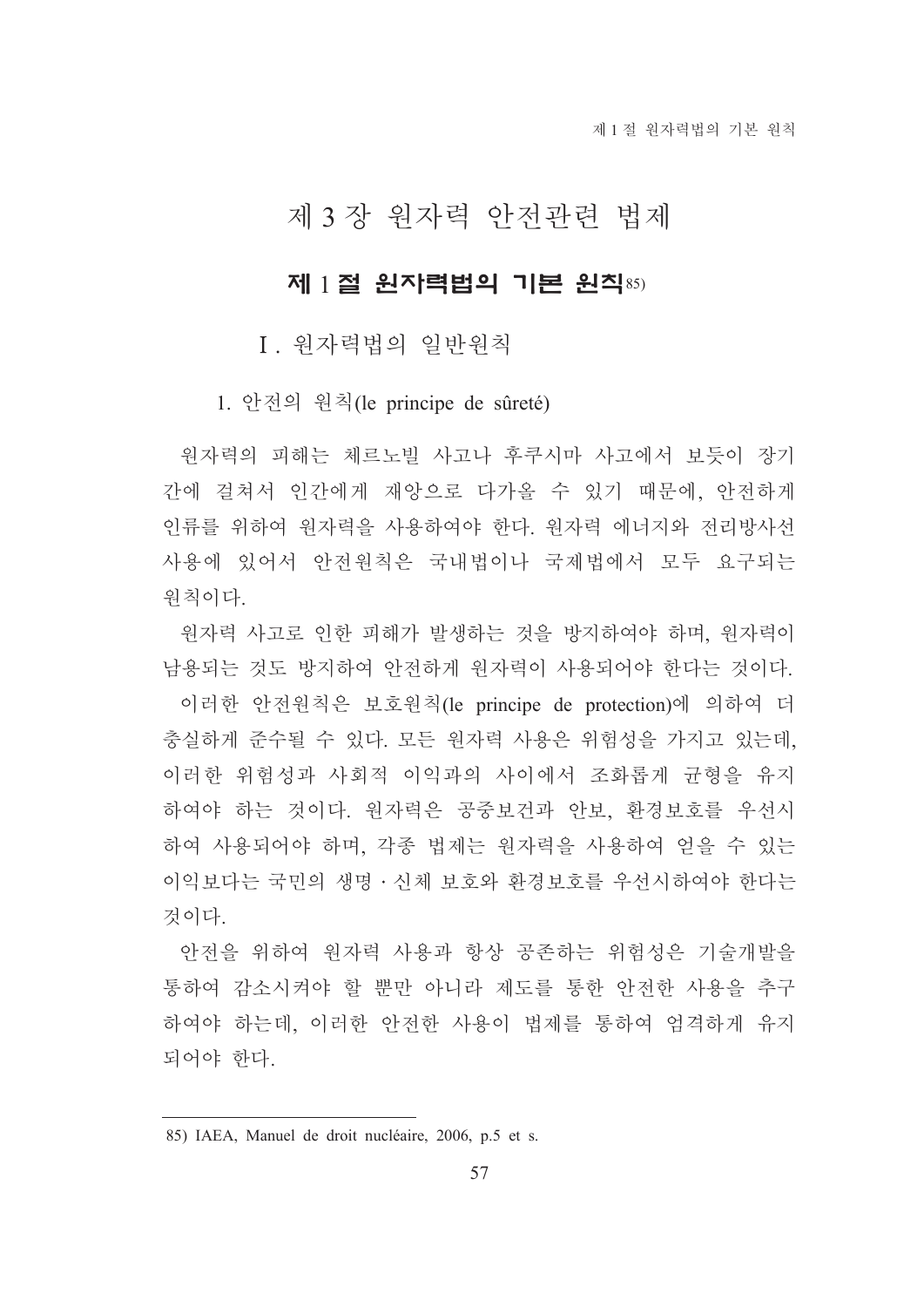#### 2. 보안의 원칙(le principe de sécurité)

원자력의 위험은 그 사용을 어떻게 하는가에 따라 인간에게 해가 되는 것으로 나타날 수도 있고, 인간에게 큰 도움이 되는 방향으로 나타날 수도 있다. 워자력과 관련된 기술이라든가 재료는 보안을 유지하여 함부로 남용되어서는 안되도록 하여야 한다는 것이다. 워자력 기술이라든가 그 재료 등이 테러집단에게 유출된다든가 혹은 범죄 집단에 의하여 악용되는 경우에는 큰 피해가 발생하게 되므로 보안이 필요하게 되는 것이다.

원자력의 피해가 크기 때문에 원자력은 평화적으로 사용되어야 하는 것으로 이를 위하여 기술이라든지 혹은 방사선 물질이 악용되지 않도록 하기 보안워칙이 필요하다.

#### 3. 책임의 원칙(le principe de responsabilité)

원자력 에너지는 많은 분야에서 사용되거나 관련되어 있다. 워자력을 이용한 발전뿐만이 아니라 연구 · 개발 분야라든가 원자력 물질을 다루는 기업, 의료, 건설 등 다양한 분야에서 원자력 에너지를 이용하고 있다. 또한 원자력을 이용하는 경우 다양한 단계를 거쳐서 여러 분야에서 활용되기 때문에 과연 누가 워자력 안전을 책임질 지위에 있는가 하는 것이 문제가 될 수 있다. 책임소재가 명확해야 원자력 안전에 관한 제도나 운영에 관하여 주도적인 역할을 할 수 있고, 사고가 발생한 경우에도 책임을 명확히 할 수 있다.

어떤 면에서는 워자력을 활용하는 모든 이용자는 워자력 안전에 관한 부분적 책임을 가지고 있다고 볼 수 있다. 그러나 전체적인 책임은 워자력 시설운영자나 허가를 하는 관청이 주요한 책임을 지는 첫 번째 지위에 있다고 할 수 있다.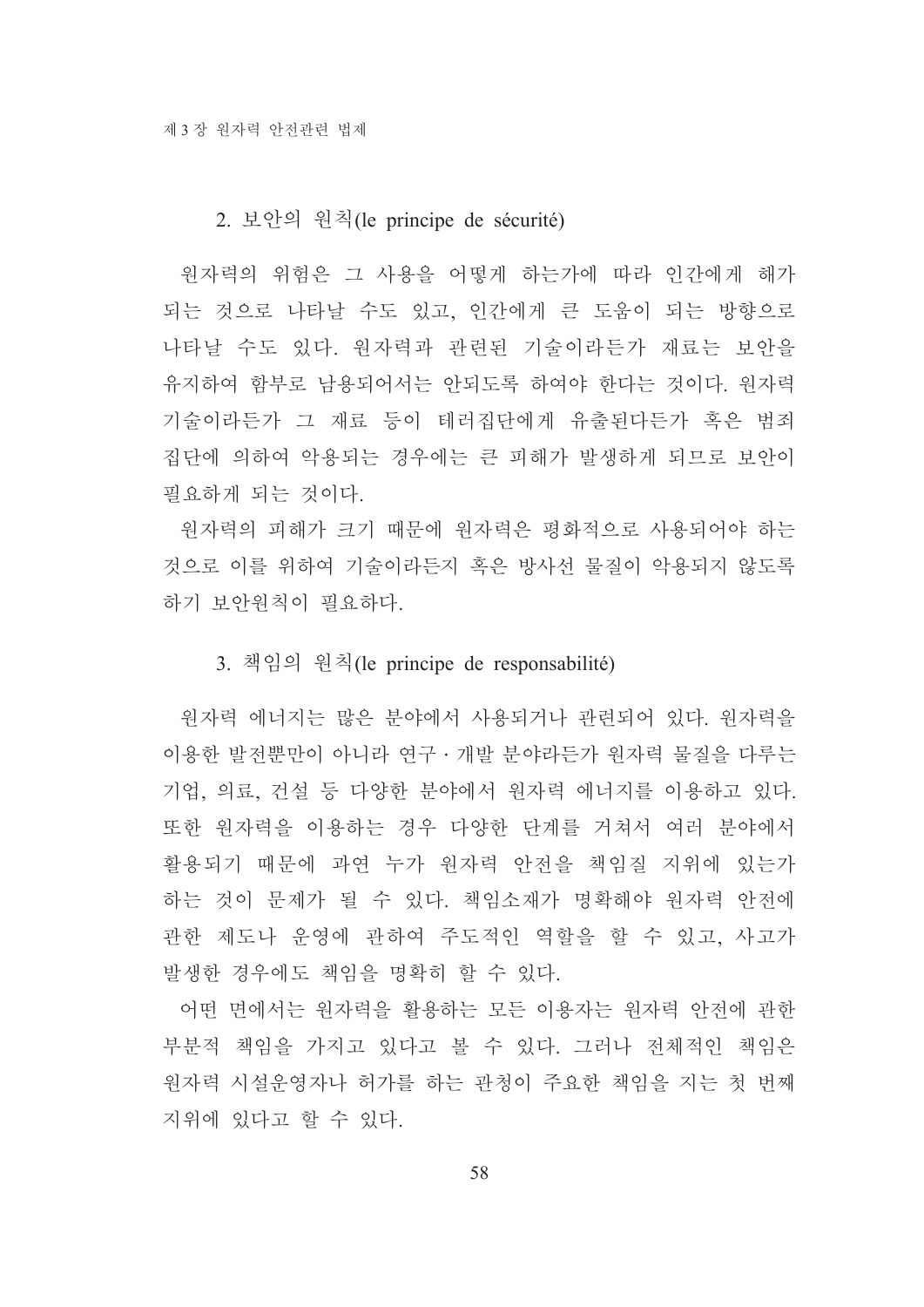#### 4. 허가의 원칙(le principe de permission)

법제도적으로 보면, 법에서 금지하고 있지 않은 것은 모든 사람이 자유롭게 모든 것을 할 수 있는 것이 워칙이라 할 수 있다. 그러나 인간 혹은 환경에 큰 피해를 줄 수 있는 행위를 하는 경우에는 법에서 요구하는 사전 허가를 받아서 하여야 하는 것이다. 원자력 기술과 관련하여 위험이 있으므로 워자력법은 핵분열 물질이나 방사선 동이워 소를 다루기 위해서는 사전 허가를 받도록 하는 것이 보통이다. 경우에 따라서는 '허가'나 '동의', '승인' 등 다양한 용어가 사용될 수 있는데, 워자력법은 어떤 행위가 허가를 받아야 하고 어떤 시설이 허가를 받아야 하는지를 명확히 하여야 한다.

워자력 관련 허가를 하는 경우에는 간련 행위나 시설 그 자체만으로 위험을 평가해서는 안되고 주변의 관련자들의 위험도 고려하여야 한다.

#### 5. 상설통제의 워칙(le principe du contrôle permanent)

원자력 관련 행위에 허가가 행하여진 경우, 규율 기관은 법령에서 요구되어지는 안전을 위하여 항상 감독하고 통제할 권한을 가지고 있어야 한다. 따라서 워자력 관련 입법은 워자력 물질이 위치하거나 원자력 물질을 사용하는 모든 지역이나 시설에는 감독자가 자유롭게 접근할 수 있도록 보장하여야 한다.

6. 보상의 원칙(le principe d'indemnisation)

운영상의 이유로 혹은 기술상의 이유로 원자력 물질을 사용하면서 신체에 혹은 재산상 또는 환경에 커다란 피해를 줄 수 있다. 아무리 워자력으로 인한 피해를 사전에 예방하려고 하여도 피해는 발생할 수 가 있는 것이다. 워자력으로 인한 사고는 그 피해가 크고 오래 지속될 수 있으므로 사전 예방이 중요하지만 아무리 사전 예방을 하여도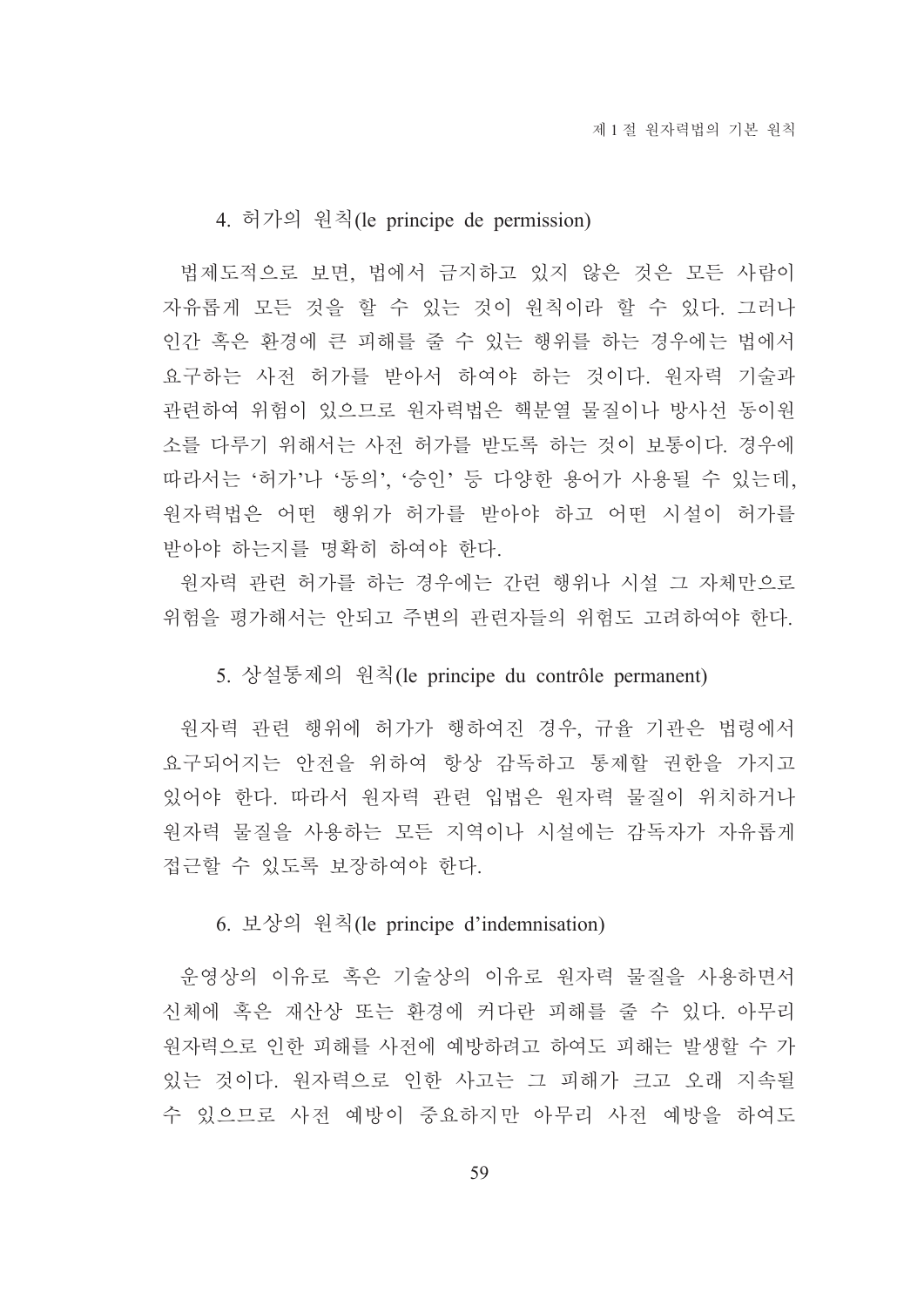피해가 발생 수 있다. 따라서 이러한 피해가 발생하게 되면 이에 대한 보상이 필요하다. 국가는 원자력 사고로 인한 피해에 정당한 보상을 하는 조치를 하여야 한다.

#### 7. 지속발전의 원칙(le principe du développement durable)

환경법 분야에서 많은 경우에 각각의 세대 혹은 미래의 세대에게 과 도한 부담을 주지 않도록 하여야 한다는 의무를 부과하고 있다. 지속 발전의 원칙은 경제적·사회적 발전이 지속되어야 하는데, 환경이 파괴

되지 않고 보조되어지는 범위 안에서 지속되어야 한다는 것이다. 워자력 부야에서도 마차가지인데. 핵부열 물질이나 전리방사선 물질은 인체에 대한 피해나 환경 피해가 오래도록 지속되기 때문에, 이로 인한 피해는 워자력을 이용하는 세대가 아니라 후속 세대가 피해를 받게 된다. 따라서 워자력 기술이나 이용은 지속적인 발전을 통하여 개선되고 활용되어야 하는데, 후 세대에게 피해가 가지 않도록 하는 것이 중요하다.

8. 정합성의 워칙(le principe de la conformité)

한 국가의 영토 내에서의 활동이 국경을 넘어 외국에 피해를 주는 경우가 있다. 체르노빌이나 후쿠시마 사고에서 알 수 있듯이. 워자력에 의한 피해는 국가 내에서만 그치는 것이 아니라 주변국들에게도 피해를 주게 되는 것이다.

따라서 워자력 이용이나 시설은 국가 내의 피해뿐만이 아니라 국제 적인 피해가 발생하므로 한 국가의 원자력 법제는 국제법에 적합하도록 하여야 한다. 따라서 국제기구에 가입하거나 조약 가입국의 경우 국제기구에서 정한 기준에 맞추어 원자력 관련 입법을 하여야 하고 조약의 가입국은 조약에 맞추어 국내 입법을 하여야 한다.

60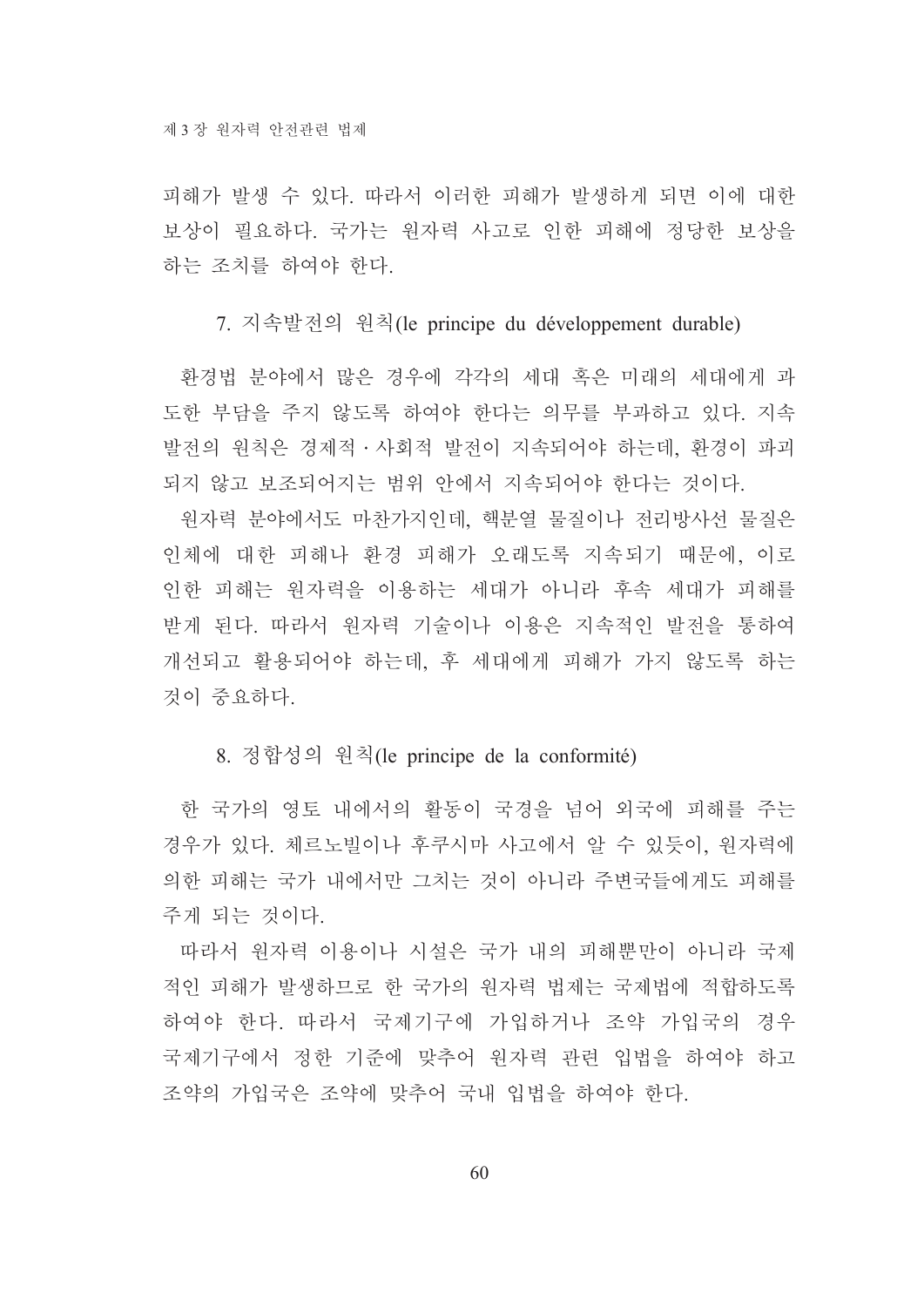#### 9. 독립성의 원칙(le principe d'indépendance)

국가의 워자력 관련 기구는 독립성이 유지되어야 한다. 워자력 관련 기구는 다른 국가기관들과 달리 정부의 압력이나 간섭없이 독자적으로 판단하여 안전성이 확보되는 경우에만 임무를 수행할 수 있도록 하여야 하고 권한행사는 독립적으로 하여야 한다는 것이다.

원자력의 위험에 관한 결정은 해당 기관이 정부의 간섭 없이 독립성이 유지된 상태에서 행해져야 중립적으로 결정할 수 있다.

10. 투명성의 원칙(le principe de transparence)

원자력 에너지의 첫 번째 사용은 제2차 세계대전 이후 군사적인 목적이었다. 따라서 이 시대에는 원자력 기술과 원자력 물질에 관한 사항은 기밀로 처리되어져야 했다. 그러나 원자력 에너지 개발은 많은 피해를 발생시킬 수 있으므로 대중이나 언론 특히 입법자에게 투명하게 공개하여야 한다. 국민에게 원자력에 관한 사항을 투명하게 함으로써 국민에게 신뢰를 얻을 수 있고, 또한 사고가 발생하였을 때에도 사고수습에 있어서 관련 정보를 바탕으로 신속한 대처가 가능 하게 되는 것이다.

11. 국제협력의 원칙(le principe de coopération internationale)

국제협력의 원칙은 원자력 기술의 이용과 원자력 관련 책임자는 다른 국가와 또는 국제기구와 밀접한 관계를 가지고 있으므로 필요한 원칙 이라 할 수 있다. 원자력 에너지의 국제적 규제는 여러 가지 요인으로 해서 필요로 하게 되는데, 원자력 사고는 국가 내에만 피해를 주는 것이 아니라 주변 이웃 국가에게도 피해를 주고 아니면 전 세계적인 피해가 발생할 수도 있다. 특히 환경 피해의 경우에는 다른 나라에 미치는 영향이 크므로 국제적 협조가 불가피하다. 따라서 워자력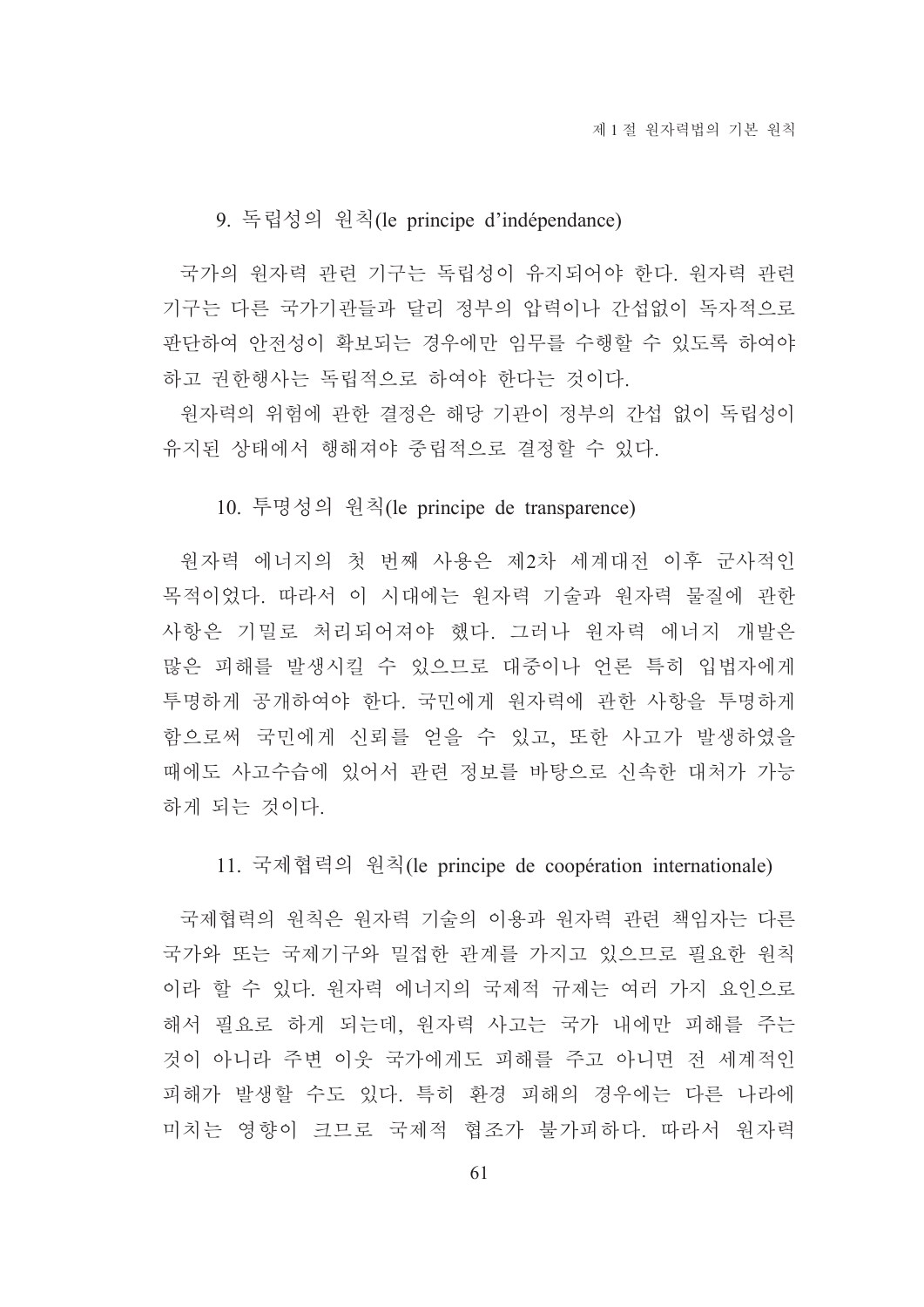정책의 경우에는 국제적 공조가 필요한 것이다. 따라서 국제기구나 국제법에서 정한 기주에 맞추어 국내 입법을 하여야 하고, 이에 다란 원자력 시설 건설이나 원자력 물질 이용을 하여야 하며 또한 국제 사회의 통제를 받을 필요가 있다.

# Ⅱ. 프랑스법상 워자력아저 워칙

프랑스 법에서는 원자력 안전과 관련하여 몇 가지 원칙을 찾아볼 수 있다. 원자력안전과 관련한 원칙을 찾을 수 있는 근거는 국내법적 차원과 국제적 차원으로 구분할 수 있다.

국내법 수준에서는 헌법적 가치를 인정받은 환경헌장과 환경법전 (code de l'environnement), 86) 공중보건법전(code de la sante publique) 등 에서 원칙을 찾을 수 있다. 유럽 차원에서는 원자력시설의 안전과 폐기연료와 방사성폐기물의 안전과 책임경영을 위한 각종 지침 (directives)에서 원칙을 찾을 수 있고, 세계적인 수준에서는 국제원자력 기구(Agence internationale de l'énergie atomique, AIEA)에서 말하고 있는 각종 워칙들에서 그 근거를 찾을 수 있다.

1. 시설운영자 책임의 워칙

(Le Principe de responsabilité de l'exploitant)

시설운영자 책임의 원칙은 원자력 안전에 관한 협약(Convention sur la sûreté nucléaire)에 제9조 근거한 것이라 할 수 있다. 워자력 안전에 관한 협약 제9조는 허가소지자의 책임에 관한 조항으로 "각 체약당 사자는 원자력 시설의 안전에 대한 궁극적인 책임은 해당 허가소지자 에게 있음을 보장하며, 이러한 각 허가소지자가 그 책임을 이행하

<sup>86)</sup> 프랑스 화경법전 제L110-1조는 일반적인 화경보호와 관련하여 다섯 가지 워칙을 규정하고 있다. 사전배려의 원칙(le principe de précaution), 사전예방의 원칙(Le principe de prévention), 오염자부담의 원칙(Le principe pollueur-payeur), 정보의 원칙 (Le principe d'informations), 참여의 원칙(Le principe de participation).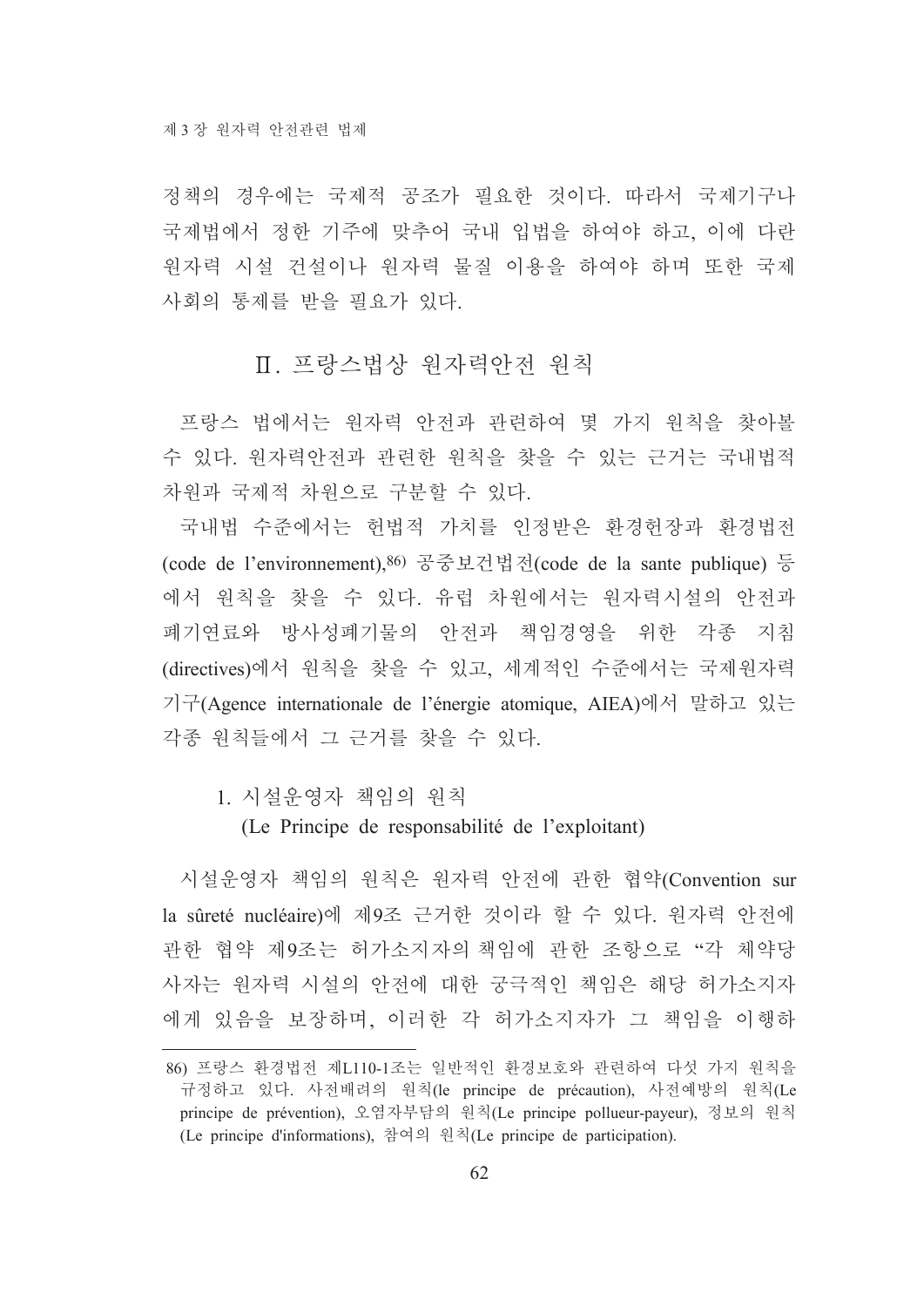도록 보장하기 위하여 적절한 조치를 취한다."라고 규정하고 있다. 시설 운영자 책임의 원칙은 국제원자력기구의 원칙이라 할 수 있는데, 원자 력과 관련하여 원자력운영에 있어서 안전 책임은 원자력 시설을 운영 하고 이를 행사하는 자에게 있다는 것이다. 시설운영자 책임의 원칙은 워자력 운영 전반에 걸쳐 직접적으로 적용되는 것이다.

2. 오염자 부담의 원칙(Le Principe du pollueur-payeur)

오염자 부담의 원칙은 프랑스 2004년 환경헌장(Charte de l'environnement) 제4조에서 그 근거를 찾을 수 있는데, 환경헌장 제4조는 "모든 사람은 법률에 의해 정해진 조건에 따라 야기한 손해를 회복하는데 기여해야 한다."라고 규정하고 있다.

오염자 부담의 원칙은 오염을 유발한 원인자가 환경오염을 예방 하고 오염된 환경을 복구하는데 필요한 비용을 부담하여야 한다는 것 이다. 이에 따라 원자력기본시설이나 방사선폐기물 생산자나 저장소에 세금을 부과한다든가 하는 방식으로 오염자에게 환경 개선에 대한 부담을 지우고 있다.

### 3. 사전배려의 원칙(Le Principe de précaution)

사전배려의 원칙은 환경헌장 제5조에 근거한다고 할 수 있다. 환경 헌장 제5조는 "비록 과학적 규명이 불확실하더라도 중대하고 회복할 수 없는 환경 훼손이 발생할 수 있는 경우에는, 당국은 사전배려원칙을 적용하여 권한의 범위 안에서 환경 훼손을 방지하기 위하여 평가절차의 실시와 잠정적이고 비례적인 조치를 위하여야 한다."라고 규정하고 있다. 사전배려의 원칙은 확인되지 않은 위험에 대해서도 대응을 한다는 점에서 사전예방의 원칙(Le Principe de prévention)과 구별된다고 할 수 있는데, 위험이 확인되어 이를 방지하는 경우 이에 대한 피해가 클 수 있으므로 잠재적인 위험의 경우에도 대응하자는 것이다.87)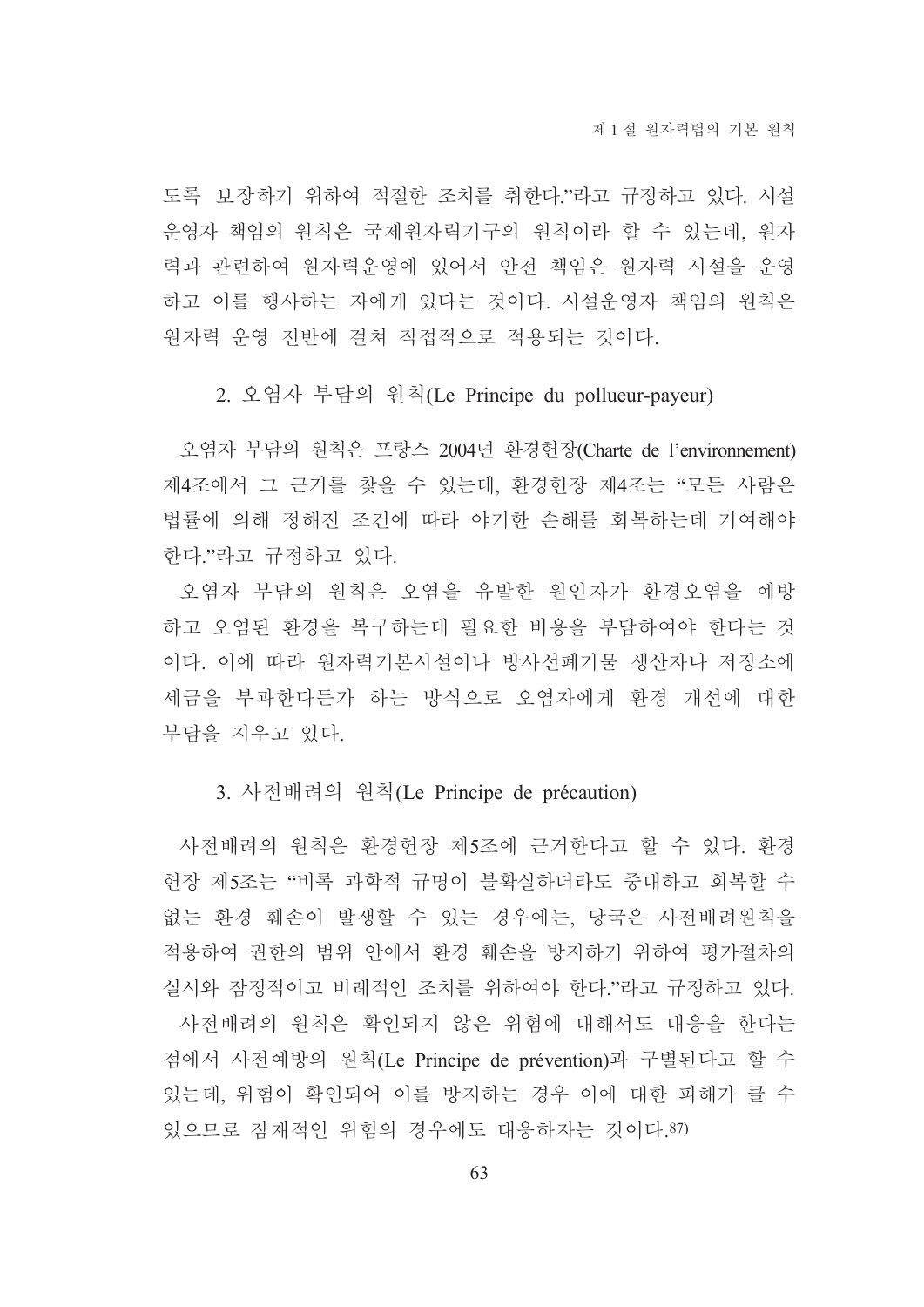사전배려의 원칙은 적은 양의 전리방사선의 생화학적 영향과 관련 하여 분량과 영향 사이에 1차적 관계가 성립된다고 보는 방식으로 적용되고 있다. 워자력 물질이나 전리방사선은 위험에 대하여 사전에 위험을 제거한기 위한 여러 조치들을 하고 있다.

#### 4. 참여의 원칙(Le Principe de participation)

참여의 워칙은 공공정책에 대하여 일반 국민이 정책결정에 참여하는 것을 말한다. 환경헌장 제7조는 "모든 인간은 법이 정하는 범위와 조건 내에서 정부가 보유하고 있는 환경관련 정보에 접근할 권리를 가진다. 또한 환경에 영향을 미치는 정부의 정책결정에 참여할 권리를 가진다." 라고 규정하고 있다.

워자력 분야에서 참여의 워칙은 워자력 시설 관련하여 일반 토론회를 개최하도록 한다든가 또는 여론 조사를 하여야 하도록 하고, 원자력 관련 문서에 접근할 수 있도록 하는 등을 반드시 거치도록 하는 등 일반 국민이 원자력과 관련하여 정부와 함께 공동으로 정책결정에 참여하는 것을 보장하는 것으로 구체화하고 있다.

### 5. 정당성의 원칙(Le Principe de justification)

정당성 원칙은 공중보건법전 제L1333-1조에 근거를 두고 있다. 공중 보건법전 제L1333-1조는 워자력의 활용이 보건·사회·경제·과학적으로 인에게 나타나는 피해보다는 이득이 큰 경우에 행하여 질 수 있다고 하고 있다. 정당성위 워칙은 워자력이 필요한 경우가 많지만 워자력의 이용으로 인하여 피해가 더 크다면 이는 허용될 수 없다는 것이다.

그러나 정당성 워칙은 여러 정책결정을 하는 주체에 적용되다. 예를 들어 원자력의 일반적 효력에 관해서는 의회가 결정을 한다. 워자력

<sup>87)</sup> 박균성, 과학기술위험에 대한 사전배려원칙의 적용에 관한 연구, 행정법연구 제21호, 2008, 147면.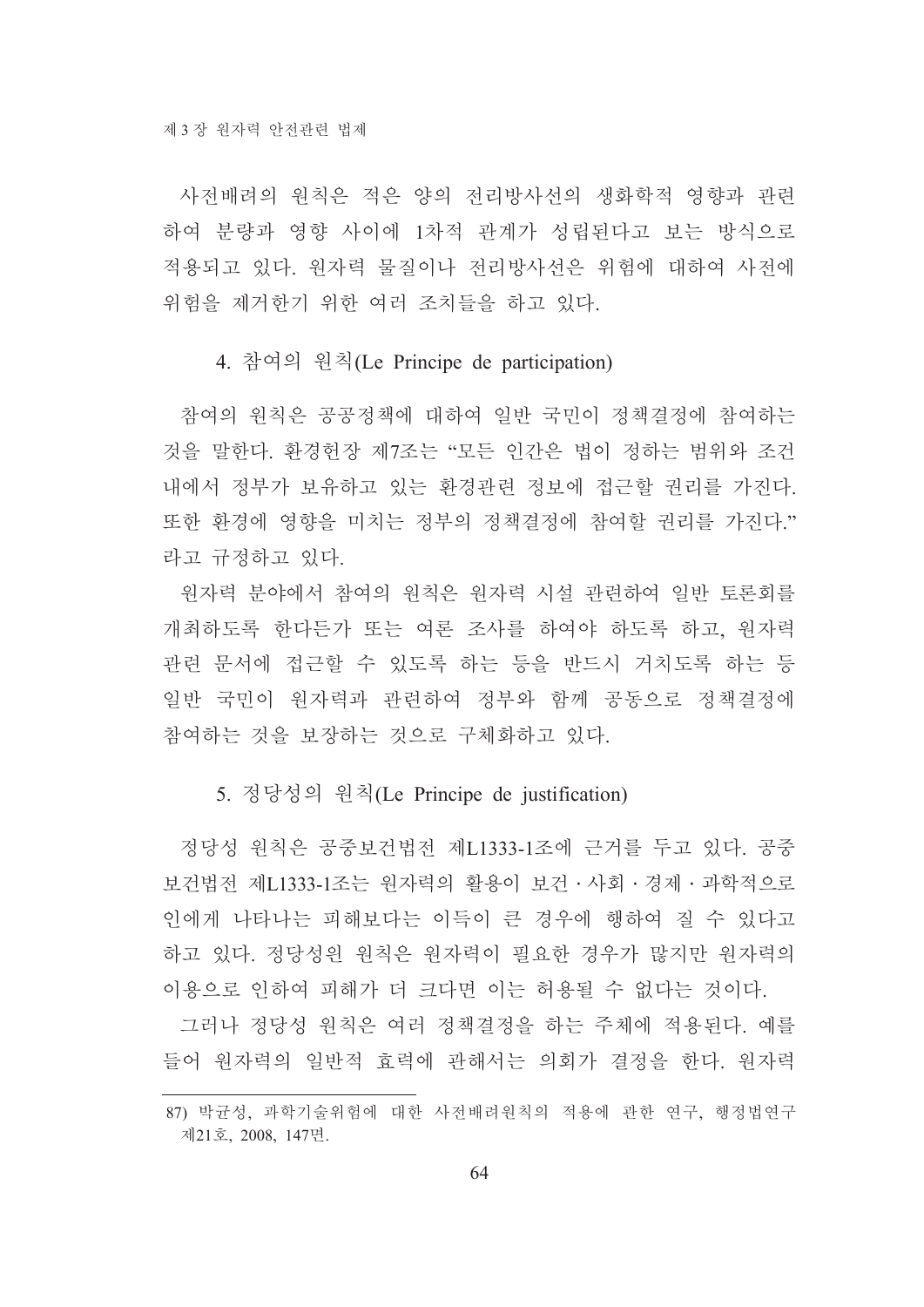기본시설의 설치와 해체에 대한 결정은 정부가 한다. 또한 방사선 물 질의 이동 등은 원자력 안전청(ASN)이 담당한다.

정당성의 원칙에 의하여 원자력의 활용으로 인한 위험이 원자력 활용으로 인한 이득보다 더 크다면 워자력 활용은 허용될 수 없는데. 이미 워자력을 활용하고 있는 경우에도 기술발전 등으로 인하여 재 평가가 필요하다면 재평가를 할 수 있다.

6. 최적화의 원칙(Le Principe d'optimisation)

최적화의 원칙은 전리방사선으로 인한 위험은 최소화 하여야 하고 가능한 한 피해가 적은 방식을 채택하여야 한다는 것이다. 최적화의 원칙은 공중보건법전 제L1333-1조에서 규정하고 있는데, 전리방사선에의 노출은 가능한 한 최소한으로 하여야 하는데, 이 경우에 기술적인 요소는 물론이고 경제적 · 사회적 요소를 고려하고 필요에 따라서는 의학적인 요소도 고려하여야 한다는 것이다.

최적화의 원칙은 ALARA(As Low As Reasonably Achievable)에서 근거한다고 볼 수 있는데, 사회적 · 경제적 요소를 고려하여 방사선 피폭의 수주을 합리적으로 가능한 최소한으로 하여야 한다는 것이다.

7. 제한의 워칙(Le Principe de limitation)

제한의 원칙은 의료와 생명과학의 연구 대상으로 인한 경우를 제외 하고는 워자력 활용으로 인한 방산선 노출은 법령에 따라 정해진 한도를 넘을 수 없다는 것이다. 제한의 원칙은 공중보건법전 제L1333-1조에서 규정하고 있다.

워자력 활용으로 인한 방사선 노출은 일반 국민이나 근로자에게 엄격 하게 제한되어 있다. 그러나 의료 한자의 경우에는 본인지 자발적으로 방사선에 노출된 것이므로 제한을 하지 않는다. 방사선에의 노출 한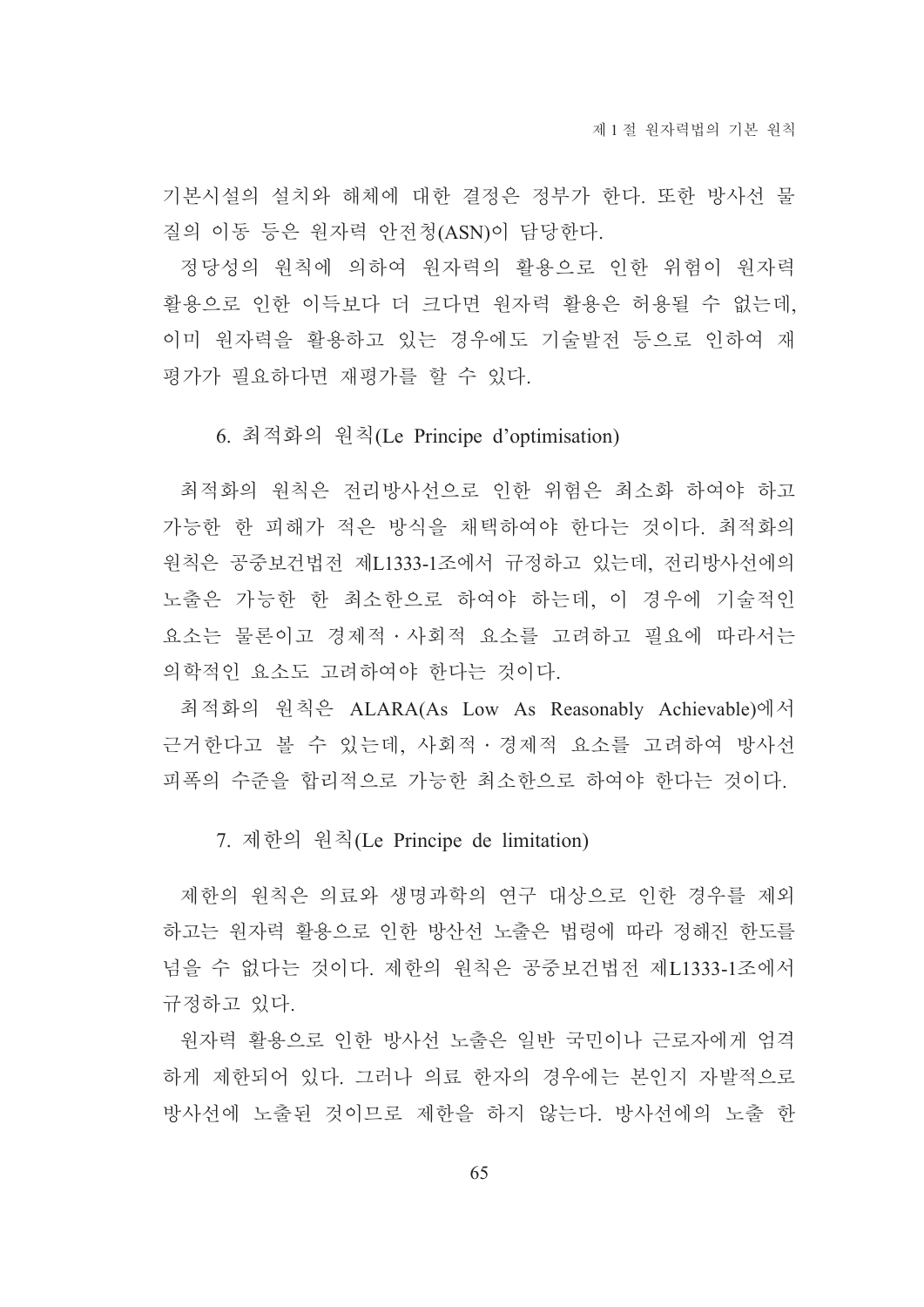도를 넘는 상황은 비정상적인 상황으로 이러한 사고를 유발한 사람은 행정적 제재 또는 형사처벌을 받게 된다.

8. 사전예방의 원칙(Le Principe de prévention)

모든 환경 피해를 방지하기 위하여 사전예방이 중요하다. 환경피해는 대규모로 발생하게 되고 침해 초기에는 그 피해를 직접적으로 느낄 수 없는 경우가 많으므로 환경피해는 예방이 중요한 것이다. 사전 예방의 워칙은 화경헌장 제3조에 근거하다고 할 있는데, 한경헌장 제3조는 "모든 인간은 환경의 지속을 위해 법이 정하는 범위 내에서 오염을 사전에 예방해야 하며, 그렇지 못할 경우에도 그 훼손을 최소 화하여야 한다 "고 규정하고 있다.

워자력 분야에서 사전예방의 원칙은 원자력으로 인한 피해는 회복이 어렵고 크므로 사회적 · 경제적 · 기술적으로 가능한 모든 요소를 고려 하여 안전하게 하여야 한다는 것이다.

# 제 2절 프랑스의 원자력 안전 법제

# I. 헌 법

1958년 제정된 프랑스 헌법은 원자력에 관한 규정은 없다. 그러나 헌법 제20조는 "정부는 국가정책을 결정하고 추진한다."라고 하고 있어 워자력 정책을 결정하고 추진하는 것은 정부라고 할 수 있다. 또한 원자력 무기와 관련하여 프랑스 헌법에서는 직접적인 규정은 없으나 헌법 제15조가 대통령을 국군의 장으로 규정하고 있고 국가방위 이사 회와 국가방위고등위워회를 지휘하도록 되어 있다. 따라서 국자 정책에 해당하는 워자력 부야는 대통령의 권한에 해당한다고 볼 수 있다.

66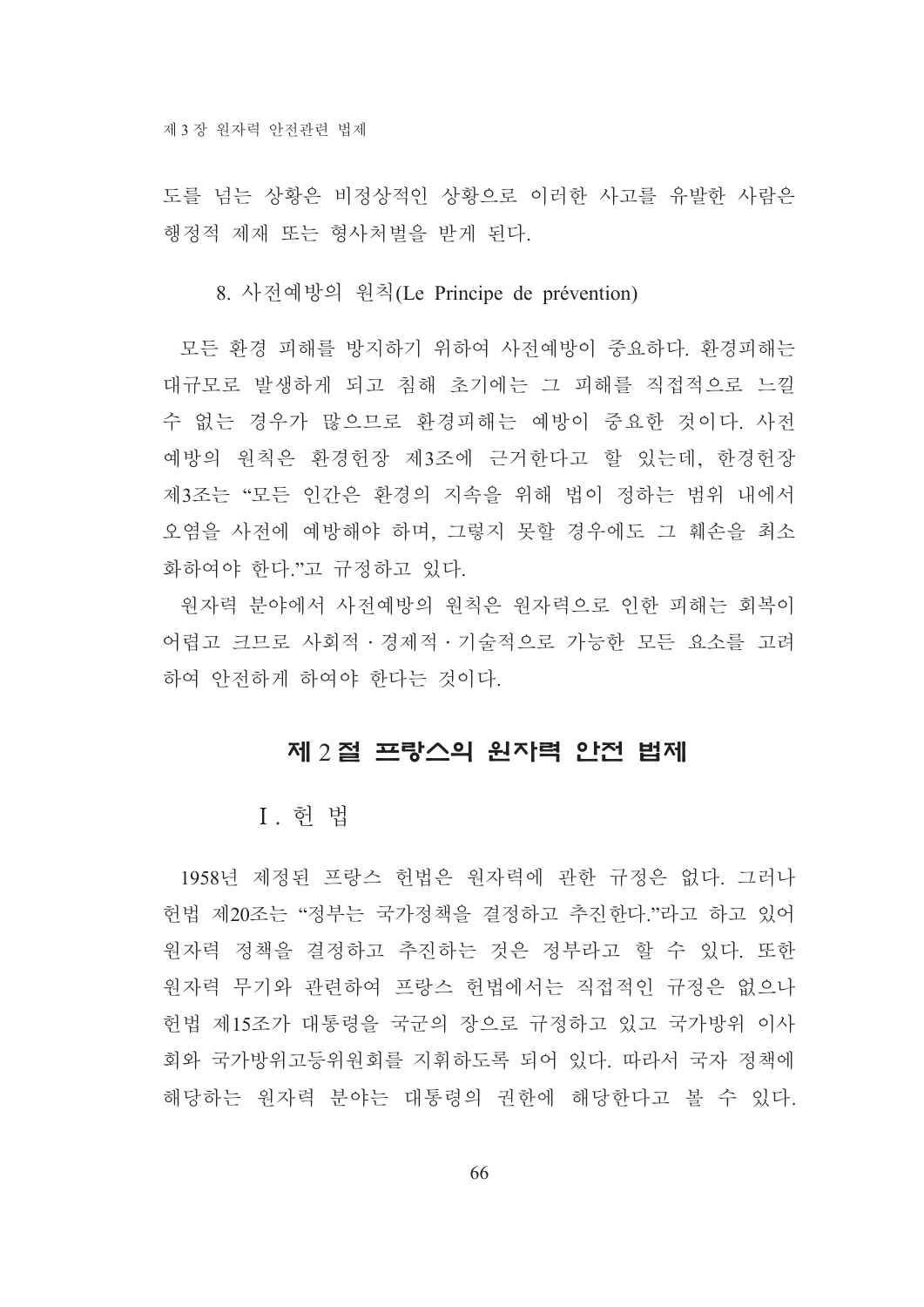이러한 점에서는 헌법에서 워자력에 관한 직접적인 규정은 요구되지 않는다고도 할 수도 있다.88) 또한 이원정부제의 정부형태를 취하고 있 는 프랑스 정부형태89의 특성상 대통령과 의회와의 관계 및 수상과의 관계에서 '이중 열쇠(doulbe clé)'90)처럼 작용할 수도 있다.

워자력 안전과 관련하여 헌법에서 직접적인 규정은 없지만 2004년 환경헌장에서 원자력 안전을 도출할 수 있는 규정을 두고 있다고 할 수 있다.

2005년 헌법 개정으로 헌법 전문(前文)에서 언급된 2004년 환경헌장은 모두 10조로 구성되어 있는데, 그 내용을 보면 다음과 같다.

제1조 개개인은 생태적으로 조화롭고 건강에 적합한 환경에서 살아 나갈 권리가 있다.

제2조 모든 인간은 환경을 보전하고 개선하는데 협력해야 할 의무 가 있다.

제3조 모든 인간은 화경의 지속을 위해 법이 정하는 범위 내에서 오염을 사전에 예방해야 하며, 그렇지 못할 경우에도 그 훼손을 최소 화하여야 한다.

제4조 모든 사람은 법률에 의해 정해진 조건에 따라 야기한 손해를 회복하는데 기여해야 한다.

제5조 비록 과학적 규명이 불확실하더라도 중대하고 회복할 수 없는 화경 훼손이 발생할 수 있는 경우에는 당국은 사전배려워칙을 적용 하여 권한의 범위 안에서 환경 훼손을 방지하기 위하여 평가절차의 실시와 잠정적이고 비례적인 조치를 위하여야 하다.

<sup>88)</sup> Jean-Pierre Camby, Constitution et nucléaire, "Droit public et nucléaire", Bruylant, 2013, p.79.

<sup>89)</sup> 프랑스 정부형태에 관해서는 전학선, 프랑스 이원정부제의 실체와 현황, 헌법학 연구 제21권 제3호, 2015. 9, 49면 이하 참조.

<sup>90)</sup> François Frison-Roche, Artcle 15, "La Constitution de la République française", 3e éd., Economica, 2009, p.519.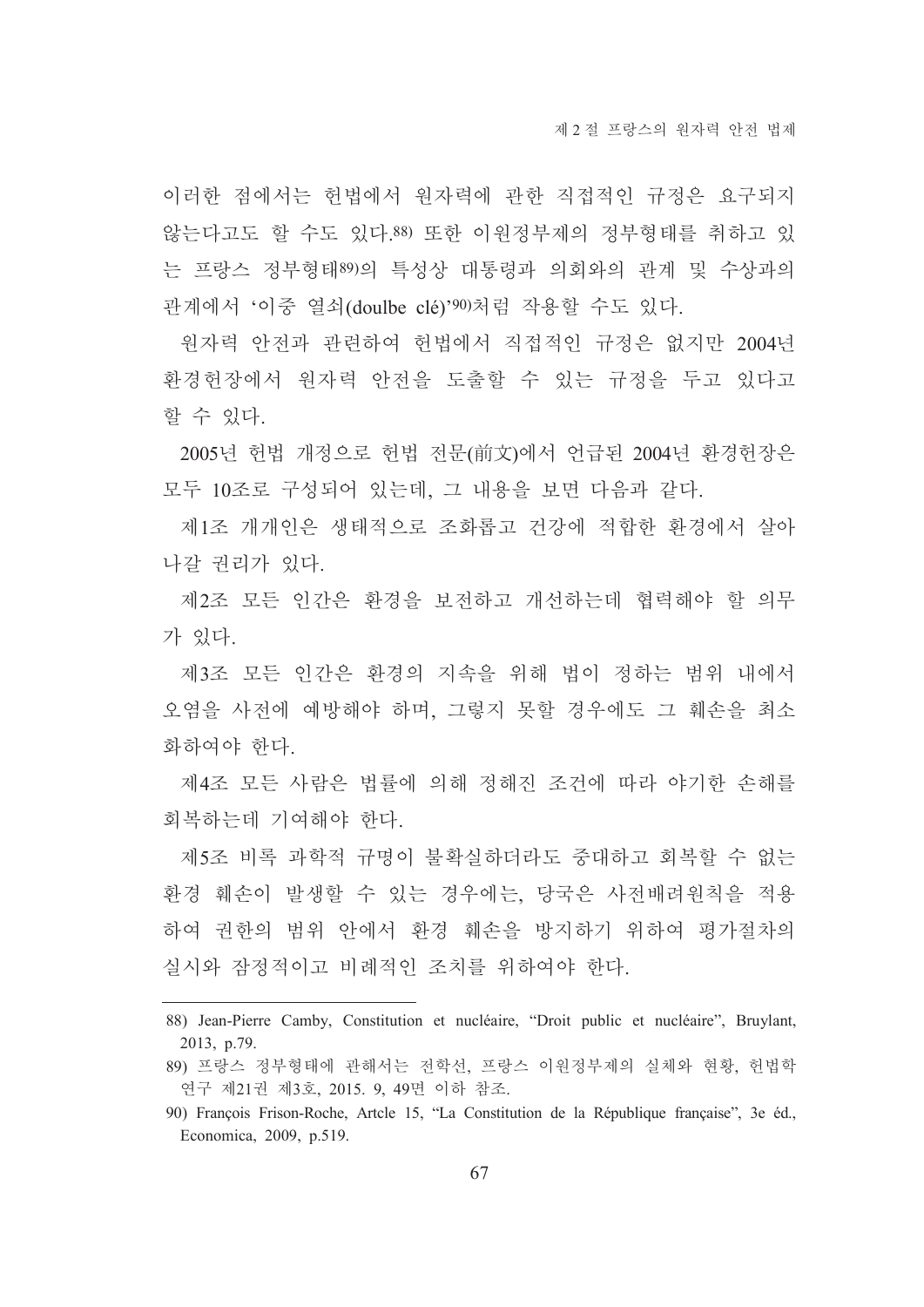제6조 정부정책은 지속가능한 개발을 촉진하여야 하며, 이를 위해 화경에 가치를 부여하고 보존을 고려하여야 하다. 또한 경제 · 사회 발전과 조화를 이루도록 한다.

제7조 모든 인간은 법이 정하는 범위와 조건 내에서 정부가 보유 하고 있는 환경관련 정보에 접근할 권리를 가진다. 또한 환경에 영향을 미치는 정부의 정책결정에 참여할 권리를 가진다.

제8조 환경교육은 헌장에서 제시한 권리와 의무를 실천할 수 있도록 하는데 기여하여야 한다.

제9조 여구개발과 기술혁신을 통해 화경을 보전하고 가치를 부여 하도록 하다.

제10조 프랑스의 환경헌장은 유럽과 국제사회가 환경과 지속가능한 개발을 실천하도록 하는데 동기를 부여하다.

2004년 환경헌장은 2005년 3월 헌법개정91)으로 헌법 前文에 규정됨 으로써 헌법적 가치를 가지게 되었다. 프랑스에서 화경헌장에 대해서는 2005년 3월 헌법개정이 있은 후 곧바로 헌법재판소에 의하여 인용 되기 시작하였다. 2004년 말의 유럽연합 헌법조약과 이를 비준하는 법률안이 환경헌장 제5조에 위반된다는 주장이었다. 이에 대하여 헌법재판소는 조약이 환경헌장에 위배되지 않는다고 판시하면서 환경 헌장의 심사기준성을 인정하였다.92) 그러나 이는 위헌법률심판에서 인정한 것이 아니라 다른 사건에서 화경헌장의 심사기주성을 인정한 것이다

<sup>91)</sup> 프랑스 헌법개정에 관해서는 전학선, 프랑스의 국민투표법률을 통한 헌법개정, 헌법학연구 제13집 제1호, 2007, 3, 511면 이하, 전학선, 유럽헌법과 프랑스 헌법개정, 유럽헌법연구, 유럽헌법학회 창간호, 2007. 6, 65면 이하; 전학선, 프랑스 정치영역 에서 남녀평등을 위한 남녀동수법과 헌법개정, 헌법학연구 제14권 제4호, 2008 12, 199면 이하. 전학선, 프랑스의 헌법개정과 헌법의 수호, 국회도서관보, 2009년 7월, 20면 이하 참조.

<sup>92)</sup> Décision REF - 24 mars 2005 - Décision du 24 mars 2005 sur des requêtes présentées par Monsieur Stéphane HAUCHEMAILLE et par Monsieur Alain MEYET.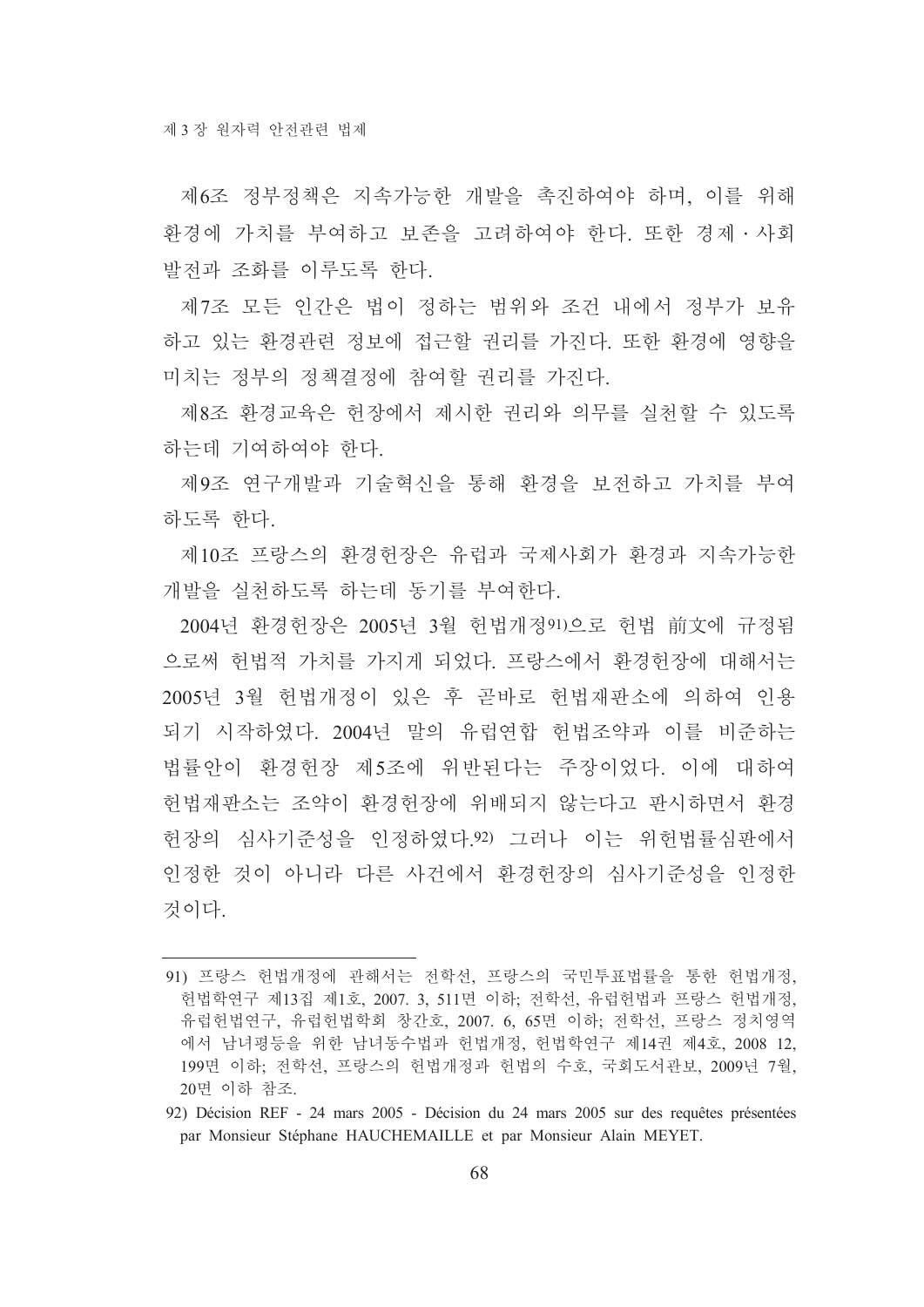프랑스에서 환경헌장의 규범적 효력을 위헌법률심판을 통해 최초로 확인한 예는 2005년 4월 28일 결정93)이고, 가장 많이 인용되는 헌법 판례는 2008년 유전자변형물질에 관한 법률(Loi relative aux organismes génétiquement modifiés) 결정94)이다. 동 결정에서 헌법재판소는 심판대상 법률규정이 환경헌장에 위반되어서는 안된다고 하면서, 헌법 제34조가 규정하고 있는 법률제정 사항에 "헌법적 효력을 가진 환경헌장에서 규정하는 모든 권리와 의무"에 합치될 것을 분명히 하고 있다.95)

Ⅱ. 법전(Code)

1. 환경법전(Code de l'environnement)

(1) 원자력 정보

환경법전은 원자력 안전과 관련된 사항을 규정하고 있는 법전이라 할 수 있다. 제I편(Livre Ier) 공동조항(Dispositions communes) 제II장 (Titre II) 정보와 시민참여(Information et participation des citoyens) 제V절 (Chapitre V) 다른 형태의 정보(Autres modes d'information)에서 원자력 활용에 관한 정보에 대하여 규정하고 있다(제L125-1조부터 제L125-40조).

제 V절 : 다른 형태의 정보(Autres modes d'information) Section 1 : 원자력 활용과 다른 활용에 관한 조문 (Dispositions relatives aux activités autres que les activités nucléaires) (Articles L125-1 à L125-9) Section 2 : 원자력 활용에 관한 조문 (Dispositions propres aux activités nucléaires)

<sup>93)</sup> C.C. n°2005-514 DC du 28 avril 2005.

<sup>94)</sup> C.C. n°2008-564 DC du 19 juin 2008.

<sup>95)</sup> 전훈, 프랑스 환경민주주의, 환경법연구 제33권 제2호, 2011, 392면.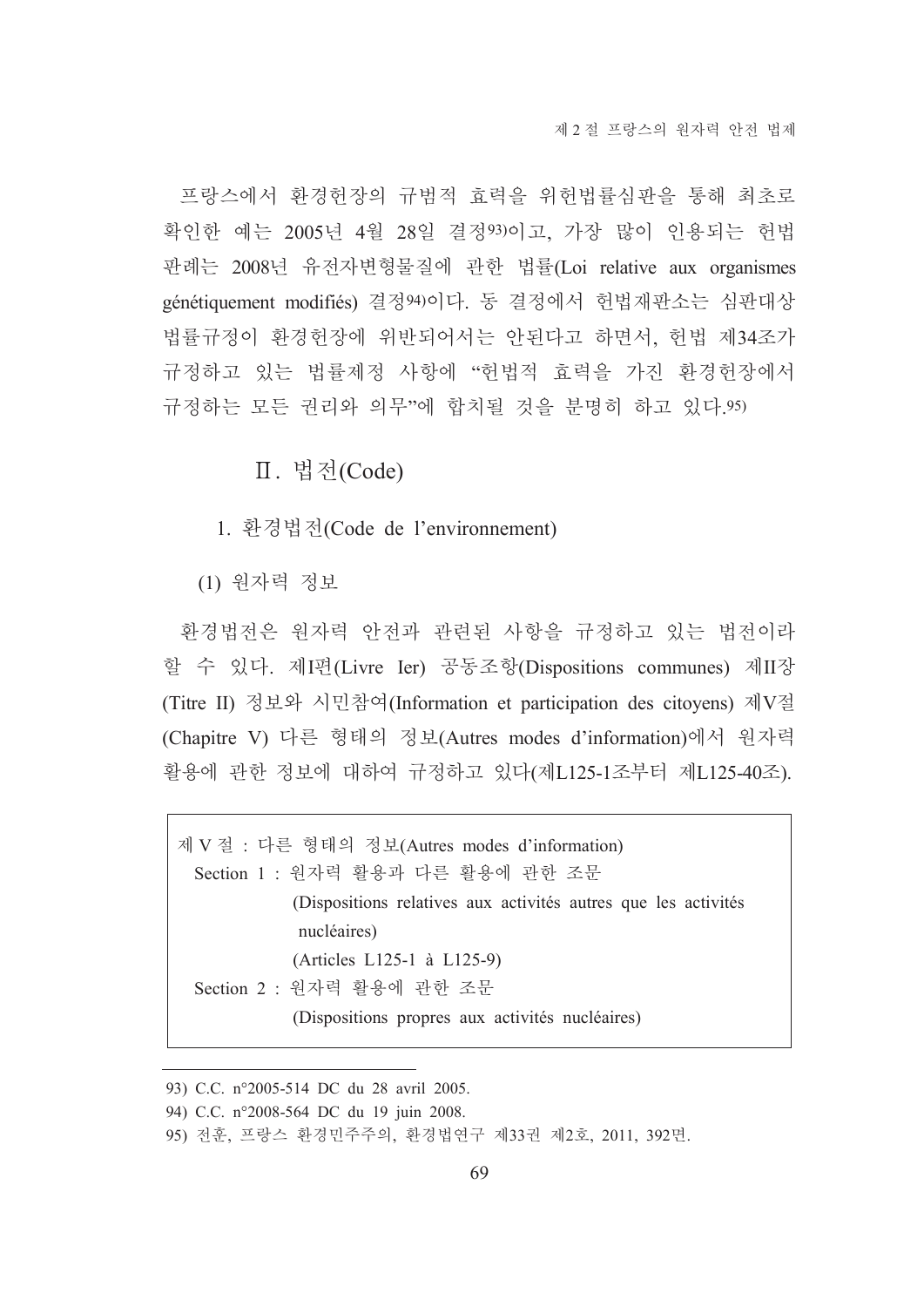| Sous-section 1 : 정보권(Droit à l'information)           |
|-------------------------------------------------------|
| (Articles L125-10 à L125-11)                          |
| Sous-section 2 : 원자력 분야의 투명성                          |
| (Transparence en matière nucléaire)                   |
| (Articles L125-12 à L125-16-1)                        |
| Sous-section 3 : 지역정보위원회                              |
| (Les commissions locales d'information)               |
| (Articles L125-17 à L125-33)                          |
| Sous-section 4 : 원자력안전의 투명성과 정보에 관한 고등위원회             |
| (Le Haut Comité pour la transparence et l'information |
| sur la sécurité nucléaire)                            |
| (Articles L125-34 à L125-40)                          |

(2) 방사성물질과 방사성폐기물 지속관리

제V편 오염과 위험 및 공해 예방(Prévention des pollutions, des risques et des nuisances)의 제IV장(Titre IV)은 폐기물(Déchets) 제II절(Chapitre II) 은 방사성물질과 방사성폐기물 지속관리에 관하여 규정하고 있다.

제 II 절 : 방사성물질과 방사성폐기물 지속관리에 관한 조문 (Dispositions particulières à la gestion durable des matières et des déchets radioactifs) (Articles L542-1 à L542-14)

(3) 원자력안전과 원자력 기반시설

(La sécurité nucléaire et les installations nucléaires de base)

제 V 편 오염과 위험 및 공해 예방(Prévention des pollutions, des risques et des nuisances)의 제 IX 장(Titre IX)은 원자력안전과 원자력 기반시설 (La sécurité nucléaire et les installations nucléaires de base)이라 하여 원 자력안전에 관하여 규정하고 있다.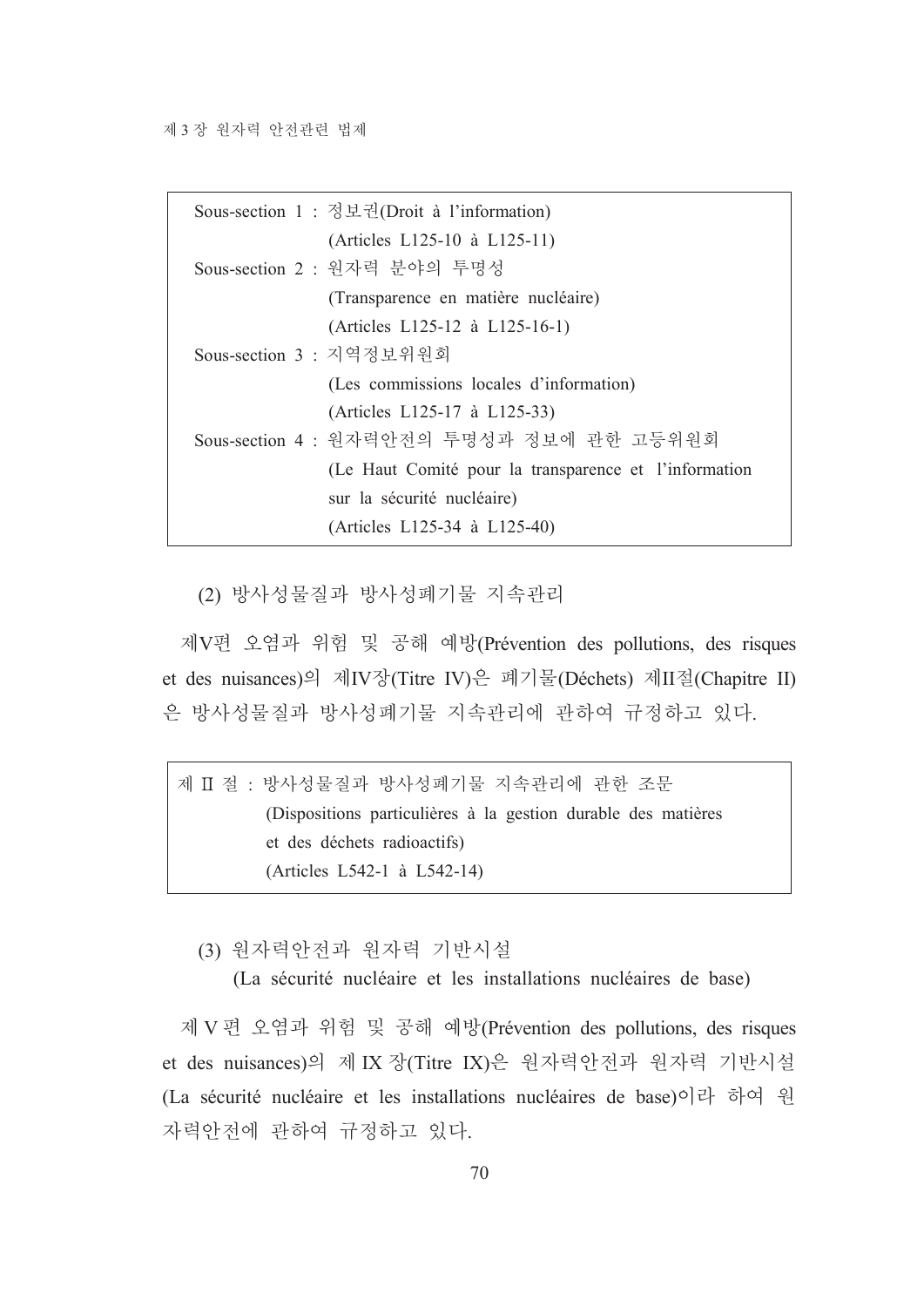제 I 절 : 원자력안전에 관한 일반조항 (Dispositions générales relatives à la sécurité nucléaire) (Articles L591-1 à L591-5) 제 Ⅱ 절 : 워자력 아저청 (L'autorité de sûreté nucléaire) Section 1 : 일반적 임무 (Mission générale)  $(Article L592-1)$ Section 2 : 구성(Composition) (Articles L592-2 à L592-11) Section 3 : 기능(Fonctionnement) (Articles L592-12 à L592-18) Section 4 : 권한(Attributions) Sous-section 1 : 결정(Décisions) Paragraphe 1 : 기술적 특징의 규율결정 (Décisions réglementaires à caractère technique) (Article L592-19) Paragraphe 2 : 개별적 결정(Décisions individuelles) (Article L592-20) Sous-section 2 : 통제 임무(Missions de contrôle) Paragraphe 1 : 적용영역(Champ d'application) (Article L592-21) Paragraphe 2 : 원자력 안전청 임명권 (Pouvoirs de désignation de l'Autorité de sûreté nucléaire) (Articles L592-22 à L592-23) Paragraphe 3 : 원자력 안전청장 임명권 (Pouvoirs de désignation du président de l'Autorité de sûreté nucléaire) (Article L592-24) Sous-section 3 : 다른 권한(Autres attributions) (Articles L592-25 à L592-31)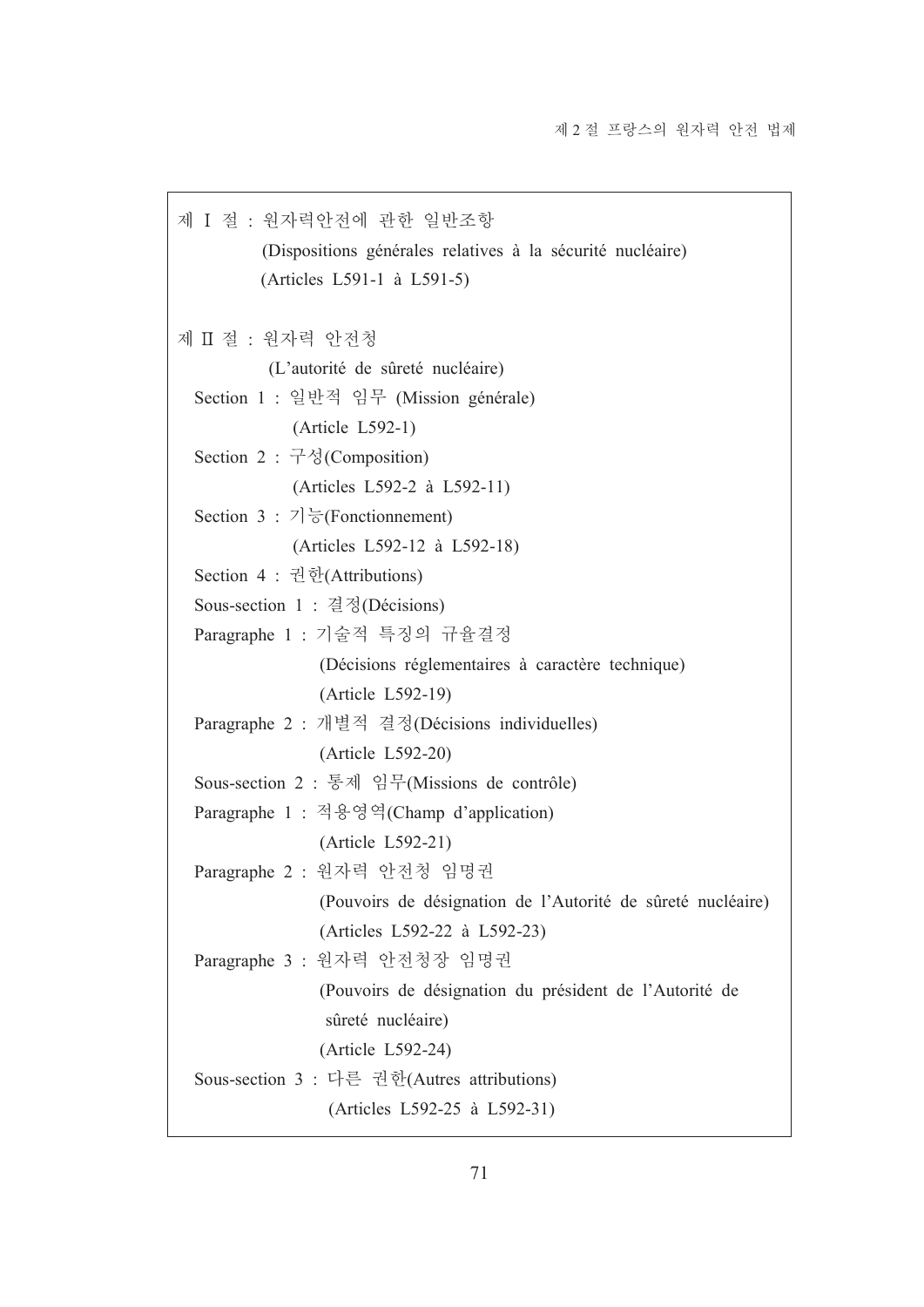Sous-section 4 : 방사선 긴급상황 (Situations d'urgence radiologique) (Articles L592-32 à L592-34) Section 5 : 기술조사(Enquêtes techniques) (Articles L592-35 à L592-40) 제 III 절 : 원자력기본시설(Installations nucléaires de base) Section 1 : 허가제도(Régime d'autorisation) Sous-section 1 : 정의와 일반원칙 (Définitions et principes généraux) (Articles L593-1 à L593-6-1) Sous-section 2 : 창설과 서비스(Création et mise en service) (Articles L593-7 à L593-17 Sous-section 3 :  $7\frac{1}{6}$  (Fonctionnement) (Articles L593-18 à L593-24) Sous-section 4 : 최종결정과 해체와 폐기 (Arrêt définitif, démantèlement et déclassement) (Articles L593-25 à L593-30) Sous-section 5 : 시설의 개별 범주 (Catégories particulières d'installations) (Article L593-31) Sous-section 6 : 잡칙(Dispositions diverses) (Article L593-34) Section 2 : 새로운 잠정적 시설과 획득한 권리를 위한 기능시설 (Installations nouvelles ou temporaires et installations fonctionnant au bénéfice des droits acquis) (Articles L593-35 à L593-38) Section 3 : 제3자 보호(Protection des tiers) (Articles L593-39 à L593-40) 제 IV 절 : 원자력기본시설에 관한 재정 조항 (Dispositions à caractère financier relatives aux installations nucléaires de base)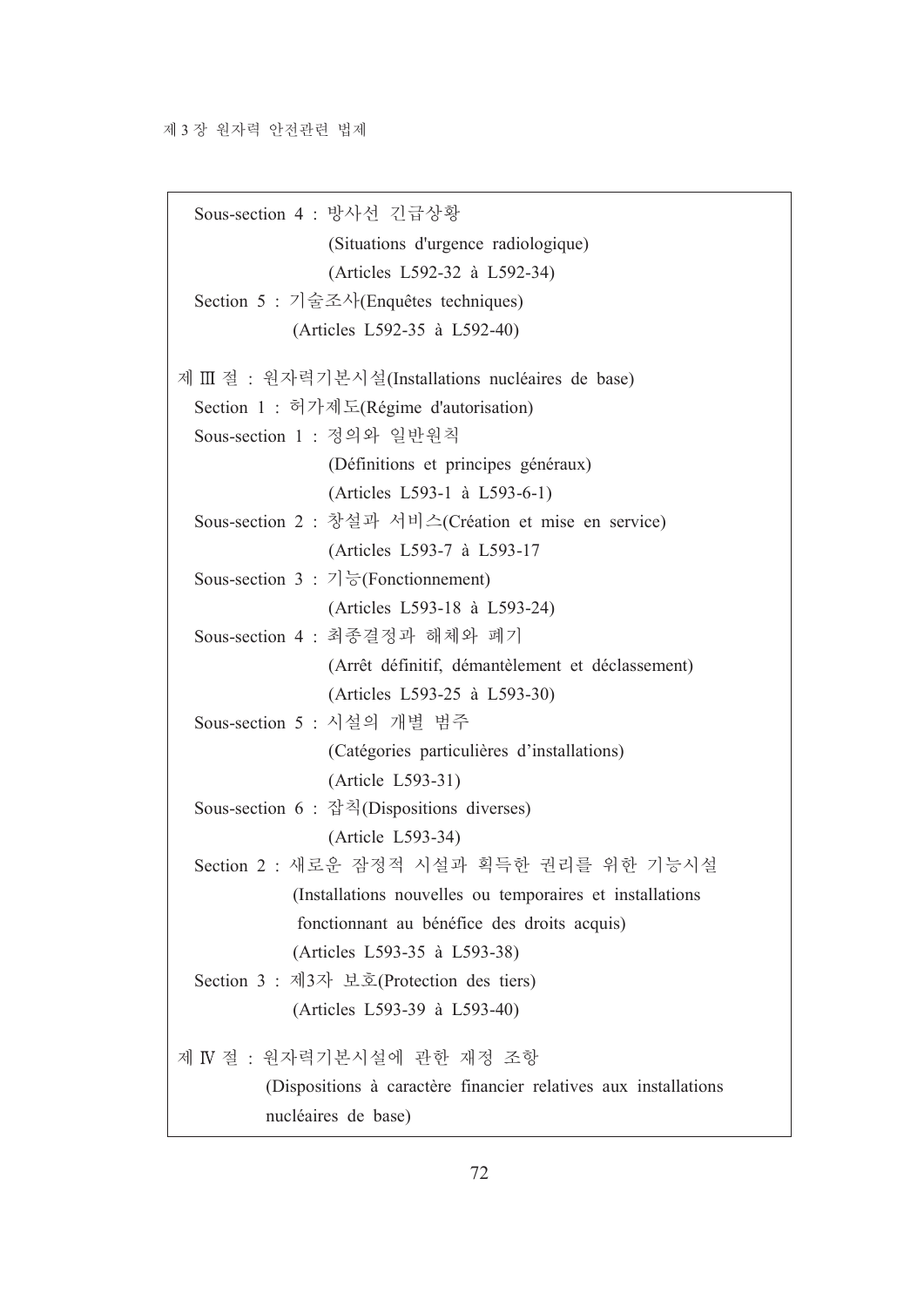|                                                         | Section 1 : 자산구성의 의무(Obligation de constitution d'actifs)       |
|---------------------------------------------------------|-----------------------------------------------------------------|
|                                                         | (Articles L594-1 à L594-10)                                     |
|                                                         | Section 2 : 원자력기본시설의 해체와 원자력폐기물 · 사용연료                          |
|                                                         | 경영에 관한 재정평가 국가위원회                                               |
|                                                         | (Commission nationale d'évaluation du financement des           |
|                                                         | charges de démantèlement des installations nucléaires de base   |
|                                                         | et de gestion des combustibles usés et des déchets radioactifs) |
|                                                         | (Articles L594-11 à L594-13)                                    |
| Section 3 : 잡칙(Dispositions diverses)                   |                                                                 |
| (Article L594-14)                                       |                                                                 |
|                                                         |                                                                 |
|                                                         | 제 V 절 : 방사성 물지의 수송(Transport de substances radioactives)        |
|                                                         | (Articles L595-1 à L595-3)                                      |
| 제 VI 절 : 통제와 소송(Contrôle et contentieux)                |                                                                 |
|                                                         | Section 1 : 원자력안전 감독관(Inspecteurs de la sûreté nucléaire)       |
|                                                         | (Articles L596-1 à L596-13)                                     |
| Section 2 : 경찰조치와 행정제재                                  |                                                                 |
|                                                         | (Mesures de police et sanctions administratives)                |
|                                                         | (Articles L596-14 à L596-22)                                    |
| Section $3 : \triangle \hat{\mathcal{E}}$ (Contentieux) |                                                                 |
| (Article L596-23)                                       |                                                                 |
| Section 4 : 형벌조항(Dispositions pénales)                  |                                                                 |
| Sous-section 1 : 위반조사와 증명                               |                                                                 |
|                                                         | (Recherche et constatation des infractions)                     |
|                                                         | (Articles L596-24 à L596-26)                                    |
|                                                         | Sous-section 2 : 형사처벌(Sanctions pénales)                        |
|                                                         | (Articles L596-27 à L596-31)                                    |
|                                                         | 제 VII 절 : 원자력 에너지 분야의 민사책임에 관한 조문                               |
|                                                         | (Dispositions applicables à la responsabilité civile dans le    |
|                                                         | domaine de l'énergie nucléaire)                                 |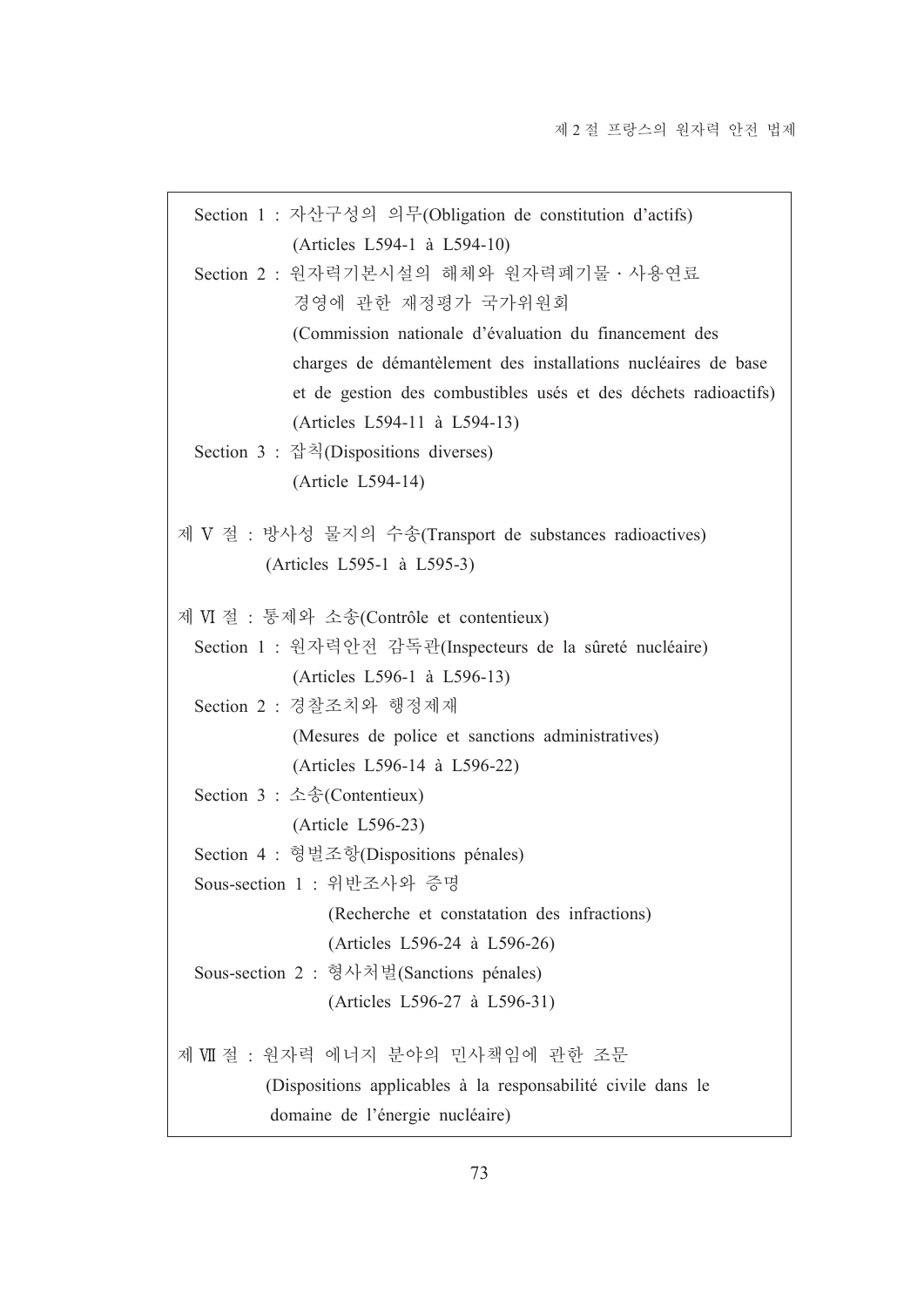| Section 1 : 2004년 2월 12일 파리에서 서명된 파리협약을 수정하는                                |  |  |  |
|-----------------------------------------------------------------------------|--|--|--|
| 의정서 효력 개시시점 적용에 관한 조문                                                       |  |  |  |
| (Dispositions applicables à compter de l'entrée en vigueur du               |  |  |  |
| protocole portant modification de la convention de Paris,                   |  |  |  |
| signé à Paris le 12 février 2004)                                           |  |  |  |
| (Articles L597-1 à L597-25)<br>Section 2 : 2004년 2월 12일 파리에서 서명된 파리협약을 수정하는 |  |  |  |
|                                                                             |  |  |  |
| (Dispositions applicables jusqu'à l'entrée en vigueur du                    |  |  |  |
| protocole portant modification de la convention de Paris,                   |  |  |  |
| signé à Paris le 12 février 2004)                                           |  |  |  |
| (Articles L597-26 à L597-46)                                                |  |  |  |

환경법전에서는 원자력에 관한 일반적인 안전 규정을 두고 있다.

원자력 안전은 워자력 자체의 안전뿐만이 아니라 방사선방호, 워자력 관련 시설의 운영, 원자력 사고로부터의 안전 등을 모두 포함한다. 따라서 원자력 관련 기술이라든가 원자력 기본시설의 설계 · 건설 · 운영과 해체, 방사선 물질의 수송 등 모든 것들이 포함된다고 할 수 있다.96)

원자력 안전과 관련해서는 국가가 관련 규정을 정비하고 필요한 통제를 할 책임을 진다.97) 원자력 피해로부터 사람을 안전하게 지키는 것은 위에서 언급한 정당성 원칙에 적합하게 하여야 하며, 환경법전 제L110-1조에서 규정하고 있는 사전배려의 원칙(le principe de précaution), 사전예방의 원칙(Le principe de prévention), 오염자부담의 원칙(Le principe pollueur-payeur), 정보의 원칙(Le principe d'informations), 참여의 원칙 (Le principe de participation)을 준수하여야 한다.98)

<sup>96)</sup> Art. L591-1 du Code de l'environnement.

<sup>97)</sup> Art. L591-2 du Code de l'environnement.

<sup>98)</sup> Art. L591-3 du Code de l'environnement.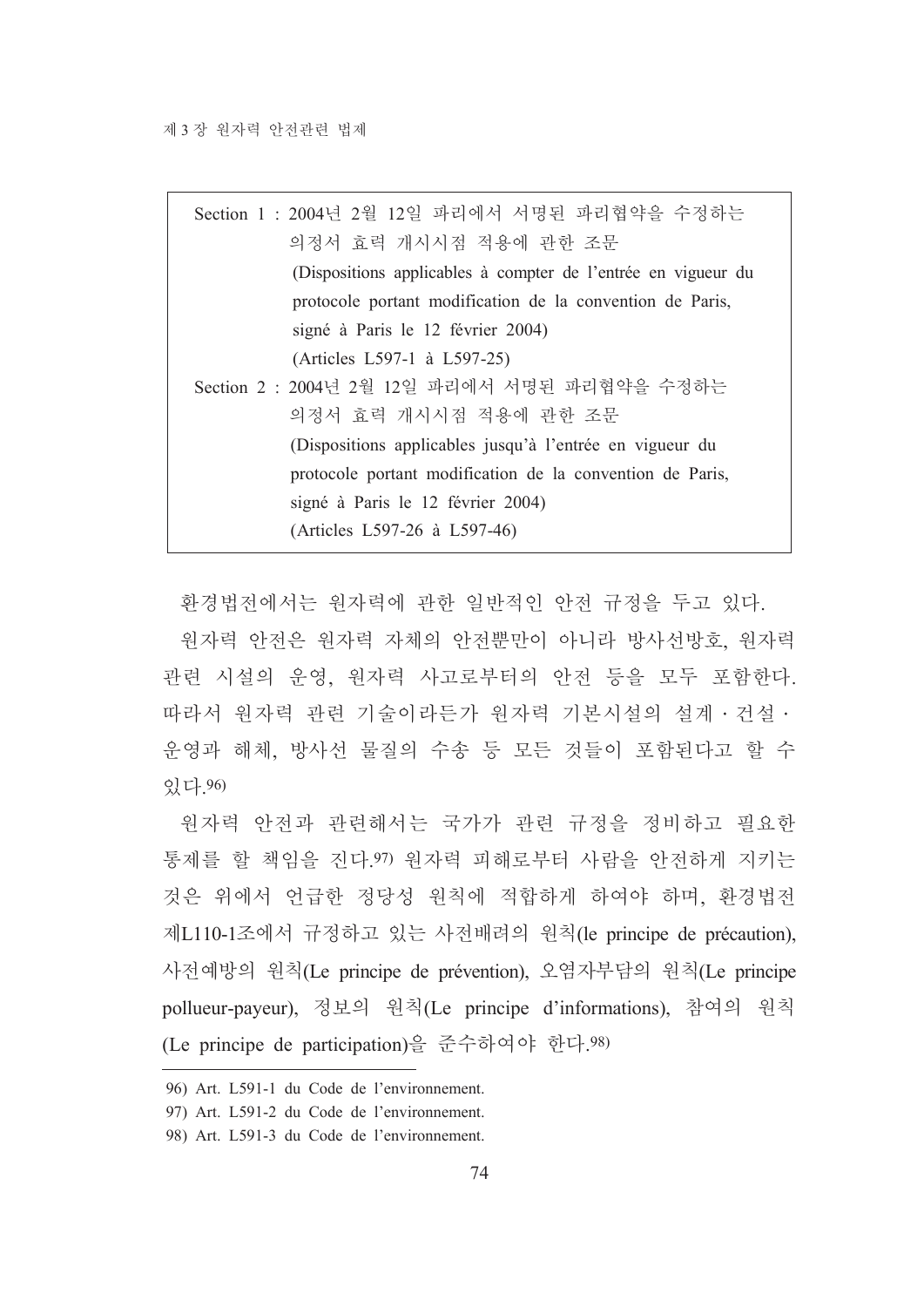원자력 사고이거나 혹은 워자력 사고가 아니더라도 워자력 시설의 안전에 중대한 위험을 야기하거나 혹은 원자력 물질 수송에의 안전에 중대한 위험을 가져오는 경우 또는 전리방사선 노출로 인하여 사람이나 재산 혹은 환경에 가져오는 사고가 발생한 경우, 원자력 기본시설 운영자나 방사선 물질 수송 책임자는 원자력 안전청(ASN)관 행정관청에 지체 없이 이를 통지할 의무를 진다.99)

2. 공중보건법전(Cede de la santé publique)

(1) 전리방사선으로부터의 보호

공중보건법전 제 Ⅲ 편 건장과 환경보호(Protection de la santé et environnement) 제 III 장 환경과 근로에 관련된 건강위험예방(Prévention des risques sanitaires liés à l'environnement et au travail) 제 III 절(Chapitre Ⅲ)은 전리방사선(Rayonnements ionisants)에 관하여 규정하고 있다.

제 Ⅲ 절 : 전리방사선(Rayonnements ionisants) (Articles L1333-1 à L1333-20)

(2) 의료종사자 보호

공중보건법전 제 III 편 의료보조자Auxiliaires médicaux), 간호조무사 (aides - soignants), 육아 · 구급 보조자(auxiliaires de puériculture et ambulanciers) 제 V 절(Titre V) 의료전기방사선 기사(manipulateur d'électroradiologie médicale)와 의료 실험실 전문가(technicien de laboratoire médical) 직업과 관련하여 규정을 두고 있다.

<sup>99)</sup> Art. L591-5 du Code de l'environnement.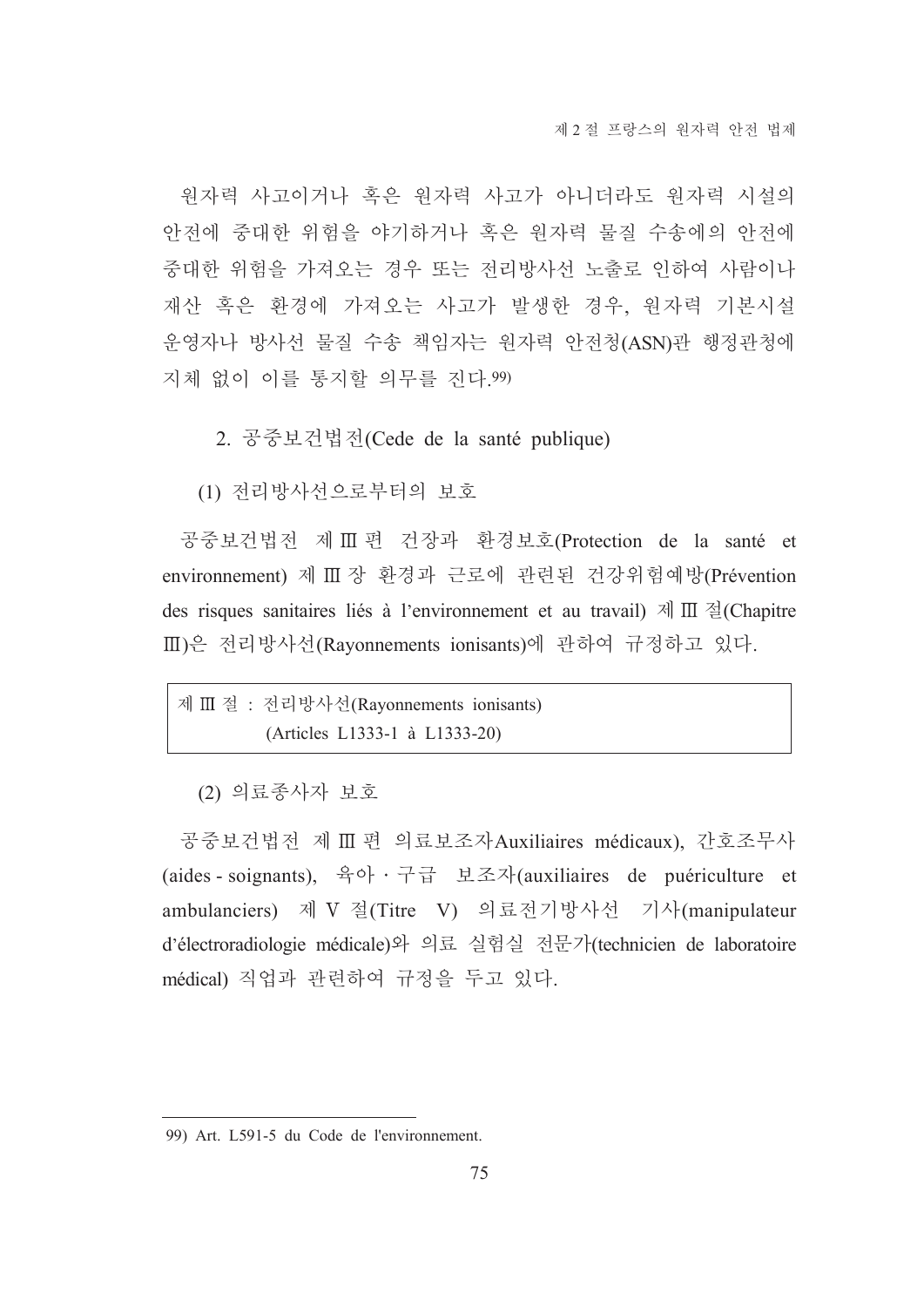| 제 I 절 : 의료저기방사선 기사 규정                                        |  |  |  |
|--------------------------------------------------------------|--|--|--|
| (Règles liées à l'exercice de la profession de manipulateur  |  |  |  |
| d'électroradiologie médicale)                                |  |  |  |
| (Articles L4351-1 à L4351-13)                                |  |  |  |
| 제 Ⅱ 절 : 의료실험실 전문가 직업 규정                                      |  |  |  |
| (Règles liées à l'exercice de la profession de technicien de |  |  |  |
| laboratoire médical)                                         |  |  |  |
| (Articles L4352-1 à L4352-9)                                 |  |  |  |
| Chapitre III : 벌칙조항(Dispositions pénales)                    |  |  |  |
| (Articles L4353-1 à L4353-2)                                 |  |  |  |

3. 수송법전(Code des transports)

수송법전 제L1252-2조부터 제L1252-8조까지 위험물품의 운송(Transport de marchandises dangereus)에 관하여 규정하고 있다. 예를 들어 수송법전 제L1252-2조는 사법경찰관 외에 환경법전 제L596-2조에서 규정된 조간을 충족하는 원자력 안전 감독관(Les inspecteurs de la sûreté nucléaire)이 철도, 도로, 수로를 통한 위험물품의 수송과 관련하여 법에 위반되는 행위를 하는 것을 감독할 권한을 가진다고 하고 있다.

### Ⅲ 법률

프랑스에서 원자력 안전과 관련된 법률들은 여러 가지가 있다. 아래의 법률들이 원자력 안전과 관련된 법률들인데, 아래의 법률들 가운데 많은 법률은 법전(Code)에 편입되어 있는 경우도 있다.

• 녹색성장을 위한 에너지 변환에 관한 법률(Loi n°2015-992 du 17 août 2015 relative à la transition énergétique pour la croissance verte)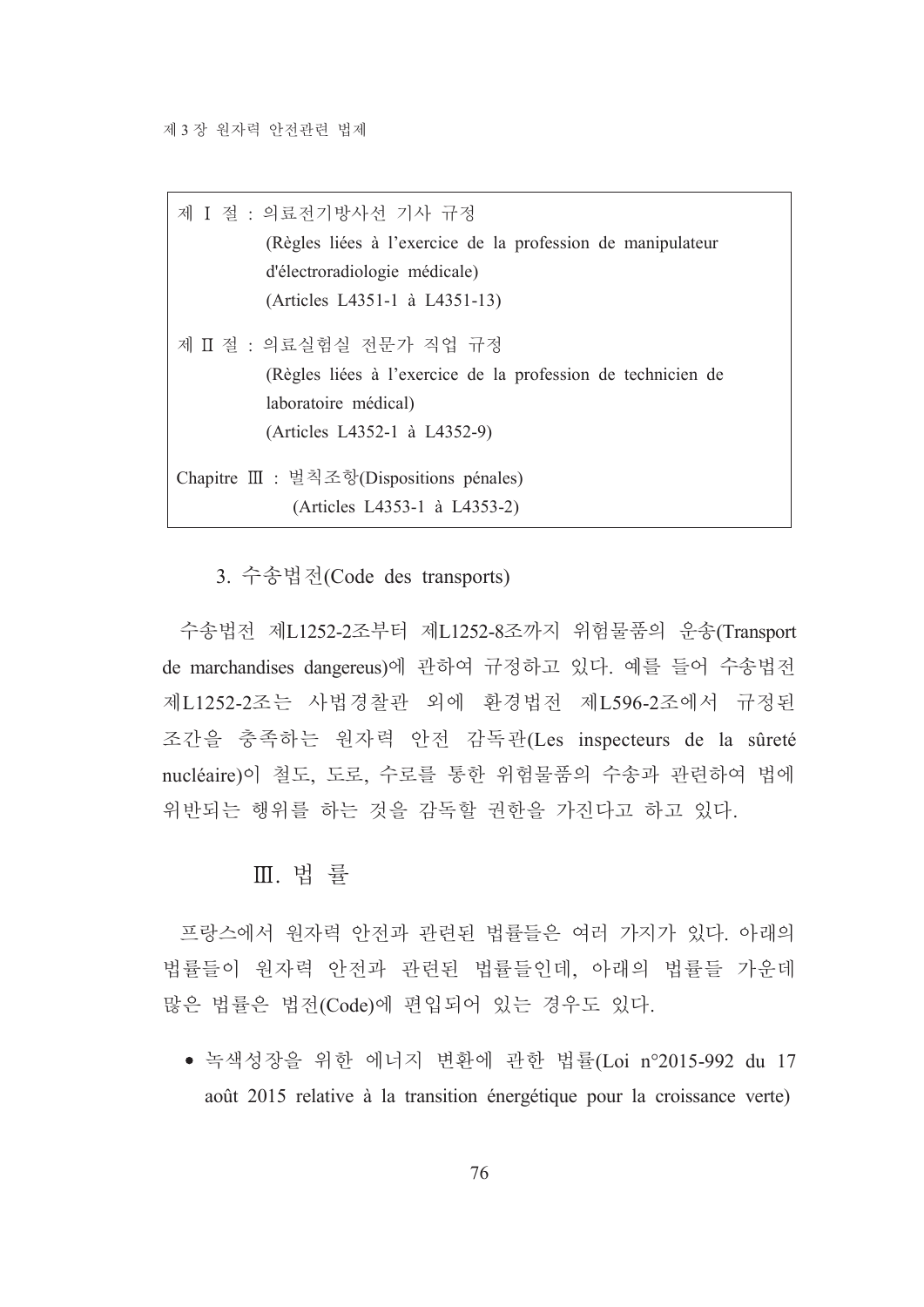- 대량 위생위협에 대한 보건시스템 준비에 관한 법률(Loi n°2007-294 du 5 mars 2007 relative à la préparation du système de santé à des menaces sanitaires de grande ampleur)
- 물과 수상에 관한 법률(Loi n°2006-1772 du 30 décembre 2006 sur l'eau et les milieux aquatiques)
- 방사성폐기물과 물질의 지속적 관리에 관한 법률(Loi n°2006-739 du 28 juin 2006 relative à la gestion durable des matières et déchets radioactifs)
- 에너지 분야에 관한 법률(Loi n°2006-1537 du 7 décembre 2006 relative au secteur de l'énergie)
- 원자력 에너지 분야에서 민사책임에 관한 국제협정을 승인하는 법률(Loi n°2006-786 du 5 juillet 2006 autorisant l'approbation d'accords internationaux sur la responsabilité civile dans le domaine de l'énergie nucléaire
- 원자력 투명성과 안전에 관한 법률(Loi n°2006-686 du 13 juin 2006 relative à la transparence et à la sécurité en matière nucléaire)
- 시민안전 현대화에 관한 법률(Loi n°2004-811 du 13 août 2004 de modernisation de la sécurité civile)
- 공중보건정책에 관한 법률(Loi n°2004-806 du 9 août 2004 relative à la politique de santé publique)
- 수송안전과 기초공사안전 및 기술조사, 천연가스 · 이산화탄소 · 화학 생산물 지하 저장에 관한 법률(Loi n°2002-3 du 3 janvier 2002 relative à la sécurité des infrastructures et systèmes de transport, aux enquêtes techniques et au stockage souterrain de gaz naturel, d'hydrocarbures et de produits chimiques)
- 사용후핵연료 및 방사성 폐기물 관리의 안전에 관한 공동 협약 승인 법률(Loi n°2000-174 du 2 mars 2000 autorisant l'approbation de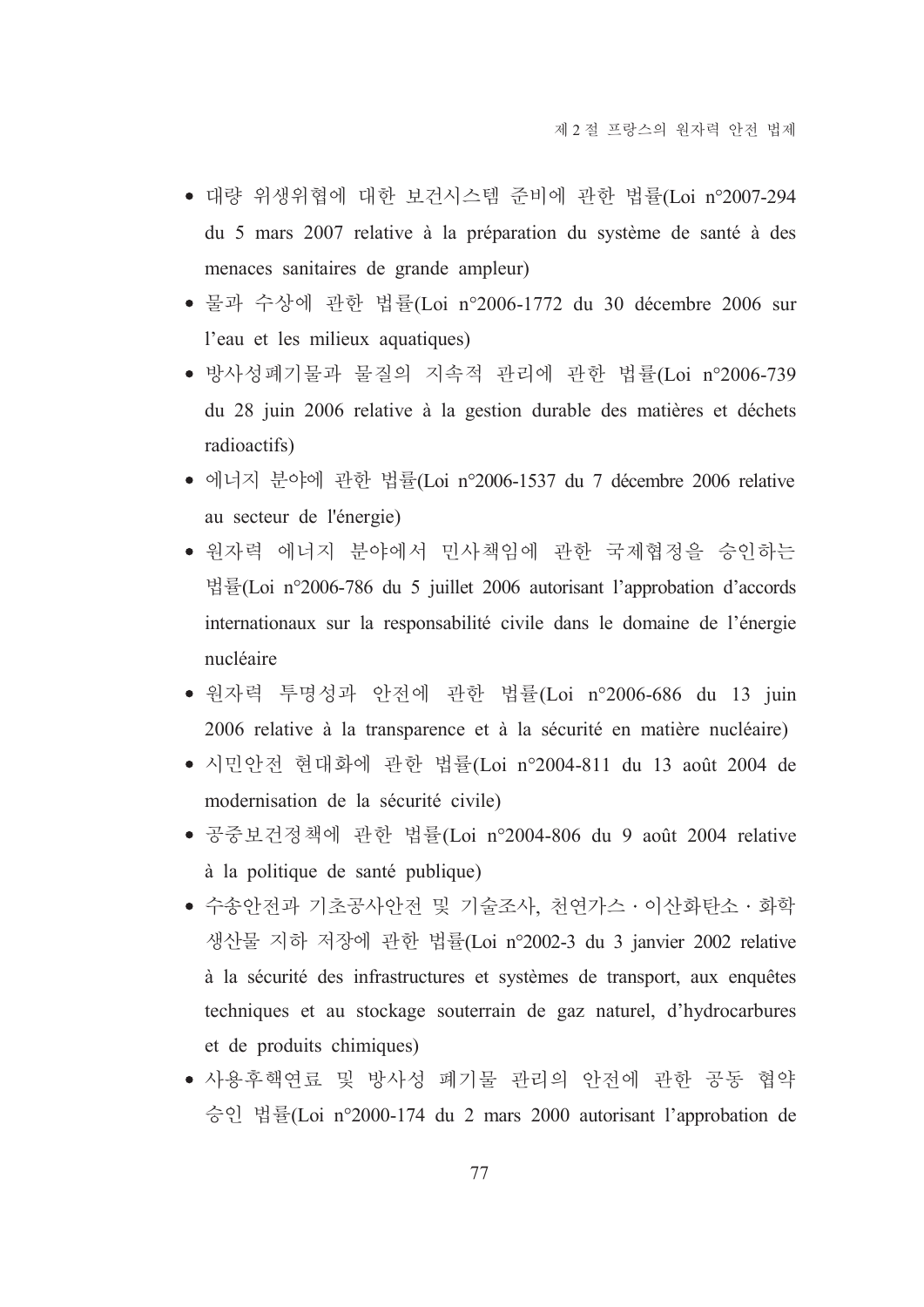la convention commune sur la sûreté de la gestion du combustible usé et sur la sûreté de la gestion des déchets radioactifs)

- 원자력 안전에 관한 협약 승인 법률(Loi n°95-865 du 2 août 1995 autorisant l'approbation d'une convention sur la sûreté nucléaire)
- 핵사고 또는 방사능 긴급사태시 지원에 관한 협약(Loi n°88-1252 du 30 décembre 1988 autorisant l'approbation d'une convention sur l'assistance en cas d'accident nucléaire ou de situation d'urgence radiologique)
- 공 · 사 수송분야에서 위반행위 처벌에 관한 법률(Loi n°75-1335 du 31 décembre 1975 relative à la constatation et à la répression des infractions en matière de transports publics et privés)
- 1971년 12월 17일 브뤼쉘에서 서명된 해양 운송분야 민사책임에 관한 협약 승인 법률(Loi du 23 décembre 1972 autorisant la ratification de la convention relative a la responsabilite civile dans le domaine du transport maritime de matières nucléaires signee à bruxelles le 17-12-1971)
- 물 제도 및 분배와 오염 투쟁에 관한 법률(Loi n°64-1245 du 16 décembre 1964 relative au régime et à la répartition des eaux et à la lutte contre leur pollution)
- 원자력 에너지분야 민사책임에 관한 법률(Loi n°68-943 du 30 octobre 1968 relative à la responsabilité civile dans le domaine de l'énergie nucléaire)
- 대기오염 및 냄새오염 투쟁에 관한 법률(Loi n°61-842 du 2 août 1961 relative à la lutte contre les pollutions atmosphériques et les odeurs)
- 원자력 선박 이용자 민사책임에 관한 법률(Loi n°65-956 du 12 novembre 1965 sur la responsabilité civile des exploitants de navires nucléaires)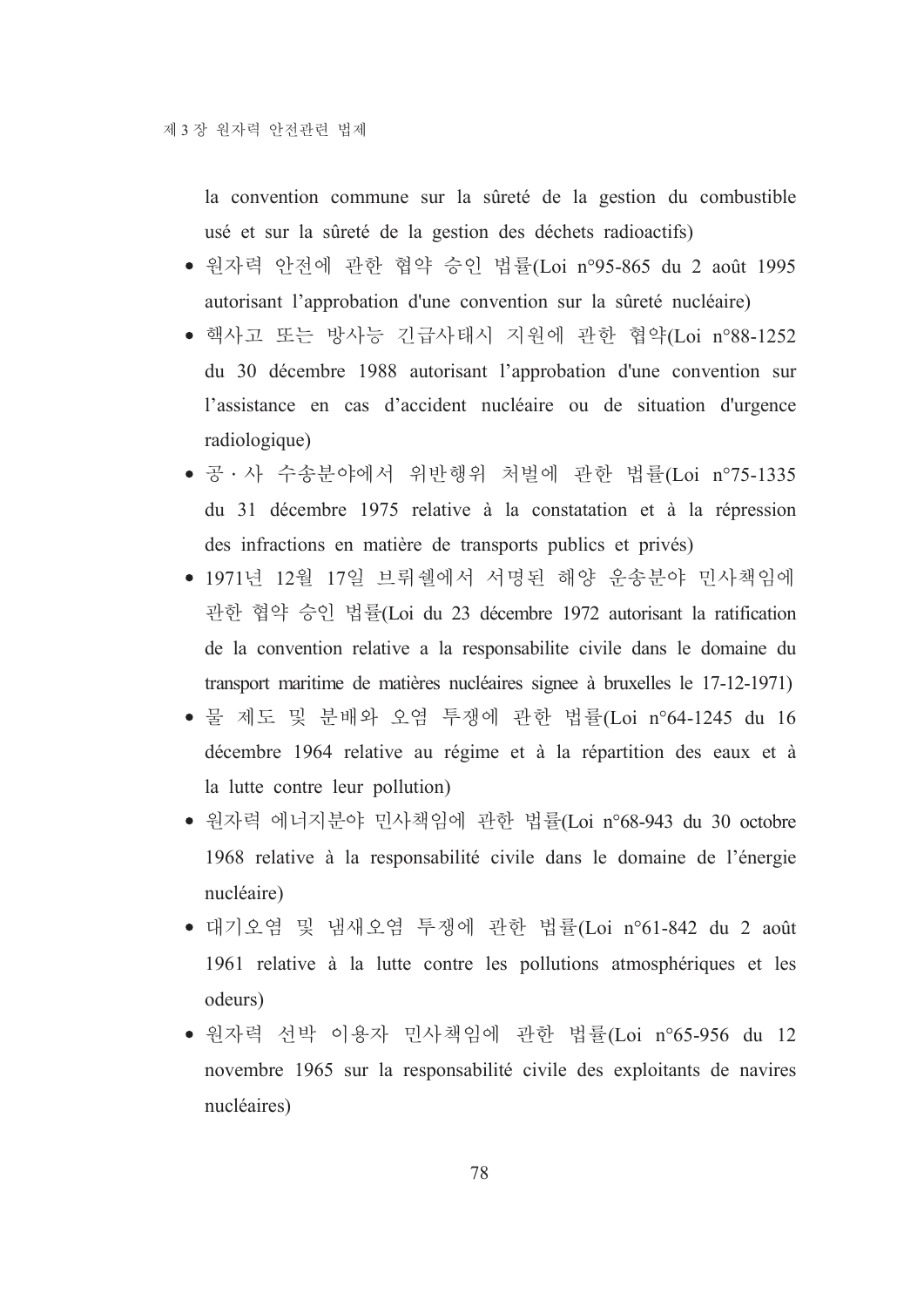제 1 절 워자력 시설 건설 및 운영

# 제 4 장 원자력 안전규제절차

# 제 1절 원자력 시설 건설 및 운영

# I. 원자력 시설의 허가

1. 원자력 기본시설(les installations nucléaires de base)

워자력에 대한 안전은 워자력 시설의 안전에서부터 시작되다고 할 수 있다. 워자력 시설이라 워자로나 방사선을 이용하는 모든 여구소ㆍ 공장 · 발전소 등을 말한다고 할 수 있는데, 원자력을 이용하는 모든 시설 가운데 어느 시설가지 법제에 포함하는가는 중요하다.

프랑스 환경법전은 원자력 기본시설이라 하여 규정을 두고 있다. 환경법전 제L593-2조는 원자력 기본시설을 네 가지로 구분하고 있다.

첫째, 원자로(Les réacteurs nucléaires)를 원자력 기본시설로 규정하고 있다. 원자로는 원자력 발전소의 가장 중요한 부분으로 핵분열이 일어나는 곳이라 할 수 있다.

둘째, 행정최고재판소(Conseil d'Etat) 심의를 거치는 데크레(décret)로 정하는 특징을 가지는 시설로 핵연료의 준비와 농축, 제조, 처리, 보관을 하는 시설이나 방사성 폐기물의 처리나 보관, 저장 등의 시설이 워자력 기본시설에 해당한다.

셋째, 행정최고재판소 심의를 거치는 데크레로 정하는 특징을 가지는 방사성 또는 핵분열 물질을 포함하는 시설이 원자력 기본시설에 해당 하다.

넷째, 행정최고재판소 심의를 거치는 데크레로 정하는 특징을 가지는 분자가속기(les accélérateurs de particules)가 원자력 기본시설에 해당한다.

원자력 기본시설이 인간이나 환경에 커다란 피해를 줄 수 있으므로 규제의 대상이 되는 시설이라 할 수 있다. 워자력 기본시설 이용자가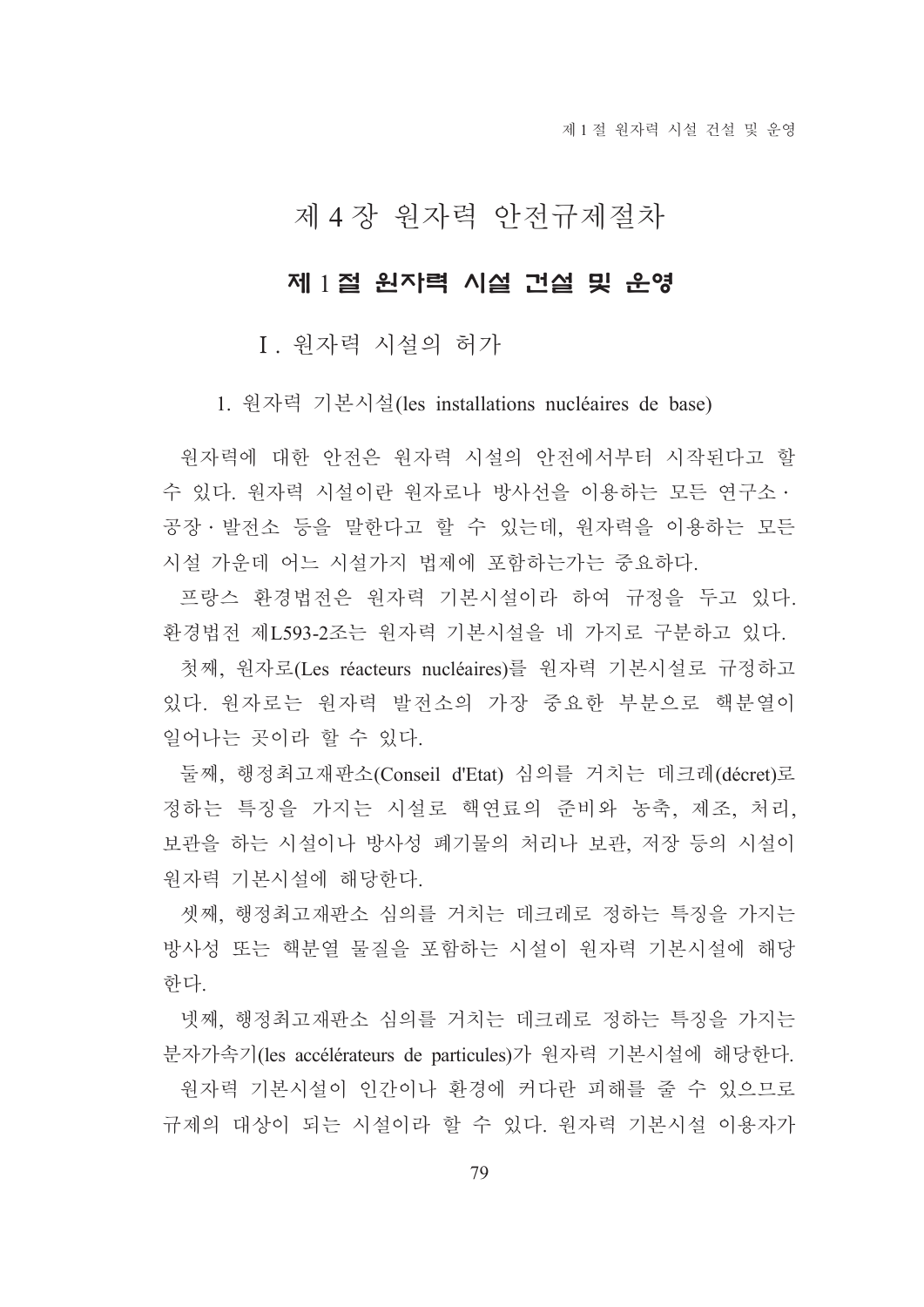시설 안전에 대한 책임을 지도록 되어 있다.100) 워자력 기본시설 이용 자는 안전을 위하여 감독을 할 책임이 있고, 외부에 이러한 감독을 위임하는 경우에는 외부 감독자가 감독을 위한 기술적 능력을 소유하고 있는 가를 감독한다. 시설이용자는 이러한 감독을 사업자(prestataire)에 게 위임할 수 없다.101)

#### 2. 허 가

원자력 기본시설을 건설하기 위해서는 허가(autorisation)를 받아야 한다. 원자력 기본시설에 대한 허가는 과학적 · 기술적 수준을 고려하여 워자력 기본시설의 설계와 건설 운영에 있어서 기술적 조치와 조직 등을 갖추었다는 것을 제시하고 원자력 기본시설의 해체와 방사성 폐기물 저장시설에 적용되는 기본원칙들을 준수하고 최종 정지 후에 원자력 기본시설의 위험에 대한 충분한 대비와 능력을 갖추었다는 것을 제시하여야만 행해질 수 있다.

또한 원자력 기본시설에 대한 허가는 시설이용자의 기술적 · 재정적 능력을 고려하여 행하여지는데, 시설 해체에 대한 비용을 부담할 능 력은 있는지 여부와 시설의 유지 및 시설부지의 유지와 감독 능력과 더불어 방사성 폐기물 저장시설 • 최종 정지 이후의 비용 등을 고려 하여야만 한다 102)

허가는 워자력 안전청(ASN)의 견해(avis)와 공공조사(enquête public)를 행한 후에 행하여진다. 공공조사를 할 때 공공조사의 내용에는 공익을 위해 누설되어서는 안되는 내용을 포함해서는 안되며, 원자력 기본 시설의 작동 개시 시점까지 누설되어서는 안되는 내용은 담을 수 없다. 공공조사는 적어도 워자력 기본시설의 주변 5킬로미터 안에 있는

<sup>100)</sup> Art. L593-6 du Code de l'environnement.

<sup>101)</sup> Art. L593-6-1 du Code de l'environnement.

<sup>102)</sup> Art. L593-7 du Code de l'environnement.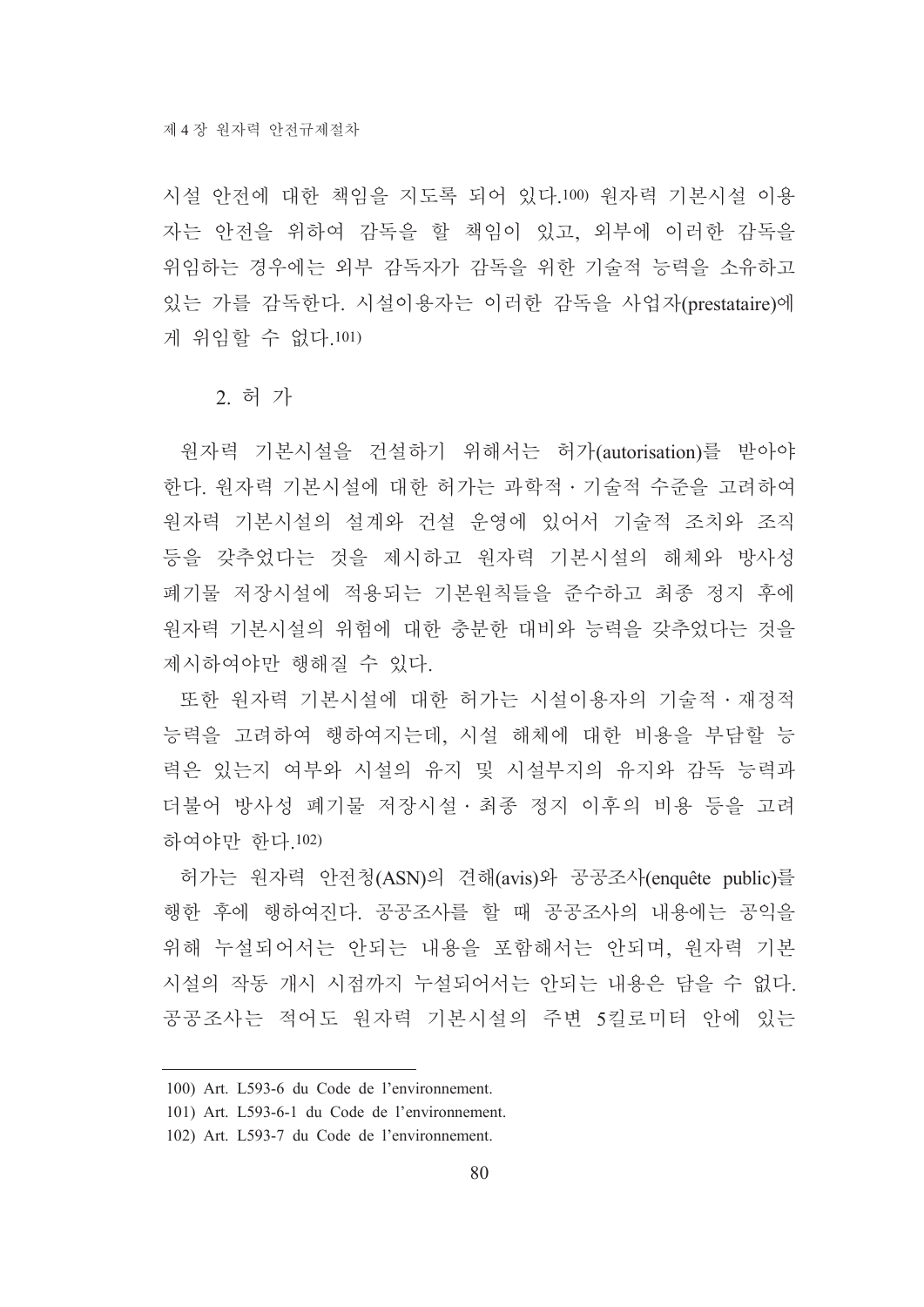지역의 꼬뮌(commune)단위로 실시되어야 하며, 지역의 일부가 외국 영토에 속한다거나 원자력 기본시설이 외국의 환경에 영향을 미칠 수 있다고 행정청이 판단하는 경우에는 일정한 자문(consultation)을 거쳐야 한다(명령편 제R122-11조에 따른 자문).103)

원자력 기본시설에 대한 허가는 원자력 기본시설의 특징과 지역의 범위, 운영 기간을 명시하여야 한다.104)

워자력 안전청은 허가를 하면서 환경법전 제L593-4조에 규정된 사항을 준수하면서 관계 법령이 정하는 이익을 위하여 원자력 기본 시설의 설계와 건설, 운용에 있어서 필요한 규정을 정할 수 있다. 원자력 안전청은 특히 원자력 기본시설의 물 조달과 방사성 물질에 관한 사항을 정할 수 있다.105) 원자력 안전청은 가압장치에 관한 개별 적 결정을 할 수 있다 106)

원자력 기본시설에 대한 허가를 신청하여 심사를 하는 도중에도 워자력 아저청은 과계 법령에서 정한 이익을 위하여 임시조치를 취할 수 있다.107)

만약에 워자력 안전청의 허가에서 정한 기간 안에 워자력 기본시설이 운용되지 못하면 원자력 안전청의 심의를 거쳐 허가는 종료된 것으로 할 수 있다. 또한 관계 법령의 이익과 건설 부지의 워상회복을 위하여 개별적 규정을 부가할 수 있다.108)

워자력 기본시설의 시설이용자가 변경되는 경우에는 새로운 허가를 받아야 한다. 또한 워자력 기본시설의 부지가 변경되거나 시설에 변경이 있는 경우에도 새로운 허가를 받아야 한다.109)

- 104) Art. L593-8 du Code de l'environnement.
- 105) Art. L593-10 du Code de l'environnement.
- 106) Art. L593-11 du Code de l'environnement.
- 107) Art. L593-12 du Code de l'environnement.
- 108) Art. L593-13 du Code de l'environnement.
- 109) Art. L593-14 du Code de l'environnement.

<sup>103)</sup> Art. L593-9 du Code de l'environnement.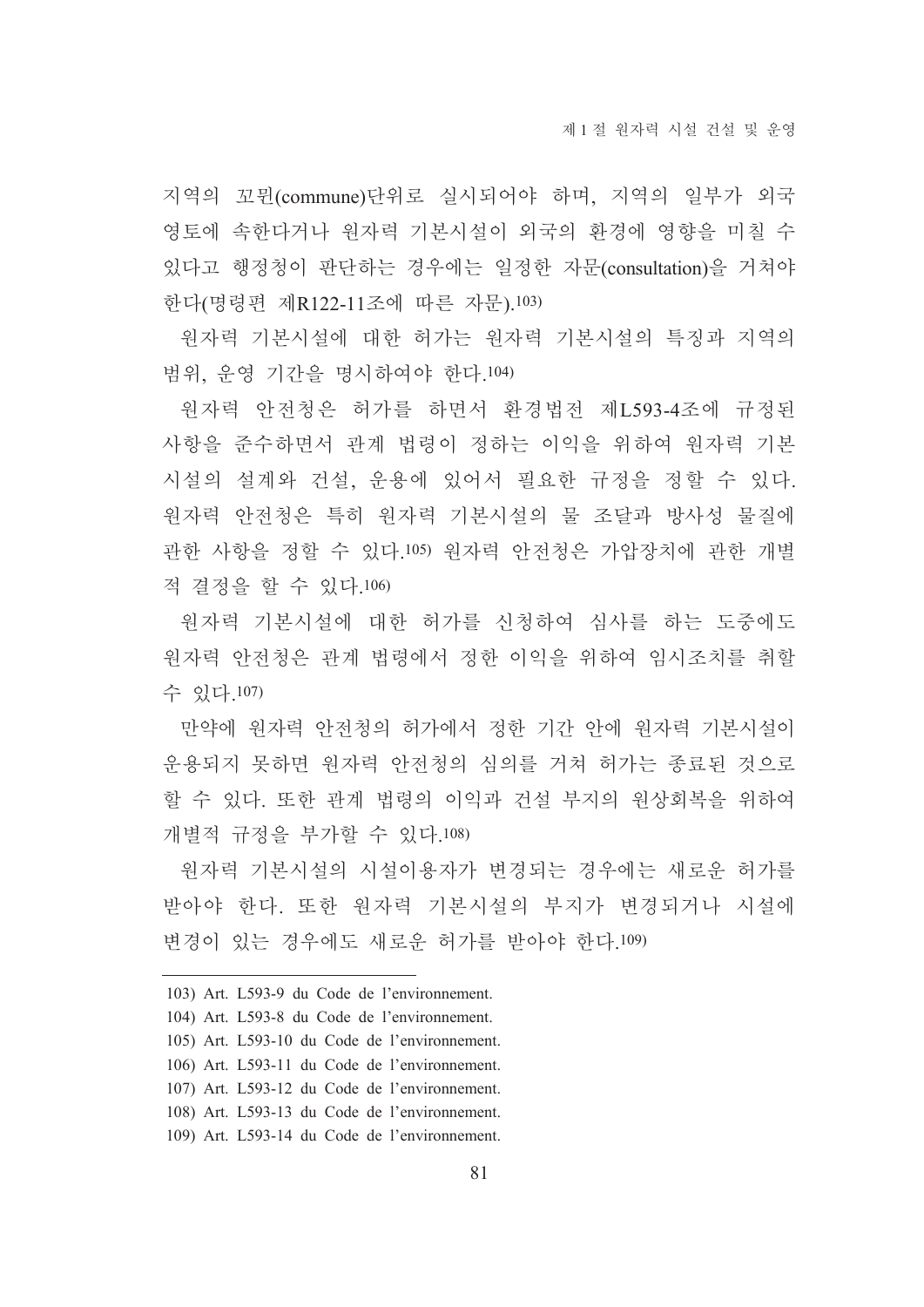시설이용자가 부지의 소유자가 아닌 경우에는, 원자력 기본시설 허가 신청은 환경법전 제L596-22조에 따라 시설이용자에게 부과되는 의무를 주수하다는 서약이 동반되어야 하다.

### Ⅱ. 워자력시설 우영

1. 재검사

원자력 기본시설 운영자는 주기적으로 원자력 기본시설의 안전에 관한 재검사(Réexamen)를 실시하여야 한다. 이러한 재검사는 가장 최상의 국제 기준을 고려하여 실시하여야 한다. 재검사는 워자력 기본시설에 적용되는 법령의 규정에 입각하여 상황을 평가하여야 하고, 원자력 기본시설의 상태를 고려하고 시설 우용과정에서 습득한 경험을 고려 하며, 원자력 기본시설과 유사한 시설에 적용되는 규정과 지식 등을 고려하여 재검사를 한다. 안전에 대한 재검사는 10년마다 행하여지는 것이 워칙이다. 그러나 허가를 할 때 워자력 기본시설의 개별적 상황을 고려하여 재검사 주기를 달리 정할 수도 있다. 재검사의 결과 보고서는 화경법전 제L125-10조와 제L125-11조에 규정된 모든 사람에게 통지된 다.110) 환경법전 제L125-10조와 제L125-11조는 원자력과 관련하여 정보 권을 규정하고 있는데, 동 조에는 원자력 기본시설 운영자와 방사성 물질 수송책임자와 이들로부터 관련 정보를 가질 수 있는 권리를 가지 자들에 관하여 규정하고 있다.

### 2. 워자력 아저청의 통제

워자력 기본시설 운영자는 재검사 보고서를 워자력 안전청(ASN)과 원자력 안전 담당 장관에게 제출한다. 경우에 따라서는 재검사를

<sup>110)</sup> Art. L593-18 du Code de l'environnement.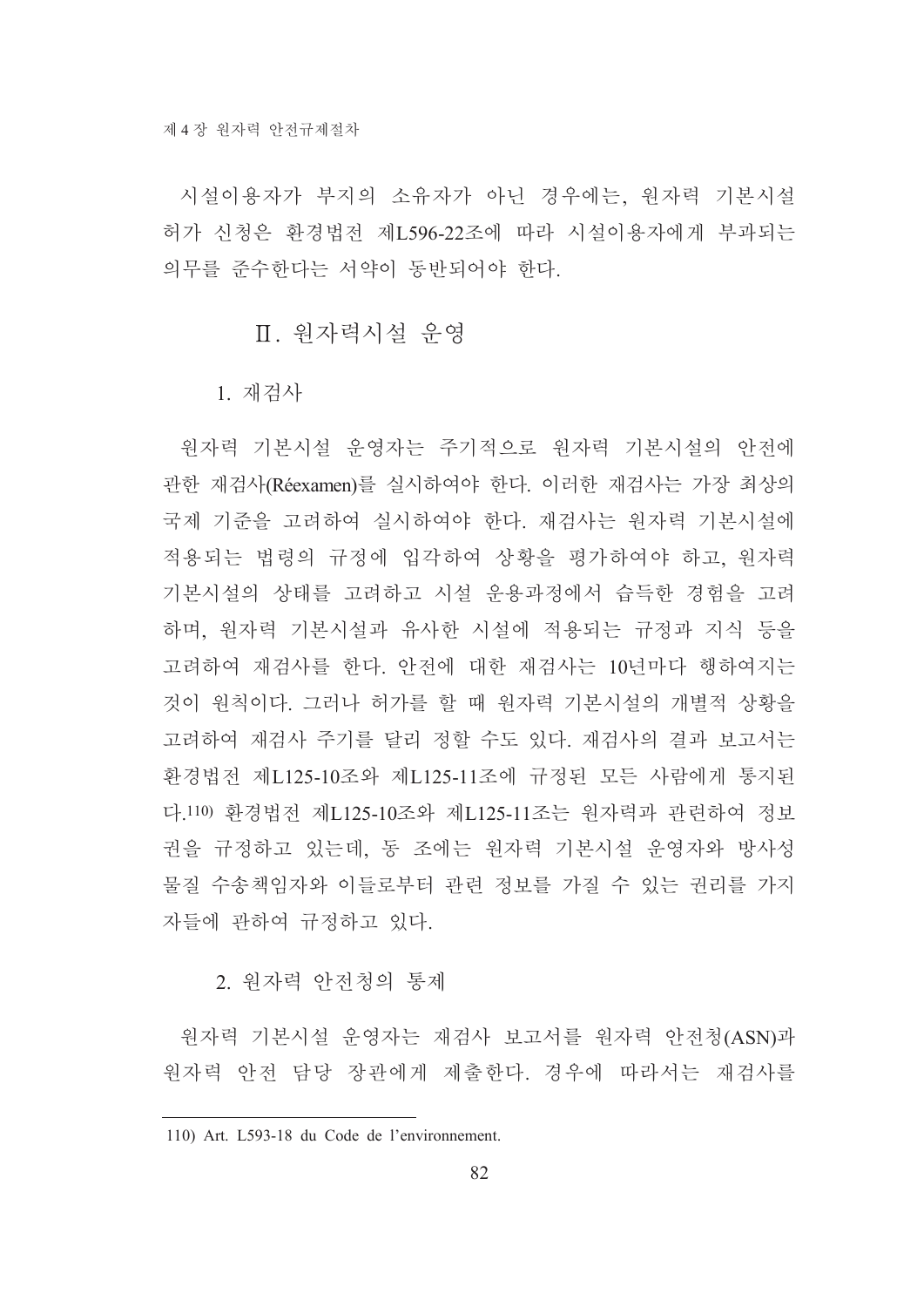통하여 나타난 비정상적인 상화에 대한 조치 및 원자력 기본시설 안전에 대한 개선 방안 등을 함께 제출한다.

보고서를 받은 워자력 안전청은 보고서를 분석한 후에 새로운 기술적 조치를 취할 수 있고, 이 보고서는 원자력 안전 담당 장관에게 통지된다. 워자로 시설이 가동을 시작한 지 35년을 넘는 경우에는 시설운영자에 의하여 제안된 내용은 원자력 안전청의 허가 절차를 다시 거친다. 재 검사 실시 후 5년에 시설 이용자는 원자력 안전청이 제시한 조치를 취하였는지 여부를 포함한 장비 상태에 관한 보고서를 제출한다.111)

원자력 기본시설이 사람이나 환경을 고려하여 이익이 있어야 하는데. 이러한 이익이 위협을 받는 다거나 혹은 원자력 기본시설의 해체 후에 이익이 위협을 받는 경우에는, 워자력 안전청은 언제든지 필요한 조치와 평가를 할 수 있다. 긴급한 경우를 제외하고는 시설 이용자는 사전에 의견을 제시 할 수 있다.112)

#### 3. 워자력 기본시설의 정지 및 해체 결정

원자력 기본시설이 인간이나 환경에 위해가 될 있다고 나타나는 경우에는 원자력 안전 담당 장관은 아레테(arrêté)로 심각한 위험이 제거될 때까지 기간을 정하여 필요한 조치를 통하여 가동을 정지시킬 수 있다. 이 경우 긴급한 경우를 제외하고는 시설이용자는 가동 중지에 대한 의견을 제시할 수 있고 워자력 안전청의 사전 견해를 받아 본다.113)

급박하고 심각한 위험이 발생한 경우에는 필요에 따라 임시적이고 잠정적으로 워자력 안전청이 워자력 기보시설의 가동을 정지시킬 수 있다. 이 경우 워자력 안전청은 지체 없이 이 사실을 워자력 담당 장관 에게 통지하다 114)

- 111) Art. L593-19 du Code de l'environnement.
- 112) Art. L593-20 du Code de l'environnement.
- 113) Art. L593-21 du Code de l'environnement.
- 114) Art. L593-22 du Code de l'environnement.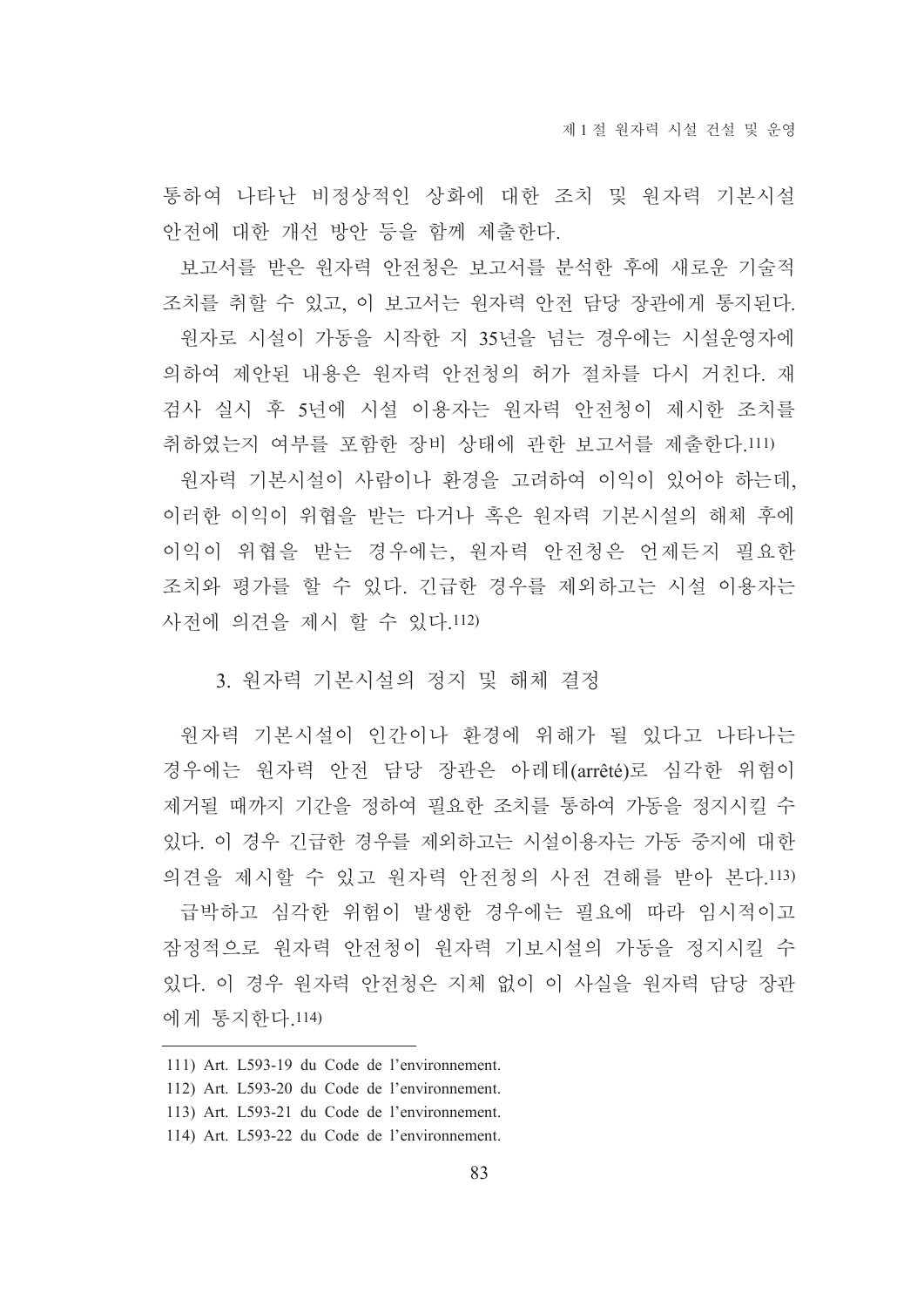원자력 기본시설이 공중보건이나 환경 등에 심각한 위해를 줄 수 있다고 판단되고 이를 충분히 예방하거나 제한할 수 있는 성질의 것이 아니라고 판단되는 경우에는 워자력안전청의 의견을 고려하여 행정 최고재판소(Conseil d'Etat) 심의를 거친 데크레로 워자력기본시설의 종국적 가동정지 및 해체할 수 있다.115)

원자력 기본시설이 2년을 초과한 기간 동안 가동을 멈춘 경우에는 가동 정지가 종국적으로 된다. 시설이용자의 요청과 원자력 안전청의 견해를 고려한 아레테로 원자력 안전 담당 장관은 이 기간을 2년이 지난 후 3년을 연장할 수 있다.

워자력 기본시설 이용자는 위의 기간이 되면 더 이상 워자력 기본 시설을 가동할 수 없다. 워자력 기본시설 이용자는 가장 합리적인 기간 안에 정지 선언을 하고, 지역정보위원회(commission locale d'information)에 선언을 통보한다. 이 선언은 이용자에 의하여 전자 방식으로 대중에게 알린다.116)

### 제 2절 원자력 시설의 정지 및 해체

I. 워자력 시설의 정지 및 해체 관련 규정

1. 워자력 기본시설의 정지 및 해체

프랑스는 워자력 시설의 거설이나 우영에 과한 법제뿐만이 아니라 해체에 과한 법제도 정비되어 있다. 워자력 설비를 갖춘 지 오래되었기 때문에 정지와 해체에 관한 법제도 비교적 잘 정비되어 있다고 할 수 있다.117)

<sup>115)</sup> Art. L593-23 du Code de l'environnement.

<sup>116)</sup> Art. L593-24 du Code de l'environnement.

<sup>117)</sup> 프랑스 원자력 설비 해체 법제에 관한 우리나라 문헌으로는 오승규, 프랑스 원전 해체 관련 제도의 고찰, 환경법연구 제36권 제3호, 2014. 11.이 있다.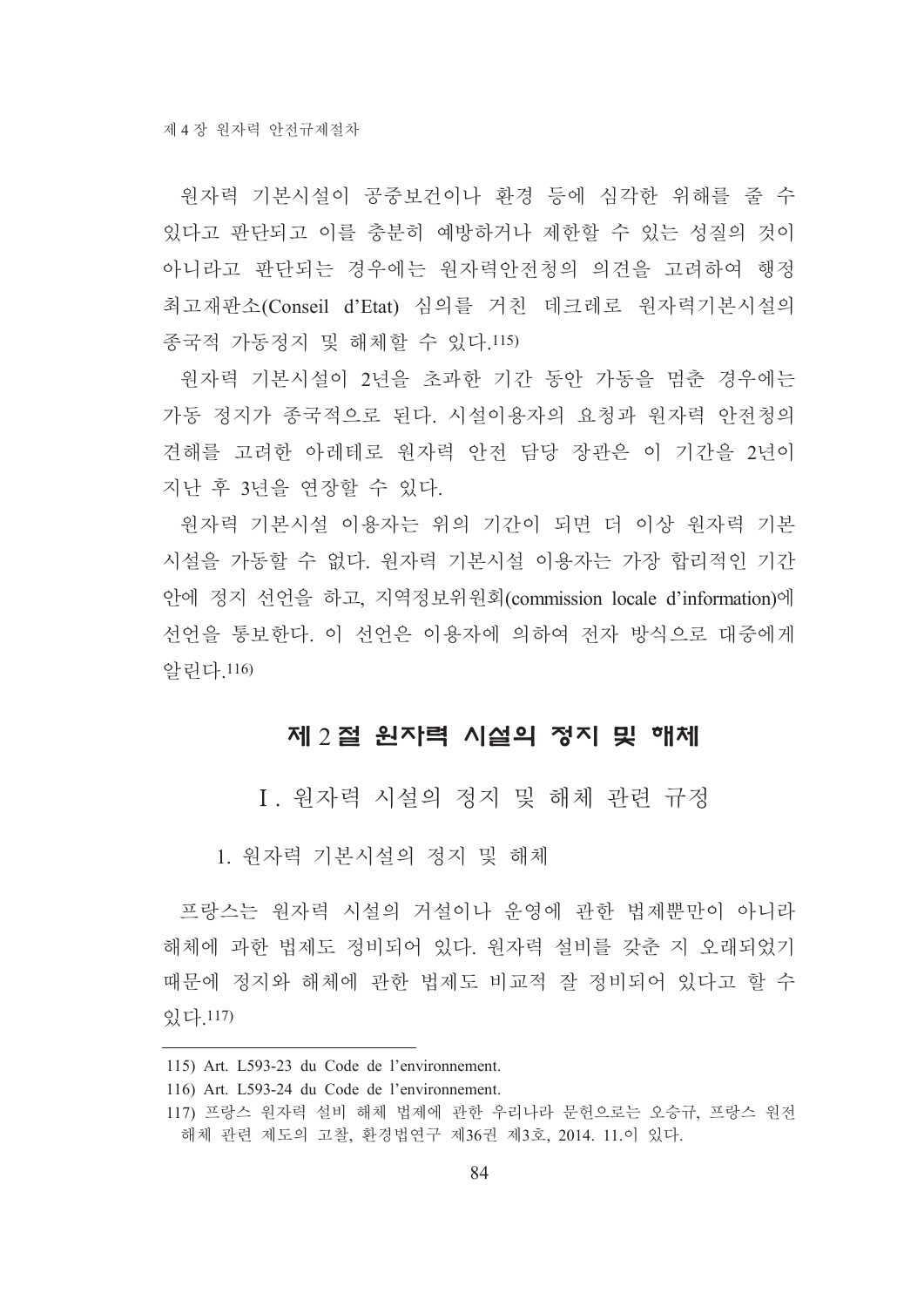원자력 기본시설의 기능의 전부 혹은 일부가 종국적으로 정지될 때 에는 시설이용자는 가능한 단기간 안에 워자력 기본시설의 해체에 착수 하여야 한다. 해체에 필요한 사항, 예를 들어 기간이라든가 조건 등은 데크레로 정한다.118)

원자력 기본시설 이용자가 시서의 전 혹은 일부의 정지를 선언하는 경우, 시설이용자는 원자력 안전 담당 장관과 원자력 안전청에 이를 선언한다. 시설이용자가 이를 선언할 때에는 정지 날짜를 정해야 하고, 가능한 경우에는 피해를 최소화하기 위한 해체에 필요한 기간 등을 정한다. 이 선언은 지역정보위원회에 알려지고 대중에게 전자 방식으로 알린다.

시설이용자의 선언은 적어도 가동 정지 날짜 2년 전에 행해져야 하는데 만약 가동 정지가 시설이용자의 정당한 사유로 2년 이내인 경우에는 가장 적정한 기간에 행해져야 한다.

시설 해체를 규정하는 데크레가 발효될 때가지 원자력 기본시설은 워자력 아저청이 정하는 조치를 적용받는다.119)

시설이용자는 정지를 선언한 후 늦어도 2년 이내에 워자력 안전 담당 장관에게 해체 작업과 해당 지역의 유지와 감독에 대한 자세한 사항을 담은 서류를 제출해야 한다. 이 경우 전력 생산을 위한 가압 경수로를 제외하고 복합시설의 경우 워자력 안전 담당 장관은 시설 이용자의 요청으로 워자력 안전청의 의견을 고려하여 아레테로 2년을 초과하여 기간을 연장할 수 있다. 동 서류에는 나타날 수 있는 위험을 분석하 내용을 닦고 있어야 하다.120)

종국 정지로 원자력 기본시설의 전부 혹은 일부의 해체는 원자력 안전청의 의견을 고려하고 공공조사를 한 후에 데크레로 정한다.

<sup>118)</sup> Art. L593-25 du Code de l'environnement.

<sup>119)</sup> Art. L593-26 du Code de l'environnement.

<sup>120)</sup> Art. L593-27 du Code de l'environnement.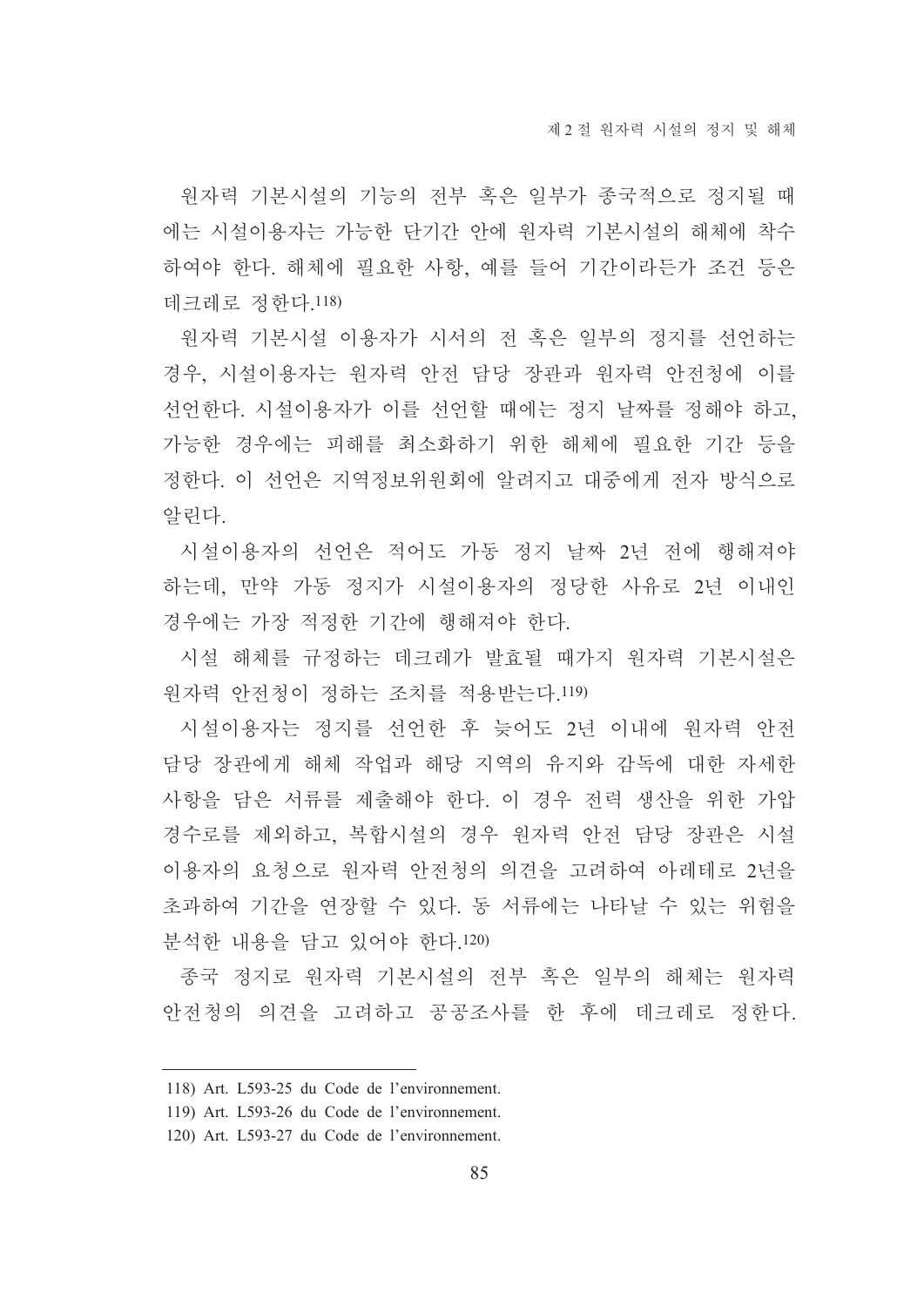데크레에는 해체의 특성과 해체 기간, 그리고 경우에 따라서는 해체 후의 시설이용자가 부담하여야 하는 작업 등이 포함된다.121) 동 데크레 를 적용하는데 있어서 워자력 안전청은 공익을 위해 필요한 해체와 관련된 조치를 정할 수 있다. 특히 원자력 안전청은 원자력 기본시설의 물 조달과 워자력 기본시설에서 나온 방사성 물질에 관한 조치를 정 하다 122)

원자력 기본시설이 전체적으로 해체되어 더 이상 환경법전의 관련 조문들이 적용되지 않을 때에는, 원자력 안전청은 원자력 안전 담당 장관에게 워자력 기본시설 해체 결정에 대한 승인을 요청한다.123)

2 방사성 폐기물 저장소 특례

워자력 기본시설의 정비 및 해체에 적용되는 환경법전 제L593-25조 부터 제L593-30조까지의 조항은 방사성폐기물 저장소 시설에도 적용 되는데, 다음의 조건에서 적용된다.

- 시설의 종국적인 정지는 새로운 폐기물의 종국적인 정지로써 결정된다.
- 해체는 종국적인 정지 후 시설의 폐쇄에 따른 준비 작업의 전체로 확장되다.
- 시설 폐쇄 이후 적용되고 감독에 과한 조항은 화경법전 제1.593-28 조에 따라 데크레와 워자력 안전청에 의하여 정해진다.
- 지정해제는 감독 단계가 생략된 경우에 결정될 수 있다.

<sup>121)</sup> Art. L593-28 du Code de l'environnement.

<sup>122)</sup> Art. L593-29 du Code de l'environnement.

<sup>123)</sup> Art. L593-30 du Code de l'environnement.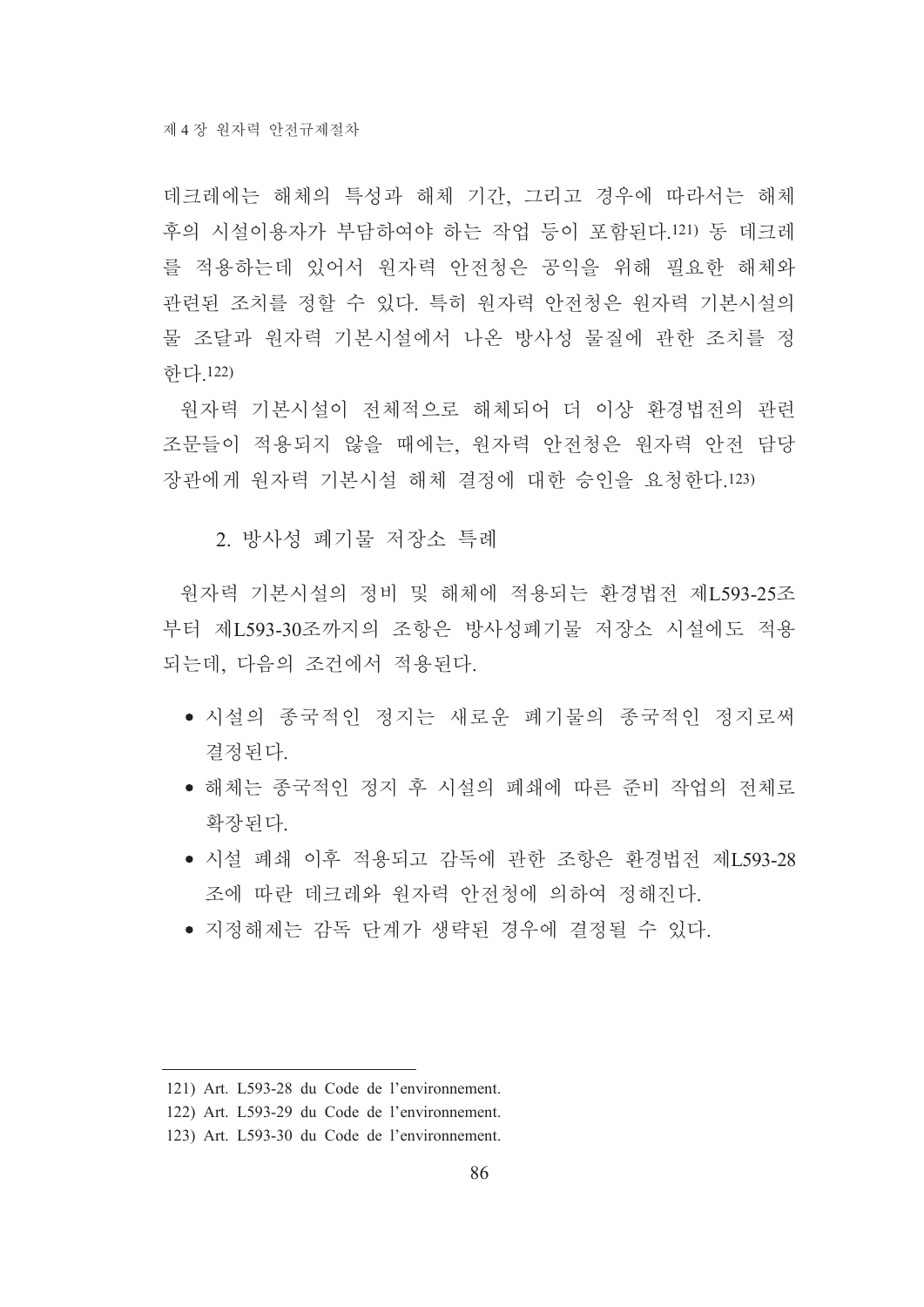### Ⅱ. 방사성 폐기물 관리

2006년 6월 28일 방사성폐기물과 물질의 지속적 관리에 관한 법률 (Loi n°2006-739 du 28 juin 2006 relative à la gestion durable des matières et déchets radioactifs)이 제정되어 방사성 폐기물과 물질에 관하여 처리와 관리를 자세하게 규정하게 되었다. 동 법은 많은 내용이 화경법전을 개정하는 것으로 2015년 10월 말 현재는 제4조와 제20조 만 특별 규정을 두고 있다. 나머지는 환경법전을 개정하는 내용이다.

1. 방사성 폐기물 생산자 책임

방사선 물질을 이용한 원자력 시설이 이용과 해체에서 나오는 모든 성질의 방사성 폐기물과 방사성 물질은 인간의 건강과 안전 그리고 화경을 보호하면서 이용되어져야 한다. 방사성 폐기물의 종국적인 안전에 필요한 연구와 이용은 미래 세대를 위해 반드시 필요한 것이고 이를 위하여 사용되어져야 한다. 프랑스에서는 사용후 핵연료와 방사성 폐기물의 생산자는 원자력 사용자와 마찬가지로 동일한 책임을 지도록 하고 있다.124)

2. 방사성 폐기물과 사용후 핵연료의 프랑스 반입 금지

방사성 폐기물과 사용후 핵연료의 위험성이 높기 때문에 외국으로 부터의 반입된 방사성 폐기물과 사용후 핵연료의 프랑스에서의 저장은 금지되어 있다.125)

사용후 핵연료나 방사성 폐기물의 반입은 연구나 외국으로의 이전을 제외하고는 프랑스로의 반입이 금지되어 있다. 처리를 위한 목적으로의 반입은 국가간의 협정으로 허가되어 질 수 있으며, 이때에도 처리 후

<sup>124)</sup> Art. L542-1 du Code de l'environnement.

<sup>125)</sup> Art. L542-2 du Code de l'environnement.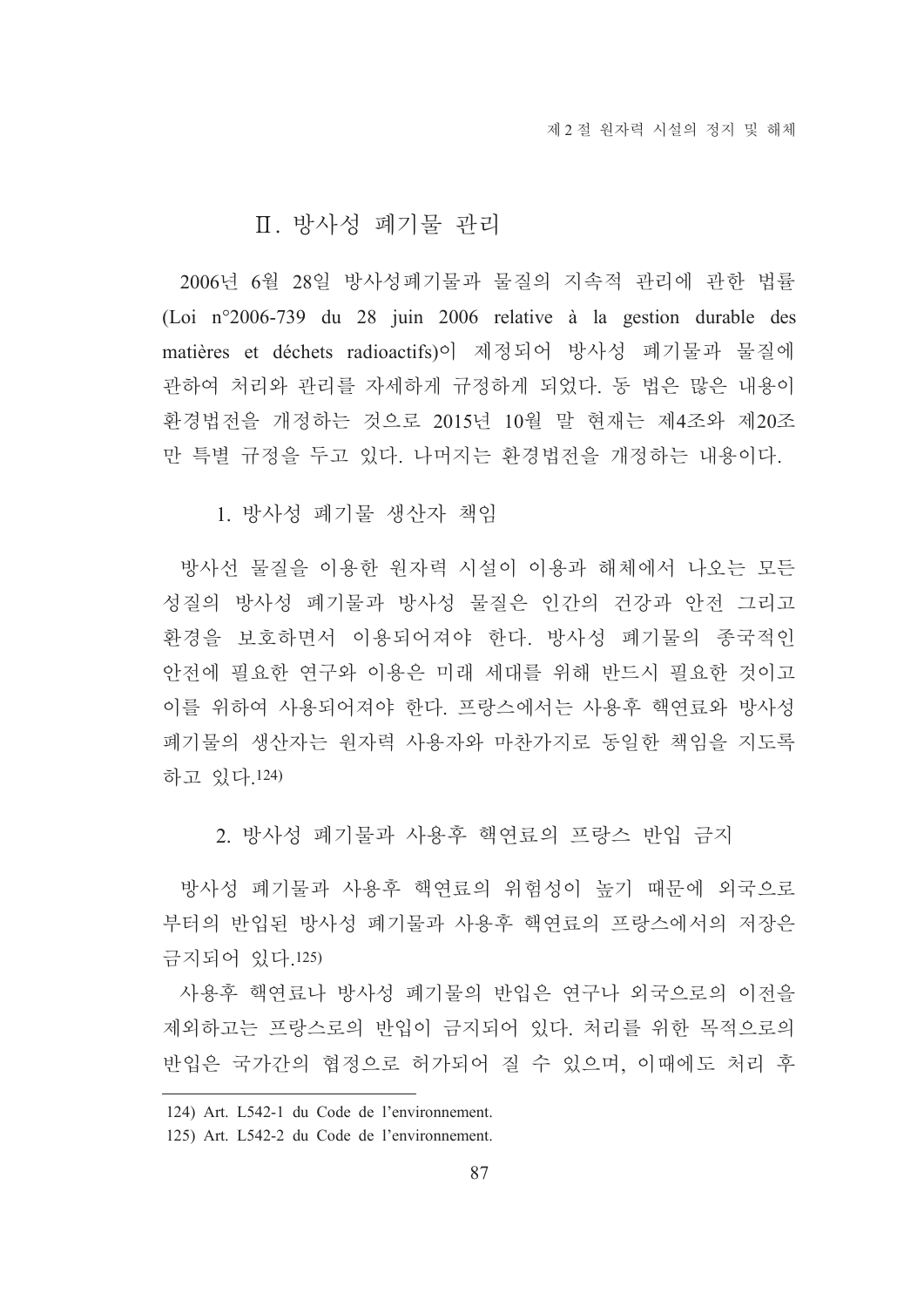방사성 폐기물이 일정한 기간 까지만 프랑스에 존재할 수 있다는 것을 협정에 명시하도록 되어 있다. 동 협정은 관보로 공포된다.126)

3. 방사성 물질 및 방사성 폐기물 관리에 관한 국가계획 (Plan national de gestion des matières et des déchets radioactifs, PNGMDR)

방사성 물질의 관리를 위하여 프랑스는 '방사성 물질 및 방사성 폐기물 관리에 관한 국가계획(Plan national de gestion des matières et des déchets radioactifs)'을 세우도록 하고 있다. '방사성 물질 및 방사성 폐기물 관리에 관한 국가계획'은 2003년 생태 및 지속발전부 장관(ministre de l'cologie et du développement durable)에 의하여 제안된 이후 2006년 6월 28일 방사성폐기물과 물질의 지속적 관리에 관한 법률(Loi n°2006-739 du 28 juin 2006 relative à la gestion durable des matières et déchets radioactifs)에 의하여 규정되기 시작하여 수립되기 시작하였다.

'방사성 물질 및 방사성 폐기물 관리에 관한 국가계획'의 목적은 다음과 같다.127)

- 변하는 강도를 갖는 천연 방사능의 존재와 재사용 의도가 없는 방사성물질도 고려하여 방사성으로 간주되는 폐기물 카테고리의 분명한 정의 설정
- 방사성폐기물의 각 각의 카테고리에 대한 장기 관리 해결책 강구
- 과거 발생 방사성폐기물의 수용
- 방사성폐기물의 미래에 대한 대중의 관심 고려
- 방사성 레벨 또는 화학적 또는 포함된 전염성 독성 특히 '혼합' 리스크로 된 폐기물 카테고리 일지라도 방사성폐기물에 대한 총 체적 관리의 일관성 보장

<sup>126)</sup> Art. L542-2-1 du Code de l'environnement.

<sup>127)</sup> 이윤군 외, 주요국 3차 국가보고서 번역본, 한국원자력안전기술원, 2009. 8, 19-20면.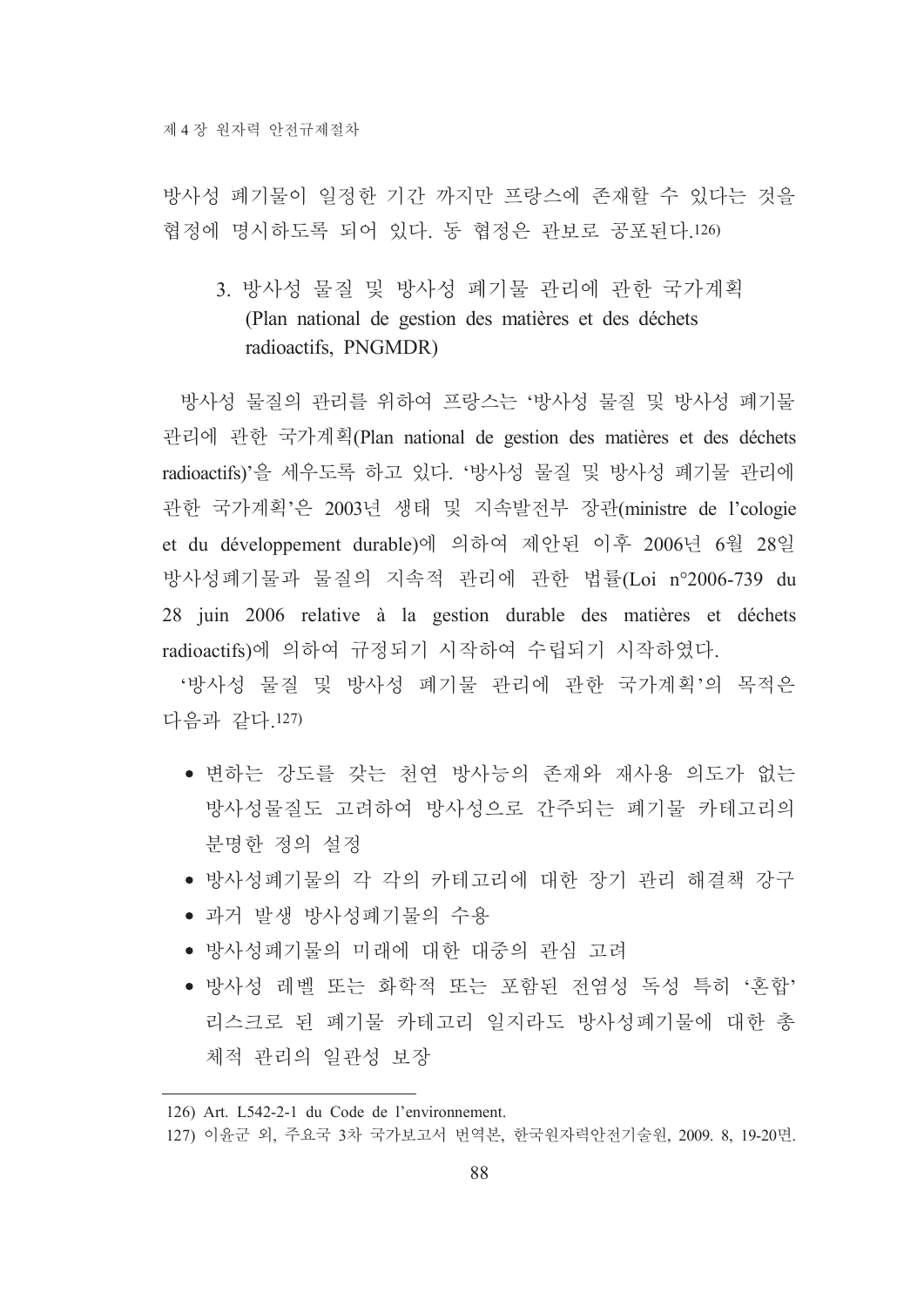- 폐기물 발생자의 일차적인 책임, 폐기물 발생자의 폐기물관리 최적화: 원자력산업, 자연 발생 방사성물질을 사용하는 일반 산업, 방사성 원소 선원을 사용하는 활동, 의학 분야, 오염 부지로 발생 되는 토양 및 잡석, 광업(특히 우라늄 광산)
- 오엮 부지와 부지 복원 방법에 관한 실행들 간에 일관성 보장
- 과거의 장기 관리 해결책에 대한 분석과 정화, 안전을 계속적으로 증진하는 관리 방법을 성취하기 위하여 개선이 필요하다면 개입에 대한 정당화 검토.

동 계획은 이미 존재하는 방사성 물질과 폐기물의 관리 계획을 세우고, 임시저장시설이나 저장시설의 예측 조사 그리고 시설에 필요한 저장 능력과 저장 기간 등을 계획하고 있다. 동 계획은 정부가 세우 도록 하고 있는데 매 3년마다 수립하도록 하고 있다. 동 계획은 의회에 통보되며, 의회의 과학기술평가 사무국(Office parlementaire d'évaluation des choix scientifiques et technologiques)으로부터 평가를 받는다.128)

'방사성 물질 및 방사성 폐기물 관리에 관한 국가계획'은 방사성 폐기물과 물질의 지속적 관리에 관한 법률(Loi n°2006-739 du 28 juin 2006 relative à la gestion durable des matières et déchets radioactifs) of 의하여 수립하도록 규정되기 시작하여, 제1차 계획은 2007년부터 2009년까지였고, 제2차 계획은 2010년부터 2012년까지였으며, 제3차 계획은 2013년부터 2015년까지이다.

<sup>128)</sup> Art. L542-1-2 du Code de l'environnement.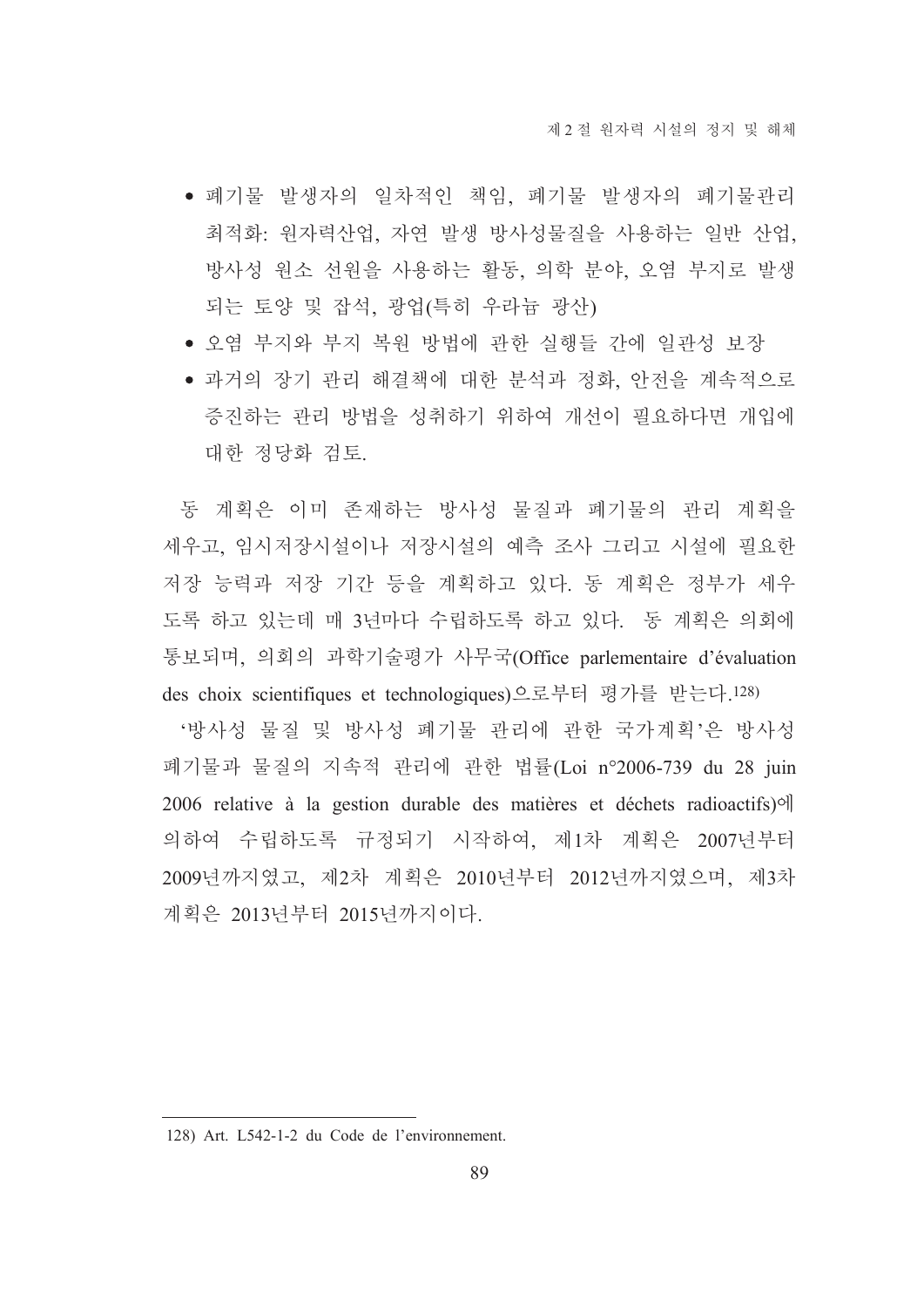| 계 획 | 기 간           | 주요 내용                                                        |  |
|-----|---------------|--------------------------------------------------------------|--|
| 제1차 | $2007 - 2019$ | • 방사성폐기물 관리형태<br>• 전력산업에서의 방사성 물질 경영<br>• 폐기물 저장의 특징         |  |
| 제2자 | $2010 - 2012$ | ● 2007~2009년도 지적사항 개선<br>• 방사성 폐기물 관리개선<br>• 각종 원자력 관련 지표    |  |
| 제3차 | $2013 - 2015$ | • 새로운 형태의 장기 저장형태 개발<br>• 기존 시설의 개선<br>● 2010~2012년도 지적사항 반영 |  |

\* 방사성 물질 및 방사성 폐기물 관리에 관한 국가계획129)

4. 국가평가위원회(Commission nationale d'évaluation, CNE)

국가평가위워회는 1991년 12월 30일 방사성 폐기물 관리조사에 관한 법률(loi n°91-1381 du 30 décembre 1991 relative aux recherches sur la gestion des déchets radioactifs에 의하여 창설된 기구로, 2006년 6월 28일 법률로 재편되었다. 2006년 이전의 기관을 CNE1이라 하고 2006년 이후 기구를 CNE2라고 한다.

국가평가위원회는 폐기물에 존재하는 방사성 물질의 분리연구와 방사성 폐기물 저장에 관한 연구 및 임시저장과 관련된 연구를 하는 것을 주요 임무로 하고 있다.

국가평가위원회는 매년 평가보고서를 발간하고 있다.

국가평가위워회는 12명의 위워으로 구성된다. 6명의 위워은 국제전문가 인데 그 가운데 적어도 2명은 국민의회와 상원에 의하여 임명된다. 2명은 정부가 임명하는데 도덕 · 정치과학 아카데미(Académie des sciences morales et politique)의 추천에 의하여 임명한다. 4명은 과학전문가로서 이

<sup>129)</sup> 프랑스 생태 · 지속발전 · 에너지부 홈페이지에서 정리한 것임

<sup>(</sup>http://www.developpement-durable.gouv.fr/Plan-de-gestion-pour-la-periode.html) (2015. 10. 8. 검색)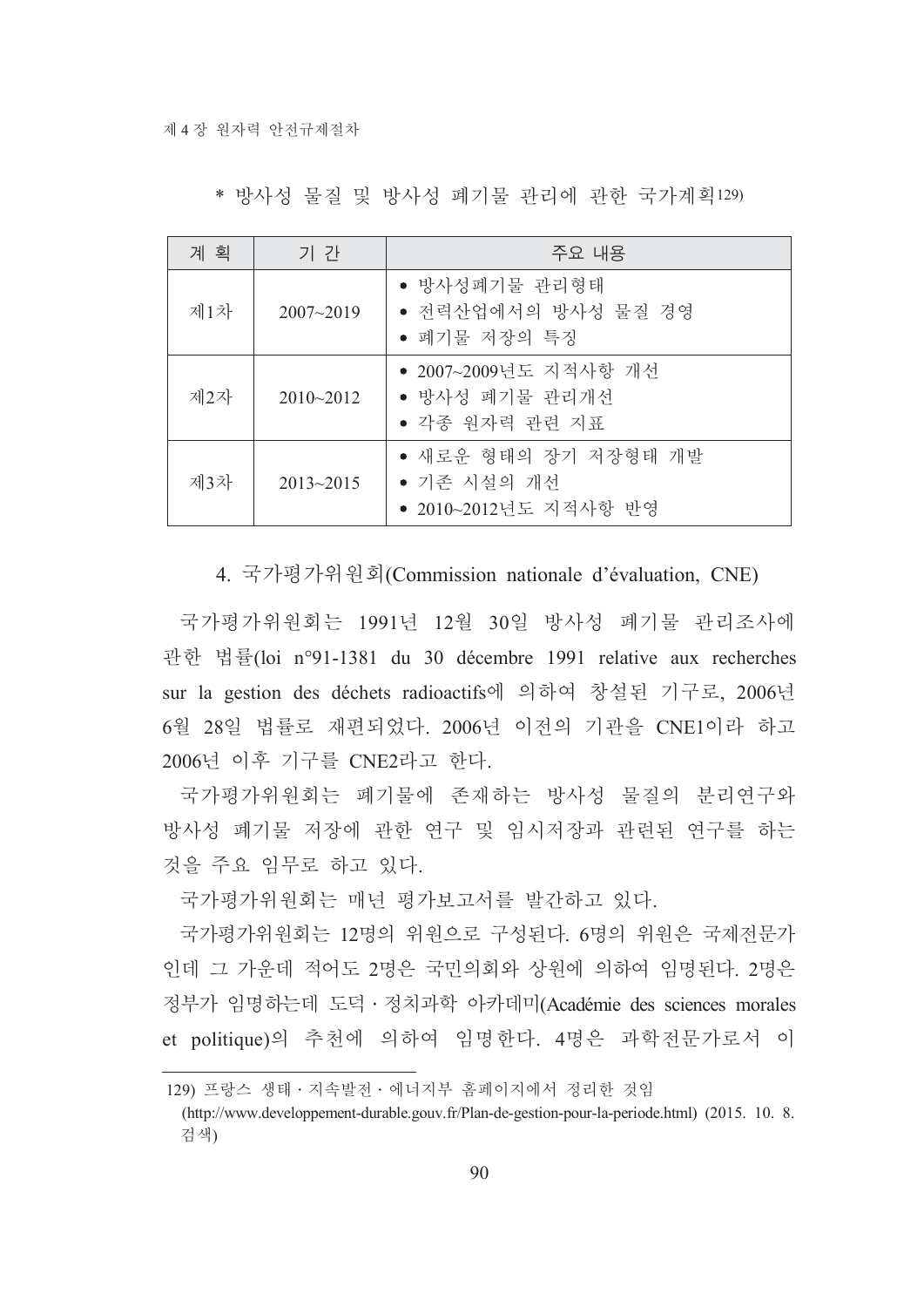가운데 1명은 과학아카데미(Académie des sciences)의 추천으로 정부가 임명하는 국제 전문가이다. 위원의 임기는 6년으로 1회에 한하여 연임할 수 있다.130)

#### 5. 방사성 폐기물 저장시설 허가

방사성 폐기물 저장소는 워자력 기본시설에 해당하나 저장소에 관한 특별 규정을 두고 있다. 즉 환경법전 제L542-10-1조는 폐기물 저장소에 관하여 다른 시설과 다르게 규정을 하고 있다. 이에 따르면 방사성 폐기물 저장소는 지층연구소(laboratoire souterrain)의 연구를 토대로 한 지층에 관련되어야 하고, 건설 허가 신청의 접수는 방사성폐기물 관리청(ANDRA)에 의하여 작성되는 서류를 바탕으로 공공토론을 한 후에 이루어진다. 건설 허가 신청은 국가평가위원회(CNE)의 보고서와 원자력 안전청(ASN)의 의견 그리고 저장시설이 위치하는 지방자치 단체의 의견을 듣고 행하여진다. 건설 신청은 공개토론 결과와 국가 평가위원회(CNE)의 보고서와 원자력 안전청(ASN)의 의견이 동반되어 의회의 과학기술평가 사무국(Office parlementaire d'évaluation des choix scientifiques et technologiques)으로 보내져서 의회의 과학기술평가 사무국의 평가를 받는다. 또한 국민의회와 상원의 해당 위원회에 회부된다. 이어서 정부는 가역성(réversibilité) 조건을 규정한 법률안을 제출하고, 동 법률이 공포되면 공공조사(enquête publique) 후 저장시설 건설 허가가 행정최고재판소 심의를 거친 데크레로 행해지게 된다. 건설 허가 신청에 대한 심사에서 저장 시설의 안전은 관리의 다른 단계를 고려하여 평가된다. 예를 들어 종국적인 폐쇄 등을 고려한다. 방사성 폐기물 저장소는 법률로만 허가할 수 있으며, 허가에는 저장시설의 가영성이 보장되는 최소한의 기간을 정한다. 이 기간은 100년 이내일 수 없다.131)

<sup>130)</sup> Art. L542-3 du Code de l'environnement.

<sup>131)</sup> Art. L542-10-1 du Code de l'environnement.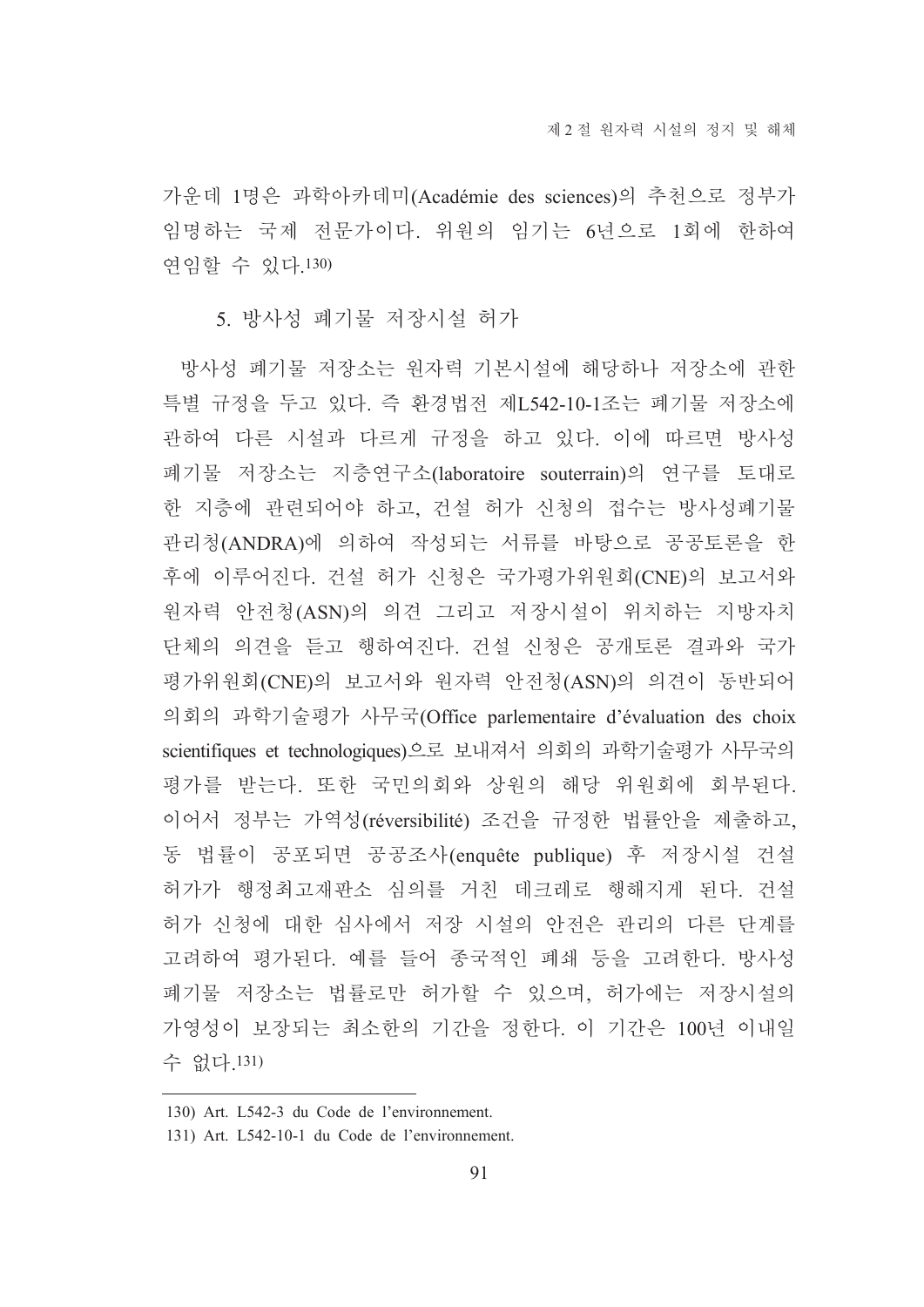### 6. 공익단체 구성

방사성 폐기물 저장소가 위치하는 도(département)에는 실험실이나 저장시설의 이용과 원자력시설 이용에 적합한 장비의 관리, 도의 한계 안에서 지역 운영·경제 발전, 신생 에너지와 실험실의 연구 분야 에 있어서의 과학적·기술적 지식의 발전과 전파의 목적으로 공익단 체(groupement d'intérêt public)가 구성된다.

국가나 허가권자 외에 레지옹(région)이나 도 또는 꼬뮌은 공익단체에 가입할 수 있다.132)

7. 정보제공

(1) 방사성폐기물관리청

방사성폐기물관리청은 매 3년마다 방사성 물질과 방사성 폐기물 목록을 작성하여야 하고 이를 공포하여야 한다. 또한 '방사성 물질 및 방사성 폐기물 관리에 관한 국가계획'에 따라 연구 조사를 하거나 하게 하여야 하며, 성질에 따라 고주위 혹은 중주위 방사성 폐기물 저장에 따른 비용 평가, 워자력 안전에 따른 방사성 폐기물 저장 실태 예측 및 관할 행정처에의 의견 제시, 방사성 폐기물 저장소의 설계 · 건설 운용 및 관리, 방사성 폐기물의 수송, 오염지구의 원상회 복, 방사성 폐기물 관련 정보제공 등의 역할을 하여야 한다.133)

즉 방사성폐기물관리청이 방사성 폐기물과 관련하여 총체적인 임무를 수행하는 기관이라 할 수 있다.

<sup>132)</sup> Art. L542-11 du Code de l'environnement.

<sup>133)</sup> Art. L542-12 du Code de l'environnement.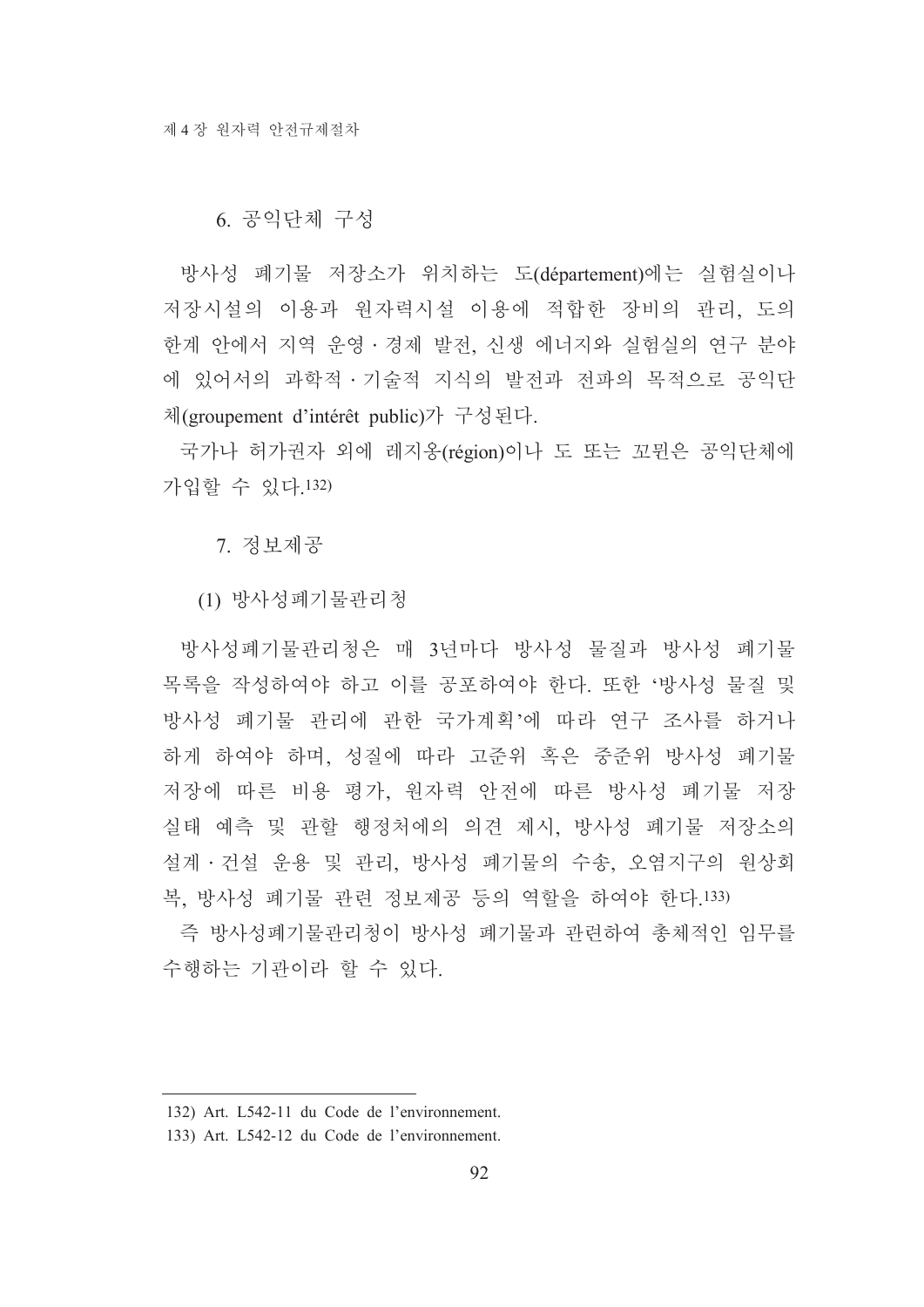(2) 지역정보조사위원회(Comité local d'information et de suivi, CLIS)

1991년 12월 30일 방사성 폐기물 관리조사에 관한 법률(loi n°91-1381 du 30 décembre 1991 relative aux recherches sur la gestion des déchets radioactifs0에 의하여 법률에 규정된 지역정보 및 지하연구소 위원회는 현재 환경법전 제L542-13조에 그 근거를 두고 있다. 지역정보조사위원 회는 지하실험실(laboratoire souterrain)에 따라 설치된 것으로 방사성 폐기물 관련 정보와 조사의 일반적 업무, 특히 방사성 폐기물 저장소에 관한 업무를 담당하고 있다.

지역정보조사위원회는 일반 국민에게 방사성 폐기물 관련 정보를 제공하고 있다.

### 제 3절 투명성 확보를 법제

I. 정보공개

1. 알권리

환경법전 입법편 제 I 편(Livre I) 제 II 장은 정보와 시민의 참여로 하여 환경권 보장에 있어서 국민들의 정보권을 규정하고 있다. 특히 제 V 절에서는 워자력 부야에서의 알궈리를 보장하는 내용을 담고 있다.

모든 사람은 워자력 기본시설 운영자로부터 소유하고 있는 정보를 획득할 권리를 가진다. 또한 방사성 물질 수송 책임자로부터도 저옵를 획득할 권리를 가지는데, 이 경우에는 위험물질 수송에 관한 국제법 에서 정한 총량 이상이고 수송법전(Code de transport)에서 정한 총량 이상이어야 한다.

여기에서 말하는 정보라 전리방사선에 노출로 인한 위험과 관련되거나 이러한 위험을 감소 혹은 예방하는 것과 관련된 정보를 말한다.134)

<sup>134)</sup> Art. L125-10 du Code de l'environnement.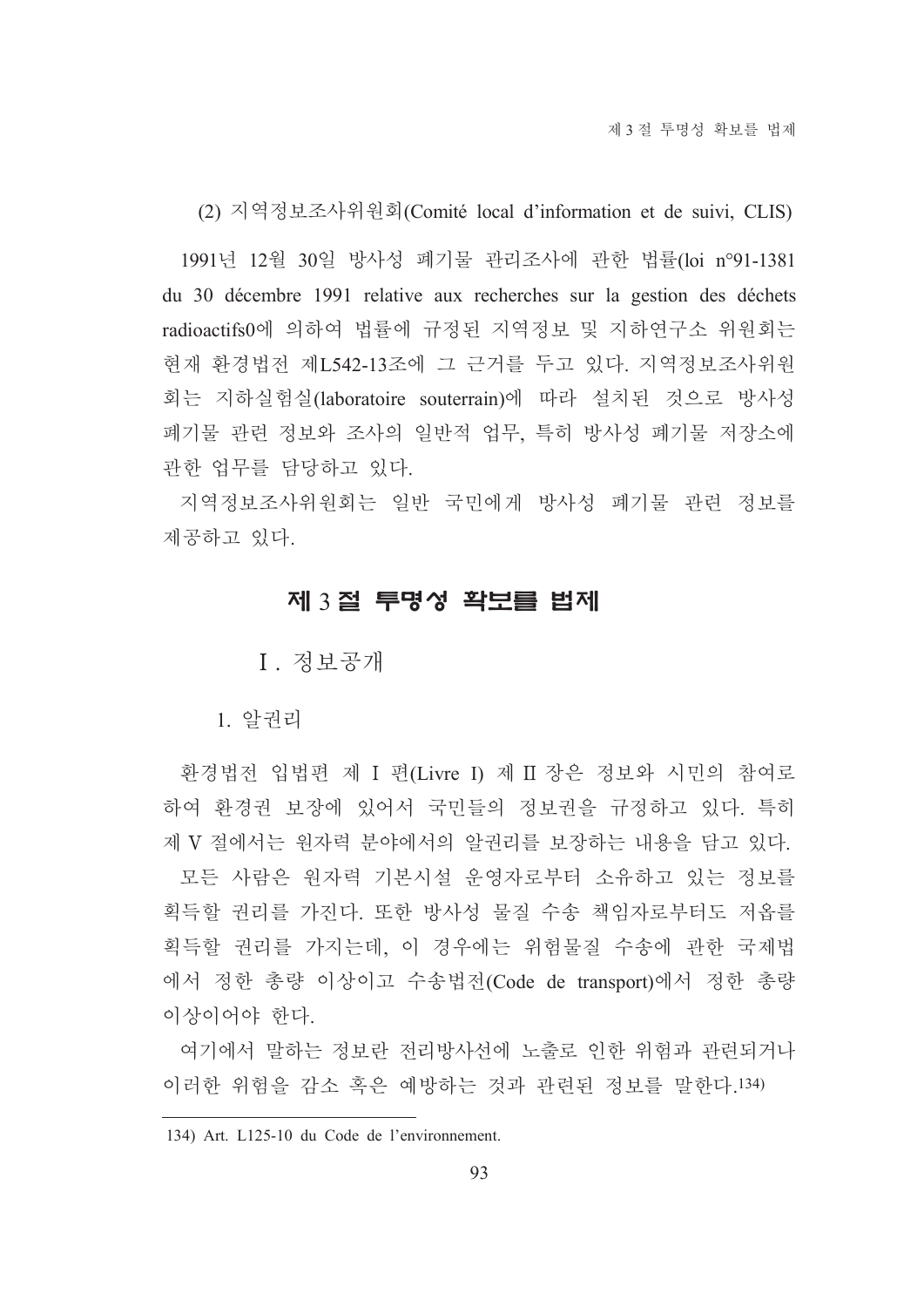이러한 정보와 관련하여 저보제공 의무가 있는 자가 이를 거부할 때에는 행정법워에 소송을 제기할 수 있다.135)

2. 워자력 부야의 투명성

원자력 분야의 투명성은 일반 국민이 원자력 안전과 관련된 정보에 접근할 수 있을 때 보장될 수 있다. 따라서 국가가 이를 국민들의 워자력 관련 정보에 접근할 수 있는 권리를 보장하여야 한다. 이에 따라 환경법전 제L125-14조는 국가뿐만이 아니라 원자력과 관련된 자들에게 일반 국민들의 정보 접근권을 보장할 의무를 부과하고 있다.

모든 워자력 기본시설 이용자는 매년 다음과 관련된 정보를 담고 있는 보고서를 작성하여야 하다.

- 워자력아저과 방사선방호 분야의 조치
- 워자력 안전이나 방사선 방호 관련 사고나 사건
- 시설의 방사선 방출에 다른 환경 영향
- 시설 지역의 원자력 폐기물의 양과 성질 및 토양과 수질과 관련 하여 건강과 환경에 미치는 영향을 제한하기 위한 조치136)

이 보고서는 워자력 기본시설의 위생 및 안전·근로조건위원회(Comité d'hygiène, de sécurité et des conditions de travail, CHSCT)<sup>137)</sup>에 제줄되 는데, 위생 및 안전 · 근로조건위원회는 보고서에 추가로 서류를 첨부할 수도 있다. 이 보고서는 대중에게 공포되며, 지역정보위워회(Commission

<sup>135)</sup> Art. L542-11 du Code de l'environnement.

<sup>136)</sup> Art. L125-15 du Code de l'environnement.

<sup>137)</sup> 위생 및 안전 · 근로조건위원회는 노동조합과는 별도의 근로자 대표기구로 50명 이상의 근로자가 있는 사업장에는 두도록 되어 있다(Art. L4611-1 du Code du travail). 위생 및 안전 · 근로조건위워회 사업장에서 근로자들의 보건과 안전에 관한 근로조건을 개선하는 것을 임무로 하고 있다. (https://www.service-public.fr/particuliers/vosdroits/F2349) (2015. 10. 21. 검색)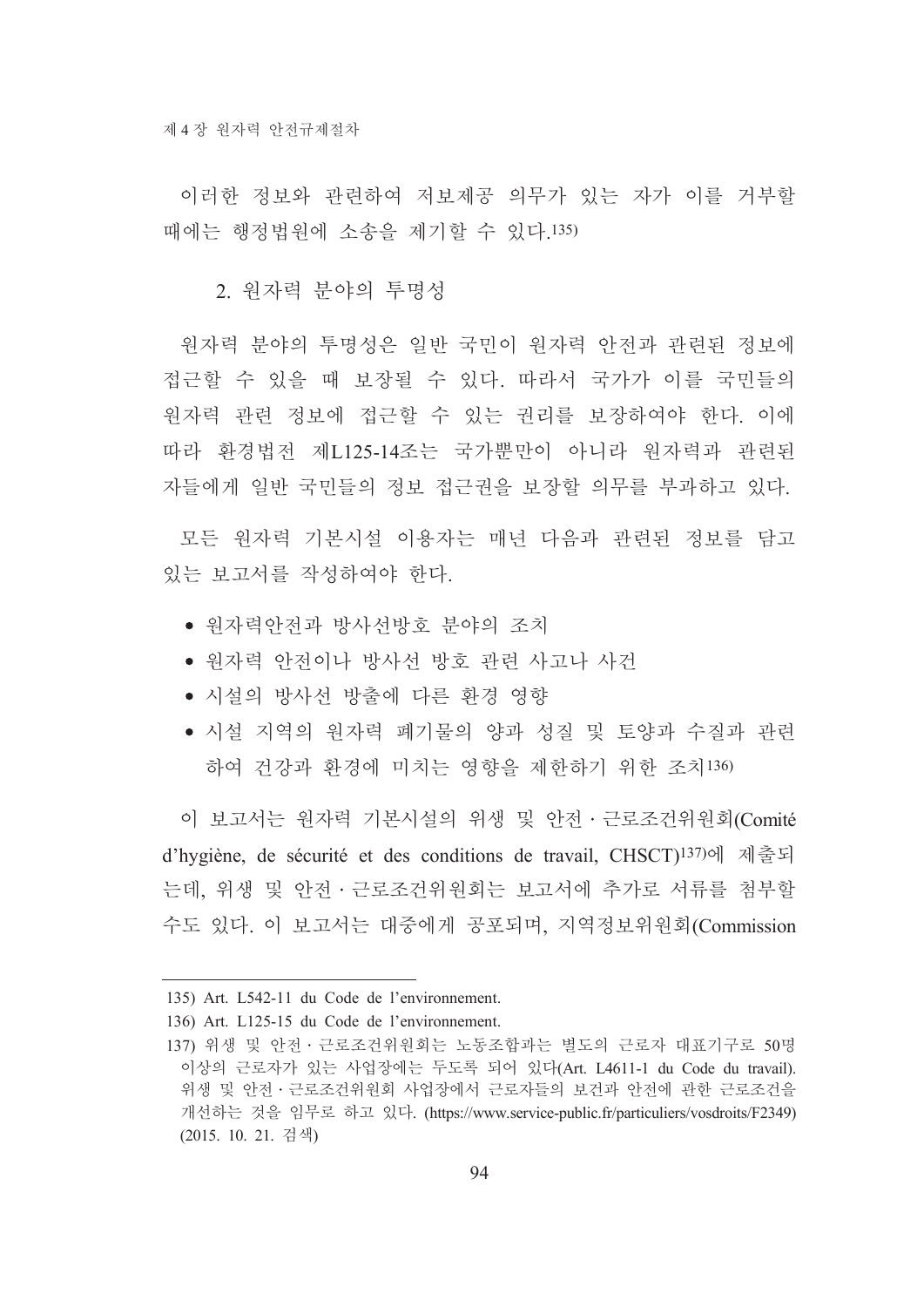locale d'information)와 워자력안전의 투명성과 정보에 관한 고등위워회 (Haut Comité pour la transparence et l'information sur la sécurité nucléaire) 에도 저달되다 138)

일정한 지역 안에 거주하는 주민은 요청 없이도 사고 위험과 그 결과에 대한 정보를 받을 수 있는데, 이 정보는 지역정보위원회의 자문의 대상이 되고 정보 제공과 관련된 비용은 시설이용자가 부담한다.139)

# Ⅱ. 주민의견수렴 및 홍보

1. 지역정보위원회(CLI)

워자력 안전과 관련하여 프랑스는 지방자치단체와 지역사회에 소극적인 수용이 아니라 공세적으로 참여할 것을 독려하는 것이 특징이라 할 수 있다.140)

워자력안전과 관련하여 지역정보위워회가 지역 주민들과의 관계에서 가장 밀접한 활동을 하는 기구가 될 수 있다. 지역정보위원회는 원자력 관련 정보를 수집하여 지역 주민들에게 정보를 제공하고 의견을 제시 할 수 있다 141)

지역정보위원회는 그 구성 측면에서도 지역 주민을 대표한다고 할 수 있다. 지역정보위원회는 해당 지역의 대표, 예를 들어 도의회 의원이라 든가 시 의회 의원 도는 국회의원 그리고 환경보호단체 대표와 노동 조합 대표 등이 구성원으로 되어 있으므로 지역정보위원회가 원자력 안전과 관련하여 해당 지역 주민의 의견이 반영될 수 있는 것이다.

139) Art. L125-16-1 du Code de l'environnement.

<sup>138)</sup> Art. L125-16 du Code de l'environnement.

<sup>140)</sup> 전홍찬, 원전소재지 안전협의체 비교 연구, 사회과학연구 제30집 제4호, 경성 대학교 사회과학연구소, 2014, 8면.

<sup>141)</sup> 프랑스 지역주민의 원자력 관련 시설 수용 형태에 관해서는 박균성, 프랑스 워자력발전소 및 방사성폐기물처분장의 건설에 있어서의 주민의 수용실태에 관한 연구, 토지공법연구 제7집, 한남대학교, 1999. 2, 215면 이하 참조.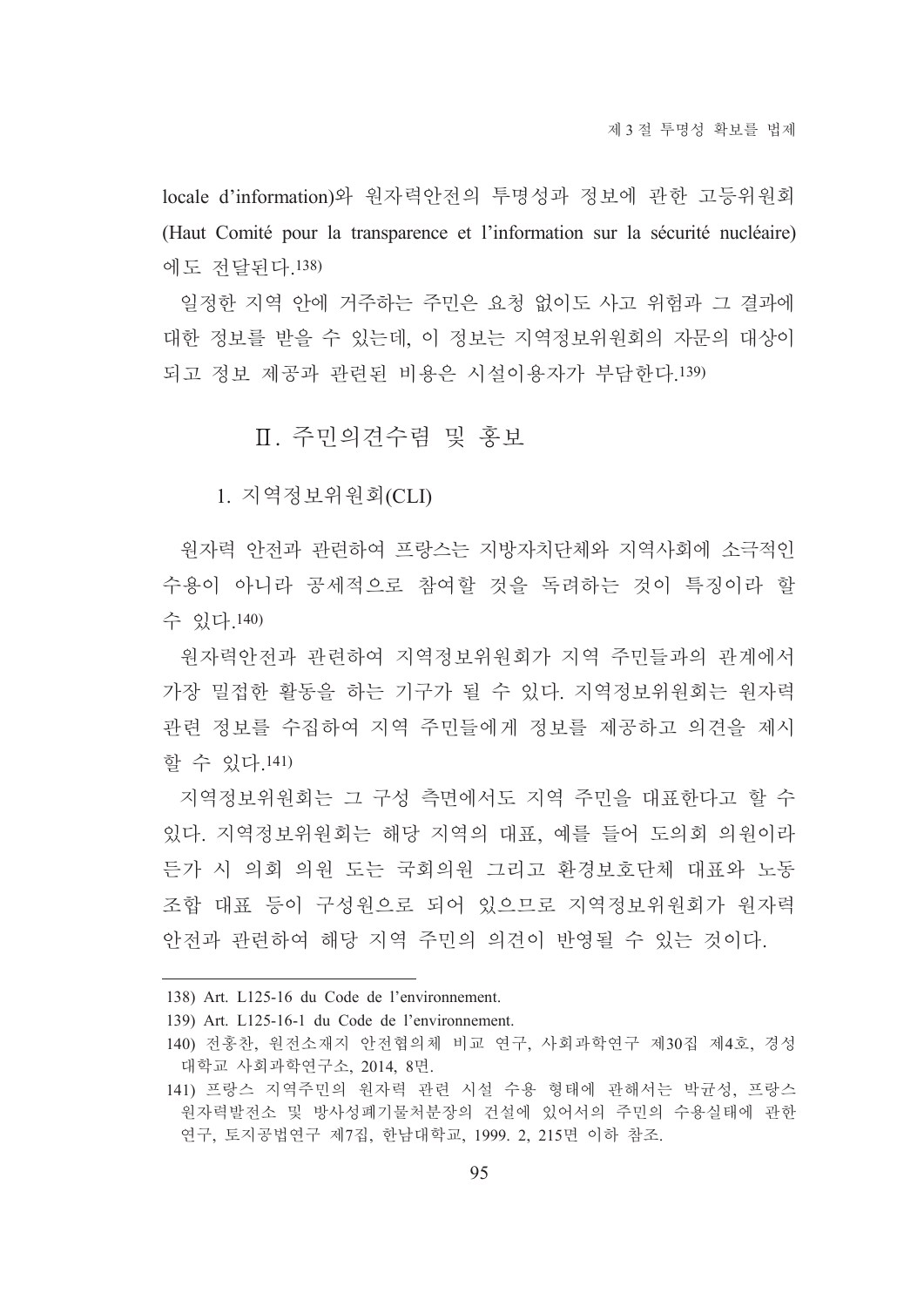### 2. 원자력 안전청(ASN)

원자력 안전청은 원자력 안전에 관한 홍보를 하는 임무를 담당하고 있다. 이를 위하여 원자력 안전청은 공공정보센터(Centre d'information public)를 운영하고 있다. 공공정보센터에서는 학생들 견학은 물론이고 교육자 또는 저문 연구자들이 필요한 자료를 요구하면 제시해 줄 수 있도록 각종 원자력 관련 자를 구비해 놓고 원자력 안전에 관하여 홍보를 하고 있다.

원자력 안전과 관련하여 원자력 안전청이 사고 정도를 선언하는데, 프랑스에서는 사고의 경중에 따라 8단계로 구분하여 사고를 발표한다. 국제 원자력사고등급(International nuclear event sacale, INES)과 마찬 가지인 이 등급은 0부터 7단계까지로 구분하는데, 0단계는 안전에 중요 하지 않은 단계(Ecart)이고, 1단계는 비정상적인 단계(Anomale), 2단계는 사건(Incident), 3단계는 심각한 사건(Incident grave), 4단계는 지역적 사고(Accident ayant des conséquence locales), 5단계는 지역이 확대되는 사고(Accident ayant des conséquences étendues), 6단계는 심각한 사고 (Accident grave), 7단계는 중대한 사고(Accident majeur)이다.

프랑스는 워자력 관련 정보를 워활하게 국민들에게 잘 전달한다고 볼 수 있는데, 관련 기간 상호간에 정보전달이 효율적으로 이루어지고 있고, 정보를 공유하며, 호 의견소통을 통하여 문제를 해결하기 위한 법제가 잘 정비되어 있다는 점에서 '리스크 커뮤니케이션(Risk Communication)'이 제도화 되어 있다고 할 수 있다.142) 이러한 것을 통하여 주민의 요구를 더욱 더 정확히 파악하고 이에 따라 주민요구를 수용하여 정책 결정을 하며, 그로 인하여 주민의 신뢰를 얻어 원자력 안전 정책을 추진한다고 할 수 있다.

142) 이상윤, 원자력 관련법령 체계 개편에 관한 연구, 한국법제연구원, 2011, 282면.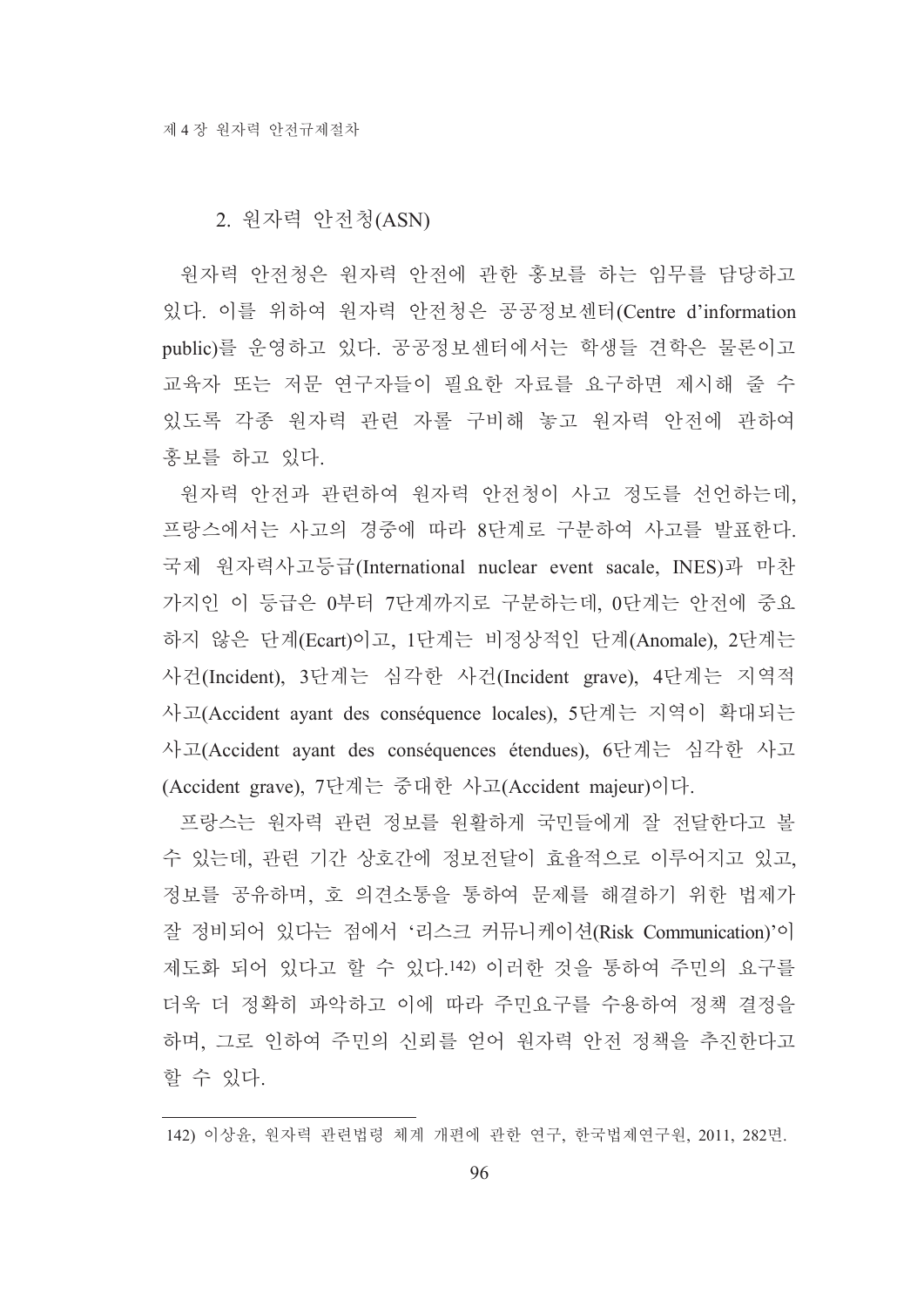| 등급  | 프랑스의 사고                                                                    | 외국의 사고                            |
|-----|----------------------------------------------------------------------------|-----------------------------------|
| 0단계 |                                                                            | ٠                                 |
| 1단계 | 매년                                                                         | $\bullet$                         |
| 2단계 | 2012, 2011, 2010, 2009, 2008,<br>2007                                      | 다수                                |
| 3단계 | Area(2008)<br>l'Autorité compétente<br>suédoise(2002)<br>La Hague $(1981)$ | 다수                                |
| 4단계 | Saint-Laurent-des-Eaux (1980)                                              | 일본 투카이촌(1999)                     |
| 5단계 | 없음                                                                         | 미국 스리마일섬 발전소(1979)                |
| 6단계 | 없음                                                                         | 구소련 키시팀(1957)                     |
| 7단계 | 없음                                                                         | 일본 후쿠시마(2011)<br>우크라이나 체르노빌(1986) |

프랑스 원자력 사고143)

<sup>143)</sup> ASN, LES ÉCHELLES DE CLASSEMENT.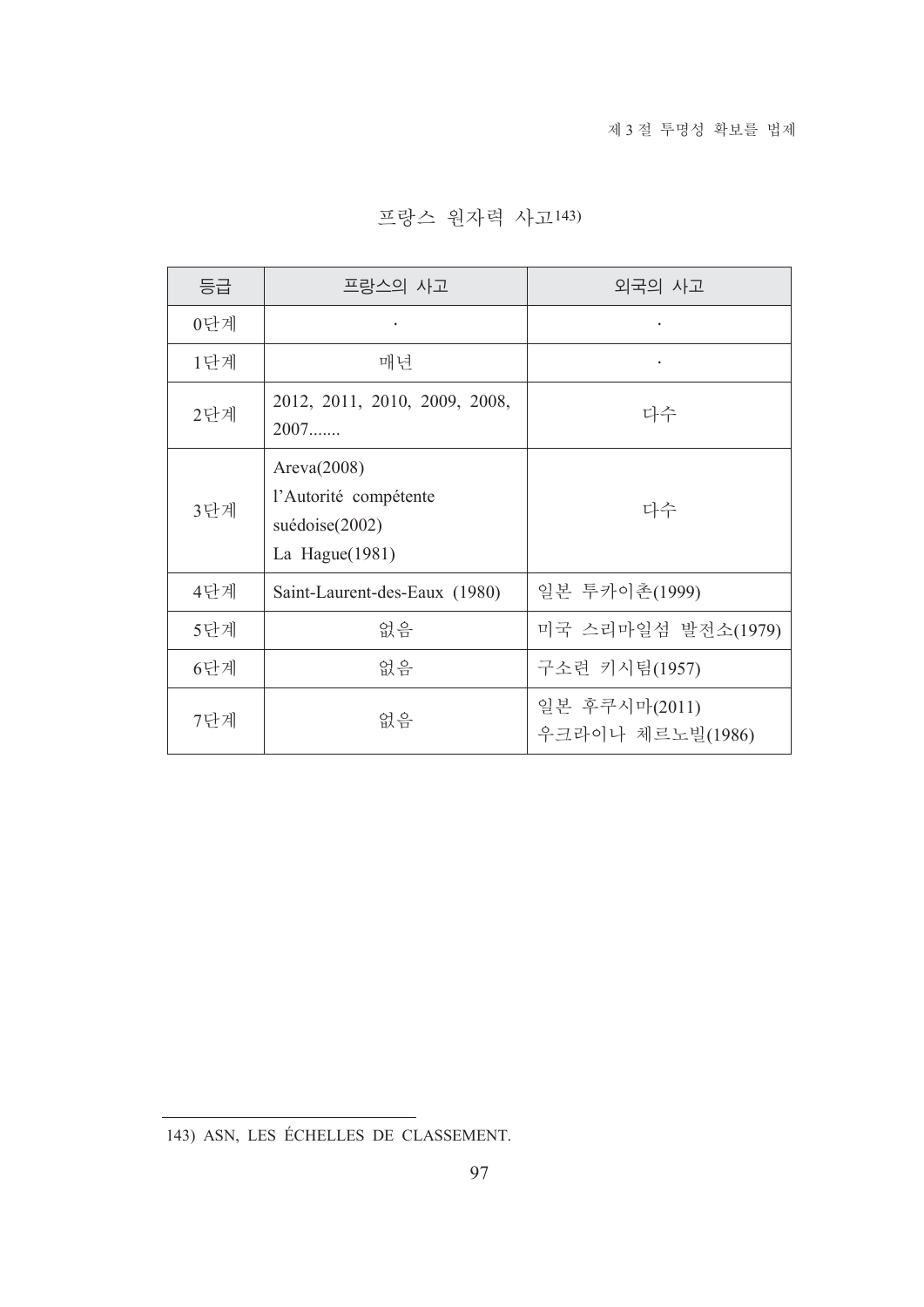# 제 5 장 결 론

프랑스는 전력생산을 워자력 발전에 의존하는 비율이 가장 높은 국가 가우데 하나이다. 프랑스의 워자력은 1970년대부터 안전에 과한 논의가 있었고, 지금도 계속 논쟁 중에 있다고 할 수 있다.

1986년 체르노빌 사고와 2011년 후쿠시마 사고에서 보듯이 워자력 사고는 그 피해가 상상을 초월하고 사고 당시에는 피해를 예측할 수 없을 정도로 인류에게 대 재앙이 될 수도 있다. 이러한 점에서 프랑스는 과거부터 지금가지 계속해서 원자력 안전에 관해 법제를 계속 정비해 가고 있는 중이다.

원력 관련 안전은 원자력 기본시설의 설계와 건설 운영 및 정지나 해체까지 일련의 과정들을 모두 망라하여 적용되어야 한다. 이에 따라 프랑스에서는 이 모든 과정에서 워자력 안전에 관하여 규정을 하고 있다

프랑스의 워자력 안전에 관한 규정은 주로 환경법전에 두고 있다. 환경법전은 환경에 관한 총체적인 법률로 원자력 안전은 환경보호를 위하여 필수적이기 때문에 한경법전에서 가장 기본적으로 규정을 두고 있는 것이다. 이 외에도 국민의 건강과 관련하여 공중보건법에서도 원자력 안전에 관한 규정을 두고 있다.

원자력 안전에 관해서 책임은 국가가 지는 것이고, 이에 따라 관련 부처가 이에 관해서 책임을 진다고 할 수 있다. 그러나 안전에 관하여 구체적인 권한을 행사하고 워자력 안전을 담당하는 기관으로 워자력 안전청(ASN)을 두고 정부로부터 독립성을 보장하여 활동을 하게하고 있다. 그 외에도 방사성 폐기물과 관련하여 별도로 방사성폐기물관리 청을 두고 있다.

최근에 후쿠시마 사고도 있듯이 원자력 사고가 나면 국민들은 원자 력에 대한 불안이 증대되고 원자력에 대한 불신을 가지게 된다.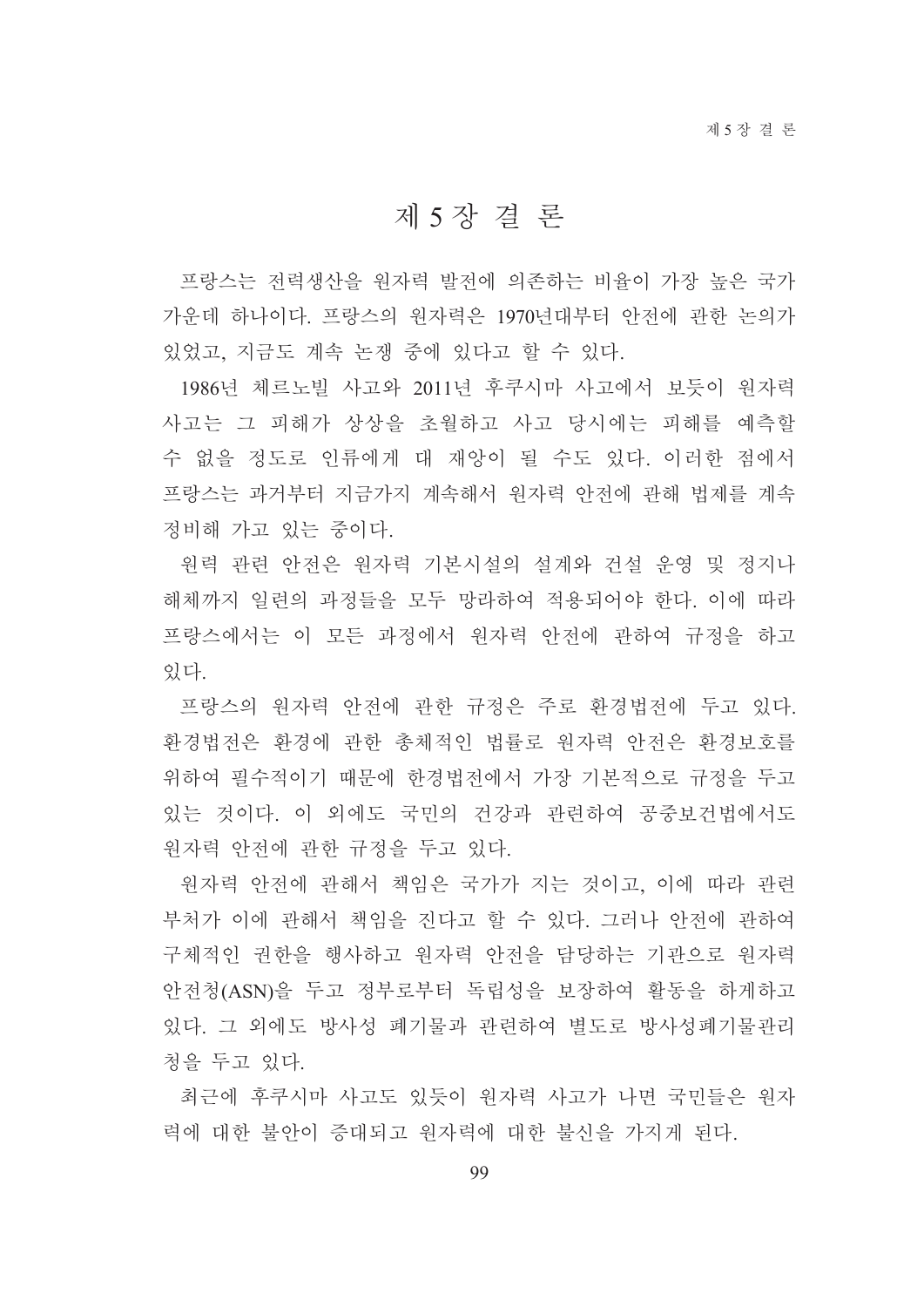워자력 발전은 이를 대체할 대체에너지가 실용화 되어 충분히 전력 생산이 가능하면 중단할 수 있지만 아직까지는 비용적인 면이나 효율 적인 면에서도 중단할 수는 없는 것이다. 그렇다면 국민들의 불안을 해소하고 원자력 안전에 대한 이해를 높이기 위해서도 정보의 공개와 워자력에 대한 이해를 높이기 위한 홍보가 필요하다.

프랑스는 원자력 관련 정보를 충분히 공개하고 있으며, 이를 통하여 국민들이 원자력에 대한 오해와 불신이 없도록 하고 있다. 또한 해당 원자력 시설 주변 지역 주민들로 하여금 충분히 원자력 관련 정책 결정에 참여할 기회를 제공하여, 국가의 일방적인 정책결정이 아닌 주민이 참여하는 정책결정이라는 것을 제도화 하고 있다.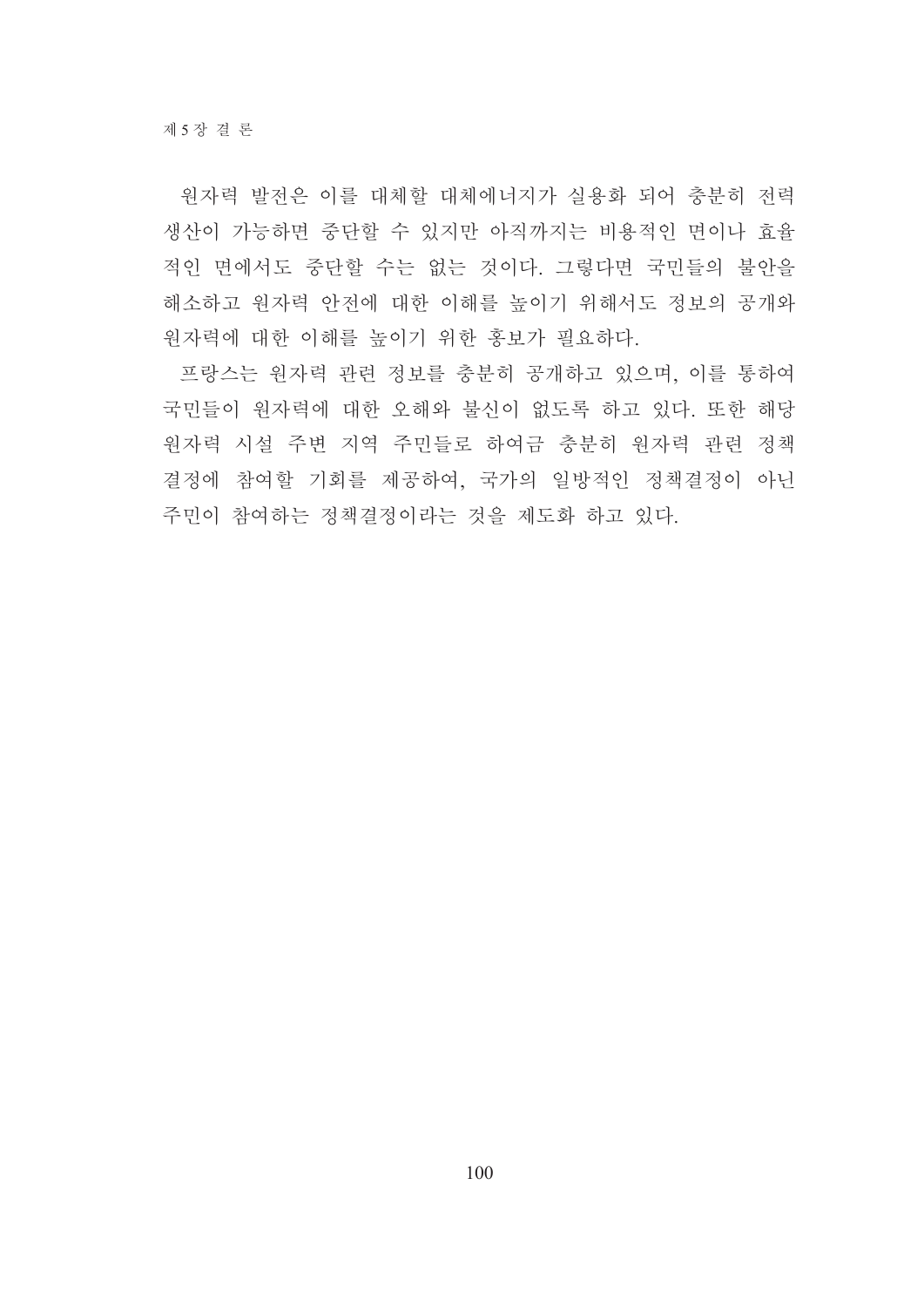# 참 고 무 헌

- 김대워 · 최화용, 워자력안전법의 비교법적 검토 분석 프랑스 워자력 안전법제의 시사점을 중심으로, 한국법제연구원, 2013.
- 김소연 독립행정기관에 과한 헌법학적 연구 프랑스의 독립행정청을 중심으로 - , 서울대학교 박사학위논문, 2013. 2.
- 김지영 프랑스 워자아저법제의 혀황과 과제 : 우리나라 워자력아저 법제로의 시사점 도출을 중심으로, 환경법연구 제35권 제3호, 2013. 11.
- 박규성, 프랑스 워자력발전소 및 방사성폐기물처분장의 건설에 있어서의 주민의 수용실태에 관한 연구, 토지공법연구 제7집, 한남대학교, 1999. 2.
- 박균성, 과학기술위험에 대한 사전배려원칙의 적용에 관한 연구, 행정 법역구 제21호 2008
- 오승규, 프랑스 원전해체 관련 제도의 고찰, 환경법연구 제36권 제3호, 2014. 11.
- 오승규, 프랑스 원전 거버넌스와 그 시사점, 환경법과 정책 제14권, 2015. 2.
- 이상윤, 원자력 관련법령 체계 개편에 관한 연구, 한국법제연구원, 2011
- 이윤군 외, 주요국 3차 국가보고서 번역본, 한국원자력안전기술원, 2009. 8.
- 전학선, 프랑스의 국민투표법률을 통한 헌법개정, 헌법학연구 제13집 제1호, 2007. 3.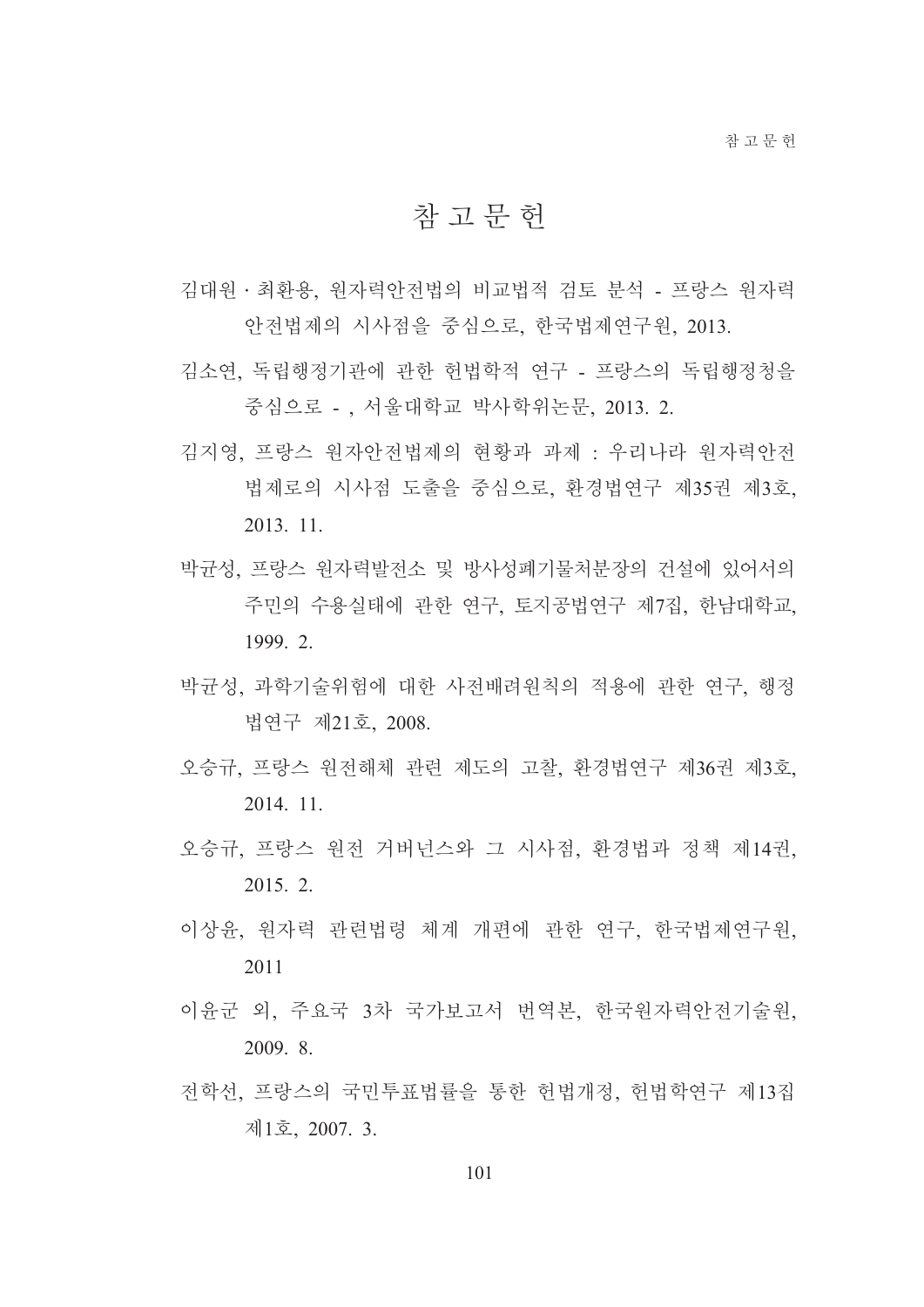- 전학선, 유럽헌법과 프랑스 헌법개정, 유럽헌법연구, 유럽헌법학회 창간호, 2007. 6.
- 전학선, 프랑스의 개인정보보호와 언론법제, 세계의 언론법제, 개인정보 보호와 언론, 한국언론재단, 2008. 하권.
- 전학선 프랑스 정치영역에서 남녀평등을 위한 남녀동수법과 헌법개정. 헌법학연구 제14권 제4호, 2008. 12.
- 전학선 프랑스의 헌법 및 법률적 기반, 프랑스의 행정과 공공정책, 법문사, 2008.
- 전학선, 프랑스의 헌법개정과 헌법의 수호, 국회도서관보, 2009년 7월.
- 전학선, 재난관리법제의 문제점 및 개선방안, 외법논집 제38권 제4호, 2014. 11.
- 전학선, 프랑스 지방부권개혁의 최근 동향과 한국에의 시사점, 공법학 연구 제16권 제3호, 2015. 8.
- 전학선, 프랑스 이워정부제의 실체와 현황, 헌법학연구 제21권 제3호, 2015. 9.
- 전홍찬, 워전소재지 안전협의체 비교 연구, 사회과학연구 제30집 제4호, 경성대학교 사회과학연구소, 2014.
- 전훈, 독립행정청에 관한 소고 프랑스 독립행정청(AAI)이론을 중심 으로 - 토지공법연구 제49집, 2010. 5.
- 전후, 프랑스 화경민주주의, 화경법연구 제33권 제2호, 2011.

한국법제연구원, 프랑스 법령용어집, 2008.

홍기원, 원자력의 위험관리에 관한 최근 프랑스 정치계의 쟁점, 경제 규제와 법 제4권 제2호, 2011. 11.